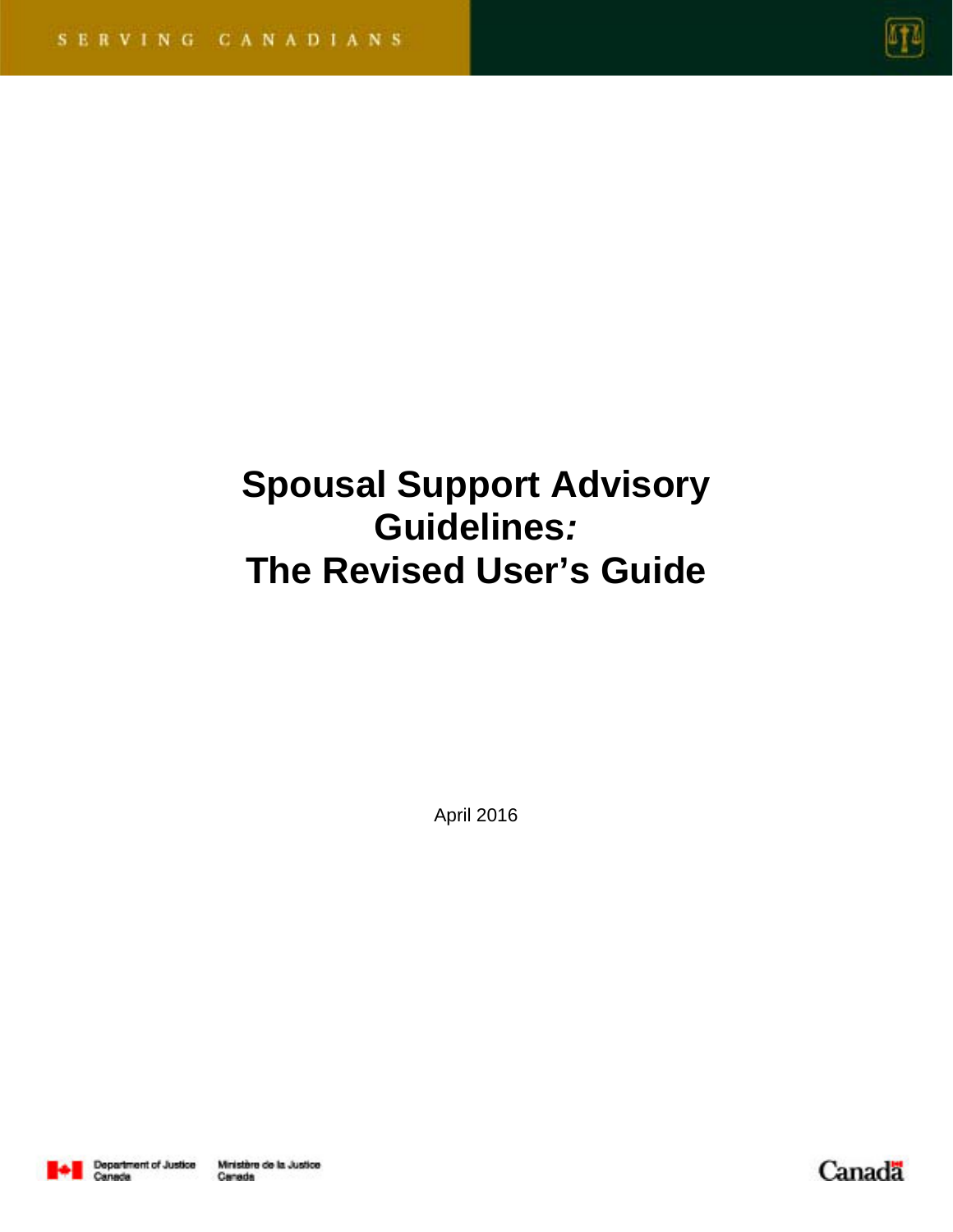# **Spousal Support Advisory Guidelines***:* **The Revised User's Guide**

**Prepared by:** 

Professor Carol Rogerson, Faculty of Law, University of Toronto Professor Rollie Thompson, Schulich School of Law, Dalhousie University

> **Presented to: Family, Children and Youth Section Department of Justice Canada**

*The views expressed in this report are those of the authors and do not necessarily represent the views of the Department of Justice Canada* 

*Aussi disponible en français*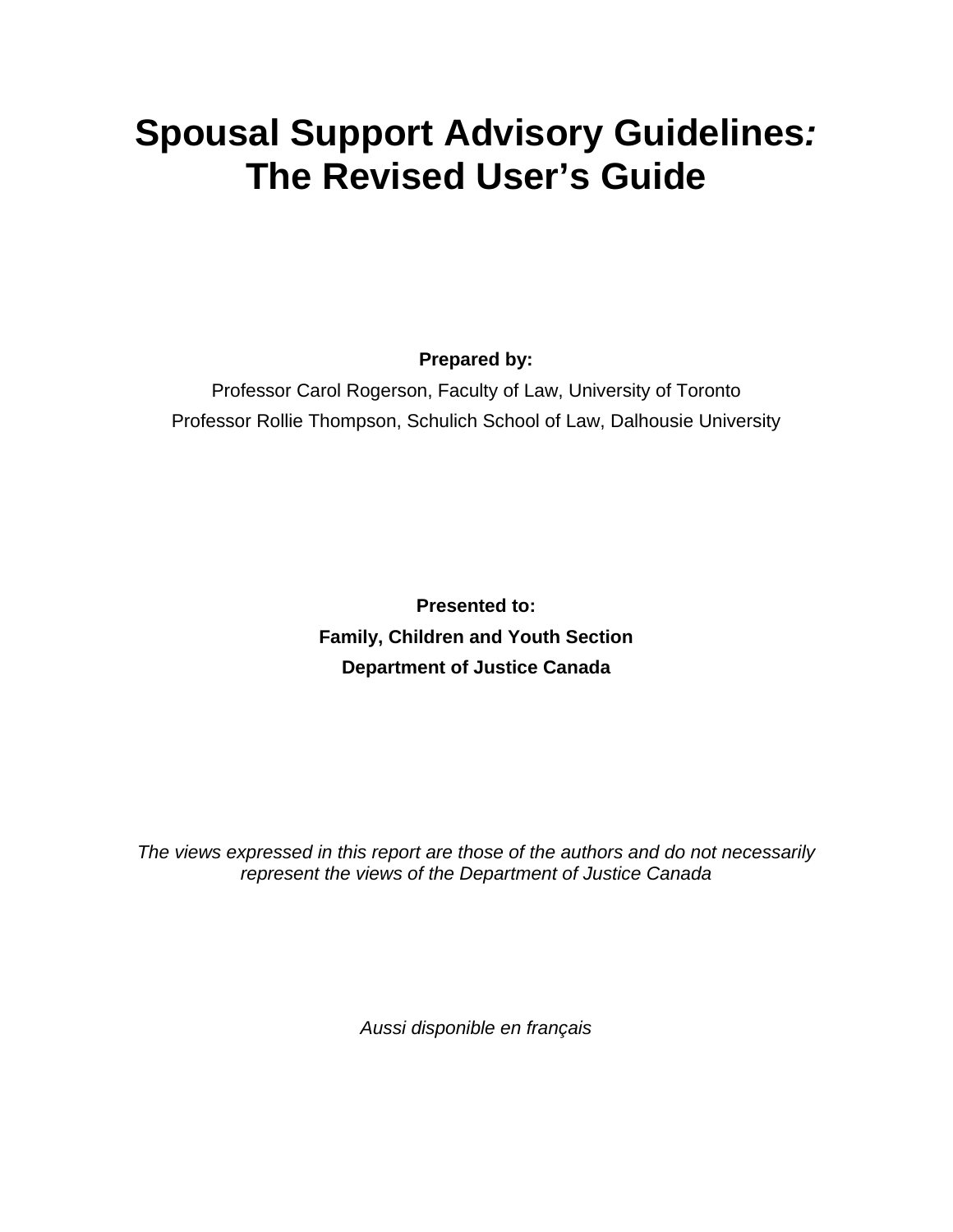*This report may be reproduced, in part or in whole, and by any means, without charge or further permission from the Department of Justice Canada, provided that due diligence is exercised in ensuring the accuracy of the materials reproduced; that the Department of Justice Canada is identified as the source department; and that the reproduction is not represented as an official version of the original report.*

*©Her Majesty the Queen in Right of Canada, represented by the Minister of Justice and Attorney General of Canada, 2016* 

*ISBN 978-0-660-05268-7* 

*Cat. No. J2-397/2016E-PDF*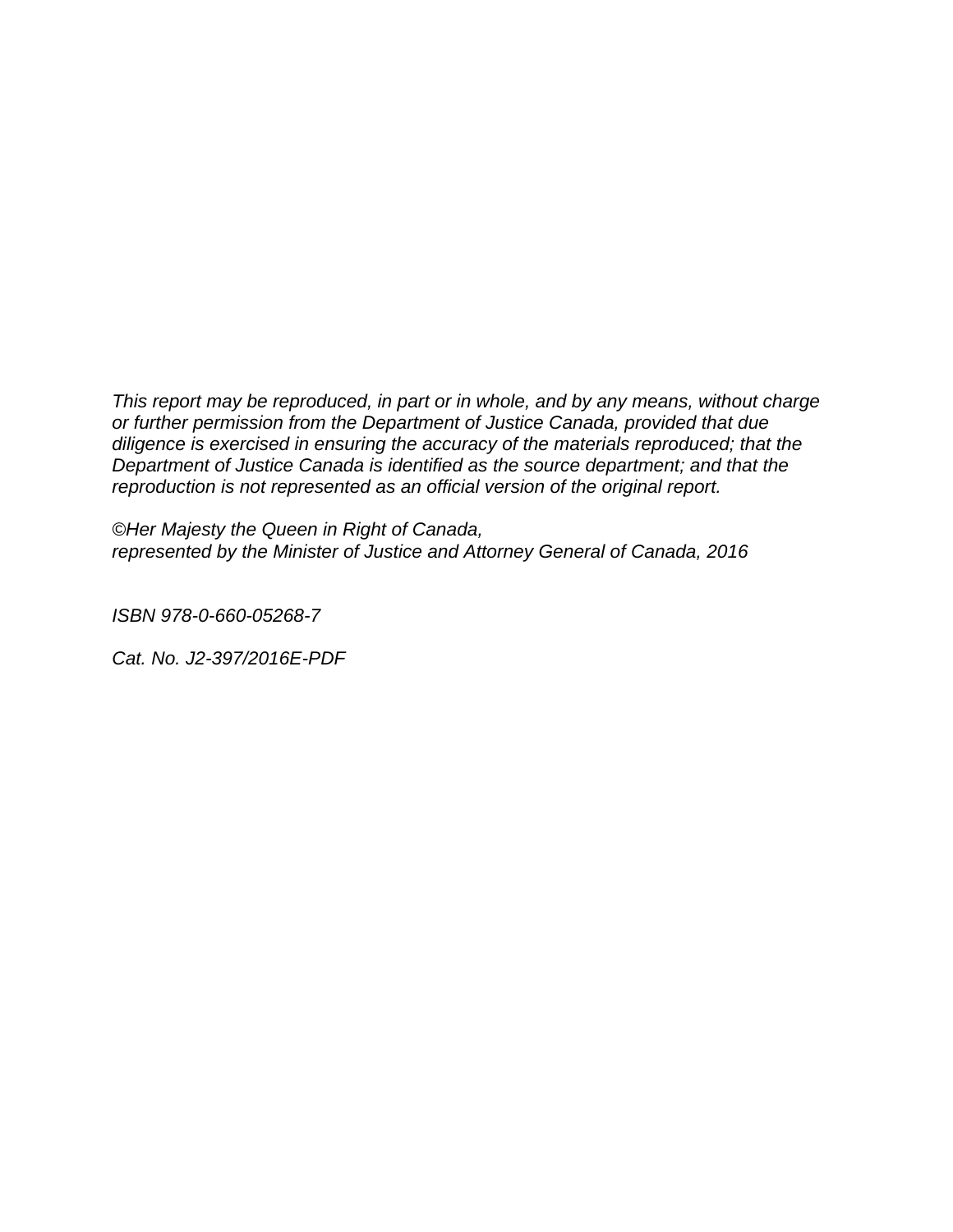## **Table of Contents**

| 1 |     |                                                                                       |  |
|---|-----|---------------------------------------------------------------------------------------|--|
| 2 |     |                                                                                       |  |
| 3 |     |                                                                                       |  |
|   | (a) |                                                                                       |  |
|   | (b) | Entitlement as a threshold issue: income disparity alone does not mean entitlement  8 |  |
|   | (c) | A zero range for amount should not be confused with a lack of entitlement; it may     |  |
|   | (d) | Entitlement and the subsequent steps in the application of the Guidelines  10         |  |
|   | (e) |                                                                                       |  |
|   | (f) |                                                                                       |  |
| 4 |     |                                                                                       |  |
|   | (a) |                                                                                       |  |
|   | (b) |                                                                                       |  |
|   | (c) |                                                                                       |  |
|   | (d) | Use of SSAG in challenges to agreements under provincial legislation  14              |  |
|   | (e) |                                                                                       |  |
| 5 |     |                                                                                       |  |
|   | (a) |                                                                                       |  |
|   | (b) |                                                                                       |  |
|   | (c) |                                                                                       |  |
|   | (d) |                                                                                       |  |
| 6 |     |                                                                                       |  |
|   | (a) |                                                                                       |  |
|   | (b) |                                                                                       |  |
|   | (c) |                                                                                       |  |
|   | (d) |                                                                                       |  |
|   | (e) |                                                                                       |  |
|   | (f) |                                                                                       |  |
|   | (g) |                                                                                       |  |
|   | (h) |                                                                                       |  |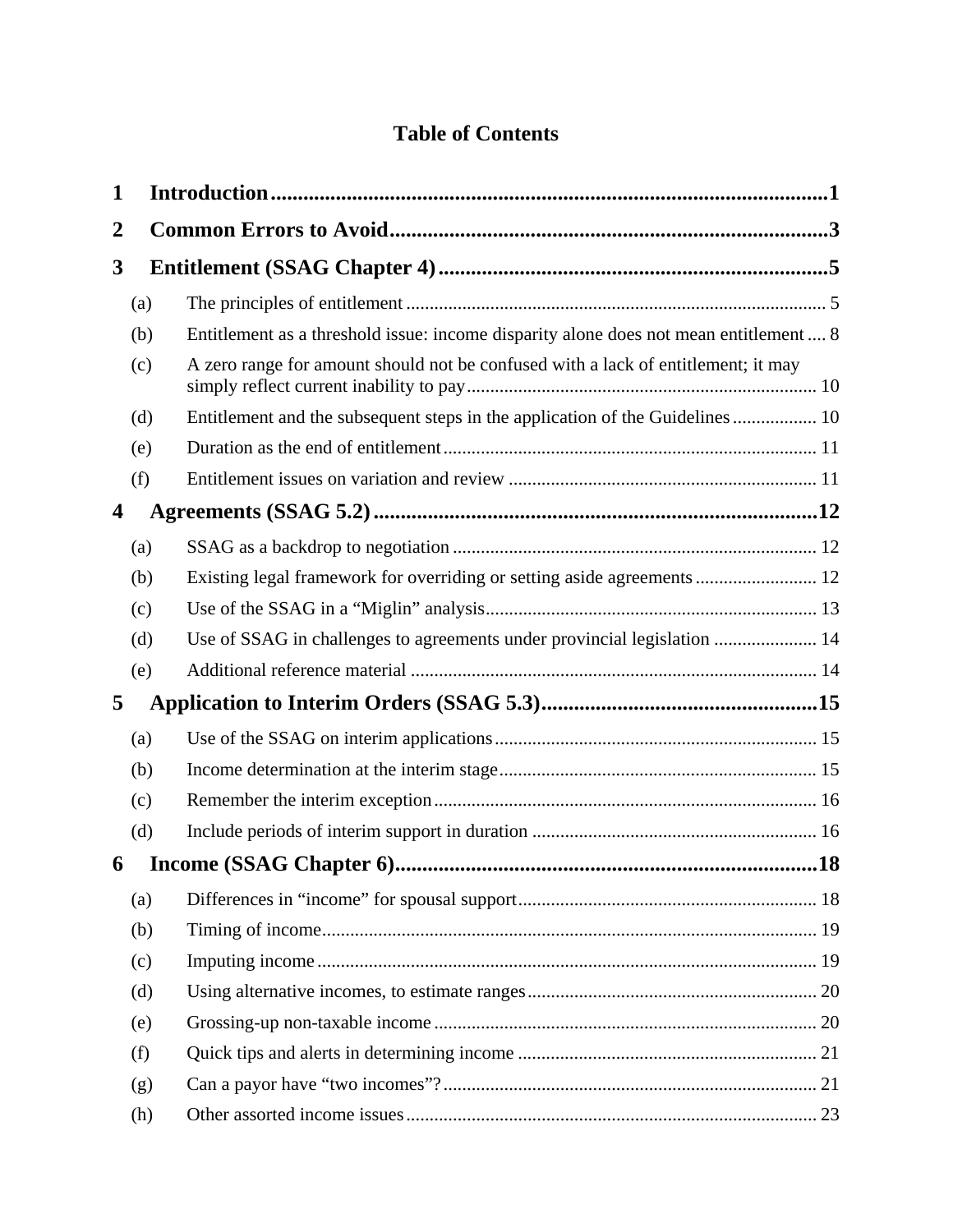| 7         |     | The Without Child Support Formula (SSAG Chapter 7)24                                |  |
|-----------|-----|-------------------------------------------------------------------------------------|--|
|           | (a) | The problem of limited awards in short marriages without children (SSAG 7.4.2) 25   |  |
|           | (b) |                                                                                     |  |
|           | (c) |                                                                                     |  |
|           | (d) |                                                                                     |  |
|           | (e) |                                                                                     |  |
|           | (f) | Medium-length marriages with children: crossover cases after child support ends  30 |  |
| 8         |     | The With Child Support Formula (SSAG Chapter 8) 31                                  |  |
|           | (a) |                                                                                     |  |
|           | (b) |                                                                                     |  |
|           | (c) |                                                                                     |  |
|           | (d) |                                                                                     |  |
|           | (e) |                                                                                     |  |
|           | (f) |                                                                                     |  |
|           | (g) |                                                                                     |  |
|           | (h) |                                                                                     |  |
|           | (i) |                                                                                     |  |
|           | (j) |                                                                                     |  |
|           | (k) |                                                                                     |  |
|           | (1) |                                                                                     |  |
|           | (m) |                                                                                     |  |
|           | (n) |                                                                                     |  |
| 9         |     | Choosing Location Within the Range (SSAG Chapter 9)45                               |  |
| <b>10</b> |     |                                                                                     |  |
|           | (a) |                                                                                     |  |
|           | (b) |                                                                                     |  |
|           | (c) |                                                                                     |  |
|           | (d) |                                                                                     |  |
|           | (e) |                                                                                     |  |
| 11        |     |                                                                                     |  |
|           | (a) |                                                                                     |  |
|           | (b) |                                                                                     |  |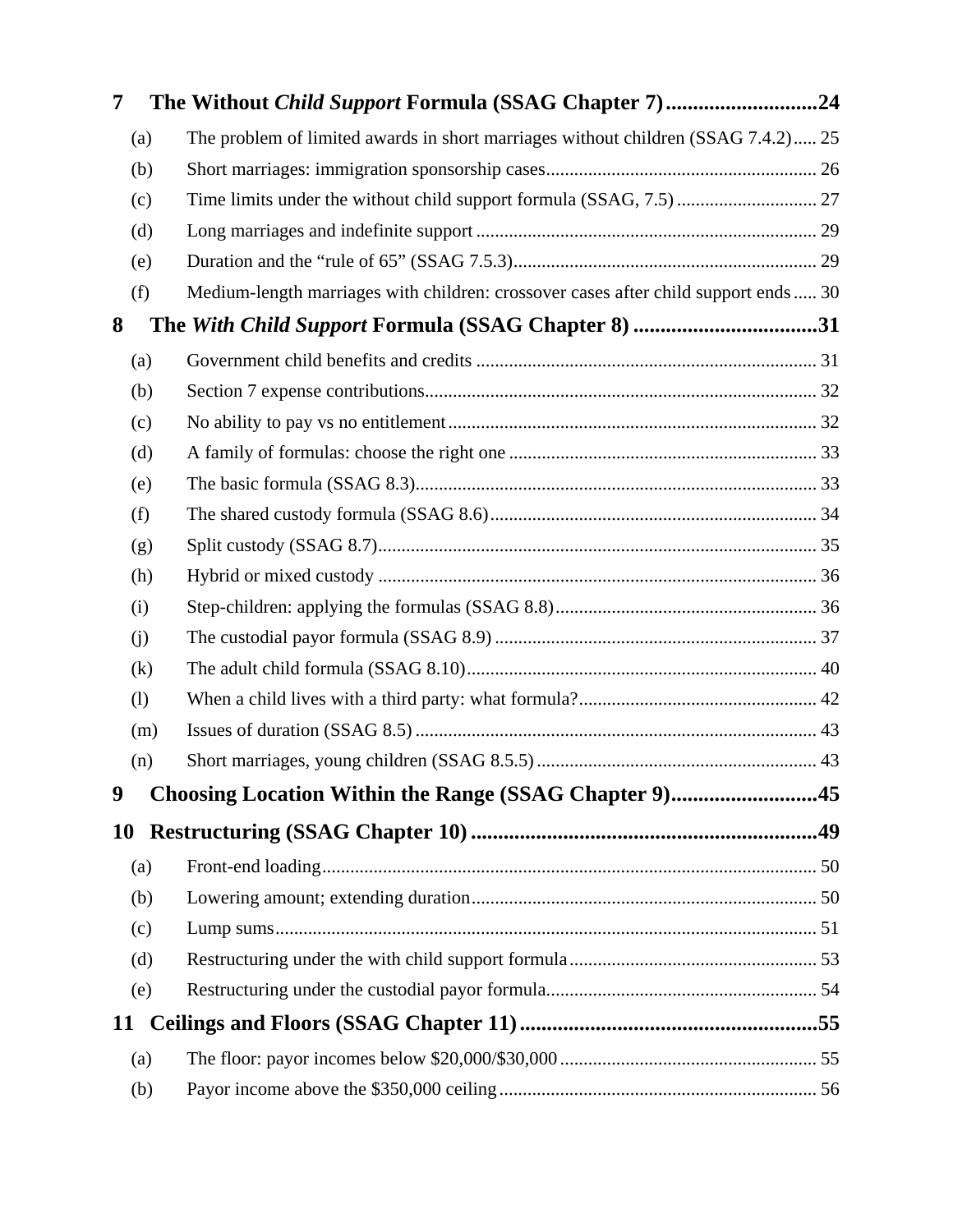| 12    |                                                                                |     |
|-------|--------------------------------------------------------------------------------|-----|
| (a)   | Compelling financial circumstances at the interim stage (SSAG 12.1) 60         |     |
| (b)   |                                                                                |     |
| (c)   |                                                                                |     |
| (d)   |                                                                                |     |
| (e)   | The compensatory exception in short marriages without children (SSAG 12.5)  64 |     |
| (f)   |                                                                                |     |
| (g)   |                                                                                |     |
| (h)   |                                                                                |     |
| (i)   |                                                                                |     |
| (j)   |                                                                                |     |
| (i.1) |                                                                                |     |
| (k)   |                                                                                |     |
| (1)   |                                                                                |     |
| (m)   |                                                                                |     |
| (n)   |                                                                                |     |
| 13    |                                                                                |     |
| (a)   |                                                                                |     |
| (b)   |                                                                                |     |
| (c)   |                                                                                |     |
| 14    | <b>Crossovers Between Formulas When Child Support Ends (SSAG 14.5)78</b>       |     |
| 15    |                                                                                | .80 |
| (a)   |                                                                                |     |
| (b)   |                                                                                |     |
| (c)   |                                                                                |     |
| (d)   |                                                                                |     |
| (e)   |                                                                                |     |
| (f)   |                                                                                |     |
| (g)   |                                                                                |     |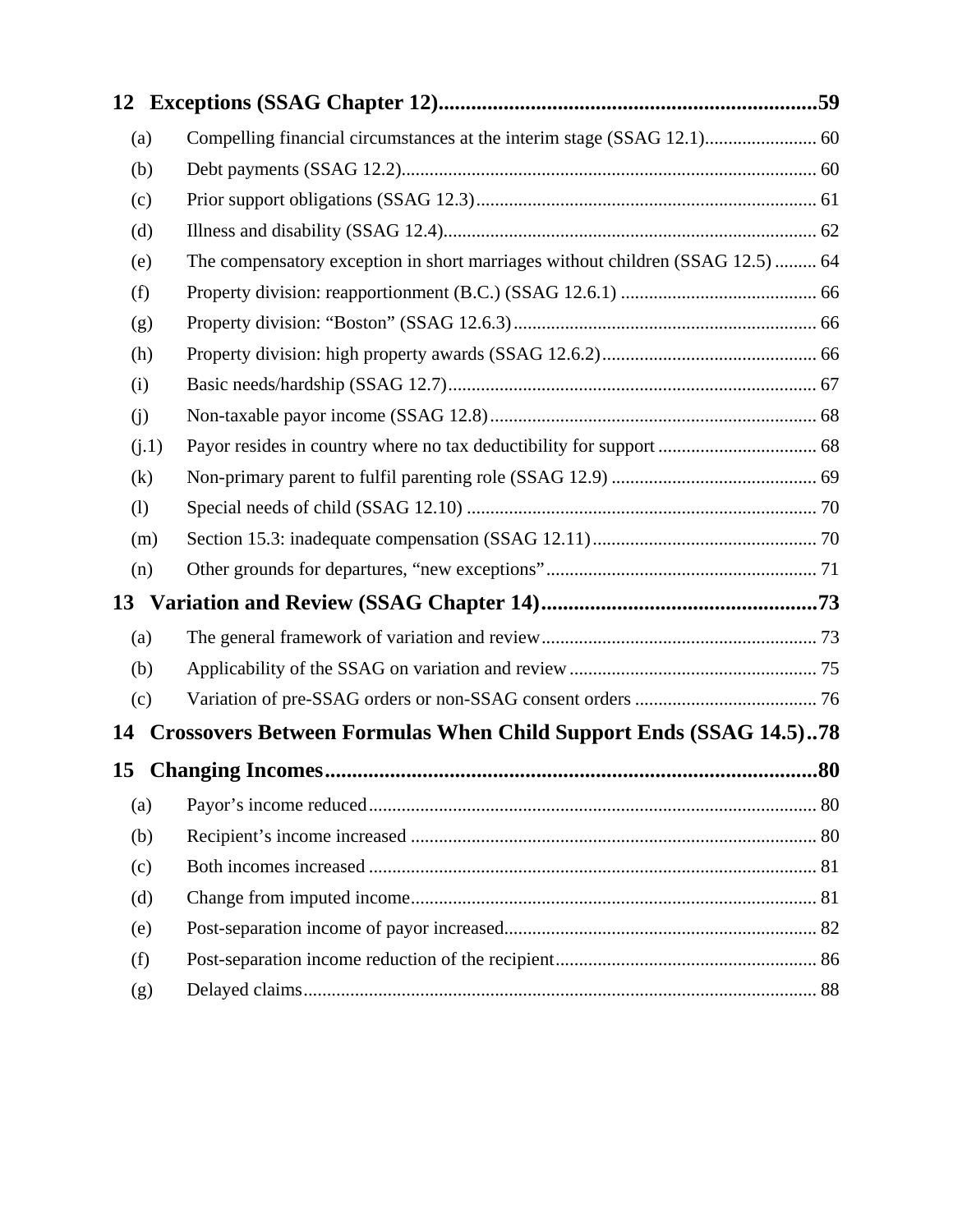|           | (a) |                                                                         |
|-----------|-----|-------------------------------------------------------------------------|
|           | (b) |                                                                         |
| 19        |     |                                                                         |
|           | (a) |                                                                         |
|           | (b) | Does retirement constitute a basis for a change in spousal support? 102 |
|           | (c) |                                                                         |
|           | (d) |                                                                         |
|           | (e) |                                                                         |
| <b>20</b> |     |                                                                         |
|           | (a) |                                                                         |
|           | (b) |                                                                         |
|           | (c) |                                                                         |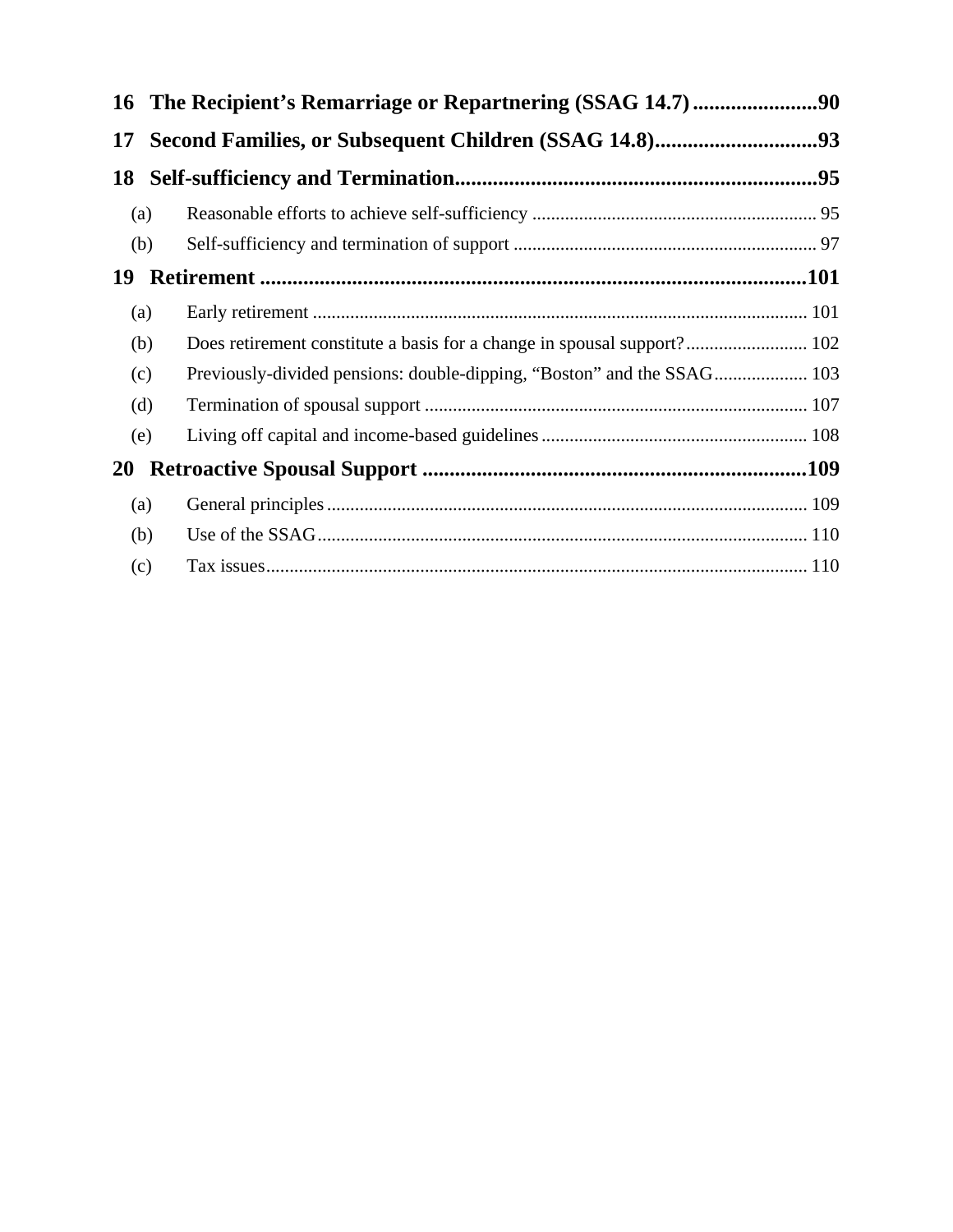## **1 Introduction**

This *Revised User's Guide* (which we sometimes call the "RUG") updates and replaces the two previous versions: the original User's Guide released in July 2008 with the Final Version of the *Spousal Support Advisory Guidelines* (SSAG); and the New and Improved User's Guide which we produced in March 2010. The previous versions of the User's Guide have frequently been cited by the courts in their decisions, and by lawyers in their arguments about the Advisory Guidelines. This version provides us with an opportunity to update the past five years of SSAG case law, as well as to address some practical issues which have emerged since 2010.

The SSAG have now been in use for more than ten years, starting with the Draft Proposal in January 2005 and then the Final Version of 2008. Since the SSAGs are well-known and consistently used across the country, judges and lawyers are more often digging deeper into difficult and unexplored issues. Further, there is much more cross-fertilization amongst provinces and territories today than there was in the early days of the SSAG.

The *Revised User's Guide* is not intended to provide a comprehensive survey of the case law. That would be impossible, since there are now over 230 appeal court decisions and over 2,900 trial decisions that cite the SSAG. We have focused on leading appellate and trial decisions in the *Guide*. We hope to provide a starting point for research, but the *Guide* is not a substitute for the more thorough research that needs to be done by lawyers and judges for individual cases.

Like the two previous versions, the *Revised User's Guide* is intended to provide practical assistance in the application and use of the SSAG: flagging common errors, offering suggestions for more effective use, noting useful decisions and recent trends, and identifying emerging issues. More and more often, the issues raised by lawyers and judges involve the interaction between the SSAG and the broader principles of the law of spousal support. As we revised the *User's Guide*, we found ourselves wrestling with some of the hardest questions in spousal support law. We hope this version of the *User's Guide* will assist others to work through individual cases, whether typical or atypical.

Ultimately, the source to which we must all return is the original document, the Final Version of the *Spousal Support Advisory Guidelines*, published in July 2008. We have cross-referenced sections of that document throughout this *Guide*, cited as the "SSAG". The *Revised User's Guide* should be read together with the SSAG, which can be found online in two places:

http://www.justice.gc.ca/eng/rp-pr/fl-lf/spousal-epoux/spag/index.html

http://library.law.utoronto.ca/spousal-support-advisory-guidelines

Also to be found at the latter site is the collection of our various writings and reports on the Advisory Guidelines.

In conclusion, we would like to thank two former and two present members of the federal Department of Justice's Family Policy Unit. Both Wendy Bryans and Lise Lafrenière-Henrie were instrumental in bringing the Advisory Guidelines from a general idea to their actual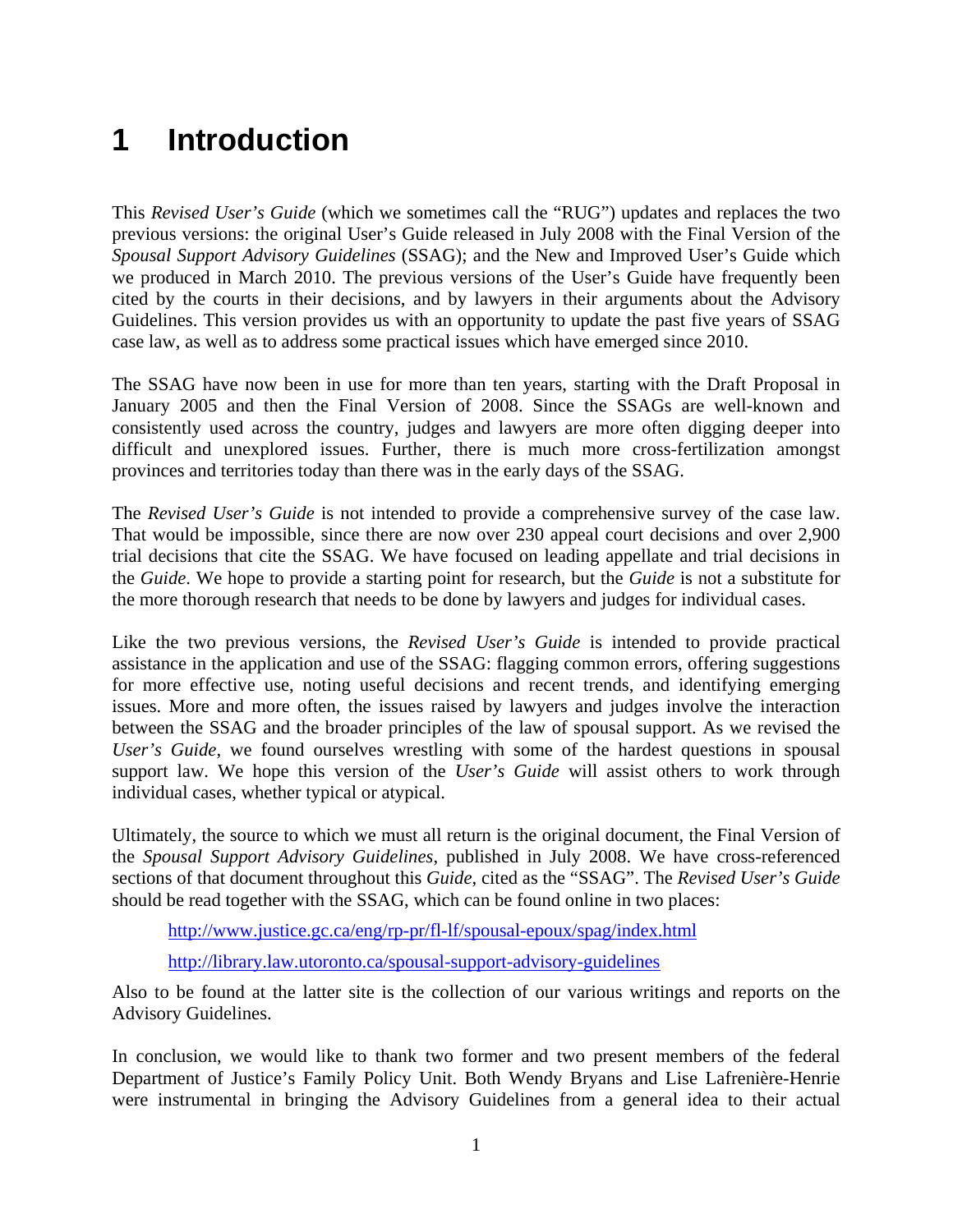implementation across the country. In the preparation of this *Revised User's Guide*, we have been greatly assisted by their successors, Marie-Josée Poirier and Claire Farid. We would also like to acknowledge the financial support of the Government of Canada through the Supporting Families Fund of the Department of Justice Canada.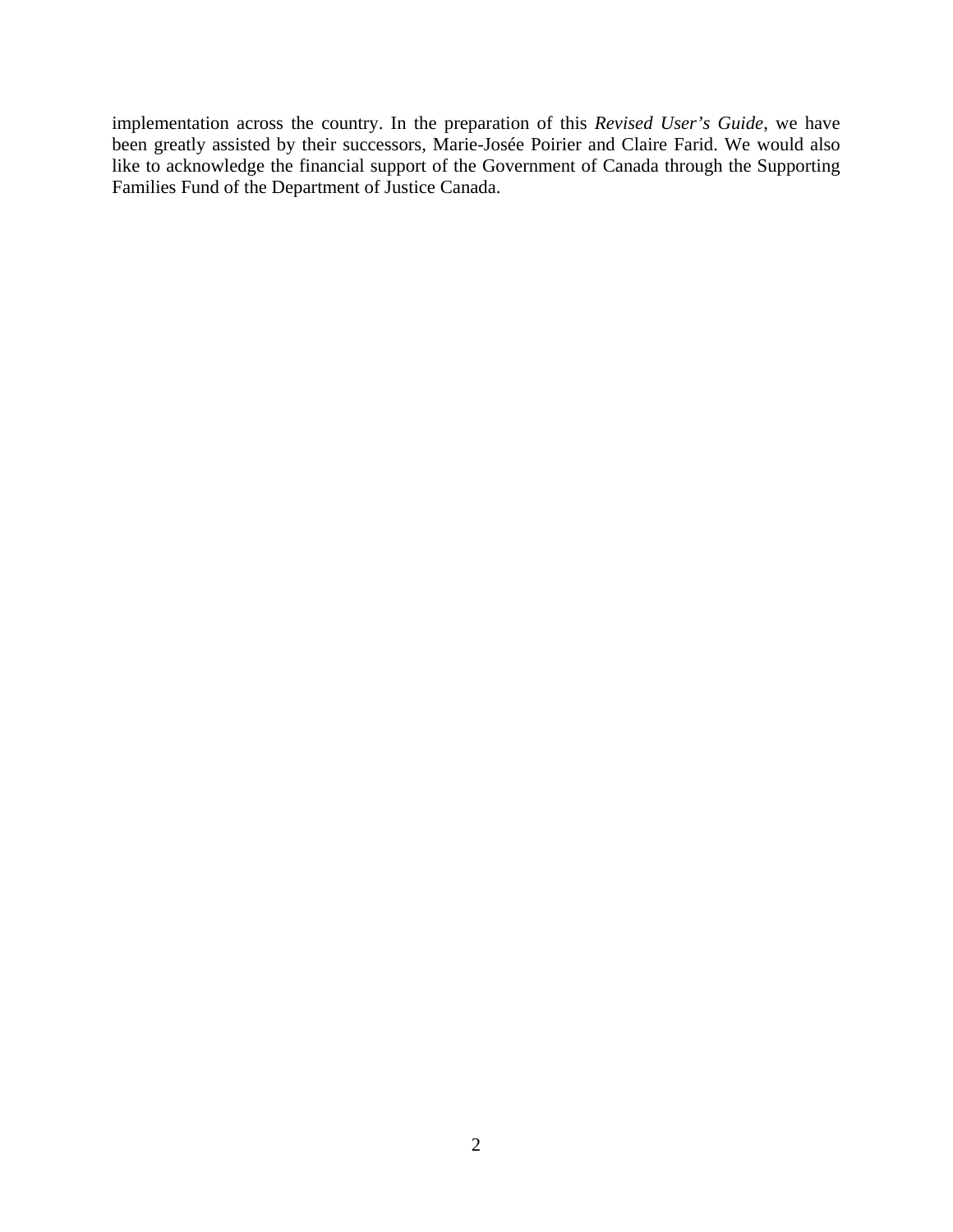## **2 Common Errors to Avoid**

After more than ten years, errors are still being made in the use of the SSAG, some major, some minor, and some with a disturbing frequency. In this edition of the *User's Guide*, we decided to gather these "common errors" in one place, at the beginning, as a handy checklist of "what not to do". Many of these are discussed in more detail in the relevant sections of this *User's Guide*. Here we are just identifying and listing them, framed in positive, encouraging terms wherever possible.

(a) *Know your inputs and assumptions. Be transparent!* Too often lawyers have calculations done by others: by law clerks, assistants, articled clerks or junior lawyers. Lawyers need to know the input data, and the assumptions used, to generate the SSAG ranges and other numbers, whether in negotiations, mediations, judicial settlement conferences or hearings and trials. Think of this as part of the family law lawyer's duty to colleagues and courts, to know the law and to be forthright about it.

(b) *Remember entitlement.* We can't say this too often: the SSAG only deal with amount and duration, *after* there has been a finding or agreement on entitlement to spousal support. It is wrong to "just run the numbers".

(c) *Use the correct incomes.* In the course of negotiation or hearing, there may be a different conclusion on the incomes to be used than the assumptions that underpinned the original SSAG calculations. Be sure that the SSAG calculations are based on the correct incomes.

(d) *Social assistance should NOT be treated as income for spousal support purposes.* This error continues to appear in decided cases, especially in determining the income of the recipient. It is complicated by provinces like Ontario calling social assistance "ODSP" (Ontario Disability Support Program) or "Ontario Works" or Alberta calling it "AISH" (Assured Income for the Severely Handicapped). Including social assistance in the recipient's income will result in the underpayment of spousal support.

(e) *Be alert to non-taxable income issues.* Non-taxable incomes need to be grossed up under the *without child support* formula or the *custodial payor* formula. There is also an exception for spousal support paid by a payor whose income is mostly or all non-taxable.

(f) *Use the right formula.* The dividing line between the two main formulas is clear: either *with child support* or *without child support*. The *with child support* formula is actually a collection of formulas, depending upon the custodial and child support arrangements. Often missed is the *custodial payor* formula or *adult child* formula.

(g) *It is the length of cohabitation that must be used in determining amount or duration, not the length of marriage* alone, under the *without child support* formula and the formulas that are built around it—the *custodial payor* and *adult child* formulas.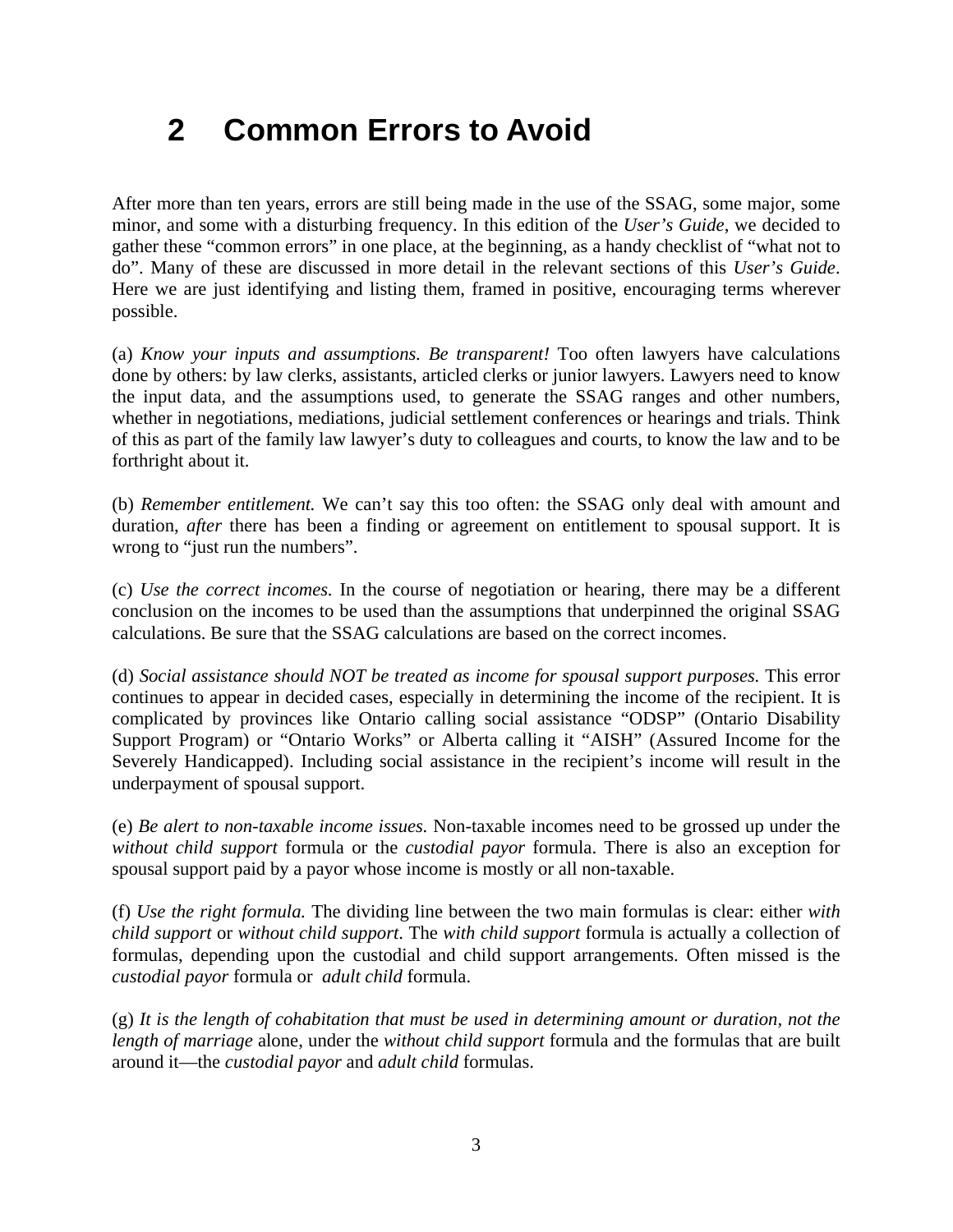(h) *Section 7 expenses must be taken into account under the with child support formula*. This continues to be the single most common and most significant mistake under the SSAG. The failure to consider s. 7 contributions will inevitably lead to the payor paying too much spousal support, possibly way too much if the s. 7 expenses are substantial.

(i) *The custodial payor formula must be adjusted if child support is not paid by the spousal support recipient to the custodial payor.* Quite often the higher-income payor of spousal support will not claim child support from the lower-income recipient of spousal support. You need to know whether the lower-income recipient of spousal support is or is not paying child support. If he or she is not, but no adjustment is made, the payor will be paying too much spousal support.

(j) *Don't just state the ranges, suggest a location on amount, and duration.* The SSAG ranges are fairly wide. It is the task of the lawyer (or a party) to justify a location for amount or duration. A straight positional approach is also an error, e.g. the claimant spouse argues for the high end on amount for the longest duration possible, without explanation, while the payor spouse just seeks the low end of the ranges.

(k) *Remember duration.* Too often the focus is only on the amount of support. In some cases, the SSAG will suggest "indefinite (duration not specified)". But in many cases, either initially or on variation and review, duration will be in issue.

(l) *Lump sum spousal support must be discounted for tax.* A lump sum, whether as part of a final settlement or for retroactive spousal support, will not be tax deductible for the payor or tax payable for the recipient, and thus any lump sum amount determined using the SSAG ranges for periodic amounts must be discounted or reduced to reflect that tax fact.

(m) *Remember the exceptions*. The SSAG formulas were developed to deal with typical cases. There will be cases where the formula outcomes just don't seem right. We have identified 11 such exceptions in Chapter 12 of the SSAG. But these exceptions do not exhaust the circumstances in which departures from the formula ranges might take place. Unusual facts may justify going beyond the listed exceptions.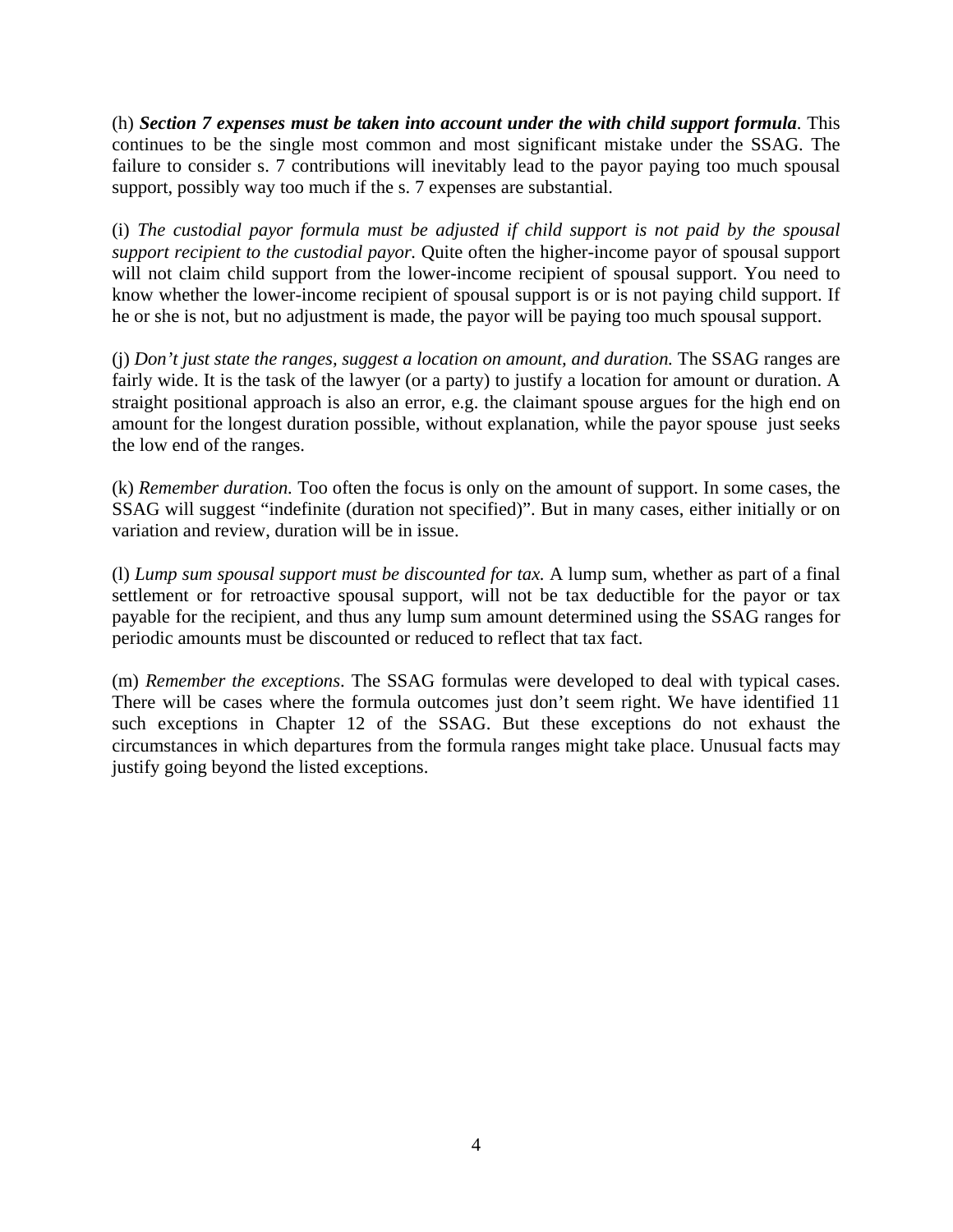## **3 Entitlement (SSAG Chapter 4)**

An analysis of entitlement is the crucial first step before any application of the Guidelines. In practice this step is often ignored, the assumption being that any income disparity that produces a positive range for amount under the SSAG formulas means there must be entitlement.

**The Advisory Guidelines do not determine entitlement.** They deal with the amount and duration of support *after* entitlement has been established. They do not provide an arithmetical basis for entitlement. Entitlement is a **threshold issue** that must be determined before the Guidelines will be applicable. The existing legal framework recognizes three bases for entitlement: compensatory, non-compensatory, or contractual. If there is a finding of no entitlement, the Guidelines are not applicable. The SSAG formulas may offer some clues, or checks, about entitlement, but nothing more. **Even if entitlement is established, the analysis of entitlement will inform many subsequent steps in a SSAG analysis.**

Three early appellate level decisions continue to provide good models of the preliminary analysis of entitlement: *Yemchuk v. Yemchuk*, 2005 BCCA 527; *Chutter v. Chutter*, 2008 BCCA 507 and *Fisher v. Fisher*, 2008 ONCA 11.

Ignoring or assuming entitlement leads to some common errors:

- **A mere disparity of income that produces a positive range for amount under the Advisory Guidelines formulas does not automatically lead to entitlement**. More analysis is required: *why* is there an income disparity and how does this relate to the compensatory or non-compensatory basis for entitlement?
- **A zero range for amount should not be confused with a lack of entitlement.** It may simply reflect a current inability to pay, especially under the *with child support* formula.
- Even if entitlement is established, determining the basis for entitlement is still important as this will **inform the subsequent steps of the spousal support analysis and the application of the Guidelines**.
- **Duration marks the end of entitlement.** Spousal support can end despite a continuing income disparity.
- **Variation and review will often raise issues of entitlement.** You cannot simply apply the formulas to current incomes, without thinking again about entitlement.

First a review of the basic principles of entitlement is in order.

#### *(a) The principles of entitlement*

 **Compensatory claims** are based either on the recipient's economic loss or disadvantage as a result of the roles adopted during the marriage or on the recipient's conferral of an economic benefit on the payor without adequate compensation.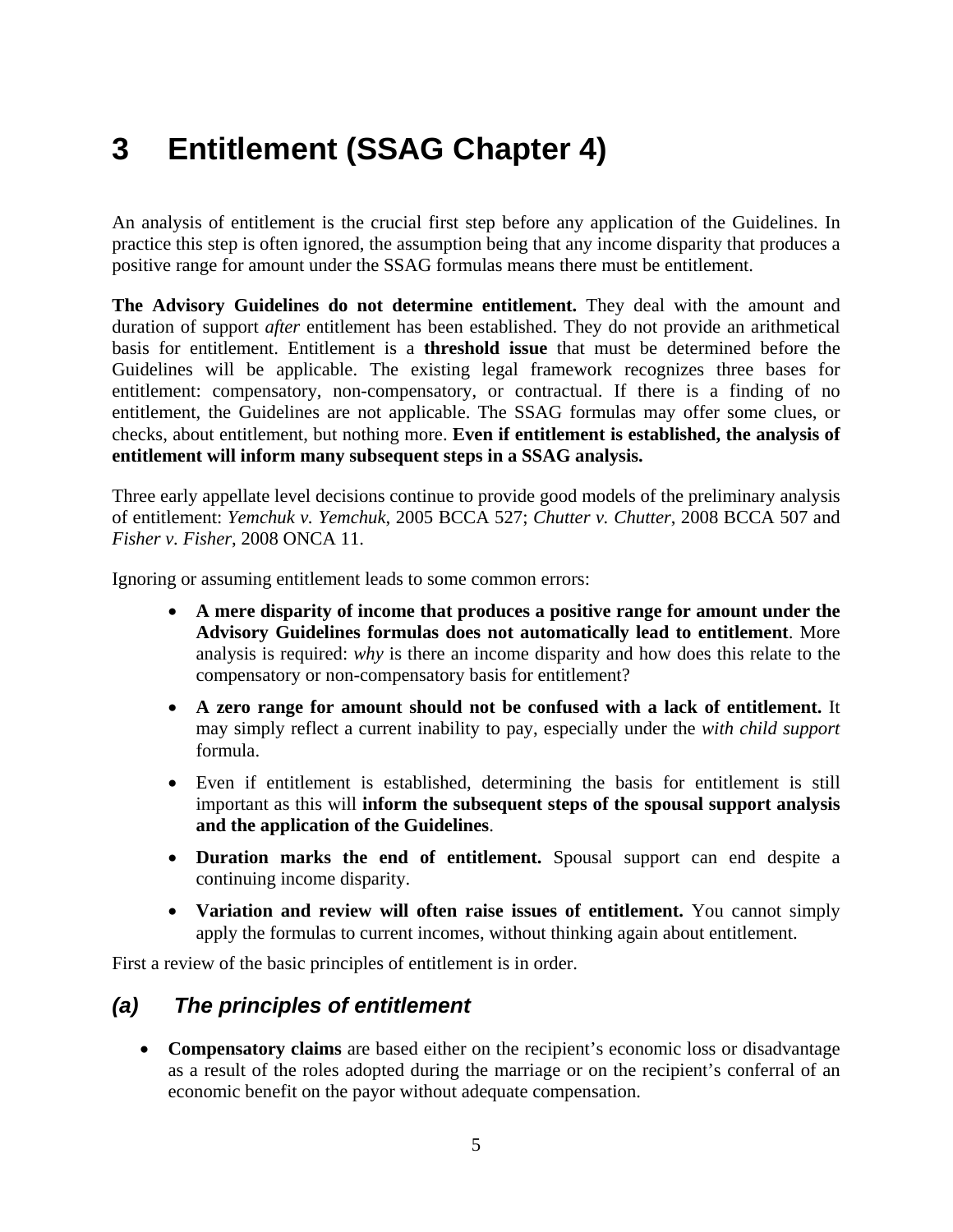**Common markers of compensatory claims** include: being home with children full-time or part-time, being a "secondary earner", having primary care of children *after* separation, moving for the payor's career, supporting the payor's education or training; and working primarily in a family business.

Some lawyers and judges erroneously think that *any* long marriage gives rise to compensatory support, but the Ontario Court of Appeal decision in *Fisher,* above, makes clear that this is incorrect. Compensatory support is to be distinguished from noncompensatory support (see below), which is based upon economic interdependency and loss of the marital standard of living.

Our review of recent case law has shown some "backsliding" on compensatory support, with the analysis seriously underestimating compensatory claims. Common errors include:

- focussing on where the claimant was at the beginning of the relationship instead of on where the claimant *would have been* if they had continued in the labour market. Avoid the "once a secretary, always a secretary" error.
- finding no compensatory entitlement simply because the claimant worked throughout the marriage. There may still have been career loss.
- forgetting that compensatory claims for lost earning capacity can be based not only on child-rearing during the marriage, but also on child-rearing responsibilities *after* separation.
- assuming no career advantage to the payor from the fact that the other spouse stayed home and cared for children. Compensatory entitlement can be based on the economic advantage of an uninterrupted career enjoyed by one spouse as a result of the other spouse's assumption of a disproportionate share of child care responsibilities.

For good analyses of compensatory claims see *Yemchuk*, above; *Chutter*, above; *Cassidy v. McNeil*, 2010 ONCA 218; *Hartshorne v. Hartshorne*, 2010 BCCA 327, *Abernethy v. Peacock*, 2013 ONSC 2045, *Gray v. Gray,* 2014 ONCA 659, *Schimelfenig v. Schimelfenig*, 2014 SKCA 77, *Elliston v. Elliston*, 2015 BCCA 274, *Morigeau v. Moorey*, 2015 BCCA 160; and *Zacharias v. Zacharias*, 2015 BCCA 376.

 **Non-compensatory claims** involve claims based on need. "Need" can mean an inability to meet basic needs, but it has also generally been interpreted to cover a significant decline in standard of living from the marital standard. Non-compensatory support reflects the economic interdependency that develops as a result of a shared life, including significant elements of reliance and expectation, summed up in the phrase "merger over time".

**Common markers of non-compensatory claims** include: the length of the relationship, the drop in standard of living for the claimant after separation, and economic hardship experienced by the claimant.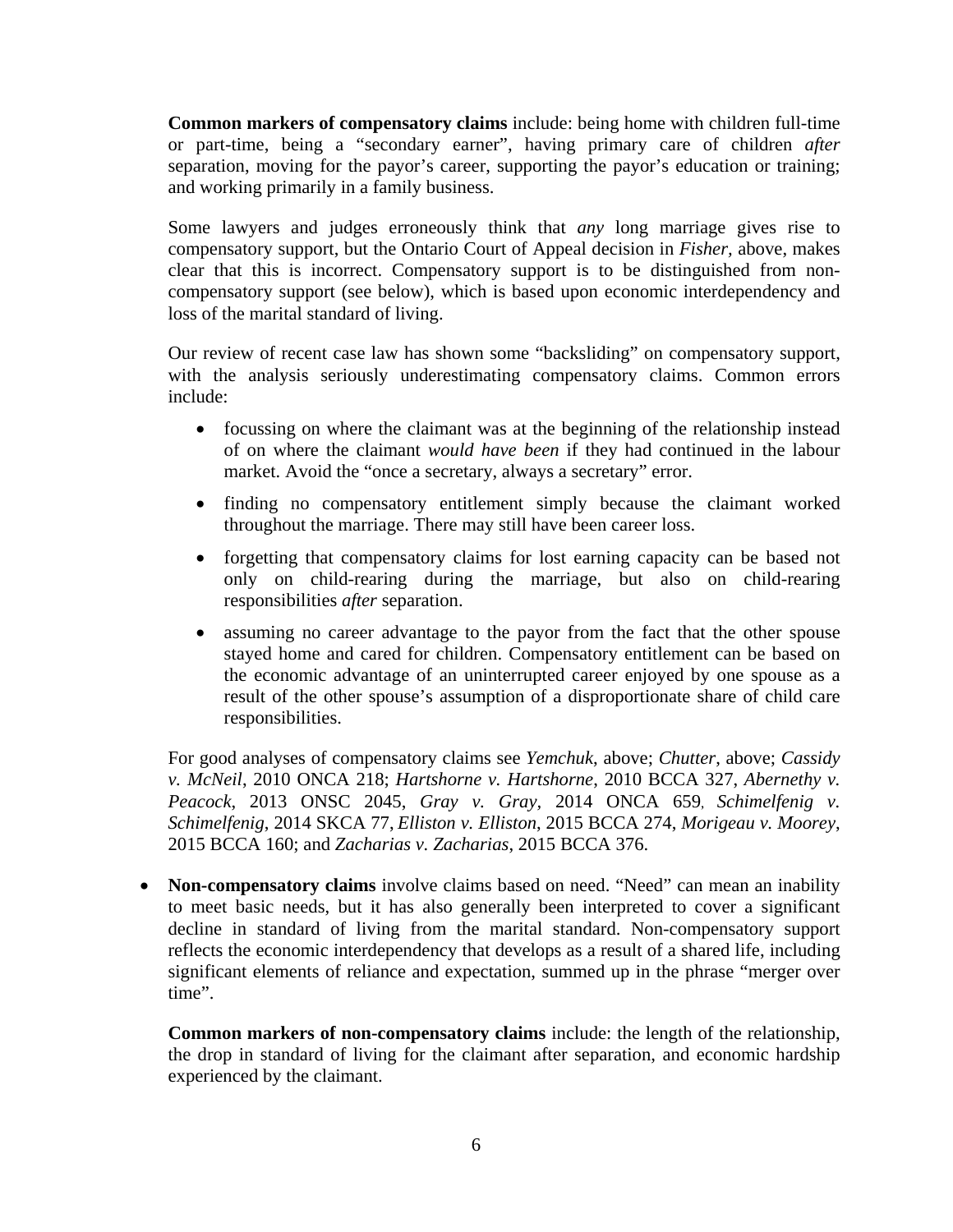For nice analyses of entitlement on non-compensatory grounds see *Fisher*, above: *McKenzie v. McKenzie* 2014 BCCA 381: and *R.L. v. L.A.B.*, 2013 PESC 24.

In a small subset of cases **a narrower view of non-compensatory support** has recently been articulated. Judicial understandings of the non-compensatory basis for entitlement reveal continuing uncertainty and tension, with some judges taking issue with the broad view of non-compensatory support that has become dominant since the 1999 *Bracklow*  decision. These judges have expressed the view that non-compensatory support should primarily be confined to cases involving economic hardship (or true "need") and have questioned entitlement based on income disparity and loss of standard of living alone. For the most extensive discussion of this, see *Lee v Lee,* 2014 BCCA 383. In cases where economic hardship is not involved, this view can lead either to findings of no entitlement to non-compensatory support (see below) or to very short "transitional" awards to cushion the drop in standard of living, even in long marriages: see *Lee*, above and *Kirton v. Mattie*, 2014 BCCA 513. It should be noted that *Lee* involved a male claimant, as do a number of these "narrower view" cases, which makes it hard to discern if this is really a theoretical shift in the analysis.

- Cases where **need arises post-separation** can raise issues of whether there is an entitlement to non-compensatory support; see *Tscherner v. Farrell*, 2014 ONSC 976; *Fyfe v. Jouppien*, 2011 ONSC 5462; *Soschin v. Tabatchnik*, 2013 ONSC 1707; and *M.E.K. v. M.K.K.*, 2014 BCCS 2037. (These cases are further discussed under "Changing" Incomes" below).
- In many cases there may be **entitlement on both bases**. For example, in long marriages with children there are often significant elements of **both** compensatory and noncompensatory support. In the early years, the compensatory element may predominate, but later the non-compensatory claim may come to the fore.
- A **large property award** does not necessarily preclude entitlement on either compensatory or non-compensatory grounds: see *Chutter v. Chutter*, 2008 BCCA 50; *Bell v. Bell*, 2009 BCCA 280; and *Berta v. Berta*, 2014 ONSC 3919.
- If there is a significant income disparity, entitlement on either compensatory or noncompensatory grounds may be established despite the fact that the **recipient has a relatively high income** and could on some understandings of the term be seen as "selfsufficient": see *Gillimand v. Gillimand,* [2009] O.J. No. 2782 (S.C.J.) (entitlement for wife earning \$93,000 as pilot); *Gonabady-Namadon v. Mohammadzadeh*, 2009 BCCA 448 (entitlement for wife earning \$150,000 as doctor); *Mehlsen v. Mehlsen*, 2009 SKQB 279 (entitlement for wife earning \$70,000); *Cassidy v. McNeil*, 2010 ONCA 218 (wife earning \$85,000); *Marzara v. Marzara*, 2011 BCSC 408 (wife's income \$104,000); *McKenzie v. McKenzie* 2014 BCCA 381 (entitlement for wife earning \$200,000); *Berta*, above (entitlement for wife with income of \$458,000); and *B.L.B. v. G.D.M.*, 2015 PESC 1 (interim entitlement for wife earning \$185,000).
- *Bracklow* also articulates a **third basis for entitlement**, the **contractual basis**, which covers not only formal domestic contracts but also implied or informal agreements. For a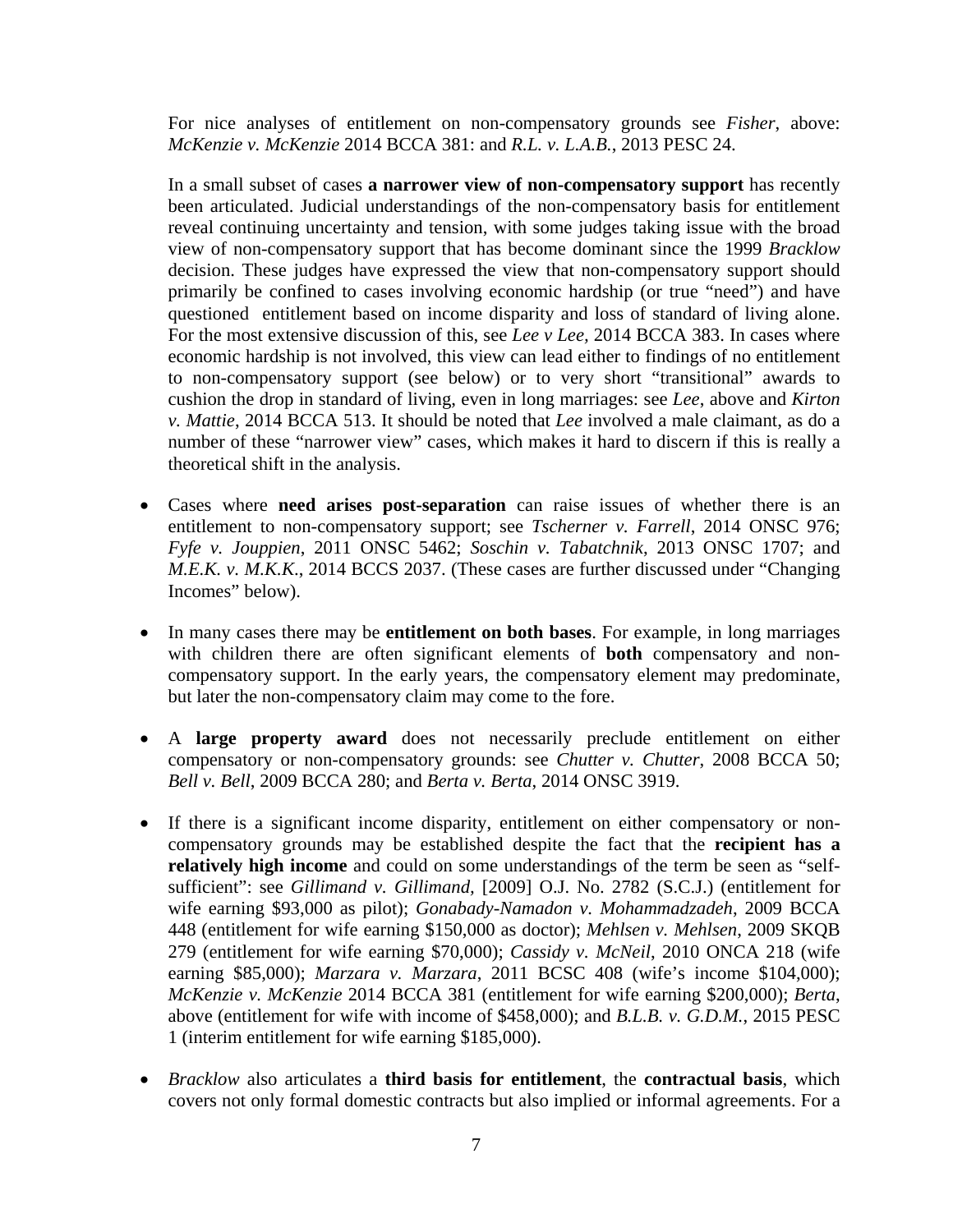recent appellate level decision that has engaged this basis of entitlement see *Stergios v. Kim*, 2011 ONCA 836 (entitlement found on compensatory, non-compensatory and contractual grounds; wife and her family supported husband to achieve his career potential in Korea; husband had undertaken to do same for wife and support her education once he had sponsored her immigration to Canada). For two trial decisions, both involving immigration sponsorship agreements, see *Carty-Pusey v. Pusey*, 2015 ONCJ 382 (husband withdraws immigration sponsorship, entitlement found on noncompensatory and contractual basis) and *Niranchan v. Naddarajah*, 2015 ONCJ 149.

For a good review of entitlement see Rollie Thompson, "Ideas of Support Entitlement" (2014), 34 *Canadian Family Law Quarterly* 1.

#### *(b) Entitlement as a threshold issue: income disparity alone does not mean entitlement*

**On its own, a mere disparity of income that would generate an amount under the SSAG formulas, does not automatically lead to entitlement**. **Entitlement must be proven** (or agreed upon) on a **compensatory** or **non-compensatory** basis, *before* the formulas and the rest of the Guidelines are applied.

The Advisory Guidelines were drafted on the assumption that the current law of spousal support, post-*Bracklow*, offers **a very expansive basis for entitlement** to spousal support, leaving amount and duration as the main issues to be determined in spousal support cases.

Judicial statements of principle do emphasize, repeatedly, that income disparity alone does not automatically mean entitlement to spousal support; see *Lee*, above, and *R.L. v. L.A.B*., above. However, in practice **entitlement will generally be found in cases where there is a** *significant* **income disparity** at the time of the initial application**.** Even if there is not a compensatory claim, a significant income disparity will often give rise to a non-compensatory claim based on a loss of the marital standard of living. The Guidelines leave to the courts the issue of when an income disparity becomes significant enough to generate entitlement. In some cases courts have denied entitlement on the grounds that the income gap does not suggest significant differences in standard of living.

Cases where there has been a finding of *no entitlement* **on an initial application despite a significant income disparity** are somewhat atypical and tend to be very fact-specific. Many are cases involving non-compensatory support. In many of these cases another judge may well have found entitlement. Factors that have justified a finding of no entitlement despite income disparity include the following, which often overlap:

- a short marriage and a limited period of financial interdependency: see *Beese v. Beese*, 2006 BCSC 1662; *McKee v. Priestlay*, 2007 BCSC 85; *Rezel v. Rezel,* [2007] O.J. No. 1460 (S.C.J.); *S.C.J. v. T.S.S.*, 2006 ABQB; *Serpa v. Yeuping*, 2007 BCSC 43; and *Merko v. Merko*, 2008 ONCJ 530.
- no financial interdependence during the marriage, rebutting the presumption of mutual support: see *Tomlinson v. Tomlinson*, 2012 ABQB 509 (wife wanted husband to work).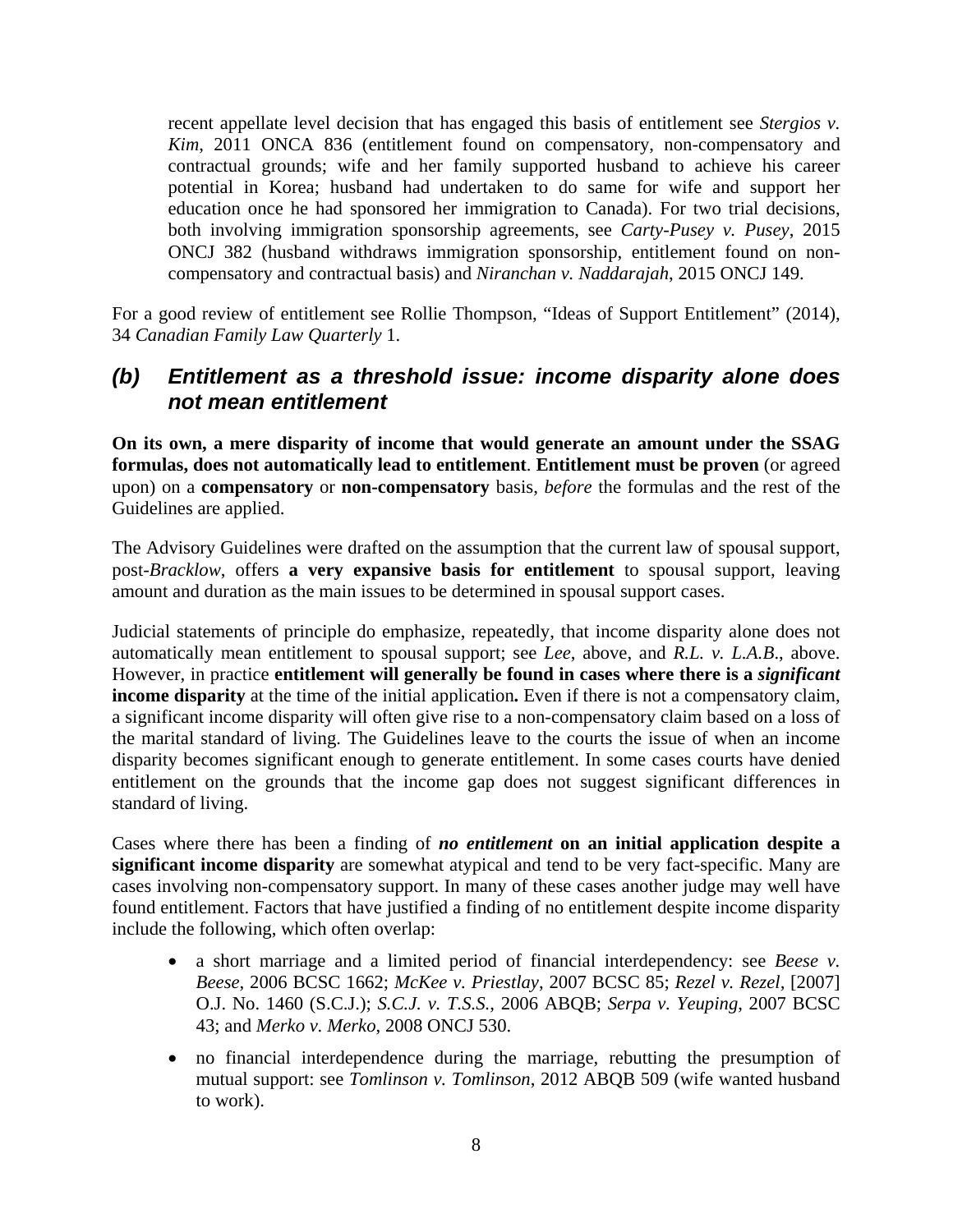- despite the income disparity, the parties have similar standards of living because for example. This may be because of differences in the parties' asset positions (see *Elias v. Elias*, 2006 BCSC 124; *Johnson v. Johnson*, 2006 BCSC 1932; and *Kerr v. Erland*, 2014 ONSC 3555) or differences in their costs of living (see *Eastwood v. Eastwood*, 2006 NBQB 413), or because the income difference is not that significant (see *Vlachias v. Vlachias*, 2009 BCSC 843).
- the recipient's income may actually be higher than stated (*Yar v. Yar,* 2015 ONSC 151) or the recipient is capable of earning more income (*Lewicki v.Lewicki*, 2014 BCSC 1653; and *Tomlinson v. Tomlinson*, 2012 ABQB 509). (This concern should be dealt with by way of proper imputing of income, but in some cases it may be difficult to do so.)
- the payor's income, although above the "floor" of \$20,000, is limited and there is a finding of no ability to pay; see *Hurley v. Hurley* 2012 NSCA 32; *Peters v Peters,* 2015 ONSC 4006; and *Sarmiento v. Villarico,* 2014 BCSC 455.
- *custodial payor* cases where the non-custodial parent's claim is non-compensatory and courts give priority to the needs of the custodial household. These cases typically involve male claimants: see *Kay v. Kay*, 2014 ONSC 5210; *Stephens v Stephens*, 2013 ONSC 7082; *Tomlinson v. Tomlinson*, 2012 ABQB 509; and *Widney v. Widney*, 2014 BCSC 1694.
- the recipient has not experienced any significant economic hardship or decline in standard of living from the marriage: see *Lamothe v. Lamothe* 2006 CarswellOnt 8150, [2006] O.J. No. 5045 (S.C.J.); *J.J.G. v. K.M.A.*, 2009 BCSC 1086; *Lam v. Chui*, 2008 BCSC 1177; *Beaudry v. Beaudry*, 2010 ABQB 119; and *Heard v. Heard*, 2014 ONCA 196.
- the recipient failed to contribute to the relationship: *Lamothe*, above, (husband unemployed for much of marriage); *S.C.J. v. T.S.S.*, 2006 ABQB 777 (short common law relationship, wife unemployed, gambled extensively and problems with drugs and alcohol); and *G.G.F. v. R.F.*, 2009 BCPC 43 (wife drug addict).
- the income disparity is the result of post-separation events or choices, such as a job loss on the recipient's part or post-separation disability (see *Rezel v. Rezel,* [2007] O.J. No. 1460 (S.C.J.); *Barton v. Ophus*, 2009 BCSC 858; *Howe v. Howe*, 2012 ONSC 2736; and *Peters*, above) or a post-separation increase in the payor's income (see *Eastwood v. Eastwood*, 2006 NBQB 413; *Fisher v. Fisher,* 2009 ABQB 85; and *Regnier v. Regnier*, 2014 ONSC 5480).
- courts reject or ignore a non-compensatory claim based on loss of marital standard of living and, in the absence of either a compensatory claim or economic hardship, find no entitlement; see *Rajan v. Rajan*, 2014ONSC 6690 and *Griffiths v. Griffiths*, 2011 ABCA 359.
- male claimants. A significant number of the cases where no entitlement is found on the basis of the various grounds listed involve male claimants. Gender bias and stereotypes are less prevalent, but not dead yet.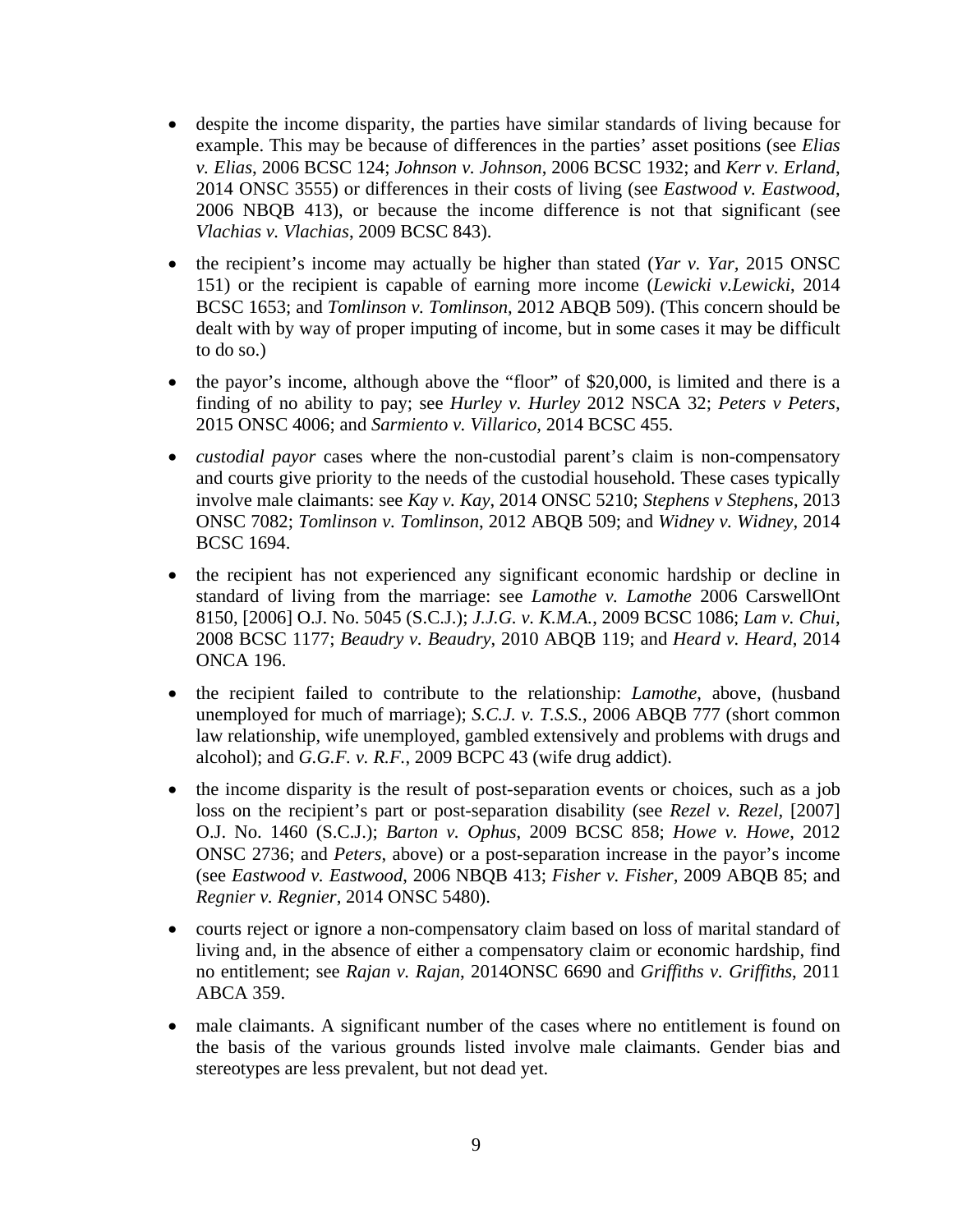property division has satisfied any compensatory or needs-based claims, most often in B.C. as a result of significant reapportionment on spousal support grounds under the old *Family Relations Act.* There will be fewer instances of this in future, in light of the new provisions in the British Columbia *Family Law Act* (see below under "Exceptions").

#### *(c) A zero range for amount should not be confused with a lack of entitlement; it may simply reflect current inability to pay*

Under the *with child support* formula there can be an income disparity and yet nothing but zeros for the range: 0 to 0 to 0. It is a mistake to automatically assume that this means no entitlement. Zeros may mean no entitlement, if the income disparity at the end of the marriage is not large because both spouses have worked full-time in the paid labour market. However, zeros may just reflect the priority given to child support and the reality that there is "no ability to pay" left despite a significant compensatory entitlement: think of any middle-income family with three or four children, where one spouse works part-time. There is entitlement, just no money, and the claim might revive under s. 15.3 of the *Divorce Act*, once the children leave home or finish postsecondary education and ability to pay returns for the payor. See also the exception for inadequate compensation under the *with child support* formula (SSAG 12.11), discussed under "Exceptions" below.

#### *(d) Entitlement and the subsequent steps in the application of the Guidelines*

Even if entitlement is found, the basis of entitlement shapes the determination of the amount and duration of spousal support. It thus informs many of the subsequent steps in the application of the Advisory Guidelines.

The Guidelines formulas reflect different bases of entitlement:

- the *without child support* formula is based on a mix of compensatory and noncompensatory entitlement:
	- when applied to short and medium length marriages without children, it generates largely non-compensatory support, providing a time-limited transition from the marital standard of living;
	- when applied to longer marriages in which there may or may not have been children, its ranges reflect a mix of compensatory and non-compensatory support
- the *with child support* formula is largely compensatory, responding to the economic consequences of both past and on-going child-rearing responsibility, but there is also an element of non-compensatory support.

The delineation of the compensatory and/or non-compensatory basis for entitlement assists in the application of the formulas in several ways: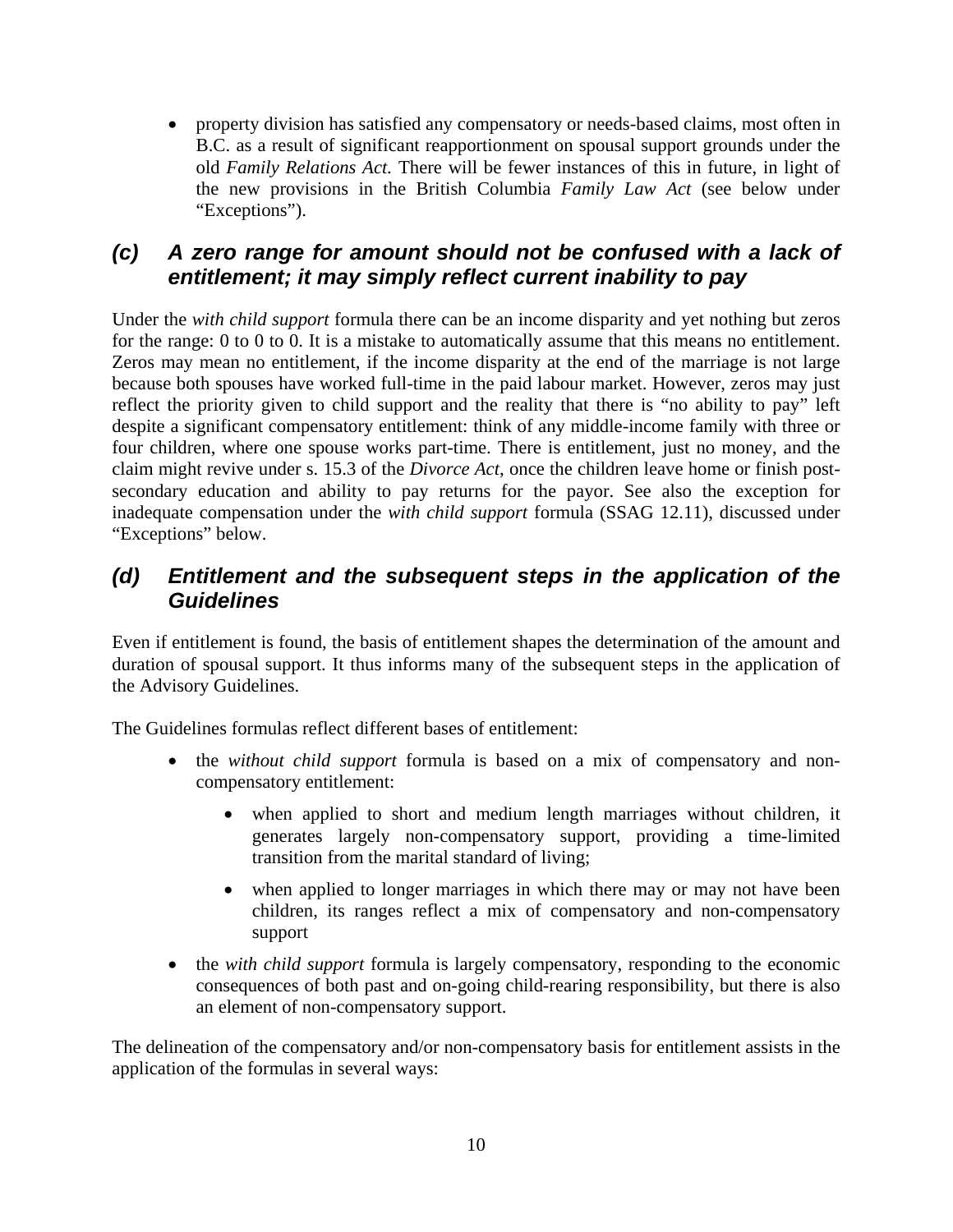- to determine **location within the ranges.** For example, a strong compensatory claim may push toward the higher end of the range (see "Choosing Location in the Range" below).
- to determine whether or not the case justifies a departure from the ranges as an **exception.** For example two exceptions are triggered by *compensatory* claims that may not be adequately satisfied by the formula ranges: the compensatory exception for short marriages without children and, in cases with children, the s. 15.3 exception for compensatory claims that are deferred because of the priority of child support (see "Exceptions" below). The disability exception responds to a specific subset of noncompensatory claims.
- to determine whether there is entitlement to a payor's **post-separation income increase.** A compensatory basis for entitlement may provide a stronger claim for sharing than a non-compensatory basis.
- to determine the impact of **remarriage and repartnering**. The effect of remarriage can differ depending on whether the initial award was compensatory or noncompensatory; see *Kelly v. Kelly*, 2007 BCSC 227 and *Zacharias v. Zacharias*, 2015 BCCA 376. (See also "Remarriage and Repartnering" below.)

## *(e) Duration as the end of entitlement*

Duration is often forgotten in the SSAG analysis. The formulas generate ranges for amount *and*  duration. Amount cannot be considered alone. **Duration is nothing more or less than the end of entitlement.** When support stops, there may still be – and usually is – an income disparity between the spouses.

The SSAG formulas generate time limits which delineate the end of entitlement:

- Under the *without child support* formula and the *custodial payor* formula, which is modelled on the *without child support* formula, time limits are generated for relationships of less than twenty years (or for those with an older recipient under the "rule of 65").
- Under the *with child support* formula, there are also time limits, but softer and more flexible, only implemented through variation and review. Even here, it is possible, even likely, that support will end despite the presence of a continuing income disparity.

## *(f) Entitlement issues on variation and review*

Even if initial entitlement has been established, new issues of entitlement may arise in the context of variation and review. Issues such as the payor's post-separation increase and the impact of remarriage and repartnering take us back to the basis of entitlement, as do cases of the recipient's post-separation reduction of income. Furthermore, applications to terminate spousal support on the basis that the recipient has become "self-sufficient" are really questions about whether the initial basis for entitlement continues to exist. Self-sufficiency can be interpreted differently depending on the initial basis of entitlement: see *Fisher v. Fisher*, 2008 ONCA 11,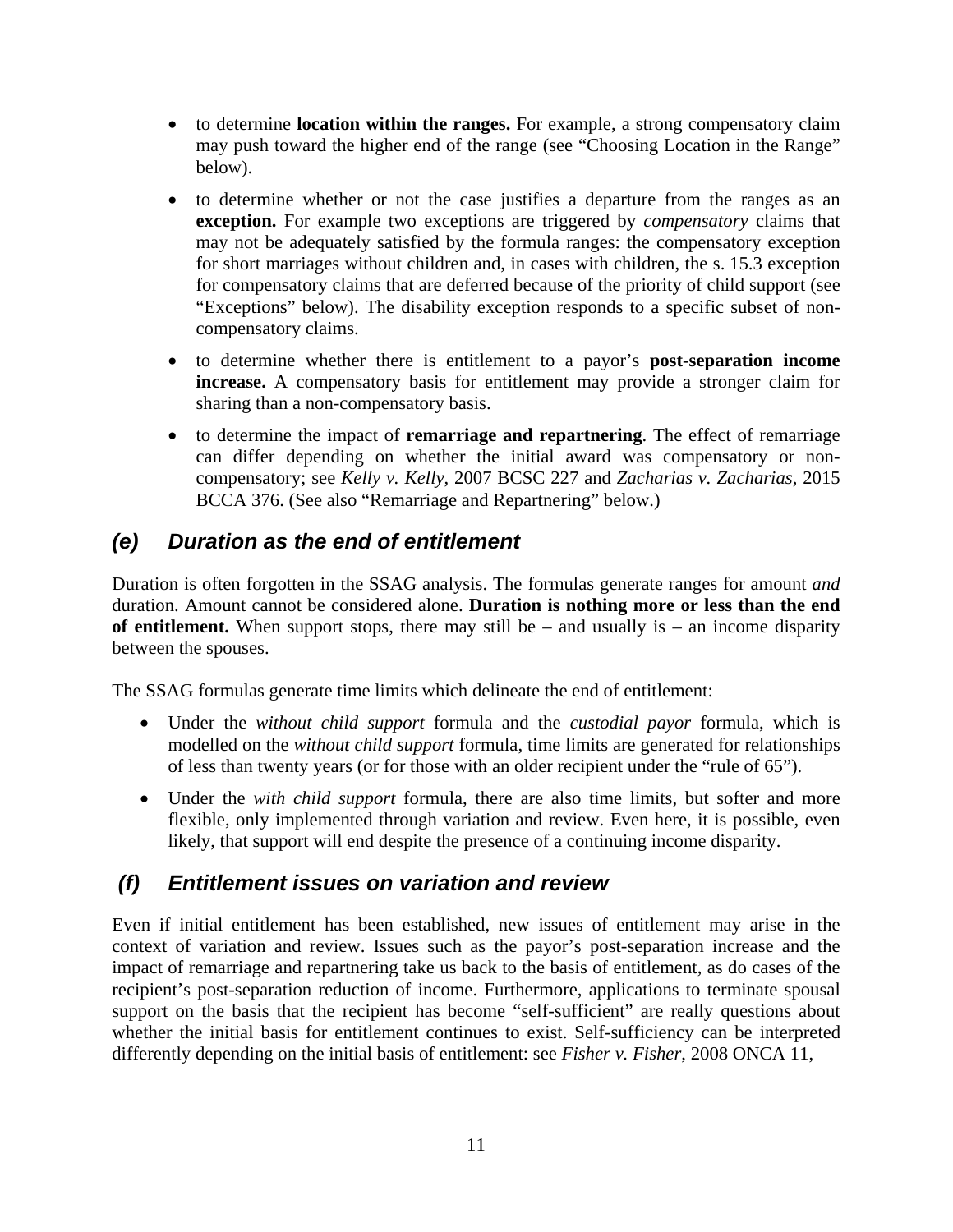## **4 Agreements (SSAG 5.2)**

### *(a) SSAG as a backdrop to negotiation*

The interaction between the Advisory Guidelines and spousal support agreements has two different dimensions. One is the **use of the SSAG in applications to override or set aside spousal support agreements**, which will be discussed below. The other is the important role of the SSAG as a **backdrop to settlement**; indeed one of the primary objectives of the SSAG is to provide more structure and certainty for the negotiation and mediation of spousal support issues.

These two dimensions are related: given the clarification of the norms of spousal support in the SSAG, we are now seeing fewer really "bad deals" and thus fewer *Miglin* challenges to agreements.

Over time more and more agreements explicitly incorporate the SSAG; see for example *Swallow v. De Lara*, 2009 BCSC 911 (agreement providing for an annual recalculation of spousal support at the SSAG midpoint).

#### *(b) Existing legal framework for overriding or setting aside agreements*

It is now fairly well understood that the SSAG, being advisory only, cannot be used to re-open spousal support agreements:

- with respect to "old"(i.e. pre-SSAG) agreements, the creation of the SSAG does not amount to a "material change"; and
- more importantly, the SSAG give no power to invalidate or override prior agreements

A *final* agreement—i.e. one waiving or time limiting spousal support or fixing a lump sum—will preclude the application of the Advisory Guidelines unless the agreement can be set aside or overridden under the existing legal framework found in: (i) contract law (including the doctrines of duress, unconscionability and undue influence), (ii) provincial legislation or (iii) the *Divorce Act.*

With respect to the applicable law under the *Divorce Act:*

- in the context of an **initial application under s. 15.2** in the face of a "final agreement", the two-part *Miglin* test applies to determine the weight to be given to the agreement and whether a court may "override" (**not** "set aside") the agreement.
- **agreements providing for variation or review are not "final agreements"** and hence *Miglin* is not applicable; in these cases a court is being asked to apply the agreement, not override it. (For use of the SSAG in these cases see "Variation and Review" below.)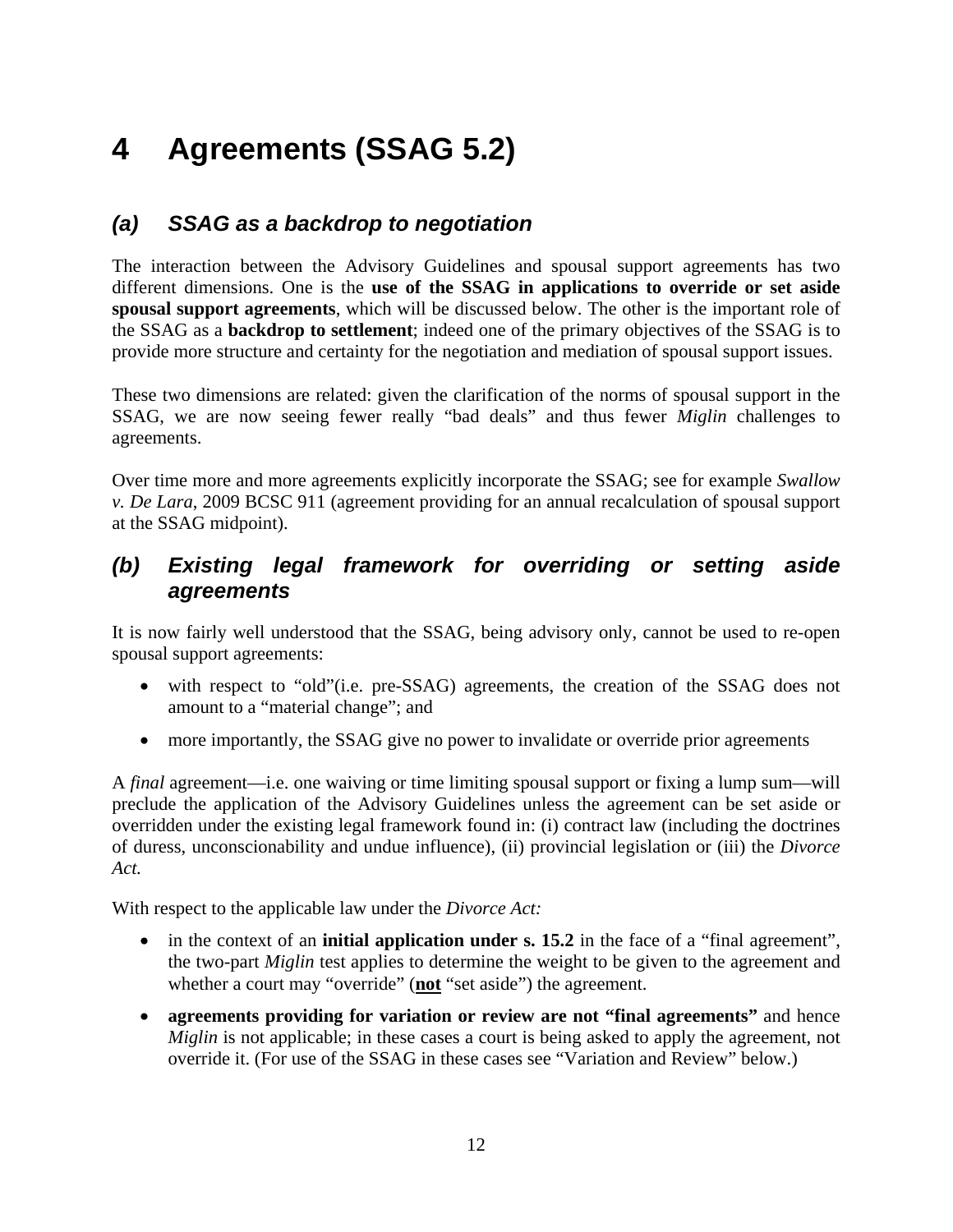• remember that as a result of the Supreme Court of Canada's decision in *L.M.P. v. L.S.*, 2011 SCC 64, applications under s. 17 for variation of **consent orders**, including agreements incorporated into court orders, are now dealt with under the framework for variation, with a threshold test of "material change", and not under the *Miglin* framework. (Consent orders and the SSAG are dealt with below under "Variation and Review".)

**However, a spousal support agreement does not make the SSAG entirely irrelevant**, as some lawyers think. The Advisory Guidelines can be helpful in dealing with specific issues within the *Miglin* analysis, i.e. in the context of an initial application for support under the *Divorce Act* after a final spousal support agreement, and also in challenges to spousal support agreements under provincial legislation.

## *(c) Use of the SSAG in a "Miglin" analysis*

The Advisory Guidelines can be helpful in three ways in a *Miglin* case:

(1) At the **first stage** of the *Miglin* analysis, the SSAG ranges can be used to assess whether the agreement was in "substantial compliance" with the objectives of the *Divorce Act* at the time of negotiation. The courts are clear that the fact an agreement provides for less than the SSAG is not in and of itself a reason to set aside the agreement and that the Advisory Guidelines result must be balanced with respect for the parties' own assessment of a fair outcome as reflected in their agreement or the value they may have placed on reaching an agreement and not litigating: see *Turpin v. Clarke*, 2009 BCCA 530 (*Miglin* stage 1 test of substantial compliance does not mean departure from SSAG will be reason to override agreement); *Duncan v. Duncan*, 2012 ONSC 4331; and *Virc v. Blair*, 2012 ONSC 7104. For example, an agreement with time-limited spousal support that comes close to the low end of the SSAG ranges for amount and duration might substantially comply.

However, a *significant* departure from the SSAG may be useful in illuminating a failure to comply in a broad sense: see the recent decision of the B.C. Court of Appeal in *S.E. v. J.E.*, 2013 BCCA 540 in which a trial judge was found to have erred in applying *Miglin* to uphold a lump sum spousal support agreement because he failed to test the lump sum for substantial compliance. The Court of Appeal drew on the SSAG in reaching this conclusion, stating:

[42] … I am not suggesting that when a court is assessing whether an agreement substantially complies with the objectives of the *Divorce Act,* the effect of the agreement must be explicitly compared to the results indicated under the SSAG. Parties can legitimately negotiate valid agreements that depart from the *Guidelines*, particularly when other issues are being resolved. But in this case, such a comparison does illuminate, in broad terms, the degree to which this agreement shows a significant variation from what the SSAG suggests as an appropriate award.

See also *Quelch v. Quelch*, 2012 BCSC 667 (agreement providing for support of limited duration and less than half the SSAG mid-range after a 28 year marriage, too significant a departure from SSAG with no justification) and *Jones v. Lamont*, 2014 BCSC 1456 (modest lump sum does not meet wife's compensatory claim after 28-year marriage). The case law shows that **complete waivers** of spousal support are often fairly easily overridden or set aside, especially where there are children: see *Veneris v. Veneris*, 2015 ONCJ 49; *Dhillon v. Dhillon*, 2014 ONSC 5608; *Cuffe*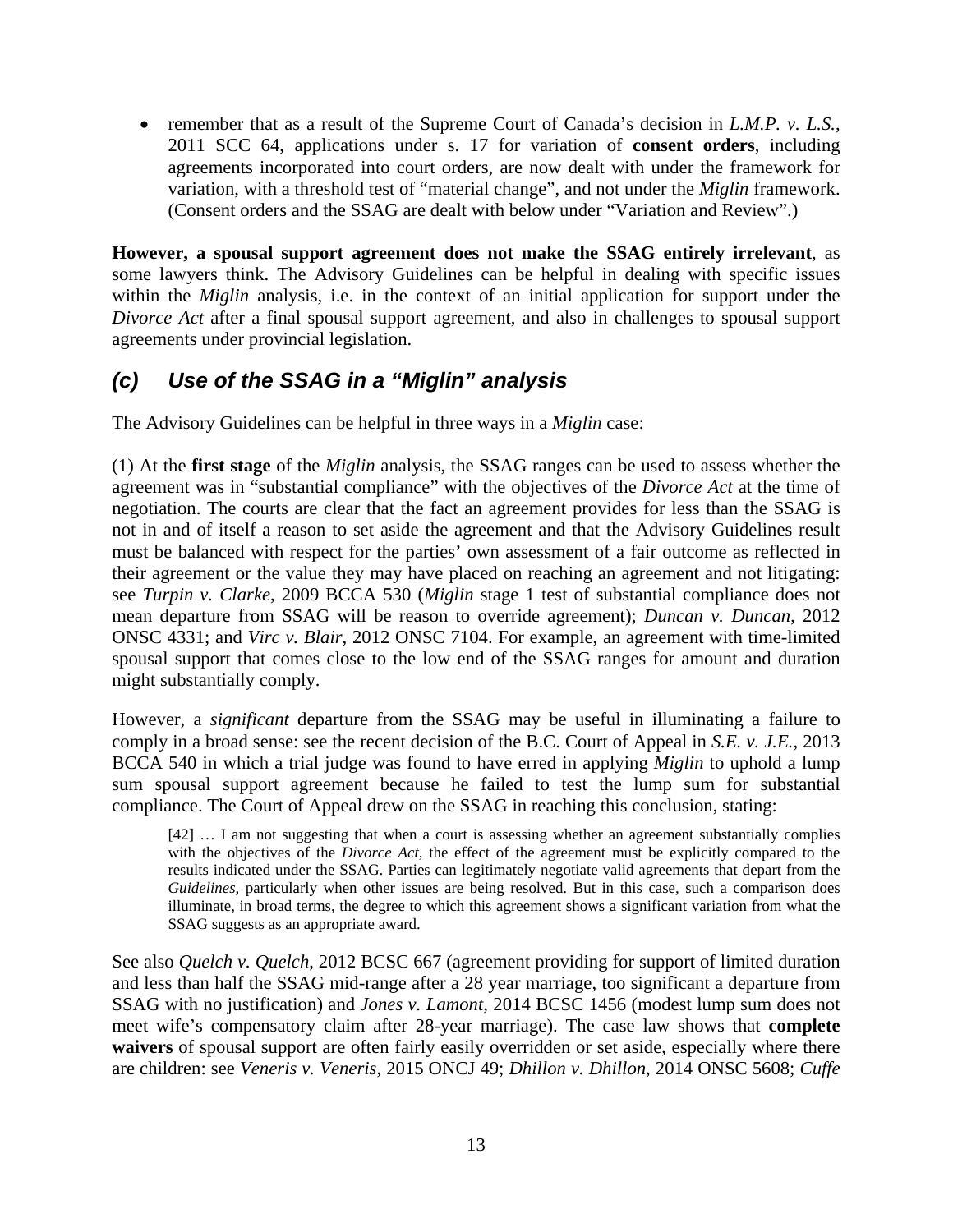*v. Desjardins*, 2013 ONSC 4044; *G.G. v. M.A*., 2014 BCSC 1023; and *S.L.C. v. C.J.R.C.*, 2014 BCSC 1814.

When doing an assessment of the agreement in light of the SSAG ranges at *Miglin* stage 1, **remember restructuring**: an agreement that seems to be inconsistent with the SSAG on amount may in fact be more consistent if duration and restructuring are taken into account: see *Van Erp v. Van Erp,* 2015 BCSC 203 and *Ball v. Ball*, 2012 BCSC 227.

(2) If you get to the **second stage** of *Miglin*, the SSAG ranges for the parties' *current*  circumstances can offer some insight into whether there has been any "departure from the range of reasonable outcomes anticipated by the parties, in a manner that puts them at odds with the objectives of the Act". A result that differs significantly from the SSAG, particularly one that leaves the support claimant in circumstances of economic hardship, might support a finding that such a result could not have been reasonably contemplated by the parties.

(3) If the court does decide to override the final agreement in a *Miglin* case, the SSAG ranges can assist in determining the amount and duration of spousal support; see *Veneris,* above (interim spousal support ordered in face of marriage contract with waiver; low end of range to take account of agreement); *Cuffe v. Desjardins*, above (lump sum based on high-end SSAG ordered after spousal support waivers under marriage contract and separation agreement overridden under *Miglin*); *Krpan v. Krpan,* 2013BCSC 1020 (mid-range SSAG on interim); and *Oostenbrink v. Oostenbrink*, 2013 BCSC 514 (SSSAG mid-range).

However, consistent with *Miglin*, the parties' intentions as reflected in the agreement may continue to influence the appropriate spousal support outcome. The prior agreement may affect location within the range (see *Soschin v. Tabatchnik*, 2013 ONSC 1707); or lead to an award below the SSAG ranges (see *G.G. v. M.A*., above and *Jubinville v. Jubinville*, 2013 BCSC 2262).

#### *(d) Use of SSAG in challenges to agreements under provincial legislation*

We have focussed on the use of the SSAG in a *Miglin* analysis, but the SSAG may be similarly useful when applying the tests for setting aside spousal support agreements under provincial legislation and in determining the amount of spousal support if the agreement is set aside: see *Ashton v. Ashton*, 2015 BCSC 790 (mid-range SSAG awarded after separation agreement set aside under s. 164(5)(e) of the B.C. *Family Law Act*).

#### *(e) Additional reference material*

For a review of the *Miglin* case law up to 2011 see Carol Rogerson "Spousal Support Agreements and the Legacy of *Miglin*" (2012), 31 *Canadian Family Law Quarterly* 13.

For a discussion of the treatment of consent orders see Rollie Thompson, "To Vary, To Review, Perchance to Change: Changing Spousal Support" (2012), 31 *Canadian Family Law Quarterly* 355.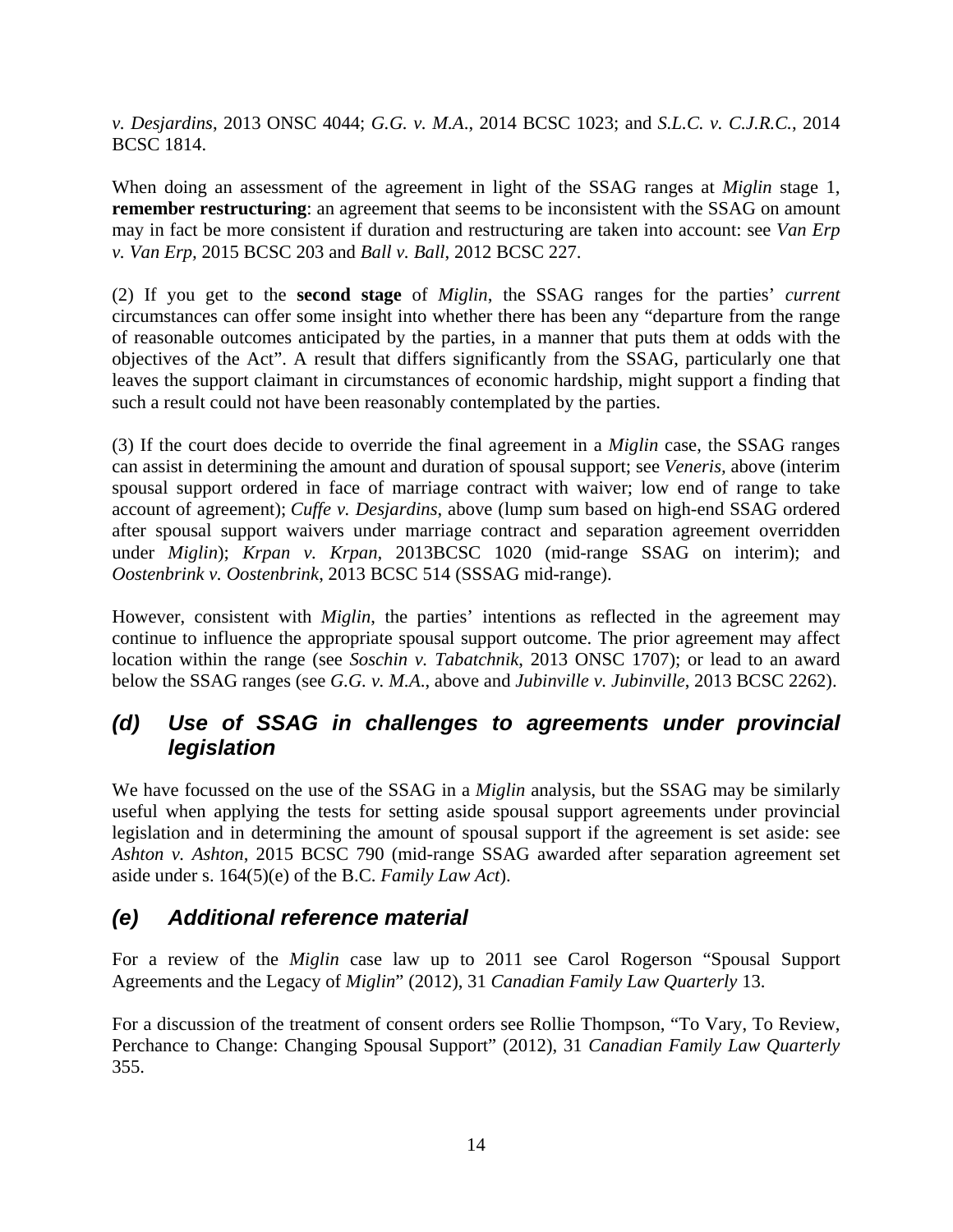## **5 Application to Interim Orders (SSAG 5.3)**

#### *(a) Use of the SSAG on interim applications*

The Advisory Guidelines **are intended to apply to interim orders** as well as final orders. The interim support setting is an ideal situation for the use of guidelines. There is a need for a quick, easily calculated amount, knowing that more precise adjustments can be made at trial. Traditionally, interim spousal support was based upon a needs-and-means analysis, assessed through budgets, current and proposed expenses, etc. All of that can be avoided with the SSAG formulas, apart from exceptional cases.

In *D.R.M. v. R.B.M*., 2006 BCSC 1921, Justice Martinson set out in detail the rationale for the application of the Advisory Guidelines to interim spousal support orders, concluding:

[19] They are a useful tool to have when determining interim spousal support. By focusing on income differences they provide a helpful measure of needs and means. Their use is consistent with the purposes of interim orders: to bridge the gap between the start of the litigation and the time when a resolution is reached at trial or by agreement; to avoid lengthy and costly interim litigation; to move the litigation to a timely resolution; and to reduce conflict

The usefulness of the Guidelines in the interim context when there is limited information was emphasized in *Langdon v. Langdon*, 2008 CarswellOnt 545, [2008] O.J. No. 418 and in *Thompson v. Thompson*, 2010 SKQB 322. In *Drouillard v. Drouillard*, 2012 ONSC 4495, in the context of a 30 year marriage, Justice Broad reviewed the general principles applicable to interim support and stated that interim support should generally follow the SSAG and that interim support should be based upon income-sharing and not budgets. Although judicial statements of the principles that govern interim awards tend to emphasize the primacy of needs and means, entitlement may also be recognized on compensatory grounds: see *B.L.B. v. G.D.M.*, 2015 PESC 1 and *H.F. v. M.H.*, 2014 ONCJ 450. The SSAG formulas reflect both compensatory and noncompensatory bases of entitlement, and their extensive use in the interim context shows that interim awards may also address compensatory objectives. In general both compensatory and non-compensatory claims should be considered at the interim stage, despite some court's insistence otherwise.

There are now many reported decisions using the SSAG in the interim context.

#### *(b) Income determination at the interim stage*

There may be inadequate evidence to ascertain precise income figures at the interim stage. One solution may be to estimate different ranges for amount, based upon alternative income hypotheses. Usually there will be some overlap in the ranges, which can help in choosing a specific amount. For examples of this see S*tork v. Stork*, 2015 ONSC 312; *Saunders v. Saunders*, 2014 ONSC 2459; and *Muzaffar v. Mohsin*, [2009] O.J. No. 4005 (S.C.J.). (This issue is further discussed under "Income" below.)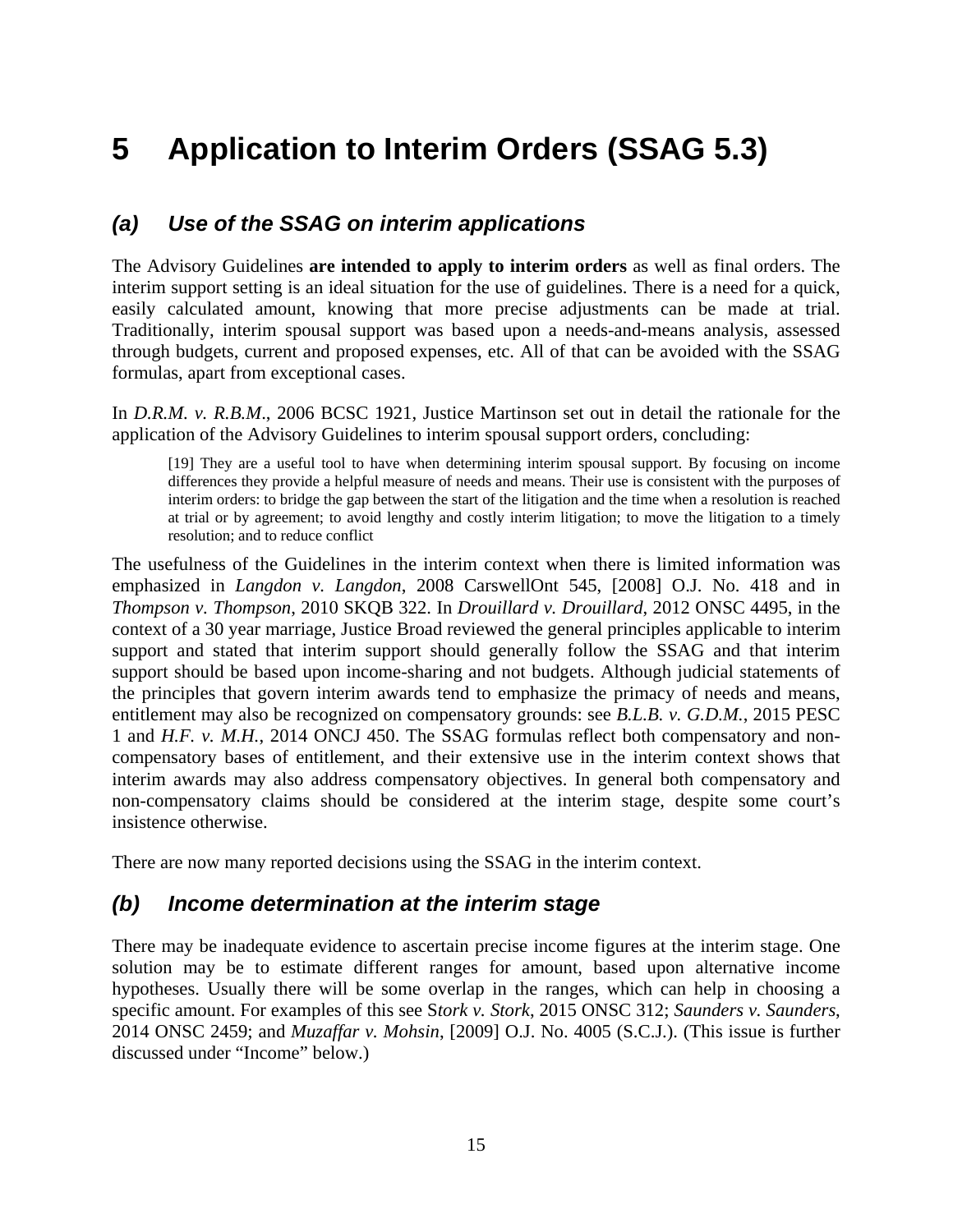Interim support can be adjusted retroactively later at trial if the income figures chosen were incorrect; see *Frank v. Linn* 2014 SKCA 87 and *Stork*, above.

#### *(c) Remember the interim exception*

The Advisory Guidelines provide an **exception for compelling financial circumstances in the interim period** (see SSAG, 12.1). As Justice Martinson recognized in *D.R.M.*, above, this exception is based on the recognition that the amount may need to be different—either higher or lower—during the interim period while parties are sorting out their financial situation immediately after separation. In many cases the exception is still not explicitly relied upon, although the circumstances warranting an award different from the SSAG range are taken into account.

 The SSAG amount may be **too high** during the interim period in cases where the payor has high debt payments or is making mortgage payments or where the recipient has remained in a mortgage-free matrimonial home and thus has significantly lower housing costs than the payor. These concerns about the SSAG amounts being too high are particularly applicable under the *with child support* formula where the spouses are more often at the limits of their ability to pay after separation.

For examples see: *Oster v. Oster*, 2014 ONSC 7183 (shared custody, wife in home); *Harrison v. Harrison*, 2015 ONSC 505 (husband paying mortgage); *Leclerc v. Roberts*, 2014 ONSC 4201 (mortgage payment); *Acevedo-Gregory v. Gregory*, 2012 ONSC 6722 (interim order for exclusive possession); *Haraphongse v. Haraphongse*, 2011 ABCA 343 (wife in home); and *Carrier v. Poon*, 2013 NBQB 146 (debts)

 The SSAG amount may be **too low** during the interim period, particularly in shorter marriages under the *without child support* formula or the *custodial payor* formula, where the amounts generated by the formula are relatively low. The interim exception may also cover cases involving hardship/inability to meet basic needs in the transitional period in the immediate aftermath of separation. There may thus be some overlap with the basic needs/hardship exception (SSAG, 12.7) and even the disability exception (SSAG, 12.4), but it is **preferable to use the interim exception for short term, transitional needs**.

For examples see: *Tasman v. Henderson*, 2013 ONSC 4377 (explicit reference to interim exception and basic needs/hardship exception); *Singh v. Singh*, 2013 ONSC 6476 (short marriage, immigration sponsorship, explicit discussion of interim exception); *Osanlo v. Onghaei,* 2012 ONSC 2158 (custodial payor, need for recipient who had been primary caregiver to establish accommodation); *Bhandal v. Mann*, 2012 BCSC 1098 (no discussion of exceptions but interim exception and compensatory exception in short marriages would be applicable.); and *S.A. v. E.A.*, 2010 NBQB 61 (disability exception mentioned, but interim circumstances the applicable exception).

## *(d) Include periods of interim support in duration*

Any periods of interim support have to be included within the durational limits set by the Advisory Guidelines. For an explicit application of this see *Fisher v. Fisher*, 2008 ONCA 11. Further, most separated couples will go through a period, shorter or longer, of voluntary support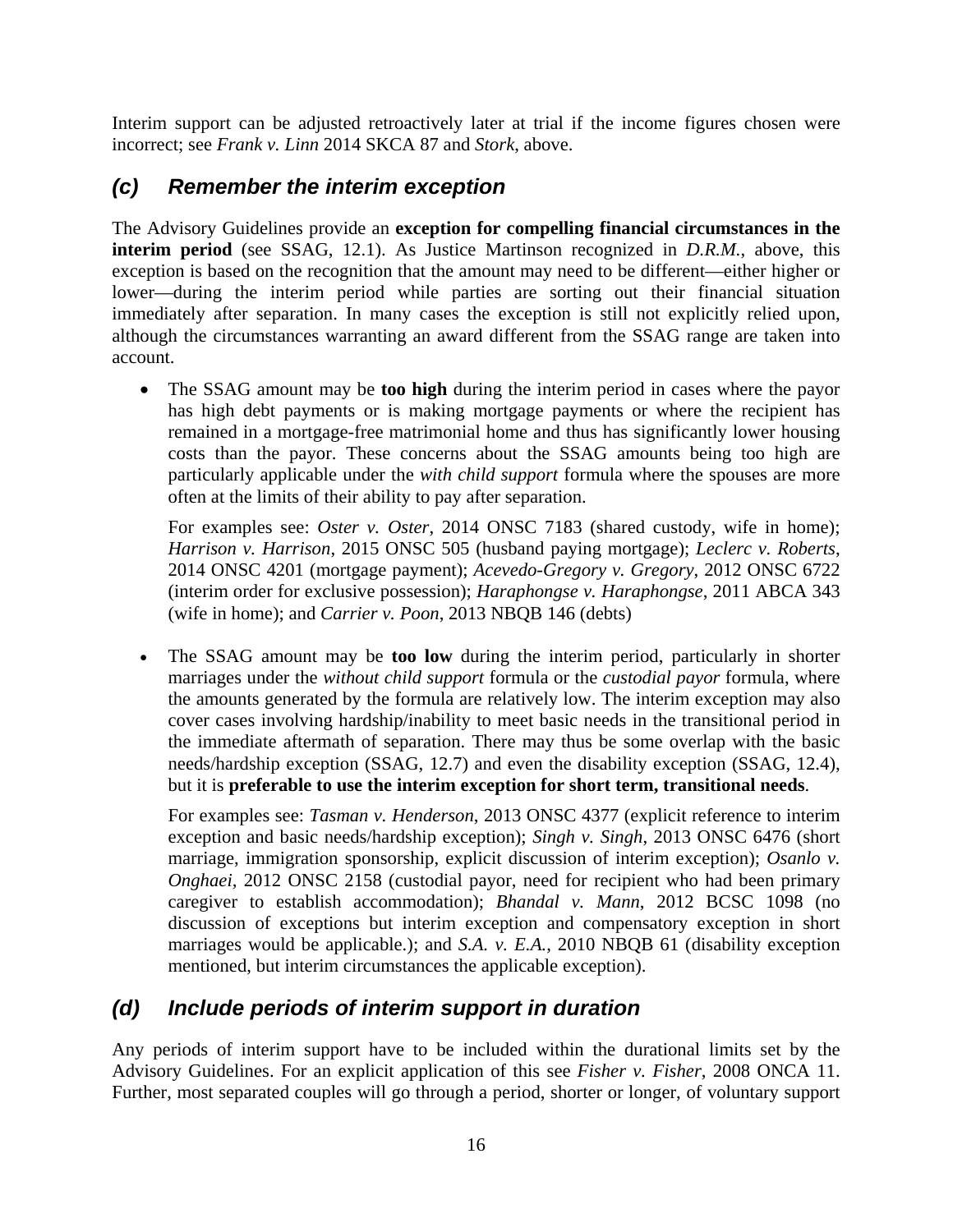arrangements and disentangling their household finances; these periods of informal support should also be taken into account in determining duration.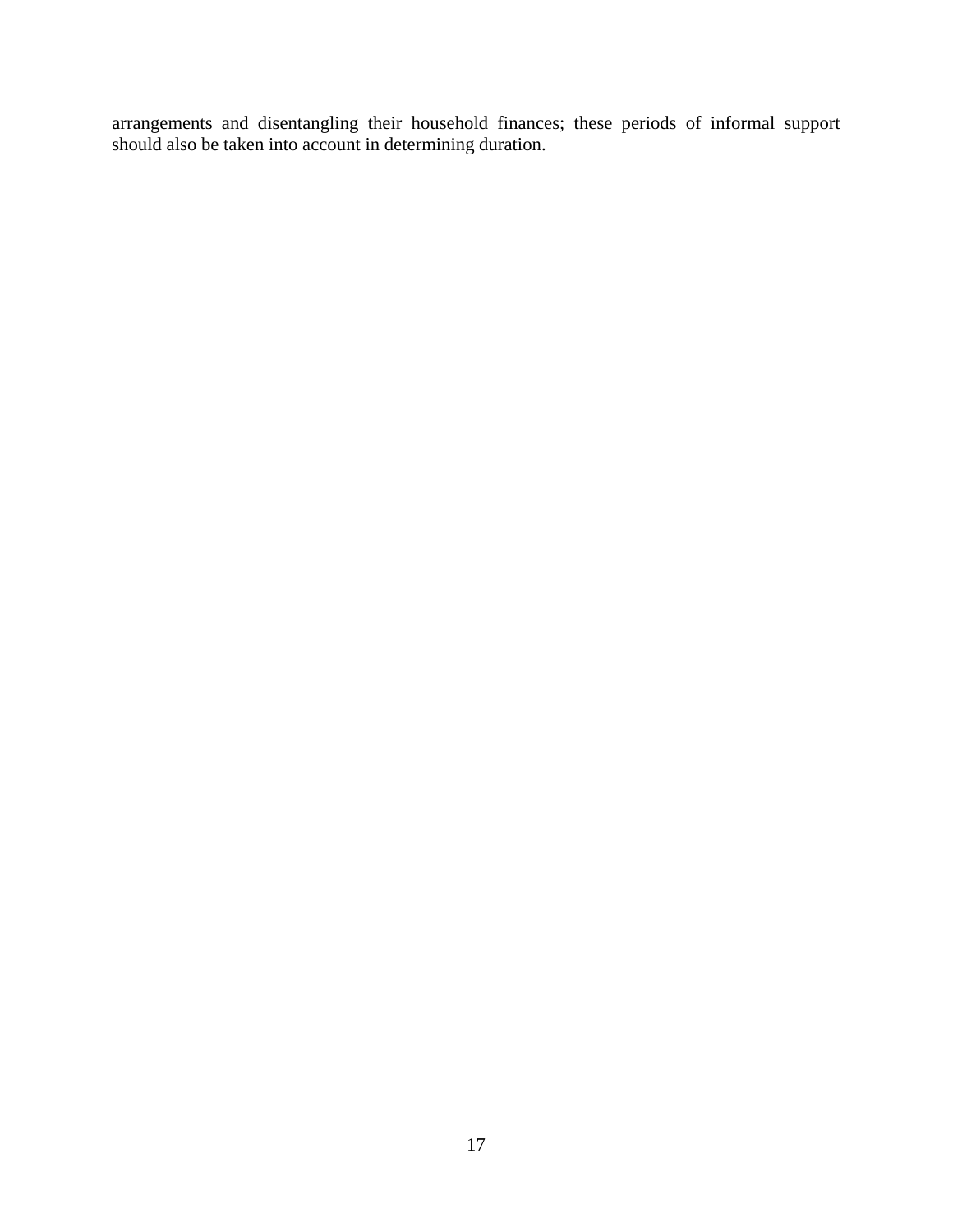## **6 Income (SSAG Chapter 6)**

The starting point for the determination of income under the Spousal Support Advisory Guidelines is the definition of "income" under the *Federal Child Support Guidelines*. For the most part, the income issues are the same as those for child support purposes, i.e. interpreting the provisions of sections 15 to 20 of the *Child Support Guidelines* and Schedule III.

#### *(a) Differences in "income" for spousal support*

There are some notable differences in "income" for spousal support purposes under the Advisory Guidelines, as compared to the income of a spouse determined for child support purposes.

- **Social assistance is** *not* **income for spousal support purposes**, whatever its name, even if it's called Ontario Works or Ontario Disability Support Program (ODSP) or Alberta's Assured Income for the Severely Handicapped (AISH) or some other confusing name (SSAG 6.2). ODSP still appears to fool some lawyers and judges, who erroneously treat it as income for the recipient and thus understate the spousal support range. For examples of correct treatment of ODSP and social assistance, see *Fountain v. Fountain*, 2009 CarswellOnt 6342 (S.C.J.); *Quattrochiocchi v. Quattrociocchi*, [2008] O.J. No. 5341, 2008 CarswellOnt 7977 (S.C.J.); and *Stano v. Stano*, 2014 BCSC 1677.
- Under the *with child support* formula, the Child Tax Benefit, the Universal Child Care Benefit (UCCB), the child portion of the GST credit and any other child benefits for the children of the marriage are treated as income for spousal support purposes, unlike for child support (SSAG 6.3, 6.4). The software automatically computes these benefits and thus these benefits should NOT be calculated manually and included as income, as that will lead to double-counting.
- **Update**: There will soon be a significant change in child benefits, as the new federal government intends to roll the UCCB, the Child Tax Benefit and the National Child Benefit Supplement into a single, increased **Canada Child Benefit**, effective July 1, 2016. This new benefit will also have a different phase-out or claw-back rate as the recipient's income rises. This change will have an impact upon the *with child support*  formula.
- One child benefit issue has arisen recently, namely whether **the Canada Pension Plan Disability child benefit** should be included in a spouse's income for spousal support purposes. CPP pays a separate child portion/benefit to the custodial parent, on account of the disability of the child's parent. In our view, the answer should generally be "yes", consistent with the SSAG treatment of other child-related benefits for the children of the marriage/relationship. In many cases, it will be the lower-income primary parent who will be reporting this income and its inclusion will reduce spousal support payable. In some custodial payor cases, the CPP child benefit will be paid to the higher-income custodial parent. In one such case, *Janzen v. Janzen,* 2014 BCSC 1374, the court chose to exclude the benefits of \$5,400/year for the two children from the payor's income, after a careful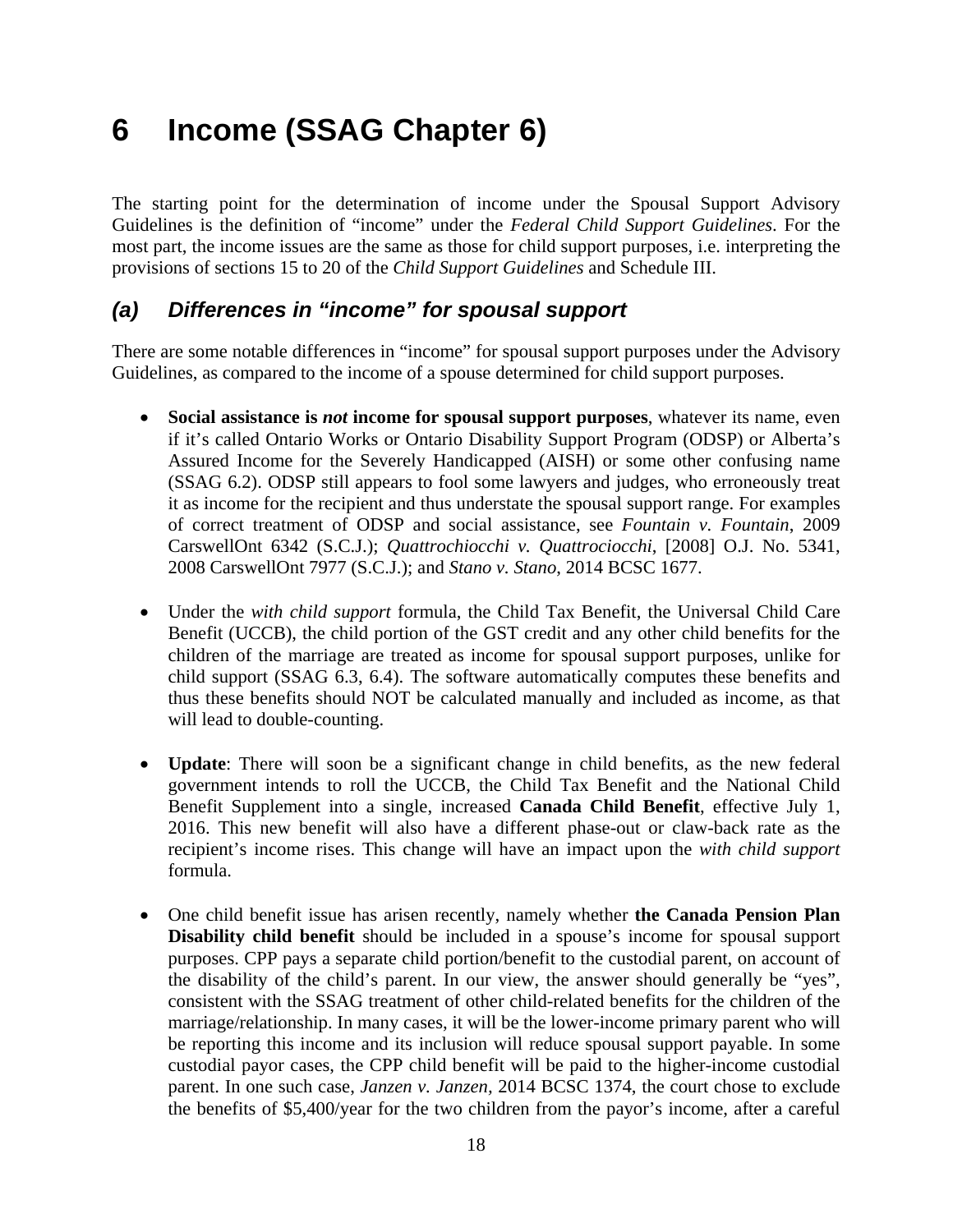analysis of the issues. In our view, the better approach would have been to *include* the CPP Disability child benefit in the payor's income (with a parallel adjustment for his payment of s. 7 expenses).

#### *(b) Timing of income*

In the SSAG (6.7), we state: "The Advisory Guidelines start from the practical position that the relevant time for determining the incomes of the spouses is the date of the hearing or the date of the agreement, at both interim and initial stages." Incomes can and do change in the period between separation and the date at which support is initially being set, but usually only in minor ways. A long delay in the support claim or significant changes in incomes before the initial order/agreement (such as a significant increase in the payor's income or a significant reduction in the recipient's income) may complicate the analysis in some cases (see below under "Changing Incomes").

The issue of what incomes to use in situations of variation and review is dealt with below under "Variation and Review" and "Changing Incomes".

## *(c) Imputing income*

Everyone wants to impute a higher income to the other spouse, either to increase or decrease spousal support. Once we use income-based advisory guidelines, it is obvious that a higher income for the payor will move the range upwards, or a higher income for the recipient will move the range downwards. Attempts to impute income have now become common, often with little evidentiary foundation.

Section 19 of the *Child Support Guidelines* is often the basis for these imputing claims. It is worth remembering that s. 19 is a mixture of two kinds of "imputing": a number of clauses that can be described more accurately as "attributing" income to the payor, income that the payor actually receives in some form, as contrasted to s. 19(1)(a), for example, where a court can truly "impute" income to the payor, even if he or she is unemployed or underemployed. Most of s. 19(1) focusses upon attributing income to a spouse, in an effort to treat various types of income and situations so as to put the spouse on an equal footing with a wage or salary earning employee, i.e. s. 19(1)(b) to (e) and (g) to (i). True imputing takes place under s. 19(1)(a) (and possibly under s. 19(1)(f)), where a court must determine the hypothetical income a spouse might earn.

There must be an evidentiary basis to attribute or impute income under s. 19(1). Where a spouse is not employed, but should be working part-time or full-time under s.  $19(1)(a)$ , it is straightforward to impute a minimum wage income, as a court can take judicial notice of the minimum wage in the jurisdiction. To prove that a spouse could earn more than the minimum, evidence will be needed. The case law under s. 19(1)(a) will be helpful, e.g. *Drygala v. Pauli* (2002), 61 O.R. (3d) 711 (Ont.C.A.).

In many cases, it will be difficult to prove how much a spouse ought to be able to earn. It may be easier to just argue location within the range for amount, to go lower in the range if the recipient's income is in issue or to go higher in the range if it is the payor's income.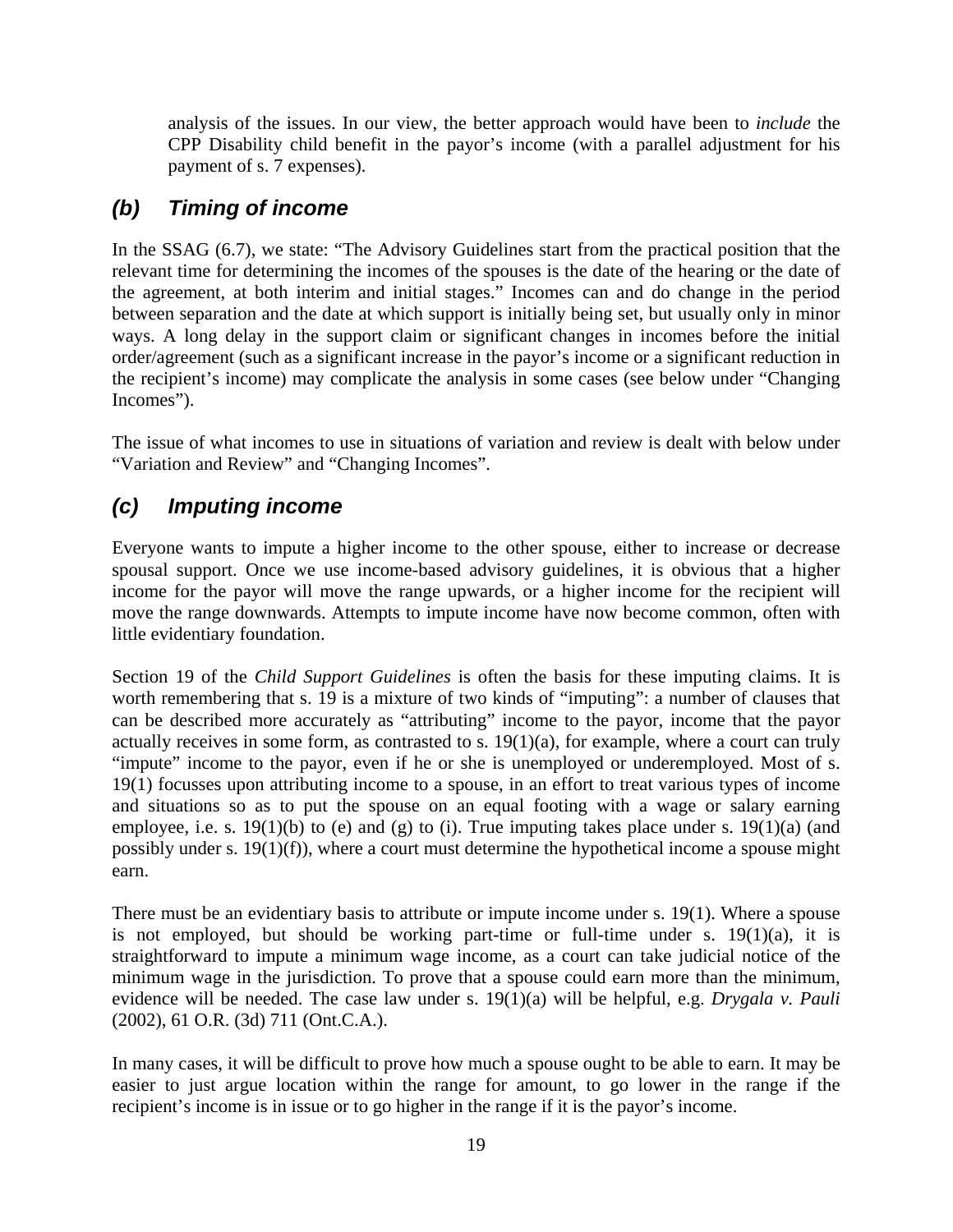In many cases where not much imputed income is involved, imputing additional income will not move the range much, which means considerable overlap between the range for actual income and the range for the desired imputed income, as is discussed in the next section. Or, where the payor has a high income, imputing a part-time or full-time minimum wage income to the recipient will not move the range much. In these instances, it might be better to concede the time-consuming proof of income, and then argue location in the range.

### *(d) Using alternative incomes, to estimate ranges*

In some circumstances, it may be difficult to ascertain the precise income of a payor or a recipient. There may be uncertainty about income, or difficult judgments in imputing income, or inadequate evidence at the interim stage. One way to solve this common problem is to estimate different ranges for amount, based upon alternative income hypotheses. Usually there will be some overlap in the ranges, which can help in choosing a specific amount.

The B.C. Court of Appeal accepted this approach in upholding the variation decision in *Beninger v. Beninger*, 2009 BCCA 458. In a case above the ceiling, the trial judge had considered ranges for incomes of \$366,400 and \$416,400, thanks to an uncertain bonus for the payor, and then opted for an amount at the low end of the higher-income range, which fell in the middle of the lower-income range.

For an excellent example of this approach, in a high-income interim support case, see *Saunders v. Saunders*, 2014 ONSC 2459. For other interim examples, see *Kozek v. Kozek*, 2009 BCSC 1745 (Master), affirmed on appeal 2009 BCSC 1663 (dividend income); *Muzaffar v. Mohsin*, [2009] O.J. No. 4005 (S.C.J.) (husband self-employed) and S*tork v. Stork*, 2015 ONSC 312

One other example would be those cases where a court debates whether to impute income to a support recipient, or how much, in a "self-sufficiency" case. In the same fashion as for the payor, alternative incomes will usually generate overlapping ranges. Where the income disparity is great, there will be considerable overlap, often simplifying the outcome, as was the case in *Teja v. Dhanda*, 2009 BCCA 198 (trial judge considered ranges for wife's incomes of \$25,000 and zero). See also *P.D.E. v. A.J.E.*, 2009 BCSC 1712 (wife underemployed, ranges determined for incomes of \$20,000, \$40,000 and \$50,000, terminating step-down order made).

#### *(e) Grossing-up non-taxable income*

Under the *without child support* formula, which uses gross incomes, any non-taxable income will generally have to be "grossed up", either by correctly inputting the income data with the software or by manual calculations (if software is not being used). If the inputs are done correctly, the software will do the grossing up calculations. The same is true for non-taxable income under the *custodial payor* or *adult child* formulas. Income can be legitimately non-taxable, such as workers' compensation or income earned on reserve or long-term disability payments, or it can be income that is improperly not reported for tax purposes, such as tips or cash payments for work. Both forms of non-taxable income must be grossed up to do the *without child support* formula calculations, in order to treat earners of gross income and earners of non-taxable income on an equal footing.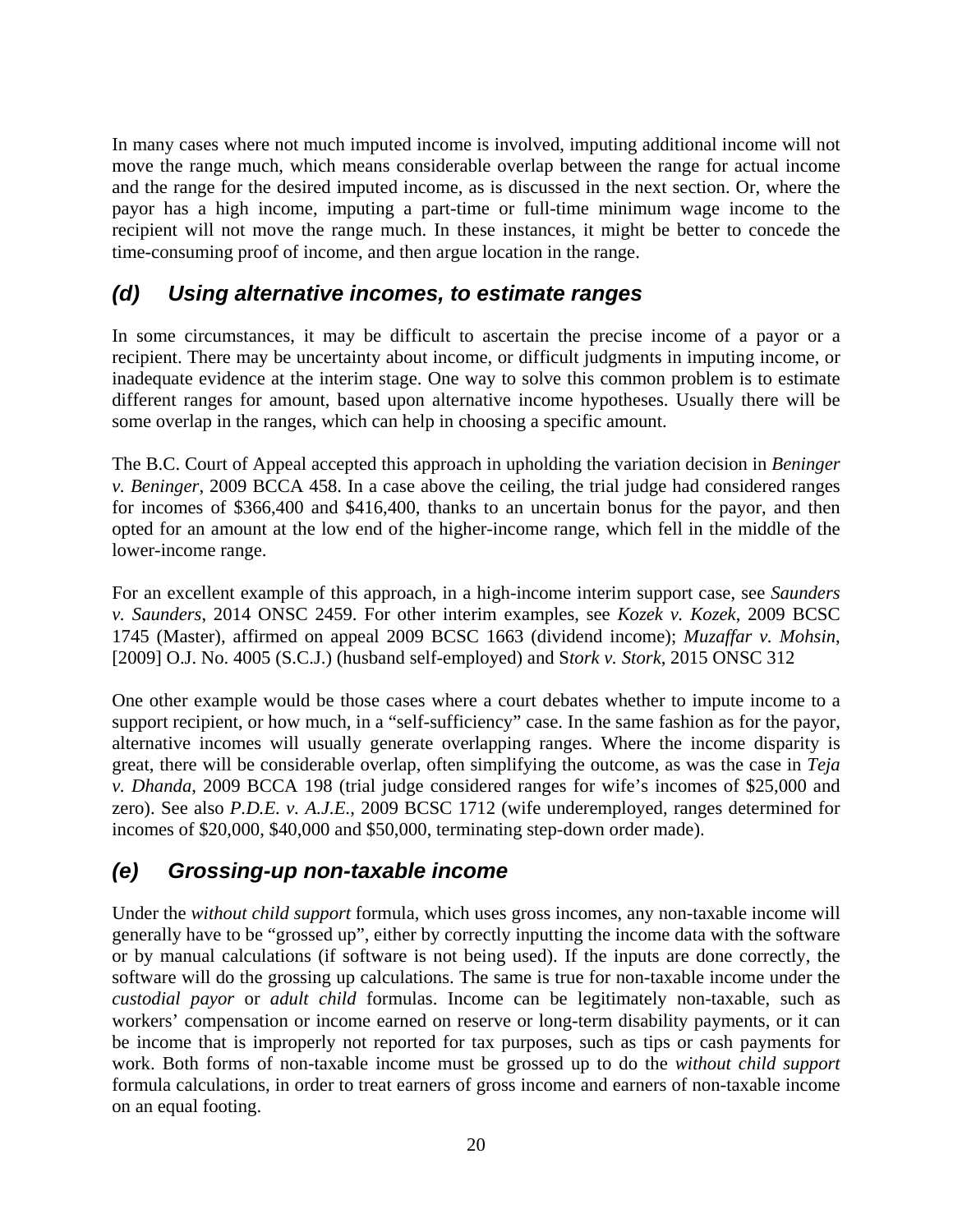The rest of the *with child support* formulas use net income rather than gross income to calculate spousal support, but you still have to input the income data correctly in the software. Any nontaxable income will be directly inserted into the net income calculations for spousal support by the software for these formulas. But remember that any non-taxable income will have to be grossed up by the software to determine the correct amount of child support.

Where a substantial portion of the payor's income derives from legitimately non-taxable sources, you may have to use the "non-taxable income" exception, discussed below under "Exceptions".

## *(f) Quick tips and alerts in determining income*

Apart from these major issues in income determination, there are some minor ones that should be noted, both manually and in the use of software.

- **Most common simple error?** Failing to deduct union dues from Guidelines income, as is permitted under s. 1(g) of Schedule III of the *Child Support Guidelines.*
- Remember to check the other "adjustments to income" of Schedule III.
- Too often lawyers and others input all forms of income into the default "employment income" category, without much thought. One example would be the non-taxable income discussed in the section above. Under the *without child support* formula, there are fewer other sources of error, as this formula uses gross income. But there is still room for error from Line 150 income: for example, you need to use actual amounts of capital gains and dividends from taxable Canadian corporations, as directed by ss. 5 and 6 of Schedule III.
- Under the *with child support* formula, there is much more room for error in inputting income, as the formula is a *net income* formula and thus is sensitive to each form of income, as different taxes, deductions, credits, CPP and employment insurance contributions will attach to different kinds of gross income. For example, a person receiving CPP or any other form of pension income will not pay CPP or EI contributions (which are deducted from employment income).

## *(g) Can a payor have "two incomes"?*

Another set of difficult "income" issues can be succinctly characterized as "two incomes", one for child support and another, different income for spousal support. The question is not, "can a payor have two incomes?", but really "in what circumstances should a payor have two incomes?" These issues are difficult because they are not just about "income", but about more fundamental principles of support.

Here are some examples of circumstances where the payor can have one income for child support and a different one for spousal support:

 Where the payor experiences **a post-separation income increase**, there is no question that the child should share fully in any increased income under the *Child Support Guidelines*. The same cannot be said for spousal support, as there is a threshold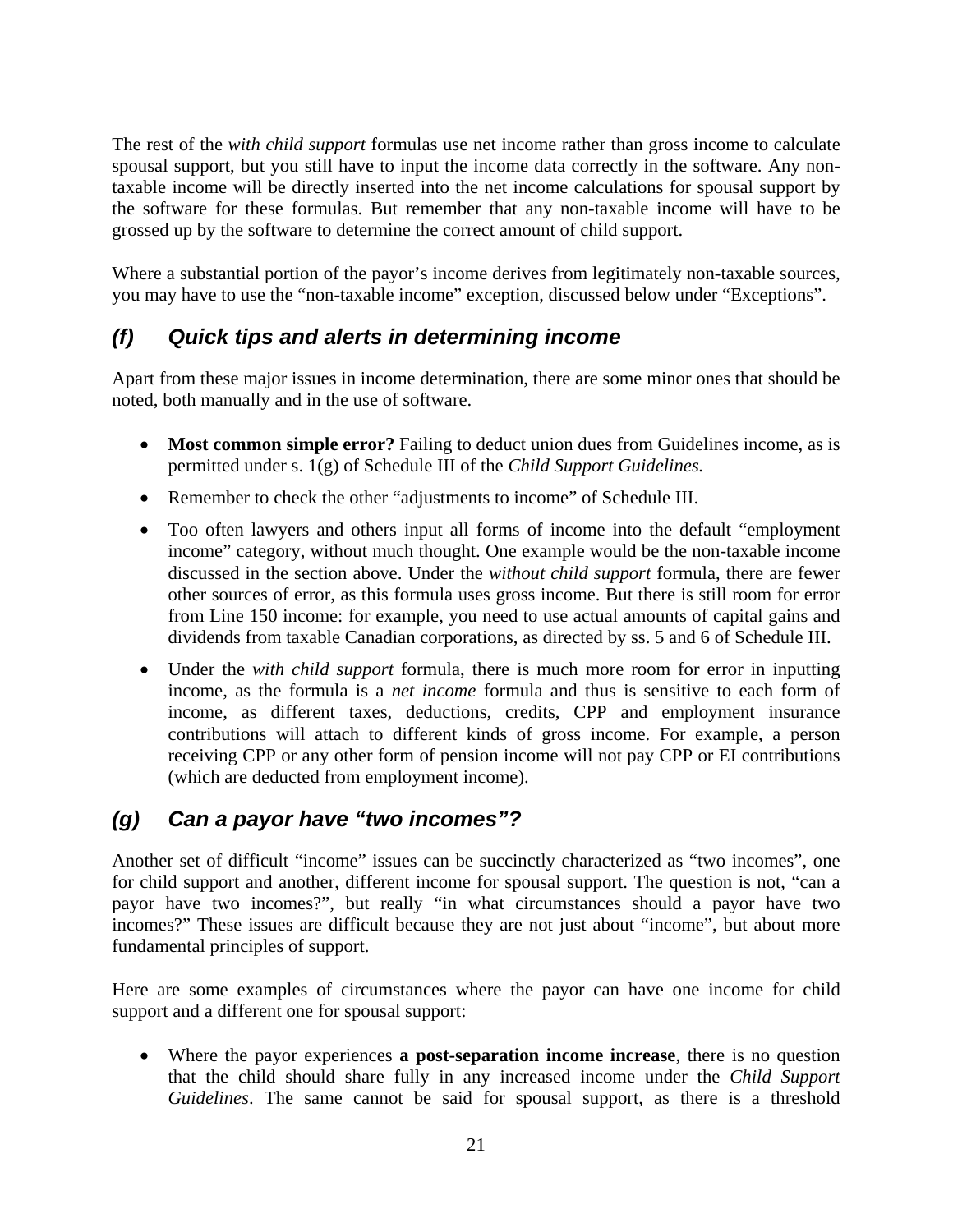entitlement question to be considered, namely whether the recipient spouse should share none, some or all of the payor's increase in income (discussed at SSAG 14.3 and below under the heading "Changing Incomes"). A court can find that child support should increase, but not spousal support under the Advisory Guidelines. For good examples of these issues, see *Sarophim v. Sarophim*, 2010 BCSC 216 (income for spousal support excluding income from increased teaching post-separation) and *Judd v. Judd*, 2010 BCSC 153 (full income increase included after careful discussion).

- Section 14 of the *Child Support Guidelines* fixes a very low threshold for **an application to vary** child support, on the view that child support should readily adjust up and down with the payor's income, at least for table amounts, often on an annual basis. By contrast, the threshold for variation is more demanding for spousal support and some judges will thus attempt to determine more of a "steady-state" income, smoothing out fluctuations or predicting anticipated increases: e.g. *K.D. v. N.D.*, 2009 BCSC 995 (fluctuating income).
- Where the payor's income exceeds the **"ceiling" of \$350,000 per year**, a court will usually order the formulaic table amount of child support for payor incomes up to \$1 million per year, but a lower income can be used for purposes of the Spousal Support Advisory Guidelines (SSAG 11.3). For an example, see *Dickson v. Dickson*, 2009 MBQB 274 (child support income for 2005-07 \$520,872, but \$350,000 used for spousal support, one small error in using higher amount of actual child support in calculating spousal support range at \$350,000, rather than child support amount for \$350,000).
- There are often strong policy reasons to **impute income** to a payor for child support purposes, for the child to obtain the full benefit of the earning capacity of the payor, while the rationale is much weaker for spousal support. For an example of this, see *Martin v. Orris*, 2009 MBQB 290 (various corporate payments to family members and expenses treated as not reasonable to deduct from child support income, but reasonable to recognize such long-standing payments in determining income for interim spousal support). Similarly, a court may be prepared to attribute pre-tax income from the payor's corporation as income for child support purposes under s. 18 of the *Child Support Guidelines*, but less so for the determination of spousal support.
- Finally, there may be situations where the inter-relationship between **property division** and spousal support for spouses may mean a different, and lower, payor income is used for spousal support. See *Klefenz v. Klefenz*, 2015 NSSC 196 (payment on account of capital in share transaction included for child support, but not for spousal support). For example, if stock options are valued and divided as part of the property divisions, the same stock options may not be treated as income for spousal support purposes, even in cases where the stock options might be considered as income for child support purposes. On such benefits as stock options and bonuses, see Kenneth Cole, "The Dual Character of Employment Benefits" (2009), 28 *Canadian Family Law Quarterly* 95.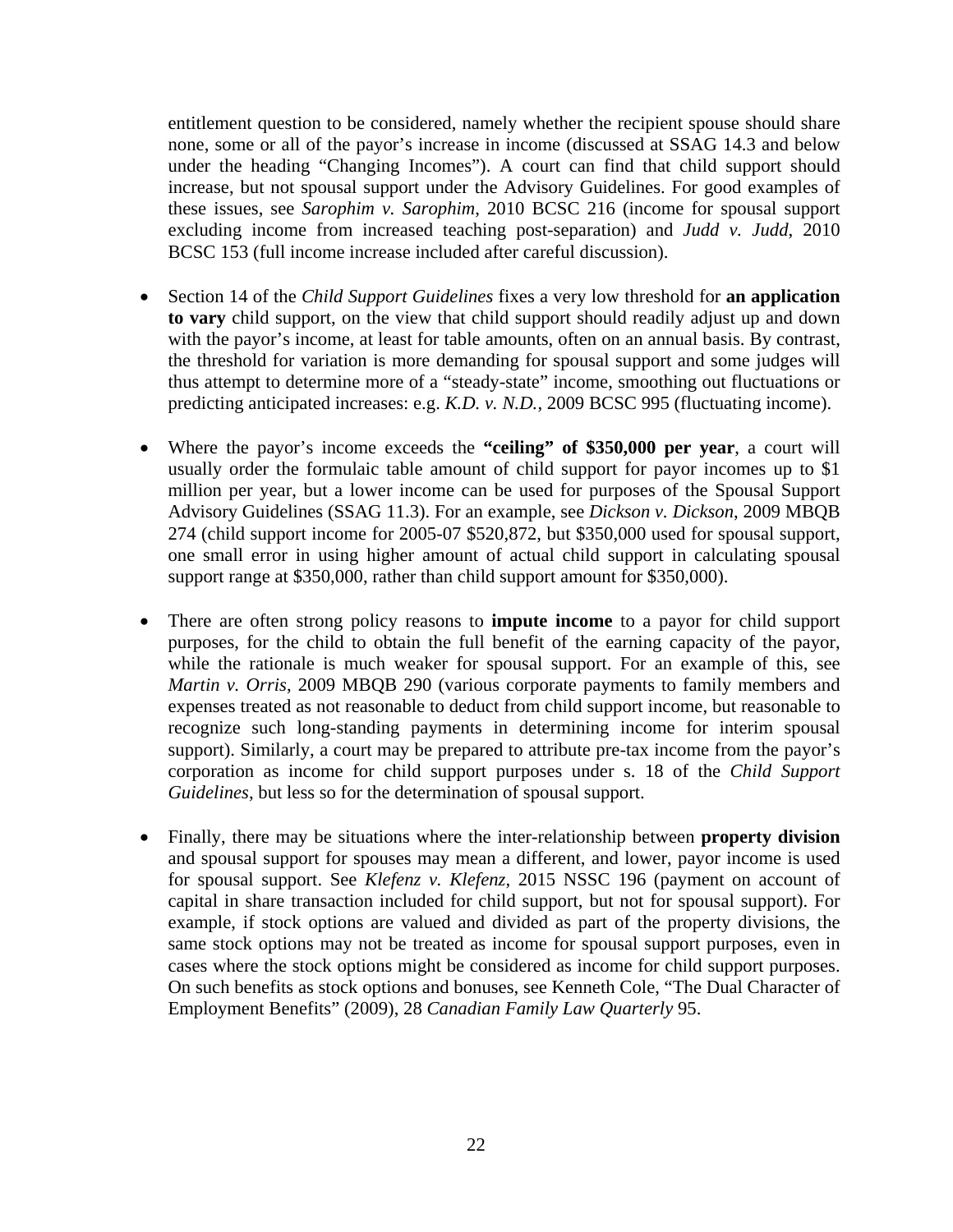#### *(h) Other assorted income issues*

Not covered here are a variety of "income" issues, issues which receive specific treatment under a number of other headings in this User's Guide (with the relevant sections of the SSAG also referenced below). These issues will just be flagged here:

- Ceilings and floors: incomes above the "ceiling" and below the "floor", dealt with below under "Ceilings and Floors" (SSAG 11).
- Non-taxable payor income: there is an exception where the payor derives all or most of his or her income from legitimately non-taxable sources, dealt with below under "Exceptions" (SSAG 6.6 and 12.8).
- Post-separation income increase of the payor: this important and difficult issue is dealt with below under "Changing Incomes" (SSAG 14.3).
- Post-separation income reduction of the recipient: below under "Changing Incomes".
- Delayed claims: also dealt with below under "Changing Incomes".
- Imputing income for self-sufficiency: dealt with below under "Self-sufficiency" (SSAG 13.2).
- Prior support obligations: an adjustment to income is required under this exception, often done automatically by software once the data is inputted, dealt with below under "Exceptions".
- *Boston* and double-dipping: where a pension has already been divided as part of the property settlement, there may have to be an exception made and income adjusted, considered below under "Retirement".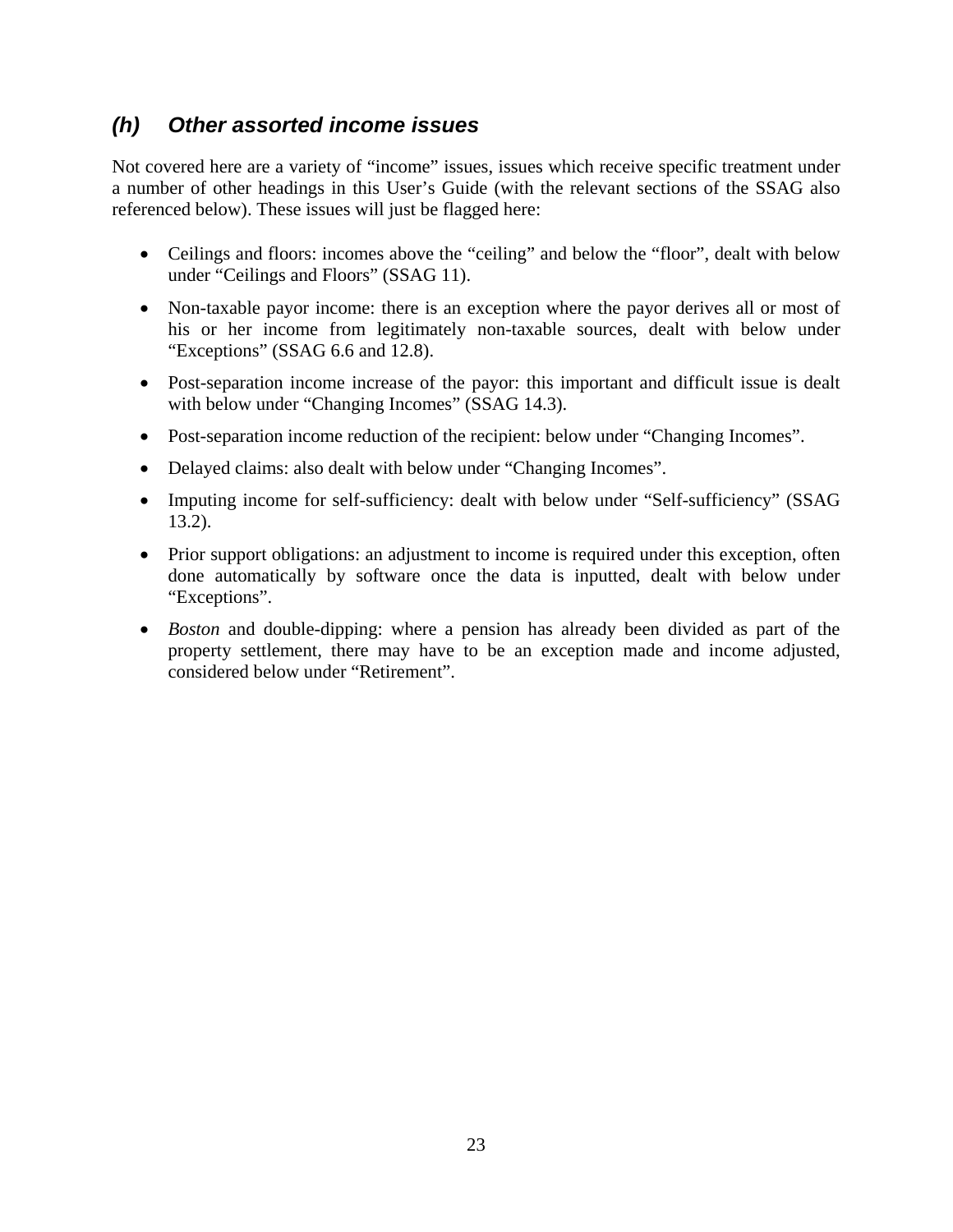## **7 The Without** *Child Support* **Formula (SSAG Chapter 7)**

In cases where there are no dependent children, the *without child support* **formula** applies. This formula covers a wide range of fact situations: marriages of every length—short, medium and long—in which there were no children; and long marriages where the children are now adults. As well, in cases involving medium length marriages with children the initial determination of support will take place under the *with child support* formula, but once the children are independent, there may be a **crossover** to this formula (SSAG, 14.5, and below).

This formula relies heavily upon **length of the relationship** to determine both the amount and duration of support. Both amount and duration increase with the length of the relationship. This formula is constructed around the concept of **merger over time** which offers a useful tool for implementing the mix of compensatory and non-compensatory support objectives in cases where there are no dependent children.

In short and medium length marriages without children the primary basis for entitlement will be non-compensatory and the formula generates transitional awards, with the length of the transition period proportionate to the length of the relationship. In longer marriages the basis for entitlement will vary depending upon the facts; it may be primarily non-compensatory (marriages without children), or a mix of compensatory and non-compensatory (marriages with grown children and crossover cases).

Some of the more difficult issues under this formula will be discussed in more detail below, but here we first offer some reminders about the application of this formula:

- In calculating the **length of the relationship,** be sure to include periods of **pre-marital cohabitation**. Also, the period **ends with** the date of **separation** (not divorce). Thus the length of the relationship runs from the start of cohabitation to the date of separation.
- If there is any **period of separation during the relationship,** followed by a reconciliation and continued cohabitation, then the **cumulative total of the periods of cohabitation** will most often be the appropriate way of calculating the length of the relationship, not just the last period of cohabitation; see *Broadbear v. Prothero*, 2011 ONSC 3636 and *R.L. v N.L*., 2012 NBQB 160. However unusual circumstances, such as an extremely lengthy period of separation, may require a different approach.
- It is important to **identify the basis of entitlement** when using this formula, whether it is non-compensatory, compensatory or a mix (see SSAG Ch. 4 and "Entitlement" above). This is important for determining location within the range, and also for determining whether or not there is an exception that warrants an award outside the range.
- Determining **location in the range** is in important issue, given the diverse array of fact situations this formula covers. The mid-range should **not** be the default. (See SSAG Ch. 9 and "Choosing Location in the Range" below).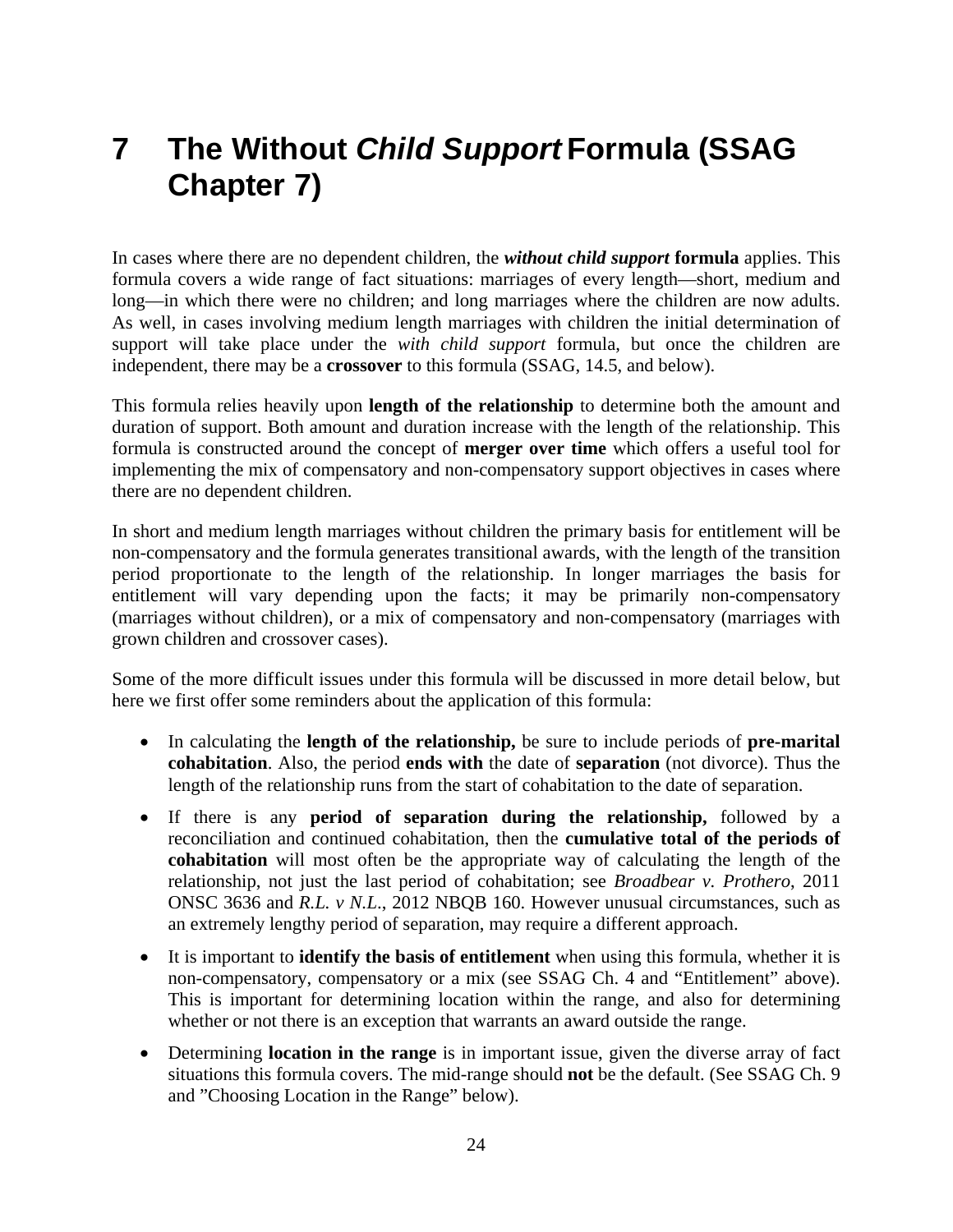- Although the formula works with gross income figures, it is always important, in determining a precise amount of support within the range, to do a "reality check" by looking at **net disposable income positions** after payment of a given amount of spousal support, particularly in cases of long marriages.
- Note that an **equalization of net income "cap"** is part of the formula for amount (SSAG, 7.4.1). This "cap" applies to long marriages of 25 years or more, where the range for amount is 37.5 to 50 per cent of the gross income difference. The "cap" implements the idea that the recipient should never receive an amount of spousal support that will leave him or her with more than 50 per cent of the spouses' net disposable income or monthly cash flow. The software programs can calculate this net income cap with precision and will present the cap as the upper limit of the range. (For those without software, or without more precise net income calculations, the net income cap can be estimated crudely by hand, at 48 per cent of the gross income difference. This "48 per cent" method is a second-best, but adequate, alternative.)
- If the ranges generated by the formula seem inappropriate, consider **restructuring** (SSAG Ch. 10 and "Restructuring" below) and **exceptions** (SSAG Ch. 12 and "Exceptions" below); they will have their primary application to cases under the *without child support* formula.
- In cases involving **longer marriages,** many of the difficult issues will arise in subsequent applications for **variation and review** to address things like changing incomes over time, the self-sufficiency of the recipient, retirement and repartnering, all addressed below in separate sections of this *User's Guide*.

### *(a) The problem of limited awards in short marriages without children (SSAG 7.4.2)*

Under the *without child support* formula short marriages generate very limited awards, if there is entitlement at all, even in cases where there is a significant income disparity. In many cases the modest amounts generated by the formula will be restructured into a lump sum or a very short transitional award. This result is consistent with current law and generally raises no problems; see *Newcombe v.Newcombe*, 2014 ONSC 1094. Identified exceptions will cover most of the short marriage cases where the formula range seems inappropriate. These exceptions are discussed in detail below and will simply be flagged here:

- Remember the **compensatory exception** (SSAG 12.5 and "Exceptions" below) which applies to short and short/medium length marriages without children where there are significant compensatory claims that are not adequately redressed by the modest amounts generated by the formula which are intended to satisfy claims that are non-compensatory and transitional in nature. These compensatory claims may involve :
	- an **economic loss**, for example moving and/or leaving a job to marry or to facilitate the other spouse's employment; or alternatively
	- **restitutionary claims**, based on contributions to the other spouse's education or professional training, followed by separation before the supporting spouse has a chance to enjoy any benefits of the enhanced earning capacity.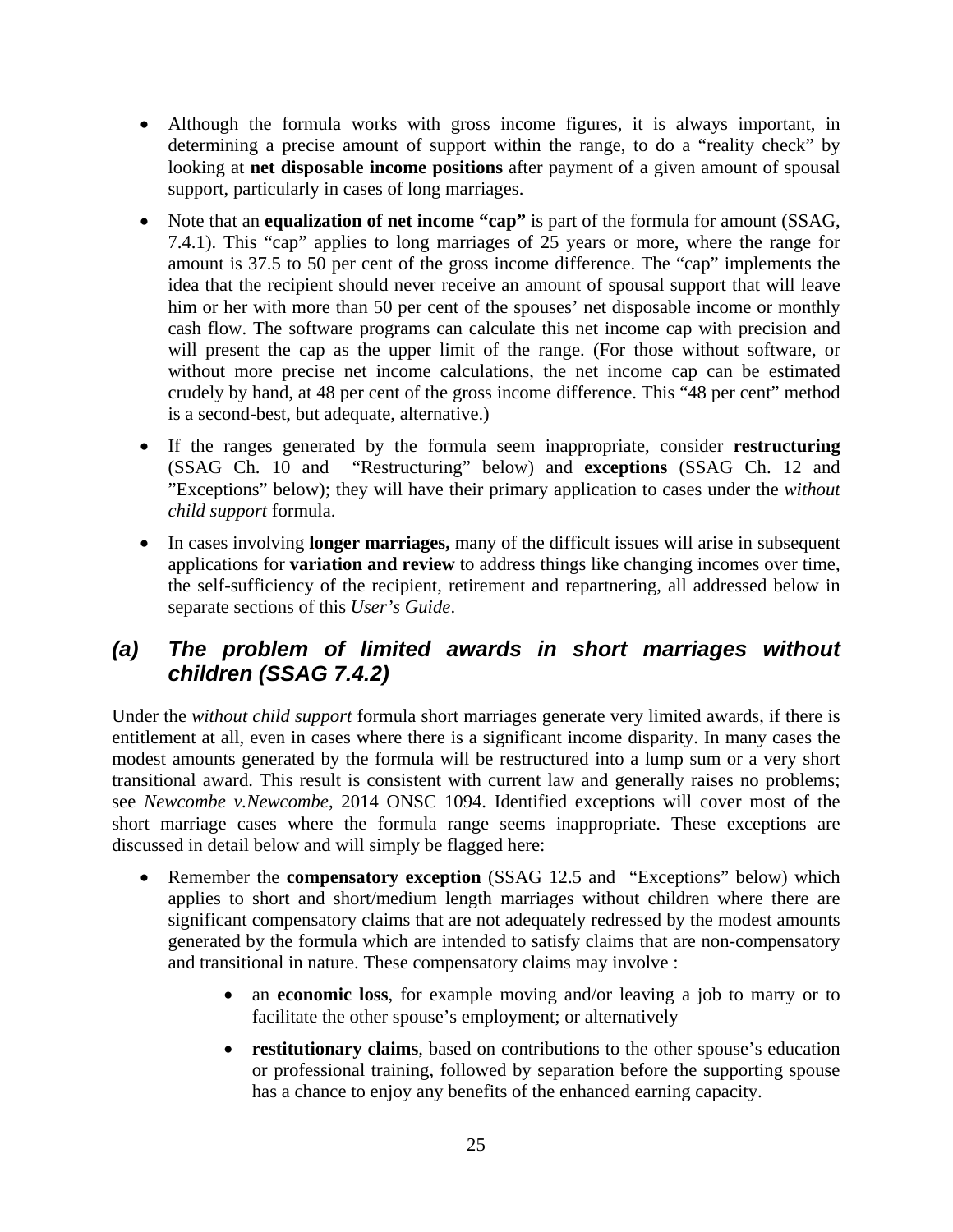These compensatory claims need to be assessed on an individualized basis.

- The **interim exception for compelling financial circumstances** (SSAG 12.1 and "Application to Interim Orders" above) may also be applicable in short marriage cases where the amounts generated by the formula do not provide realistic amounts to deal with the immediate transitional needs resulting from the marriage breakdown.
- The **basic needs/hardship exception** (SSAG 12.7 and "Exceptions" below) recognizes the specific problem with shorter marriages (1-10 years) where the recipient has little or no income and the formula is seen as generating too little support for the recipient to meet his or her basic needs for any transitional period that extends beyond the interim exception. One area where this exception can apply is immigration sponsorship cases (see immediately below).
- The **disability exception** (see SSAG 12.4 and "Exceptions" below) may also be applicable in short marriages where the recipient has a longer-term illness or disability.

## *(b) Short marriages: immigration sponsorship cases*

One category of short marriages, those involving immigration sponsorship agreements, raise some unique issues under the *without child support* formula. These are cases where a marriage breaks down while a sponsorship agreement is in place. Most spousal sponsorship agreements now run for a period of 3 years, but in the past the duration was as long as 10 years. In some cases involving very short marriages, courts have used the duration of the sponsorship agreement as the appropriate measure for the duration of spousal support, thus extending duration beyond the durational ranges generated by the Advisory Guidelines. As well, in such cases, some courts have also ordered support in an amount beyond the high end of the range to generate an amount of support that will meet the recipient's basic needs and preclude resort to social assistance. See *Gidey v. Abay*, [2007] O.J. No. 3693 (S.C.J.); *T.M. v. M.A.G.*, 2006 BCPC 604; *Singh v. Singh*, 2013 ONSC 6476; and *Carty-Pusey v. Pusey*, 2015 ONCJ 382.

Some of the identified exceptions may be relevant in these cases to justify a departure from the formula ranges and have certainly been relied upon by judges:

- the exception for compelling financial circumstances in the interim
- the compensatory exception in short marriages
- the basic needs/hardship exception

However, although the case law on this issue is not settled, it does appear that the sponsorship agreement may be an independent factor in short marriages, leading to either an amount or duration outside the formula ranges

Note that in some immigration sponsorship cases entitlement may be an issue. Despite the sponsorship agreement there may be a finding of no entitlement: see *Mazloumisadat v. Zarandi*, [2010] O.J. No. 252 (S.C.J.) (1 year marriage, no entitlement because husband told wife not to come) and *Merko v. Merko*, 2008 ONCJ 530 (very short marriage; economic lives never intertwined, each party no income).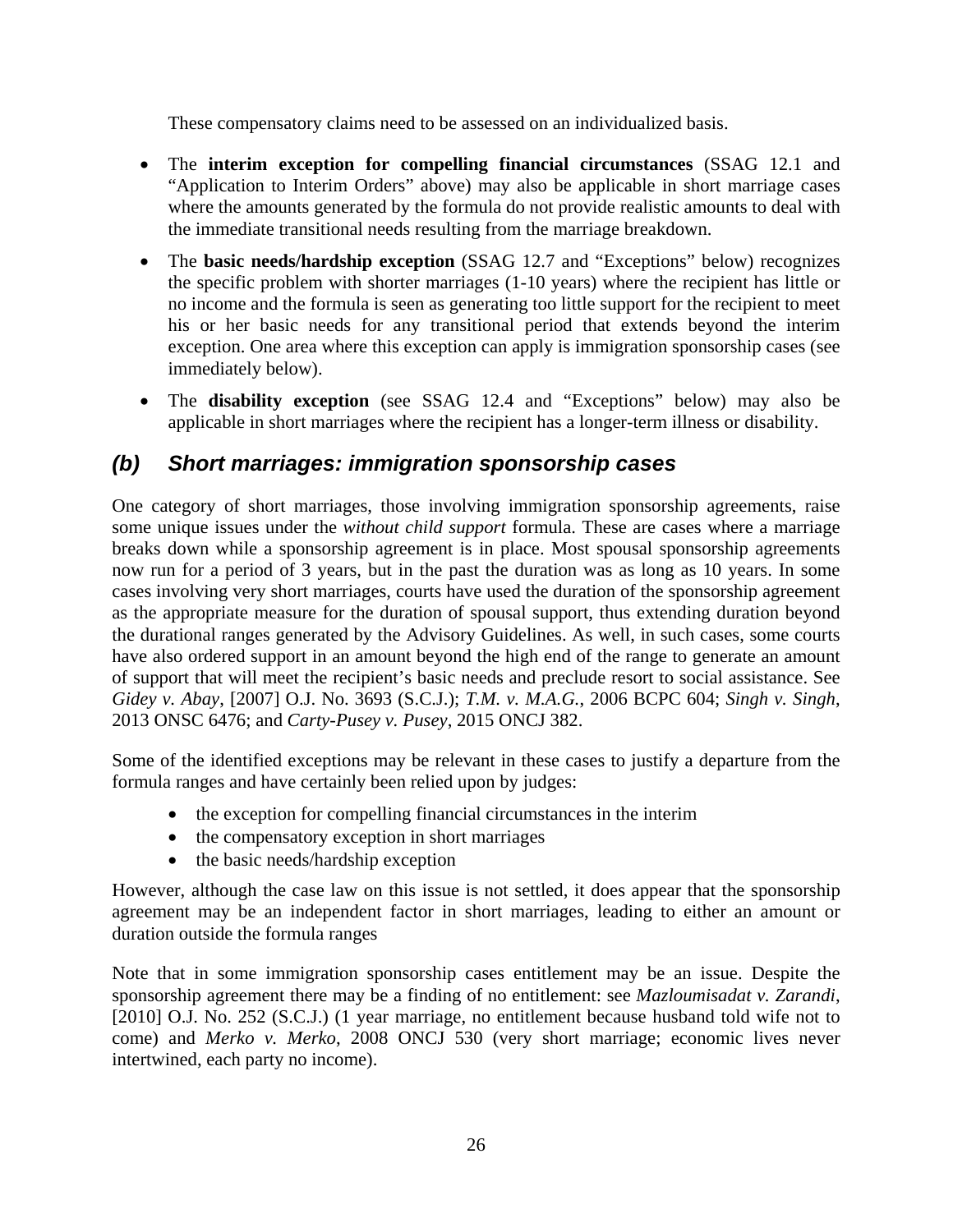#### *(c) Time limits under the without child support formula (SSAG, 7.5)*

**Do not ignore duration.** We have found that the *without child support* formula is widely used to determine amount, but that duration is often ignored. This is a misapplication of the formula. Amount and duration are interrelated parts of the formula: see *Domirti v. Domirti*, 2010 BCCA 472. Using one part of the formula without the other undermines its integrity and coherence. Extending duration beyond the formula ranges, for example, may require a corresponding adjustment of amount by means of **restructuring** (see SSAG Ch. 10 and "Restructuring" below), or a finding that the facts of the case require an **exception** (see SSAG Ch. 12 and "Exceptions" below).

This formula generates **time limits** when the relationship is under 20 years in length and the rule of 65 is not applicable. There is increasing acceptance of the **appropriateness of time limits, particularly when the basis of entitlement is largely non-compensatory** and the purpose of the award is to provide a transition to a lower standard of living: see *Fisher v Fisher,* 2008 ONCA 11 (7 years of support after 19-year marriage with no children; within global range after restructuring). One of the achievements of the SSAG has been to bring greater structure to the issue of duration in medium-length marriages, under both this formula and the *with child support* formula.

- Remember that **time-limited orders are subject to variation** if there has been a material change in circumstances: see *Fisher v Fisher,* 2008 ONCA 11; *Fewer v. Fewer*, 2005 NLTD 163; *Bastarache v. Bastarache,* 2012 NBQB 75; and *R.L. v N.L*., 2012 NBQB 160.
- The durational limits need **do not necessarily require time-limited initial orders**, but can be used in a **"softer" way** to structure the on-going process of variation and review (see immediately below).

**Implementing the durational limits under the** *without child support* **formula.** Time limits under this formula can be implemented in different ways. While shorter durations (under 10 years) are more easily implemented through time limits set out in initial orders, the longer durational ranges may seem less amenable to initial time limits. However, **time limits under this formula may be used in a "softer" way,** similar to the use of the durational ranges under the *with child support* formula, **to structure the on-going process of review and variation**. While the initial order is indefinite, perhaps subject to a review, a time limit or termination may be imposed on a subsequent review or variation.

 For cases where **time limits have been set in initial orders,** see *Fisher*, above, (7 years of support after 19-year marriage with no children, within global range after restructuring); *Zimmaro v. Smee*, 2013 BCSC 381(18-year relationship, no children, 4 years further support after almost 5 years of interim); *R.L. v. L.A.B.*, 2013 PESC 24 (15-year marriage, no children, 3 years further support after 8 years interim, 11 years total); *Tamaki v. Dahlie*, 2012 BCSC 1917 (18-year marriage, no children, 4.5 years support plus 4.5 years interim, 9 years total); *Soschin v Tabatchnik*, 2013 ONSC 1707 (11-year relationship, no children, lump sum based on mid-range amount and duration); *Friedl v. Freidl*, 2012 ONSC 6337 (time-limited order for 7 years after 25year marriage; 10 years total with interim; no compensatory claim, only non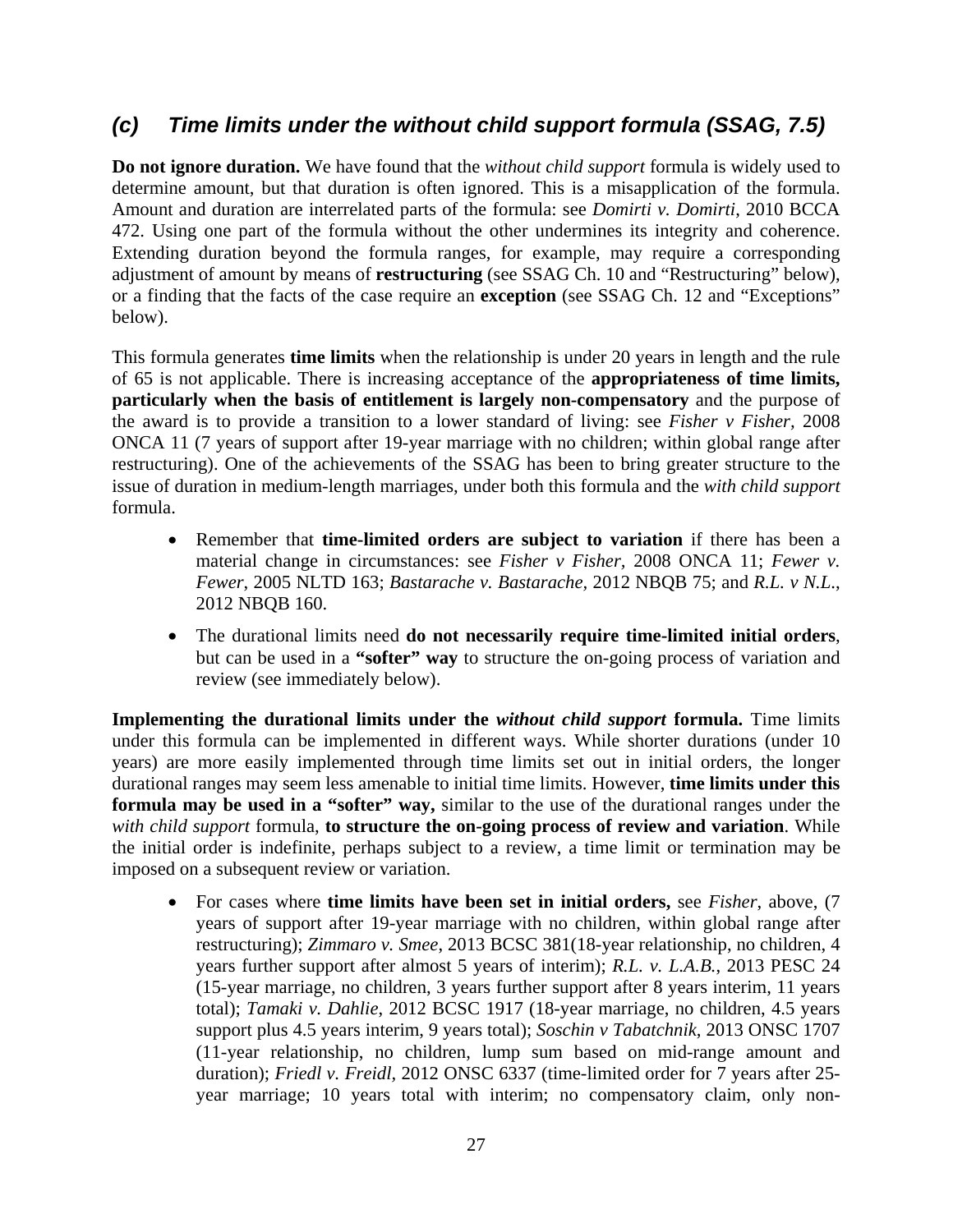compensatory); and *Bastarache v. Bastarache*, 2012 NBQB 75 (18 year duration fixed after 18-year marriage, 13 years lump sum retro plus further 5 years timelimited, subject to variation). As noted above, the potential risks associated with a longer-term fixed duration can be ameliorated by the possibility of a variation application if there has been a material change in circumstances.

- For cases **where the durational limits have been applied in the context of subsequent variation or review,** see *Kerman v Kerman*, 2008 BCSC 500; *Hanssens v. Hanssens*, 2008 BCSC 359; *Kelly v. Kelly*, 2007 BCSC 227; *Gammon v. Gammon*, 2008 CarswellOnt 6349 (S.C.J.)(10 year total duration after 15-year relationship with no children; termination date set 4 years after separation on variation application after husband retires); *Bourque v. Bourque*, 2008 NBQB 398 (16 year total duration set after 17-year marriage; termination date set on review application 9 years after separation); *Maber v. Maber,* 2012 NBQB 337 (crossover, variation; 2 more years support; 18 years total after 18-year marriage); *Domirti v. Domirti*, 2010 BCCA 472 (crossover, review, support terminated 16 years after 16-year relationship). Other good examples under the *custodial payor* formula are *Puddifant v. Puddifant*, 2005 NSSC 340; and *R.L. v N.L*., 2012 NBQB 160 (16-year relationship; review 8 years after separation; support for further 8 years, subject to variation.)
- In general, awards in highly **compensatory cases** (eg. crossovers) tend to be at the **longer** end of the duration range and those in **many non-compensatory cases** (eg. where the purpose of the award is to provide a transition from the higher, marital standard of living) at the **shorter** end of the duration range. But in cases of **illness and disability**, extreme need may push awards to the **longer** end of the duration range or even beyond.
- The **disability exception** (see SSAG 12.4 and "Exceptions" below) may result in an extension of support beyond the durational ranges under the *without child support* formula as may the **s. 15.3 exception** in crossover cases (see "Crossovers Between Formulas When Child Support Ends" below).

**SSAG durational ranges too long?** In some cases courts have ordered spousal support for periods of time below the low end of the SSAG ranges. Some of these cases are simply examples of restructuring where the award is still within the global ranges, see *Fisher*, above, (7 years of support after 19-year marriage with no children; within global range after restructuring); *Mercel v. Bouillon,* 2012 ONSC 6557 (support after 14-year common law relationship should be indefinite because of "rule of 65" but above SSAG amount paid for many years; support terminated after 17 years). However, the B.C. Court of Appeal, in two recent decisions, has suggested that non-compensatory claims based solely upon drop in standard of living warrant only limited "transitional" awards, even in long marriages, and that the SSAG ranges may be too long: see *Lee v Lee,* 2014 BCCA 383 and *Kirton v. Mattie*, 2014 BCCA 513. It is not clear at this point whether these decisions just reflect fact-specific rulings or suggest more significant shifts in thinking about entitlement that will influence the duration of awards.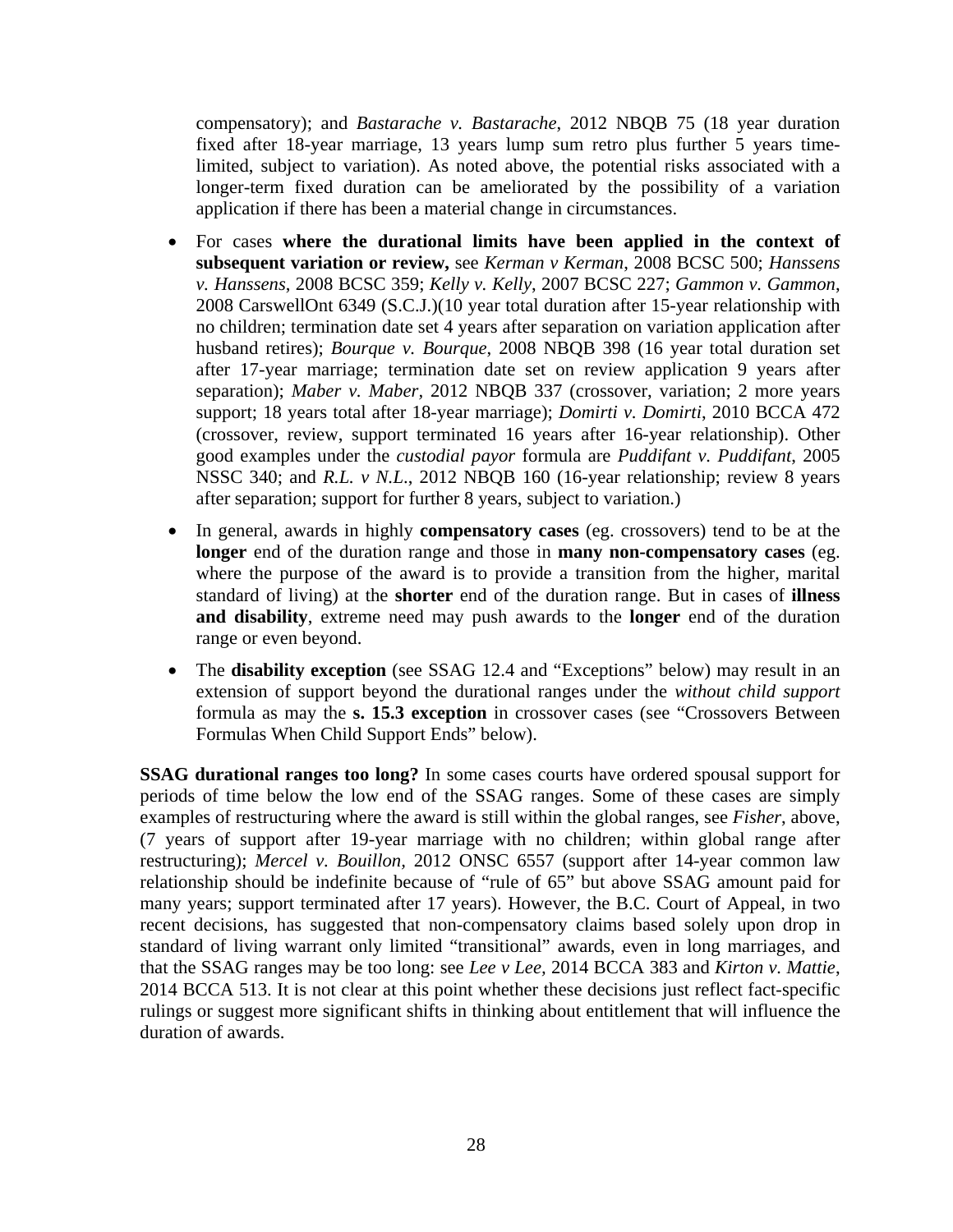#### *(d) Long marriages and indefinite support*

- **The meaning of "indefinite" support.** Duration under this formula is **"**indefinite" when the relationship is 20 years or longer or when the "rule of 65" applies (see immediately below). Many misinterpret this term. **Indefinite support does not necessarily mean permanent support. It only means that no time limit can be set at the time of the order or agreement.** And it certainly does not mean that support will continue indefinitely at the level set by the formula, as such orders are open to variation and review as circumstances change over time. The SSAG use the term "**indefinite (duration not specified)**" to convey that indefinite orders are **subject to variation and review.** Variation and review may subsequently result in **time limits or even termination** as a result of changing incomes, retirement, repartnering, or self-sufficiency considerations, all of which we discuss below in separate sections of this *User's Guide*. For a good discussion of the meaning of "indefinite" support see *Banziger v. Banziger*, 2010 BCSC 179.
- When a support award is "indefinite", recipients are under an obligation to make **reasonable efforts toward their own self-sufficiency**, even if they cannot attain fullself-sufficiency, and a failure to make reasonable efforts may result in imputing income and a reduction of support on a subsequent review or variation. (See SSAG Ch.13 and "Self-sufficiency" below.)

## *(e) Duration and the "rule of 65" (SSAG 7.5.3)*

When determining duration under the *without child support* formula, even if the relationship is under 20 years in length, indefinite support may be appropriate under the "rule of 65" which applies if the length of the relationship in years plus the recipient's age at the date of separation equals or exceeds 65. For two recent appellate level decisions applying the "rule of 65" see *Djekic v. Zai*, 2015 ONCA 25 (8-year cohabitation, both over 60, husband \$90,000, wife \$24,000, trial judge ordered support for 6 years, Court of Appeal finds error, "rule of 65", no time limit) and *Frank v. Linn,* 2014 SKCA 87 (together 16 years, wife 52 at separation; trial judge orders indefinite, no error, "rule of 65").

- **Not applicable to short marriages.** Note that the "rule of 65" for indefinite (duration not specified) support is not applicable in short marriages under 5 years in length.
- **Age at the date of separation.** Remember that the calculation under the "rule of 65" requires the recipient's **age at the date of separation**, not his or her age at the date of trial or application. See *Domirti v. Domirti*, 2010 BCCA 472 where the B.C. Court of Appeal found that the lower court, on a review application, had incorrectly applied the "rule of 65". The lower court's order for indefinite support was replaced by an order applying the SSAG durational range and terminating spousal support.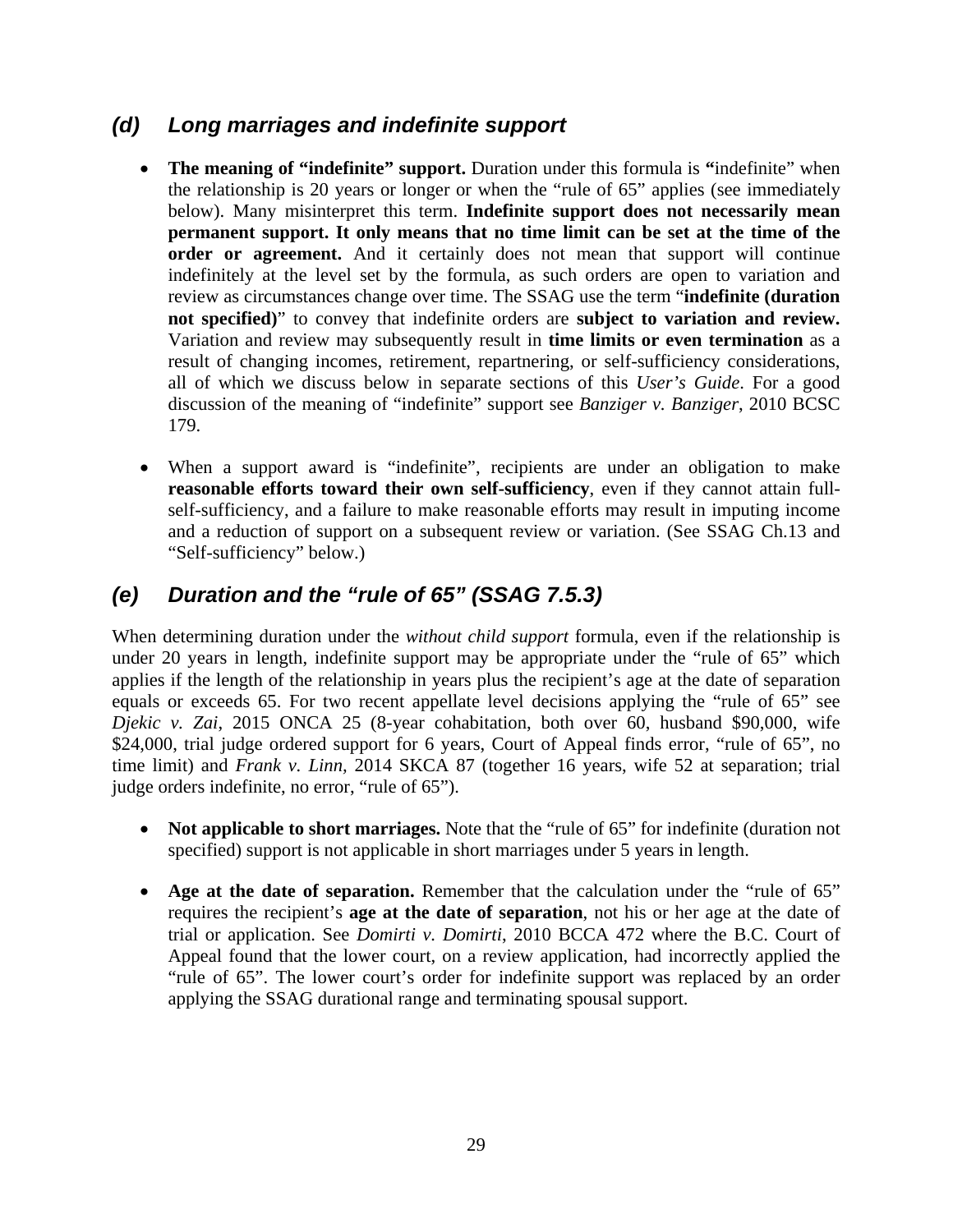#### *(f) Medium-length marriages with children: crossover cases after child support ends*

One group of cases that is beginning to appear under the *without child support* formula is medium-length marriages with children. In these cases there would have been dependent children at the time of separation and hence spousal support would have initially been determined under the *with child support* formula. After child support has been terminated, these cases may be brought under the *without child support* formula on an application for review or variation and the time limits under *the without child support* formula will be applied. It is important to be aware of this particular subset of cases under the *without child support* formula. We have created a separate section on crossovers (see "Crossovers Between Formulas When Child Support Ends" below) to flag the specific issues raised in these cases.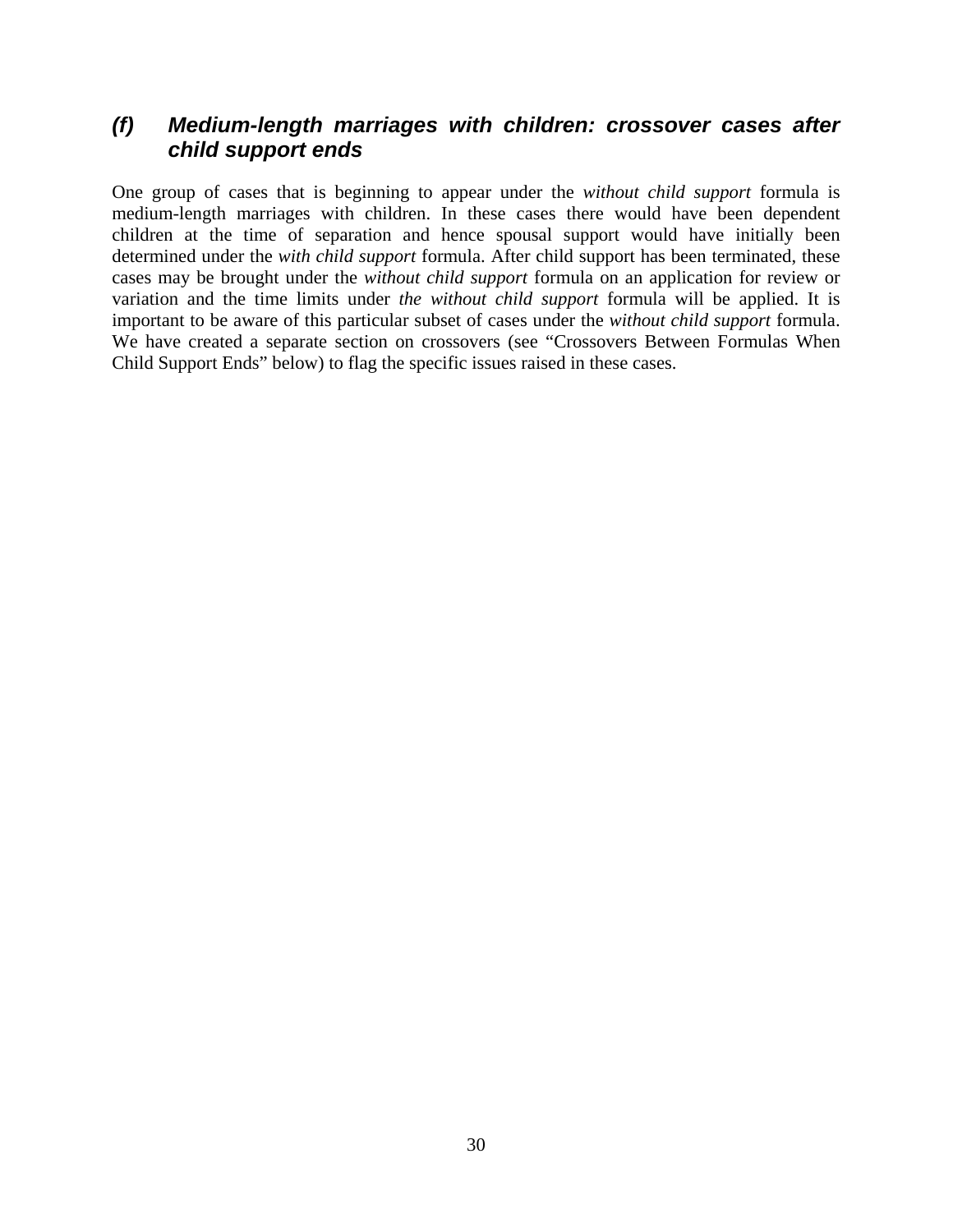# **8 The** *With Child Support* **Formula (SSAG Chapter 8)**

The *with child support* formula is actually a family of formulas, built around the custodial and child support arrangements for the children. Child support takes priority over spousal support, as is directed by s. 15.3 of the *Divorce Act* and the equivalent provincial law provisions. The child support priority is reflected in the income calculations for these formulas. After addressing some general issues, we will work our way through the different *with child support* formulas.

Chapter 8 of the SSAG contains a detailed explanation of the formulas for amount and duration, and their construction. The rationale for spousal support in these cases is primarily *compensatory*. The interaction of child and spousal support can often raise tricky legal issues: for more, see Rollie Thompson, "The Chemistry of Support: The Interaction of Child and Spousal Support" (2006), 25 *Canadian Family Law Quarterly* 251. Government benefits and credits for children also affect these formulas, as public support for children and their caregivers serves to reduce the demand for spousal support for lower income parents.

Our review of the case law suggests that 90 per cent of *with child support* cases are resolved within the formula ranges for amount, with the remainder falling outside the ranges for good reasons like exceptions or unusual facts. This is not surprising, given the homogeneity of the fact situations that underlie most of the *with child* cases (except for those under the *custodial payor* or *adult child* formulas). These are primarily compensatory claims, most of them quite strong, but compensation is limited by the priority given to child support and the resulting limits on ability to pay. Apart from high incomes or one child cases, the payor's ability to pay will be the practical limit on spousal support in most of these cases, as was recognized in *Moge*.

### *(a) Government child benefits and credits*

There are a collection of public benefits and credits intended to provide support to children and their caregivers. The *with child support* formulas include them as income, as is explained in section 6.3 of the SSAG. The computer software automatically calculates these amounts, so they should not be input manually. The amounts are adjusted annually or at intervals by governments, and those changes are picked up by the software.

Most prominent amongst these benefits are the Canadian Child Tax Benefit, the National Child Benefit Supplement, the Universal Child Care Benefit, the child portion of the GST/HST credit, the Child Disability Benefit, and the various provincial and territorial benefit and credit schemes. The federal government has proposed to roll three of these (the Child Tax Benefit, the U.C.C.B. and the National Child Benefit Supplement) into a single new **Canada Child Benefit**, effective July 1, 2016. Based on our current information, it does not appear that any change to the *with child support* formulas will be required.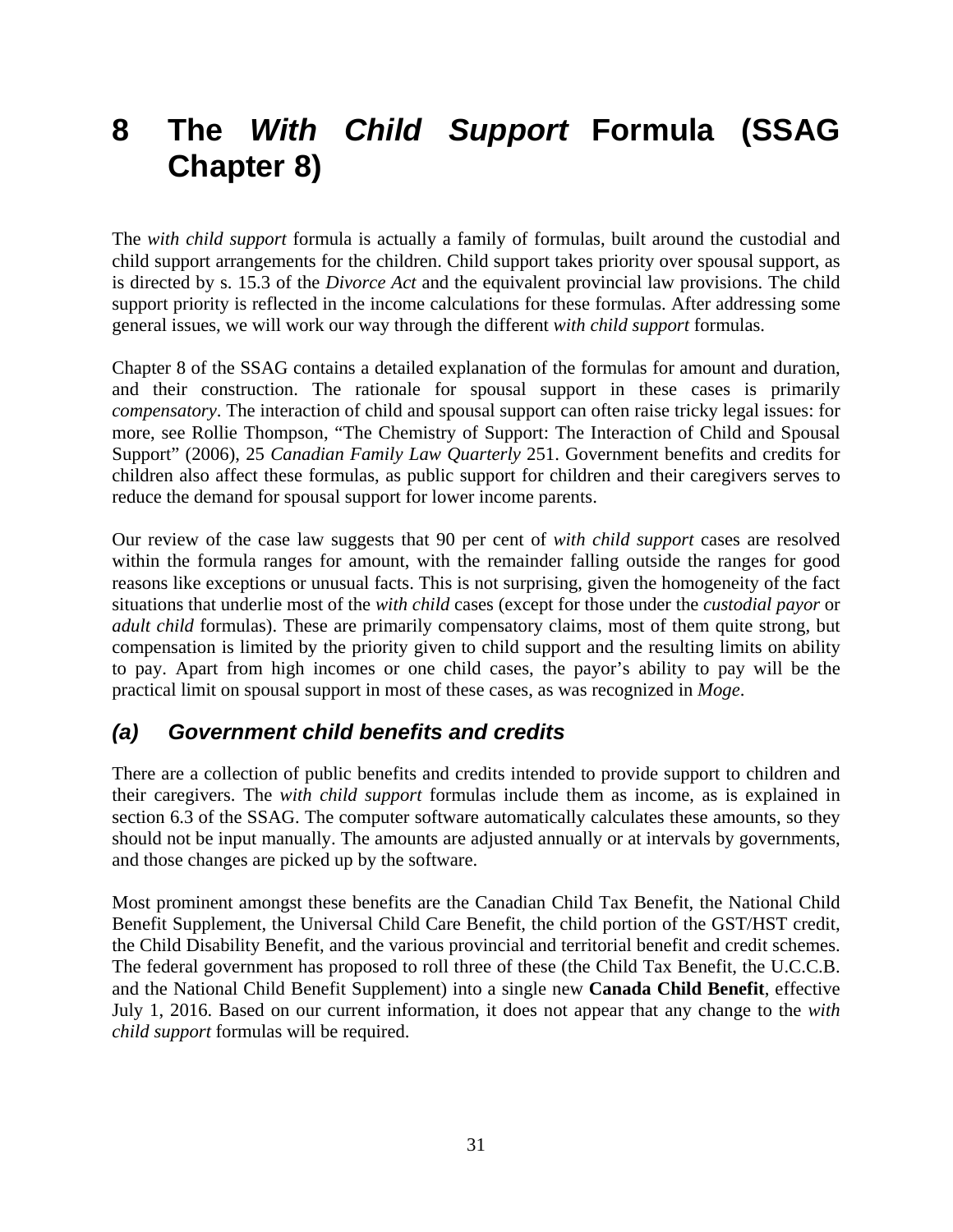In Quebec, the *with child support* formulas are adjusted for Quebec's different child support guidelines, as well as recognizing the more generous child benefits in the province: SSAG, Chapter 15.

Just a reminder: social assistance is NOT treated as "income", whether for parents or children: SSAG 6.2. Canada Pension Plan payments are NOT social assistance and thus are income, including CPP disability payments, whether for the parent or the separate benefit paid for the children: see "Income" above.

## *(b) Section 7 expense contributions*

The various formulas deduct from income both the table amount of child support (actual or notional) for each spouse AND the s. 7 expense contributions of each spouse. By definition, any payment of s. 7 expenses will reduce the range for amounts of spousal support. Further, the correct actual parental contributions must be input, and there is a wide range of sharing arrangements. The software assumes the "guiding principle" of s. 7(2) of the *Child Support Guidelines*, i.e. a sharing of s. 7 expense contributions based upon incomes *after* the transfer of spousal support. If the spouses agree to a different sharing arrangement, an adjustment must be made, to state the SSAG range correctly.

Lawyers and courts still fail to consider s. 7 expenses in calculating the SSAG range. We hesitate to offer examples of this recurring error. Where the s. 7 expenses are large, this error can be quite serious for the payor. In some instances, where the expenses are small or where the expenses are reduced by tax deductions and credits, the impact of the error may be relatively small. In some cases, parties agree to cost-sharing proportions going forward, without itemizing the specific s. 7 expenses. The parties should make some estimate of the future expenses in preparing SSAG calculations. If the expenses are not too large, some practical adjustment can be made by going lower in the SSAG range.

However accomplished, the s. 7 expenses must be recognized and factored into the SSAG analysis. They cannot just be ignored.

### *(c) No ability to pay vs no entitlement*

There is an important difference between "no entitlement" and "no ability to pay" under these formulas, because of the statutory priority given to child support. A SSAG range of zeroes across the board under this formula usually does NOT mean "no entitlement", as such a range is most likely with a larger number of children  $(3, 4$  or more children) or large s. 7 expenses or both. In these cases, there is usually a large compensatory claim, by reason of those substantial child care obligations, but no ability to pay spousal support while the children are still around.

Once the child support obligations diminish, then s. 15.3(3) of the *Divorce Act* (and the provincial equivalents) will resuscitate or increase the amount of the spousal support payment and also lengthen the duration: note the exception for s. 15.3 and inadequate compensation under "Exceptions" below.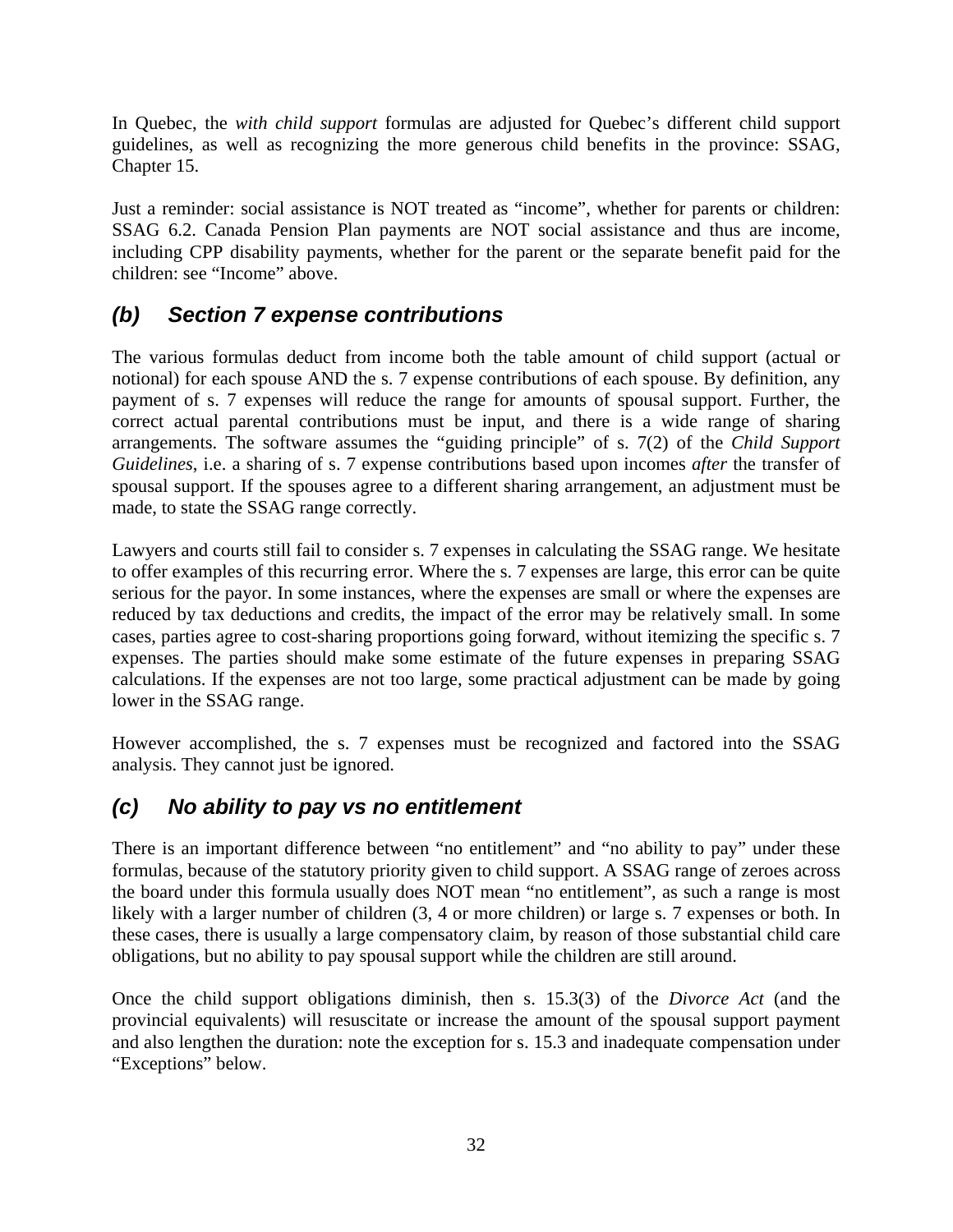### *(d) A family of formulas: choose the right one*

There are **six formulas** listed in Chapter 8 of the SSAG:

- the *basic* formula:
- the *shared custody* formula;
- the *split custody* formula;
- the *step-child* formula;
- the *custodial payor* formula; and
- the *adult child* formula.

There is no separate *hybrid custody* or "mixed custody" formula, as that arrangement always includes at least one child in shared custody and thus the *shared custody* formula is applied. Hybrid cases are given their own heading below, as these cases often have different dynamics than the "simpler" shared custody cases.

Choosing the right one amongst these formulas has become much better over time. Cases where custodial arrangements are fluid may mean a consideration of two of the formulas, as occurred in *Philippe v. Bertrand*, 2015 ONSC 235, where the 14-year-old son had been in equal shared custody, but then moved in most of the time with his father, with the distinct possibility of reverting back to shared custody. Two ranges were calculated by Justice Kane and alternative amounts fixed for the two possible situations. Multiple formulas are also used for retroactive spousal support claims, where the custody arrangements have varied over time.

## *(e) The basic formula (SSAG 8.3)*

Over time, we see fewer of the *basic* formula cases in reported decisions, even though we know that this is by far the most common custodial arrangement: a higher-income payor pays child and spousal support to a lower-income parent with custody or primary care of the children. Most of these cases appear to settle, with the "complex" custody cases turning up more and more often in the reported decisions. In almost all of these cases, at least at the initial stage, duration will not be a big issue: orders will be "indefinite (duration not specified)". The real issue, at both interim and initial stages, will be the location of an amount for spousal support within the SSAG range.

Most of these *basic* formula cases default to the mid-point, with little explanation. Only where a court goes higher or lower is there much explanation for location in the range. It appears that something like 60 per cent of all reported *with child support* cases order the mid-point. But the mid-point is NOT some kind of "norm", with the rest of the range only to be used in unusual circumstances: see "Choosing Location Within the Range" below.

If anything, **in the** *basic* **formula cases for low to middle-income spouses, there should be a tendency for spousal support to push up into** *the mid-to-high end* **of the SSAG range,** given the significant compensatory claims with children, the needs in the home of the primary care parent and the constraints of ability to pay upon the range. A simple default to the mid-point likely leaves many of these recipients under-compensated. There may be good reasons to locate in the mid-to-lower end of the SSAG in some of these cases, notably the specifics of ability to pay for lower income payors in individual cases, but these need to be articulated. The dynamics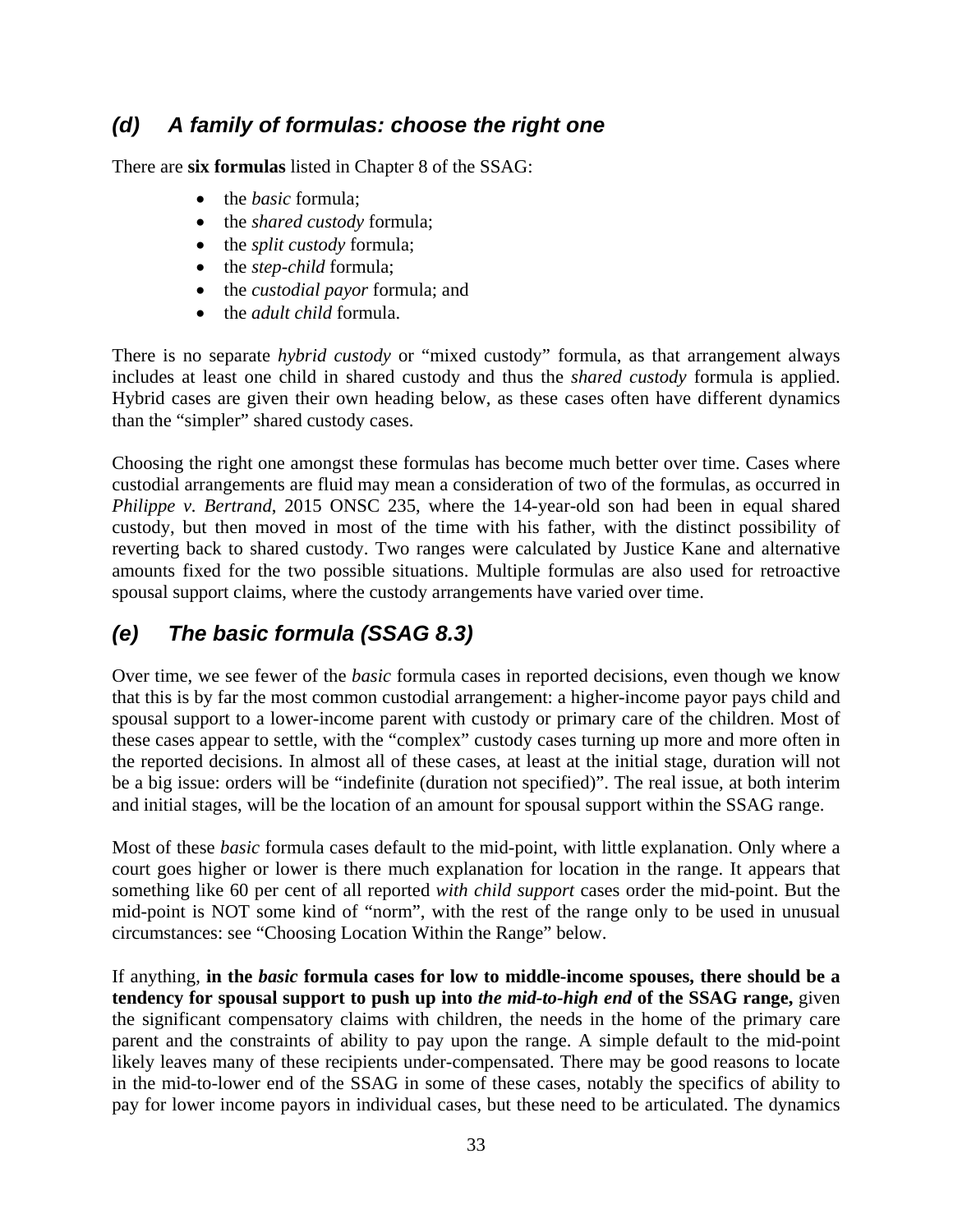of location with the range will be different where there is only one child or spouses with higher incomes.

# *(f) The shared custody formula (SSAG 8.6)*

In shared custody cases, there *is* a clear default location for amount in the range: **the amount of spousal support which would leave the children in each household with roughly similar standards of living**. See Rollie Thompson, "The TLC of Shared Custody: Time, Language and Cash" (2013), 32 *Canadian Family Law Quarterly* 315. This outcome is consistent with the strong statements about similar living standards in *Contino v. Leonelli-Contino*, 2005 SCC 63.

Where neither spouse has repartnered and there are no new children in either household, the starting point should be an amount of spousal support that leaves each household with **equal net disposable income.** The SSAG range in shared custody cases always includes this 50/50 NDI split, to recognize the importance of this principle. This default outcome can be adjusted, depending upon housing costs and other factors. Sometimes the equal NDI point is in the midrange, but it is just as often lower or higher in the SSAG range.

- In **Ontario**, there is now a strong trend to equalize net incomes in these cases: *Kochar v. Kochar*, 2014 ONSC 5211; *Neilipovitz v. Neilipovitz*, 2014 ONSC 3008; *Lafazanidis v. Lafazanidis*, 2014 ONSC 3287; *Rankin v. Rankin*, 2014 ONSC 235; *Martins v. Martins*, 2014 ONSC 113; *Dupuis v Desrosiers*, 2013 ONCJ 720; *C.L.Y. v. D.G.Y.,* 2013 ONSC 6550; *Mayer v. Mayer*, 2013 ONSC 7099; *Cuffe v. Desjardins*, 2013 ONSC 4044; *Price v. Burgess*, 2013 ONSC1142; *MacDonald v. MacDonald*, 2012 ONSC 6657; and *Hurrell v. Hurrell*, 2012 ONSC 4824.
- The same strong trend is not observable in **British Columbia**, where trial judges seem to default to the mid-point, even in shared custody cases. In B.C., there are a large proportion of shared custody cases in the mix, much larger than in Ontario, yet the equal net income issue has not been clearly addressed. In *R.D.L.J. v. B.S.J.*, 2014 BCSC 1566, the court suggested that an equal NDI outcome, while not out of the question, would be "a significant change in the practice and the law in British Columbia". Yet there are also a few B.C. shared custody cases where the courts explicitly equalized net incomes: *A.M.D. v. K.R.J.*, 2015 BCSC 1539 and *Paisley v. Paisley,* 2014 BCSC 1752. It is worth repeating here that there is no inherent reason in the SSAG to default to the mid-point on amount: see "Choosing Location Within the Range" below.
- Where spouses have repartnered or new children have appeared, similar household standards of living can be calculated by using an adjusted version of Schedule II to the *Child Support Guidelines*. Two adjustments are required. First, Schedule II ignores s. 7 contributions. Second, Schedule II does not include child benefits and credits. Both of these can be adjusted with the software: Thompson, above, at 344.
- Where spousal support is paid, 80 per cent of shared custody cases resolve child support at the straight set-off amount, leaving spousal support to make the adjustment in living standards: Thompson, above, at 336.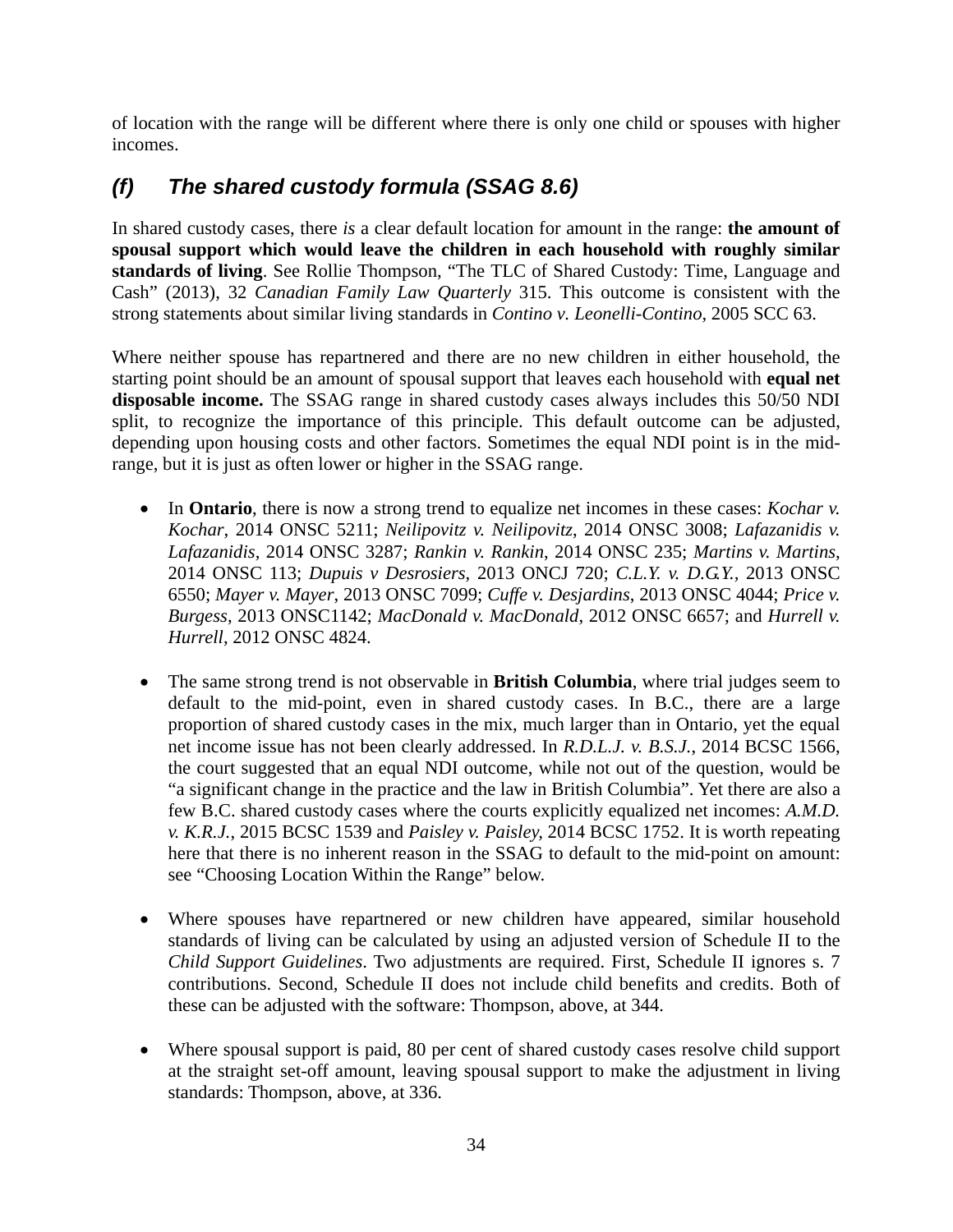In the *reported* shared custody cases involving spousal support, it is common to see large income disparities between the spouses, which are unusual for most shared custody parents. Most shared custody cases only involve child support, and not spousal support, as the parental incomes are not that far apart.

Some lawyers and courts have been surprised by SSAG ranges for amount that start at or near 50 per cent NDI for the recipient and then go up from there, typically cases with two or three children. The argument is that spousal support should *never* leave the recipient with more than 50 per cent of the family's net disposable income in shared custody cases. That view is incorrect, as the cases with big income disparities often reflect strong compensatory claims based upon past disadvantage that justify going above 50 per cent. The same is true for some of the cases where the recipient has a low income.

**Duration** may become a more important consideration in shared custody cases. All initial orders under the formula will be "indefinite (duration not specified)". Where there is true shared custody after separation, the effect is to limit the continued accumulation of loss or disadvantage from child care in most (but not all) cases. The compensatory claim will primarily reflect past loss or disadvantage, which may then be met over a shorter period of time compared to the *basic* formula (where the recipient continues to fulfil the bulk of child care responsibilities). In shared custody cases, a time limit upon continued spousal support may thus emerge sooner, as the lower income spouse may be able to move more quickly to self-sufficiency, e.g. *Shih v. Shih*, 2015 BCSC 2108.

# *(g) Split custody (SSAG 8.7)*

These are cases in which each parent has primary care of at least one child. Section 8 of the *Child Support Guidelines* requires a strict set-off of table amounts to determine child support, with no room for discretion. Spousal support provides a means to create financial discretion in these cases and to adjust between households. For a careful discussion, see *Maber v. Maber*, 2012 NBQB 337.

Unlike the *shared custody* formula, under the *split custody* formula, a 50/50 NDI split is NOT automatically included in the SSAG range, even if there is an even number of children. This is not the "default" for every split custody case: *Greig v. Young-Greig*, 2014 ONSC 58, where such a default position was rejected for parents who each had one child. If one parent has more children than the other in split custody, then equal net incomes makes no sense. Where there is much movement of the children between the two homes in a split custody situation, there might be a good argument for bringing household living standards closer together via spousal support.

In some split custody cases, the higher-income spouse will not claim any child support from the lower-income spouse. In these cases, an adjustment must be made, to avoid stating too high a range for spousal support (which assumes that the recipient of spousal support is in fact paying an amount for child support). For two older cases that failed to make this adjustment, see *Paheerding v. Palihati*, 2009 BCSC 557 and *Santos v. Santos*, [2008] O.J. No. 5110, 2008 CarswellOnt 7607 (S.C.J.).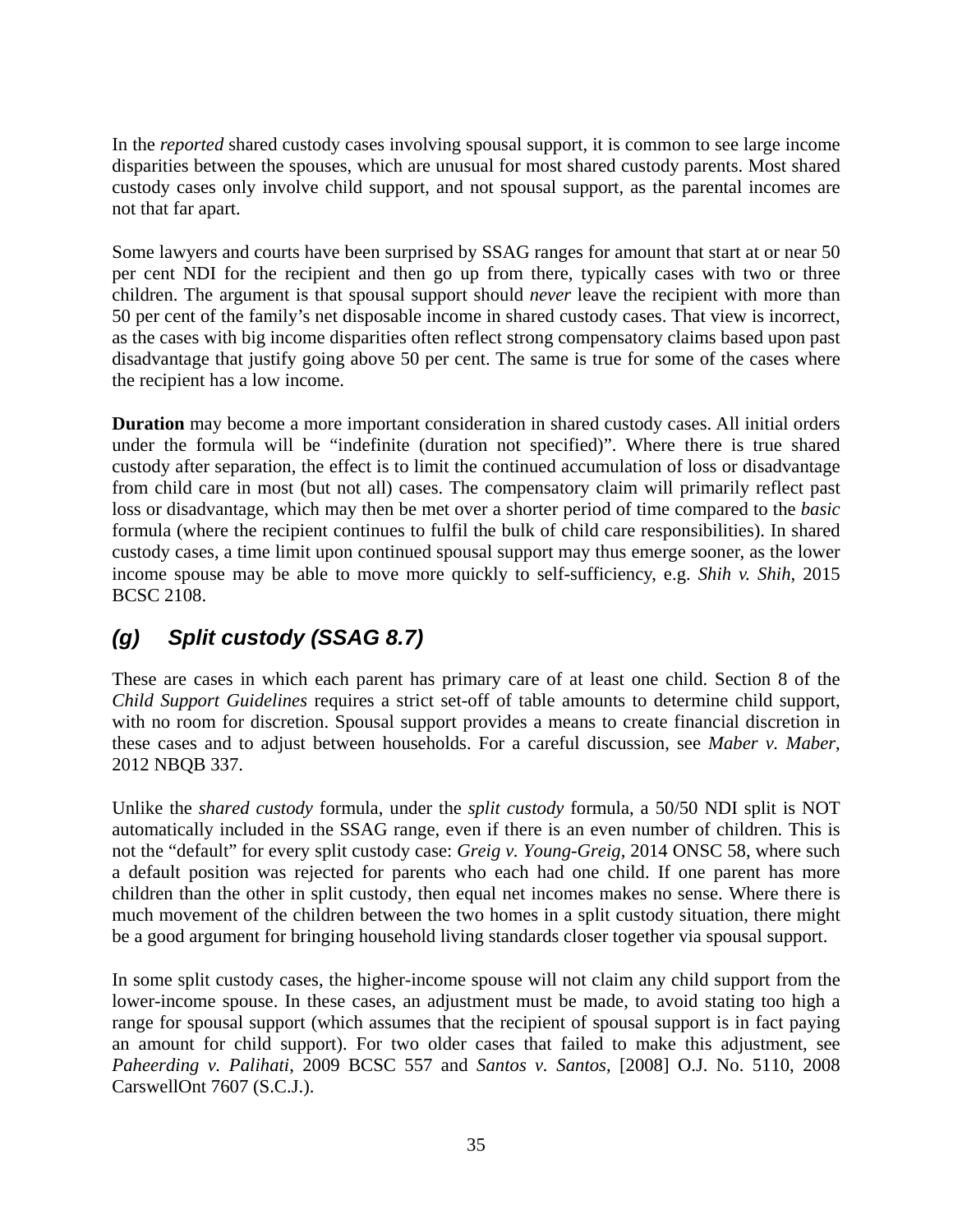## *(h) Hybrid or mixed custody*

These are cases in which at least one child is in shared custody plus the split, sole or primary residence of the others. These are complex cases, but the software by and large solves the problems of calculation of child support and notional child support.

Because at least one of the children is in shared custody, the discretion of s.9 of the *Child Support Guidelines* is available in assessing child support. For a leading case on the calculation of child support in hybrid cases, see *Sadkowski v. Harrison-Sadkowski*, 2008 ONCJ 115. In turn, as with shared custody, that child support discretion can complicate the SSAG calculations. Any complications can be resolved by simply using the set-off to determine child support and then using spousal support to adjust, e.g. *T.L. v J.L.*, 2014 ONSC 91.

As with split custody, there is no automatic extension of the range in the formula to include a 50/50 split of NDI, especially as there may be an odd number of children involved. If there is much movement between the homes, not just for the shared custody child, there may be a good argument in favour of equal living standards, e.g. *Ryder v. Walker,* 2015 ONSC 2332 (1 child primarily with mother, 2 shared, living standards should be "not too dissimilar").

# *(i) Step-children: applying the formulas (SSAG 8.8)*

In cases involving step-children the appropriate formula is a variant of the *with child support*  formula. For a good example of the application of the *step-parent* formula see *Depatie v. Squires*, 2011 ONSC 1758, affirmed by 2012 ONSC 1399 (Div.Ct.) (together and married 12.5 years, wife's child 18, husband in place of parent, wife's income \$26,399, husband's \$78,371, child support \$207/mo for 4 years (\$707-\$500 by biological father), spousal support \$1,082/mo for 9 years, explicit reference to discussion of step-parent support in SSAG).

This version of the *with child support* formula adjusts for any child-support obligation imposed on a step-parent. The step-parent child support may limit the parent's ability to pay spousal support. There is a trade-off between spousal support and child support, as was noted in *Stadig v. Stadig*, 2013 ONSC 7334.

Occasionally, in these cases, we still see the wrong formula used, e.g. *Swan v. Leslie*, 2011 ONSC 6879 (used *without child support* instead of step-parent version of *with child* support; amount stated as above SSAG range, but in range if correct step-parent formula used, review at 4.5 years (together 4.5 years)).

Some of the cases will involve hybrid custody situations, with sole custody of the step-child but shared custody of the common child/children.

Concerns about the *with child support* formula generating spousal support awards that are too substantial, for example in cases of short marriages where a low threshold for a finding of stepparent status has been applied, can be met by using the length of marriage test for **duration**.

 See *Swan*, above; *Shen v. Tong*, 2013 BCCA 519 (3 years together, 1 step-child, mid-SSAG for 3 years); *Decker v. Fedorsen*, 2011 ONCJ 850 (7 years together, 1 step-child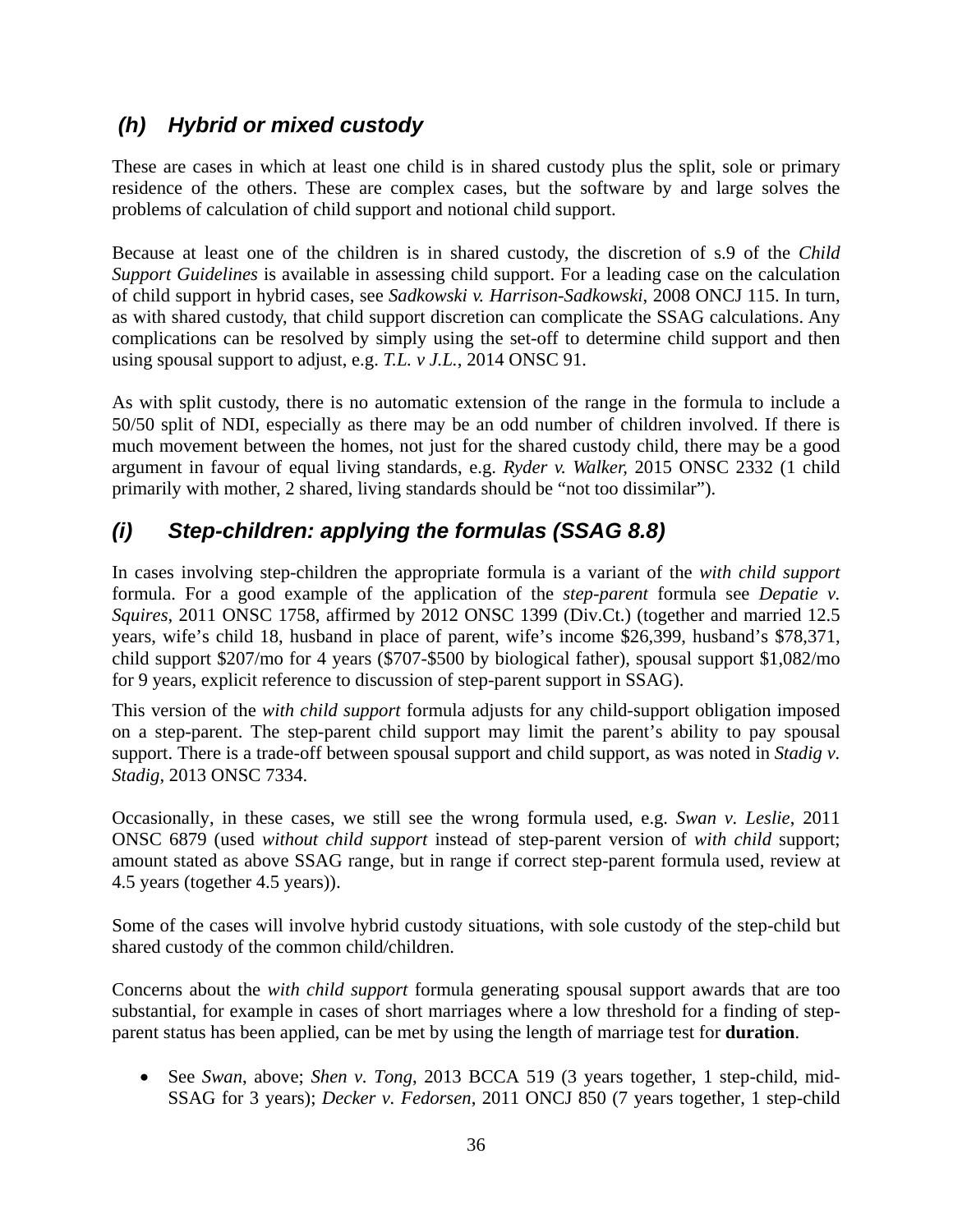with wife, mid-SSAG, 2 more years (total 5)); *Cameron v. Cameron*, 2015 ONSC 196 (7 year marriage, 1 step-child, 1 child of own, both shared, duration 3.5 years); and *Karkulowski v. Karkulowski,* 2015 ONSC 1057 (2 years together, 2 step-children, lump sum of \$5,000, low end of ranges).

Under s. 5 of the *Child Support Guidelines*, it is possible for a step-parent to pay less than the table amount of child support, if appropriate. Where the amount of child support is reduced under s. 5, the *with child support* formula should still be calculated **using the full table amount rather than the reduced amount.** If this adjustment is not made, the result is an inappropriately higher spousal support range. In *Stadig,* above*,* the court incorrectly considered the range on the reduced child support amount. For an example of the correct and careful application of this *stepparent* formula, see *Collins v. Collins*, 2008 NLUFC 31. For two other examples, where the math is not set out, see *Shen v. Tong*, 2013 BCCA 519 and *Durden v. Durden*, 2014 ONSC 3242.

# *(j) The custodial payor formula (SSAG 8.9)*

These are cases where the higher-income payor of spousal support is also the primary or custodial parent of the children. Spousal and child support may now flow in opposite directions. This category of cases is becoming much more common, amounting to 20 per cent of all the reported decisions in most provinces, and even higher in Ontario.

For some reason, many lawyers seem to have forgotten the leading appellate case in Canada on this formula, the Ontario Court of Appeal decision in *Cassidy v. McNeil*, 2010 ONCA 218. In *Cassidy*, the wife had a compensatory claim after a 23-year marriage, and Lang J.A. removed a time limit, making the support order lower and indefinite on appeal.

As these cases multiply, it turns out that custodial payor cases are a real mixed bag. Not just fathers with teenage children paying support to their wives, but also men making claims against higher-income primary care wives with younger children or disabled spouses claiming support and a range of other situations. Many claims are non-compensatory, but there are also a substantial number of compensatory claims.

Unlike the other *with child support* formulas, this is a more diverse group of cases, which is reflected in the variety of outcomes. We see less defaulting to the mid-point on amount and more complex issues of duration, more like the *without child support* formula cases. In short, a *custodial payor* case requires more careful analysis.

- Examples of strong **compensatory** claims, all by wives, would be: *Cassidy v. McNeil*, above; *Toscano v. Toscano*, 2015 ONSC 487; and *Fisher v. Fisher*, 2014 ONSC 4941. In some cases, husbands had good compensatory claims, as well as non-compensatory claims: *Cowell v. Cowell*, 2014 ONSC 1898 and *Bennett v. Reeves*, 2014 ONCJ 145.
- Other claims are **non-compensatory**: *Tscherner v. Farrell*, 2014 ONSC 976; *Papasodaro v. Papasodaro,* below; *Brooks v. Brooks*, 2014 NBCA 29; and *Carson v. Carson,* 2013 NBQB 275.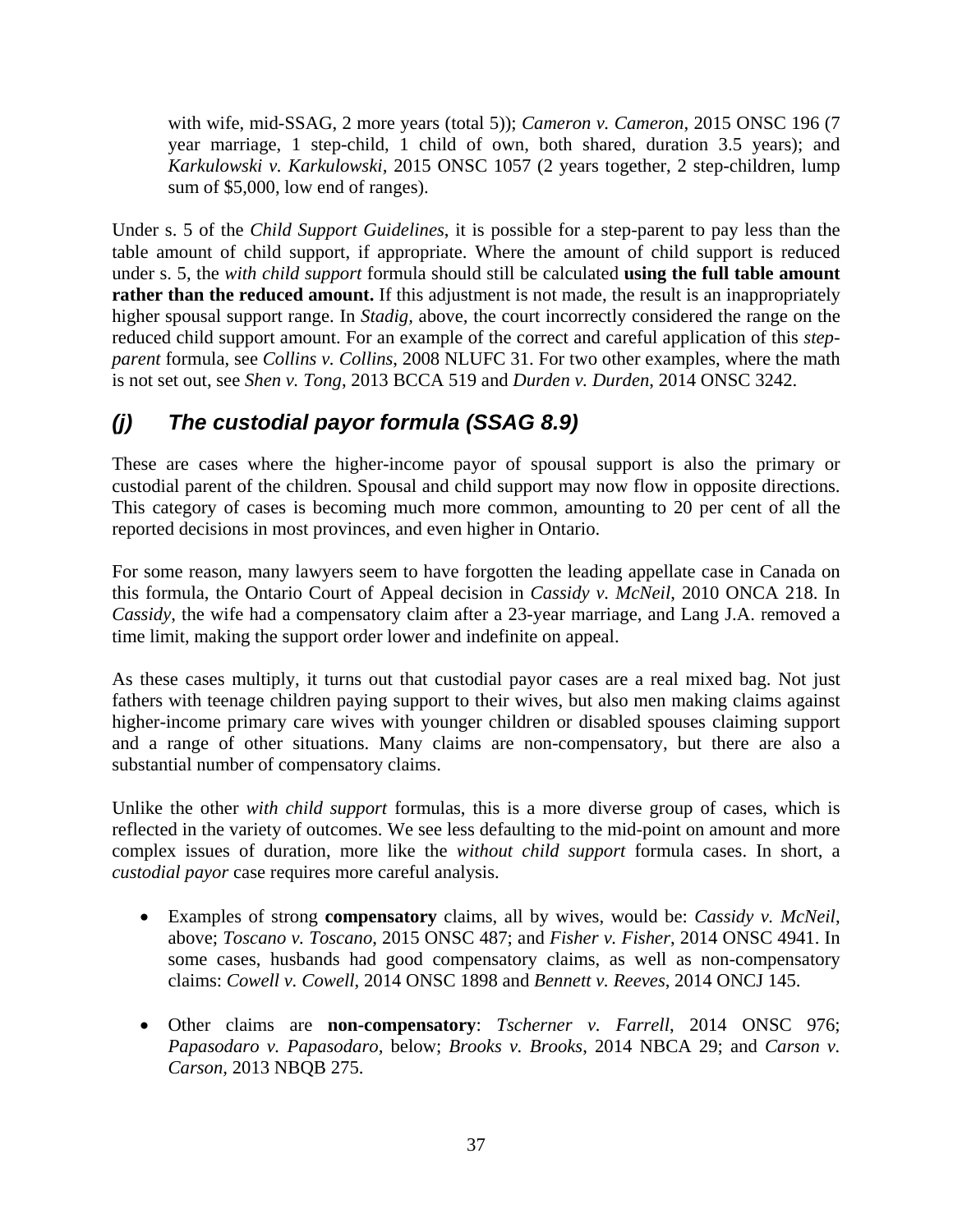The *custodial payor* formula is built around the spine of the *without child support* formula, driven by the gross income disparity and the length of cohabitation/marriage. Consistent with the priority to child support, before calculating spousal support, each spouse will have deducted the grossed-up amount of table child support plus the grossed-up value of their s. 7 contributions. The range for amount generated by this formula thus already adjusts for the costs of child care for the custodial parent, a point missed by the court in *Kay v. Kay*, 2014 ONSC 6274. To adjust further through going lower in the range (or even below the low end of the range) will amount to double-counting, apart from unusual cases.

One reservation should be noted. **Where the custodial payor has a very high income**, the grossed-up notional amount of child support deducted will be very large, perhaps too large compared to the actual cost of caring for children. As the custodial payor's income rises, towards the "ceiling" and above it, it becomes possible, and even advisable, to go higher in the range for amount. For examples of high-income custodial payors, see *T.N. v. J.C.N.,* 2015 BCSC (\$982,626) and *T.T. v. J.M.H.*, 2014 BCSC 451 (\$597,000). This specific point is discussed in *T.T. v. J.M.H.*

In every *custodial payor* case, one of the first questions to ask is **whether the lower-income spousal support recipient** *is or is not* **paying child support** to the higher-income custodial parent. In many of these cases, the higher-income parent does not claim child support from the lower-income parent**. If no child support is paid** by a spouse otherwise liable to pay child support, there must be an adjustment, so that there is no grossed-up deduction of child support on that spouse's side of the formula. Absent this adjustment, the SSAG range will be too high.

The formula deducts a grossed-up amount of child support from the recipient, which adjusts for the different tax treatment of child and spousal support.

- **If no child support is paid**, it is incorrect to calculate spousal support, and then to simply deduct the unpaid child support amount from the spousal support, as was done in an otherwise careful judgment in *Philippe v. Bertrand*, 2015 ONSC 235. There the aftertax amount of child support that should have been paid was just deducted from the before-tax amount of spousal support to be paid.
- If there is a child support order made, the different tax treatment also means a court should **NOT order a set-off** of child support against spousal support in these *custodial payor* cases, as that may risk losing deductibility for that portion of spousal support.

The deduction of grossed-up amounts for notional child support obligations for the custodial spouse not only reduces the amount of support payable, but it also tends to generate a fairly narrow range of amounts for most short-to-medium-length marriages, compared to the other *with child support* formulas. And that group of relationships are the most common situations where this formula operates, given the presence of minor children.

Another notable effect of this formula: the recipient is often left with less than 30 per cent of the net disposable income. There are some in Ontario who believe that the recipient should never be left with less than 40 per cent NDI after spousal support, for reasons that are unclear.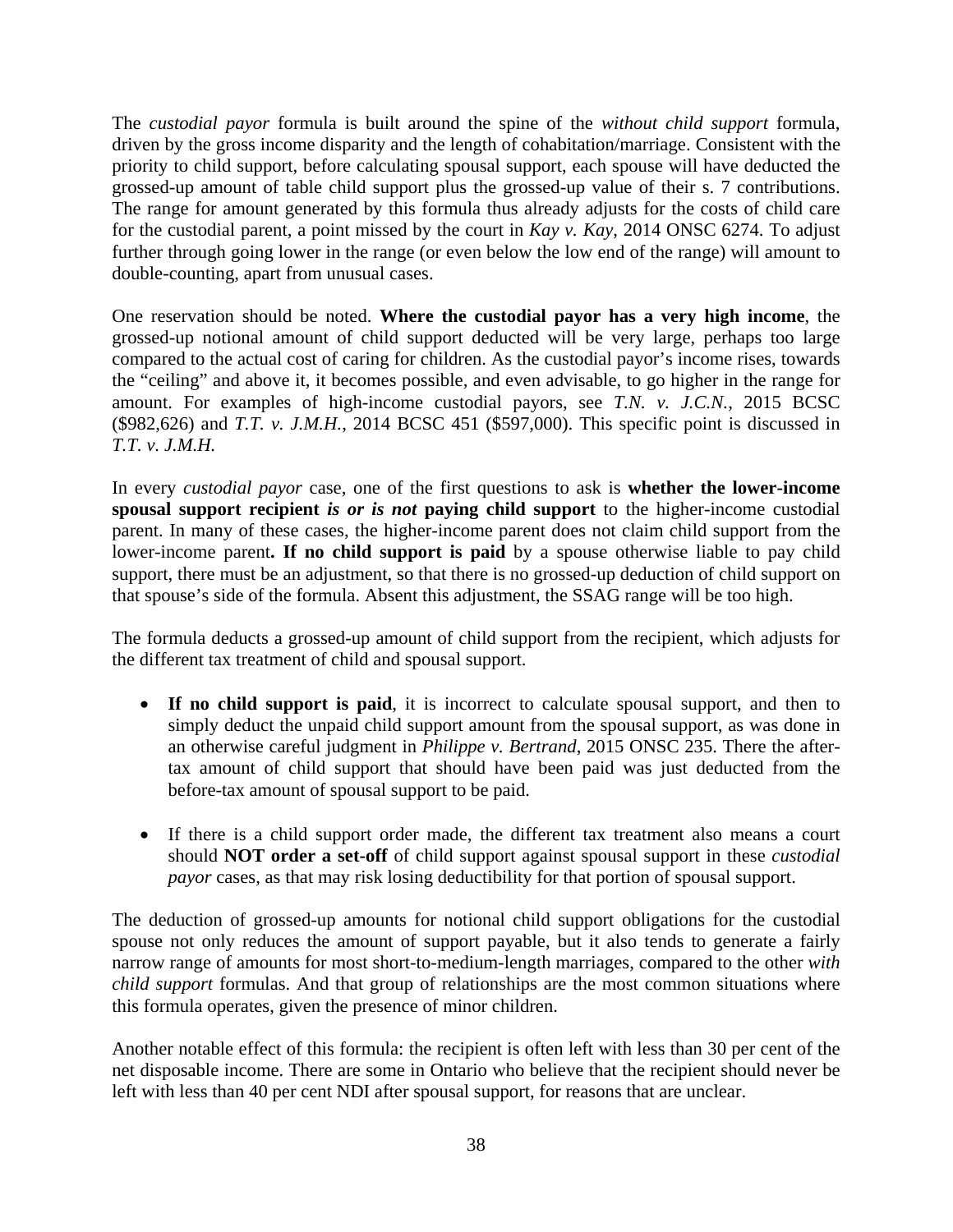- One example of a case where these issues were raised is *Papasodaro v. Papasodaro*, 2014 ONSC 30. This formula was criticized as "harsh" by Justice McGee, for leaving the recipient husband with less than 29% of the NDI. But the facts explain why the formula generated that range: a 17-year marriage, 3 children with the payor wife (producing sizeable grossed-up notional child support), the wife earned \$101,535/year at the bank, while the husband earned \$48,300/year as a school custodian, and his claim was noncompensatory. The spousal support paid to him was fixed at \$1,000/mo., above the \$831/mo upper end of the SSAG range. If there had only been two children in *Papasodaro*, the recipient husband would have ended up with 31-33 per cent NDI, and if there had only been one child, that percentage would have risen to 35-37 per cent NDI. Or, if they had been together longer than 17 years, his post-support NDI percentage would have been higher too.
- A better case for departure from the *custodial parent* range might be *Toscano v. Toscano*, 2015 ONSC 487, where the husband had custody of the two children after an 18-year marriage, his income was \$493,335/year, income of \$40,000 was imputed to the wife (child support of \$579/mo) and the husband paid all the university and private school expenses of the children totalling \$43,700/year. Not surprisingly, given the husband's table and s. 7 child support, the wife would be left with 21-27 per cent NDI on the SSAG range (high end was \$6,716/mo). Blishen J. ordered spousal support of \$11,300/mo, giving the wife 37.5 per cent of the NDI. At his much higher income level than *Papasodaro*, Mr. Toscano could afford to pay more on his wife's strong compensatory claim (she had been home for 13 years). Further, one can ask, above \$350,000, whether the grossed-up notional child support table amount might be too generous in a case like this.

**Exceptions** may provide a response to these concerns in some cases. If the recipient spouse, the non-primary parent, continues to play an important role in the children's care and upbringing after the separation, there is an **exception for the non-primary parent to fulfil parenting role.** In a short marriage with a young child, the *custodial payor* formula will not generate large enough spousal support for the active non-primary parent, e.g. *Mumford v. Mumford*, 2008 NSSC 82. More spousal support may be necessary for the parent to provide adequate housing for the children, e.g. *Osanlo v. Onghaei,* 2012 ONSC 2158. This exception is dealt with in more detail, below, under "Exceptions".

In some *custodial payor* cases, **disability issues** may explain the non-primary spouse's inability to assume primary care of the children. In many situations, disability can be accommodated by the location in the range for amount or duration under this formula. In more extreme cases, resort to the illness or disability exception may be necessary to provide adequate support, especially in shorter marriages. For an example, see *S.D. v. J.D.*, 2012 NBQB 237.

The *custodial payor* formula does generate **time limits** for initial orders, the same as those under the *without child support* formula.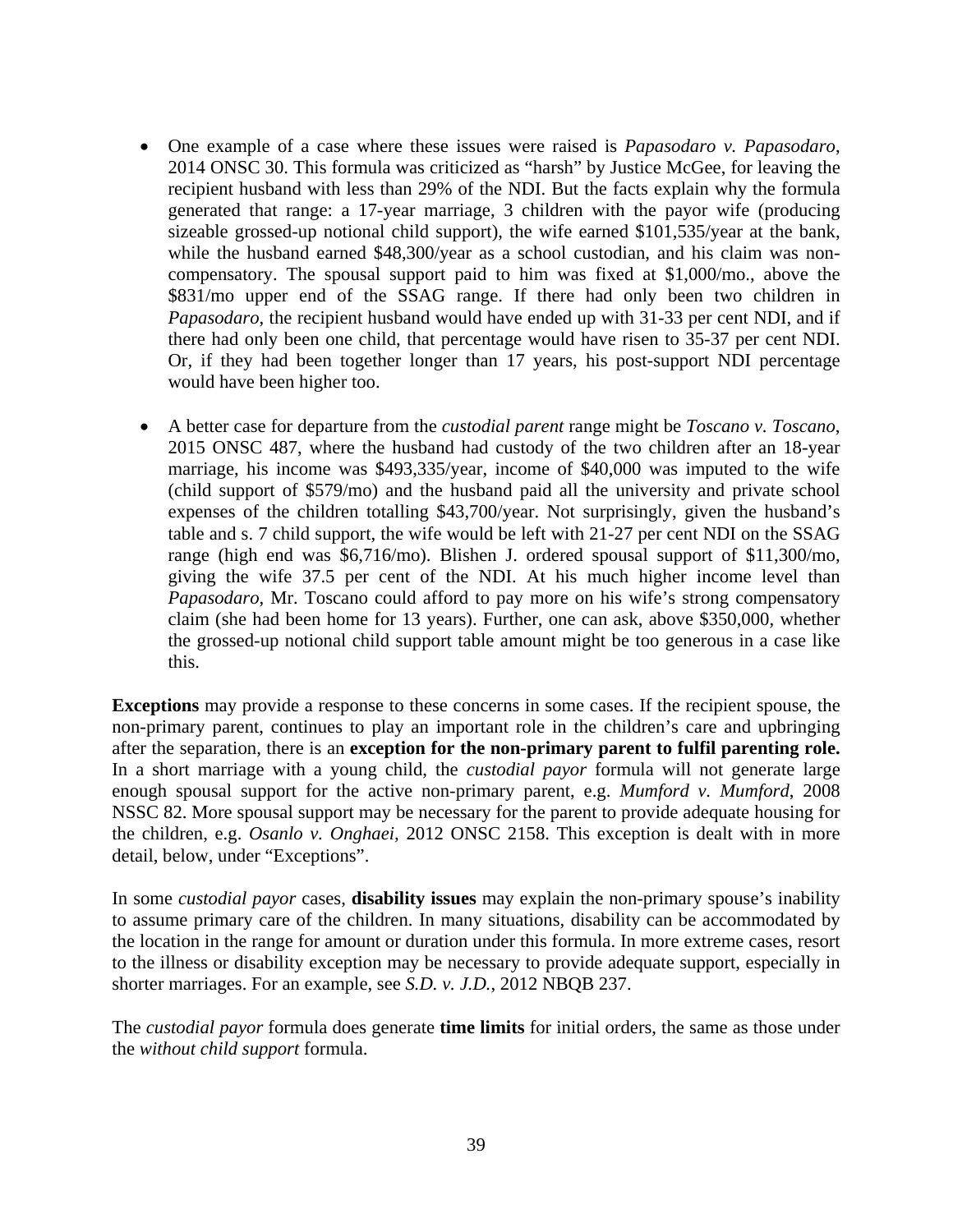- If the marriage lasts longer than 20 years or the "rule of 65" applies, then support will be indefinite, as it was in *Cassidy v. McNeil,* above.
- **Indefinite orders** are often made for longer marriages less than 20 years where the noncustodial wife has a compensatory claim, e.g. *Toscano v. Toscano*, 2015 ONSC 487 (married 18 years); *T.T. v. J.M.H.*, 2014 BCSC 451 (17 years); and *Papasodero v. Papasodero*, 2014 ONSC 30 (17 years).
- Where **time limits** are imposed under this formula, they fall within the range, typically towards the upper end of the range, e.g. *B.M.P.v. S.L.B.*, 2015 BCSC 448 (together 7 years, low SSAG for 7 years); *Philippe v. Bertrand*, 2015 ONSC 235 (together 18 years, time limit of 12 years); *Bennett v. Reeves*, 2014 ONCJ 145 (together 16 years, time limit of 9 years); *Polak v. Polak*, 2013 ONSC 4670 (married 8 years, time limit of 7 years); *C.A.K. v. D.E.D.L.*, 2013 ONSC 2777 (together 7 years, time limit of 6 years); *J.D.P. v. R.M.P.*, 2010 BCSC 1873 (married 17 years, time limit of 13 years).

# *(k) The adult child formula (SSAG 8.10)*

The *adult child* formula is another hybrid formula, similar to the *custodial payor* formula in that it too is built around the spine of the *without child support* formula. **The** *adult child* **formula applies only where the last child or children of the marriage have their child support fixed under s. 3(2)(b) of the** *Child Support Guidelines***.** 

If the adult child or children are living with one of their parents and attending university, then child support is determined under s. 3(2)(a), i.e. table amount plus s. 7 expenses. In these cases, other versions of the *with child support* formula will apply, e.g. the *basic with child support*  formula, or the *split or shared custody* formula, or the *custodial payor* formula (many of the reported cases involving adult children fall into this last category).

The most common circumstances where s.  $3(2)(b)$  applies are for adult children where the "tableamount-plus- s. 7-expenses" approach is not appropriate :

- a child lives away from home for college, university or other post-secondary education
- a child has other sources of income or resources to cover all or most of their higher education, e.g. a good job, grandparents, scholarships, RESPs, etc.
- a child pursues advanced degrees and is expected to contribute a larger proportion of their education costs
- an adult child is disabled and receives his or her own social assistance or other independent disability funding

In these cases under s.  $3(2)(b)$ , child support is usually determined by constructing a monthly budget for the child, assessing the child's contribution first and then dividing the balance between the parents based upon their respective incomes.

**This** *adult child* **formula** *only* **applies where the child support for** *all* **the remaining children of the marriage, one or more, is determined under s. 3(2)(b).** If there is another child in the mix whose child support is determined under s.  $3(2)(a)$ , i.e. table amount plus s. 7 expenses, then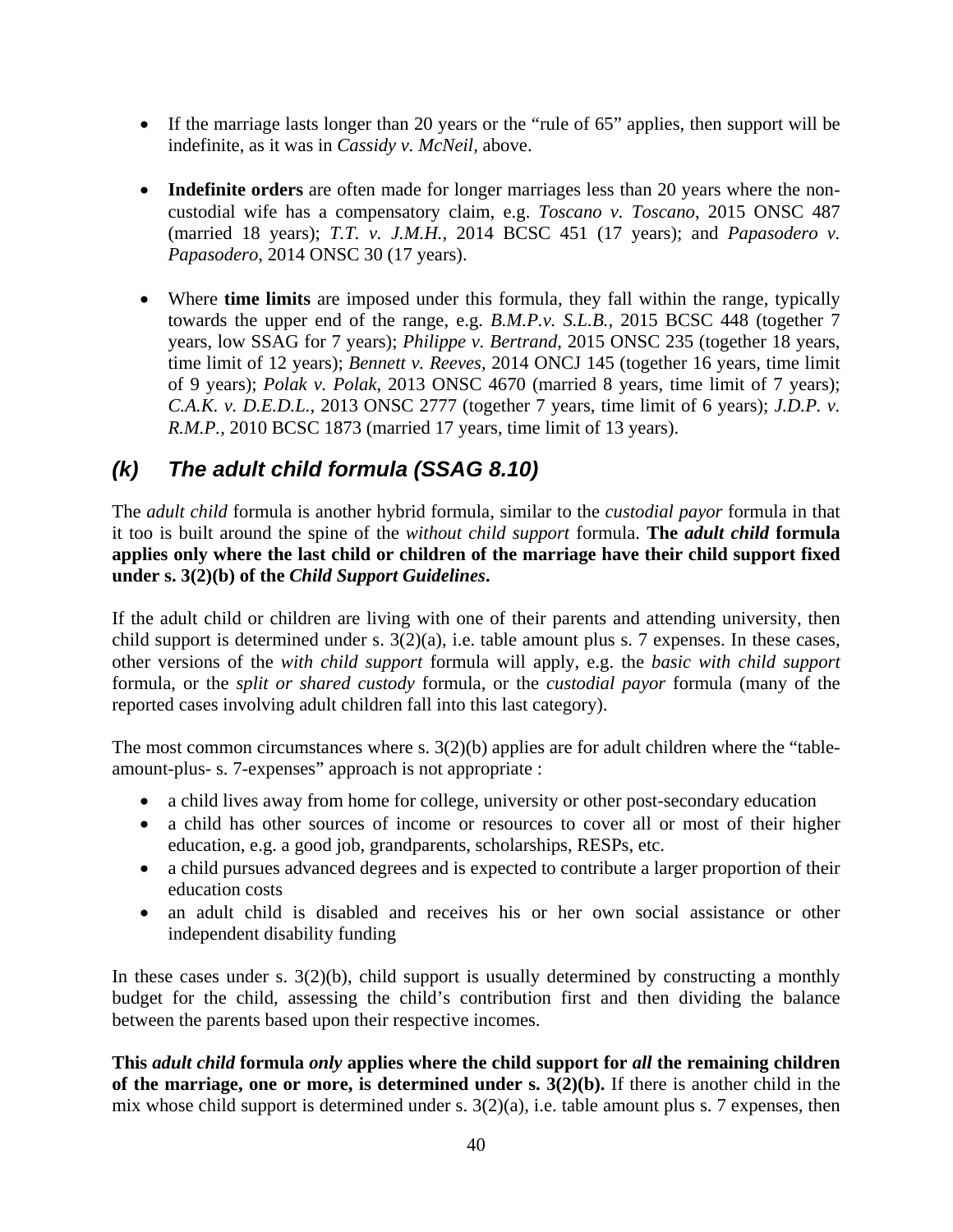the *adult child* formula *does not* apply. So, if one parent has the primary care of two children, one in high school and another away at university, then the *basic* formula will apply, but with some adjustment required if the adult child's support is assessed under s. 3(2)(b), as was done in *Robitaille v. Trzcinski*, 2015 ONSC 4621 and *McConnell v. McConnell*, 2015 ONSC 2243. Mixed cases like these are relatively common in the case law, although it is not always clear that counsel or the court have made the necessary adjustments for the adult child support.

**The** *adult child* **formula can accommodate a wide range of arrangements for the payment of a child's education.** For each parent, deducted from their Guidelines income will be a grossed-up amount for each parent's contribution to child support, after which the formula ranges are calculated using the *without child support* formula math. If the higher-income spouse pays the full costs of university education, then that amount, grossed up, will be deducted on his or her side, while no amount will be deducted from the Guidelines income of the lower-income spouse. If the spouses decide to share the university costs equally, despite different incomes, the grossed-up deduction of equal child support contributions will adjust for that arrangement.

**The** *adult child* **formula seems to be the "forgotten formula" amongst the many variants of the** *with child support* **formula.** Admittedly, this formula likely applies to the smallest number of cases, compared to the other versions. But we would have expected to see this formula crop up in the case law more often than it has.

Much more seriously**, a review of the case law reveals that lawyers and judges dealing with spousal support frequently just ignore child support entirely in cases of adult children under s. 3(2)(b) CSG. This is a serious mistake,** as post-secondary child support obligations will usually be quite large. For many couples, whether together or apart, there are financial sacrifices involved during these post-secondary years. Practically, for separated couples, this translates into a trade-off between child support and spousal support: *T.T.B. v. P.H.D.*, 2014 NBQB 164 (wife accepted reduction in spousal support in return for husband assuming all university costs for two children).

There are some cases where parties agree to calculate spousal support first, using the *without child support* formula and, once spousal support has been determined, then the post-support gross incomes are used to allocate the university costs of the adult child: *Cork v. Cork*, 2014 ONSC 2488 and *Overell v. Overell*, 2012 ONSC 6615 (no agreement, just acquiescence of the wife where the children resided with the husband and he paid the expenses). It is not clear that a court can resolve the issues in this sequence, given the statutory priority given to child support in s. 15.3 of the *Divorce Act*. In a few cases, courts have simply calculated spousal support under the *without child support* formula, and then used the child support obligations of the higher income spouse to justify a lower location in the range, e.g. *Wang v. Song*, 2013 ONSC 32 (adult child likely to go to medical school, higher-income wife likely to assist her). This makeshift solution is probably unwise, as it is likely that there will be an over- or under-adjustment for the child support obligations in determining spousal support.

What complicates the determination of spousal support in these adult child cases are the wildlyvarying arrangements made for funding their education. This is true whatever version of the *with child support* formula is used, and not just those relatively few cases to which the *"adult child"*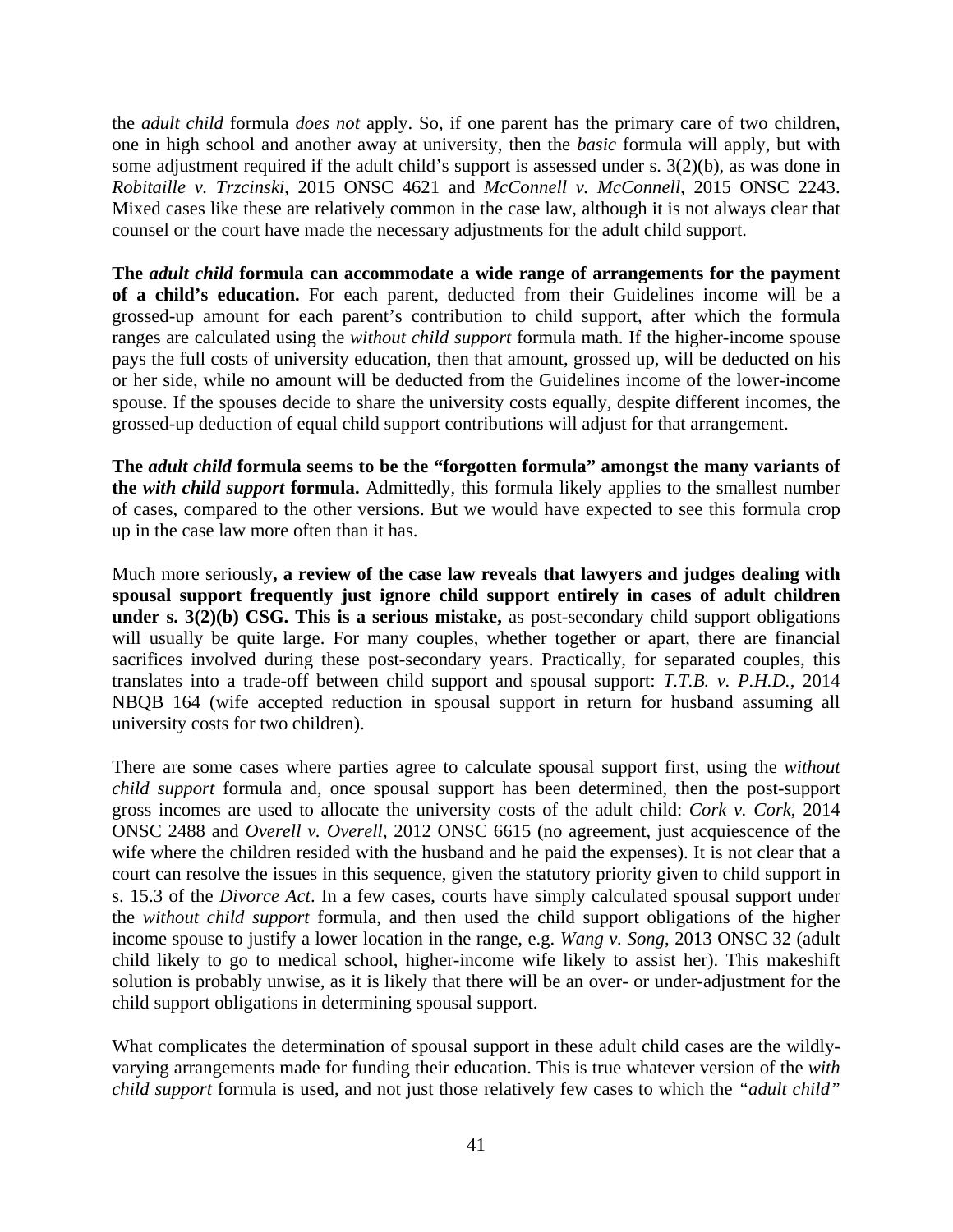formula was intended to apply. Once s. 3(2)(b) is used to determine child support for just one of the children subject to the order, adjustments will have to be made in doing the SSAG calculations under the *basic*, *shared, split, step-child* or *custodial payor* formulas. Many of these will involve manual adjustments and judgment calls, and lawyers must be transparent about them in negotiations and advocacy.

In the cases involving adult children, whether s.  $3(2)(a)$  or s.  $3(2)(b)$  is used for child support, it is often not clear what formula is being used, how child support is accounted for or what adjustments have been made. The failure to cite and apply the *adult child* formula is just one of the many problems in determining spousal support where there are adult children. These are complex and difficult cases, with many moving parts and much potential for errors along the way. One of those errors has been the failure to keep the *adult child* formula in mind as an option.

**A sub-set of the s. 3(2)(b) cases involve adult children with disabilities**, who continue to reside with one of the spouses, but receive independent incomes from social assistance or other funding bodies. There has always been a question how to mesh the child support regime with these adult funding arrangements: see John McGarrity, "The Child Support Obligations of Separated Parents of Disabled Adult Children in the Province of Ontario" (2012), 30 *Canadian Family Law Quarterly* 321. The issue reached the Ontario Court of Appeal in 2014: *Senos v. Karcz*, 2014 ONCA 459. The appeal court ruled that s. 3(2)(a) of the CSG was inappropriate where the child received his or her own ODSP (Ontario Disability Support Program). Using s. 3(2)(b) meant that a budget for the child's expenses would need to be prepared and then the child's ODSP deducted from the total, before the *pro rata* calculation of the spouses' child support obligations on the balance. A similar approach has been followed in British Columbia, e.g. *T.A.P. v. J.T.P.*, 2014 BCSC 2265 (spousal support was increased by \$400/mo, to \$2,104/mo, SSAG used for initial amount, but not variation).

One last point: an advantage in using the *adult child* formula is that it allows a fairly seamless "crossover" to the *without child support* formula once the adult child finishes his or her studies: see "Crossovers Between Formulas When Child Support Ends" above.

## *(l) When a child lives with a third party: what formula?*

There are a very small number of cases where a child lives with neither parent, but instead with a third party, like a grandparent or some other family or community member. There is a child support obligation upon the parents, which leads us to some version of the *with child support*  formula, but the child support is paid to the third party by one or both of them. What happens when there is also a spousal support obligation between the spouses? What formula should be used?

**In our view, the** *adult child* **formula offers the proper template for these cases**. Quite often these are informal care arrangements, with child support paid to the third party in amounts less than those fixed by the tables or paid by covering s. 7 and other specific expenses. The *adult child* formula offers a flexibility to accommodate these idiosyncratic arrangements, with each spouse's income reduced by grossed-up amounts of child support paid to the third party. The *adult child* formula can also address the simpler case where both parents pay the table amount to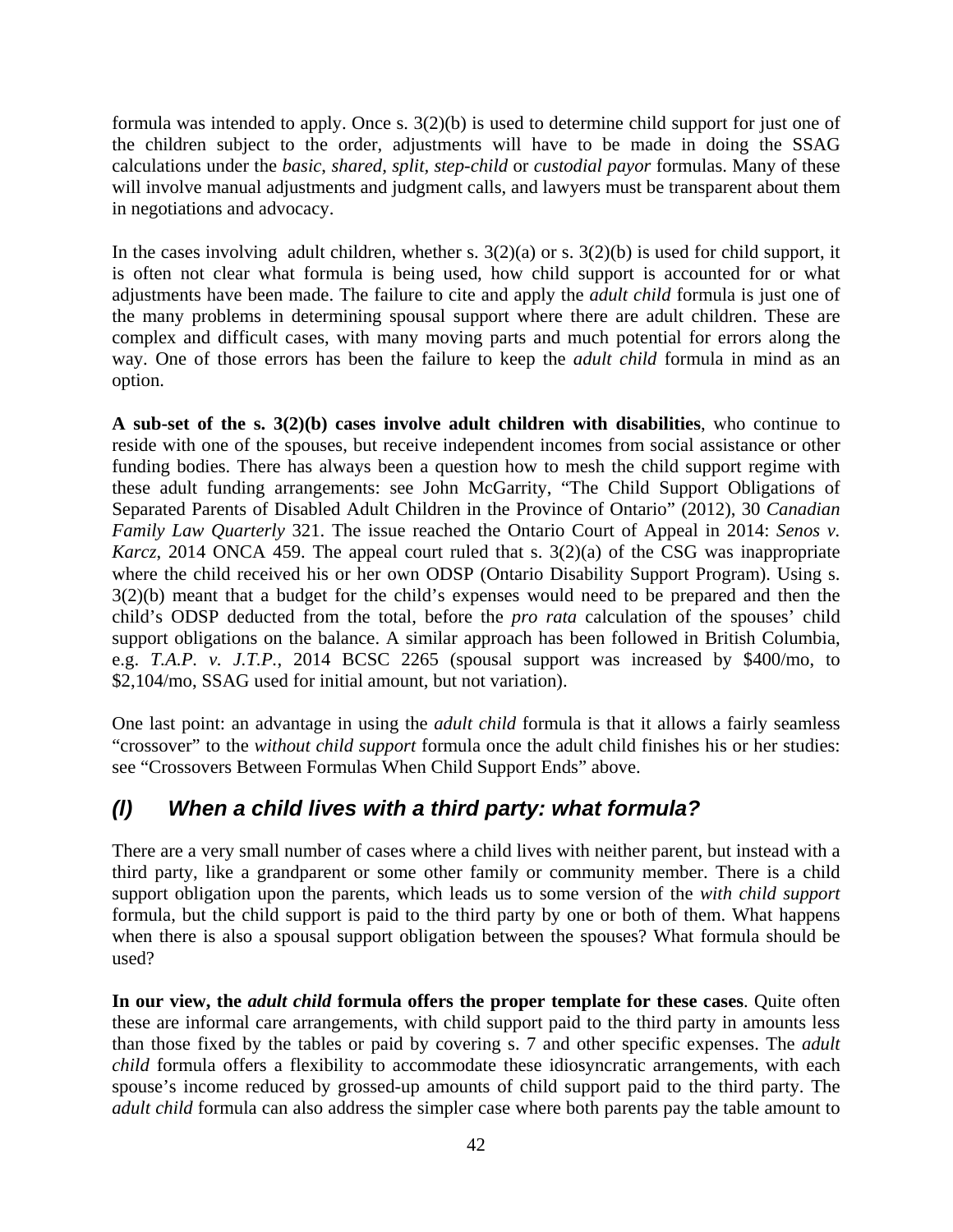the third party, by grossing up those table amounts. The ranges for amount and duration in these rare cases will thus reflect the underlying premises of the *without child support* formula, as do the *custodial payor* and *adult child* formulas.

The reasons for the child's third-party placement will inevitably be varied and unusual. Some will be young children, others teenagers, and yet others might be post-secondary students. The basis for spousal support entitlement can be compensatory or non-compensatory. There may well be disability issues for the recipient in these cases, thus explaining the child's placement.

# *(m) Issues of duration (SSAG 8.5)*

Apart from the short marriage cases described below, most courts have consistently and carefully applied the *with child support* formula ranges for duration. Most initial orders are "indefinite (duration not specified)". Where time limits are set, they tend to be generous, as they should be in light of the strongly compensatory claims. As discussed above, the *custodial payor* formula does provide for initial time limits.

Time limits do emerge over time through variation and review. There are **two tests for duration** under these formulas: the length-of-marriage test and the age-of-children test. The longer of the two tests applies to determine duration at both the lower and upper ends of the range. **At times, the age-of-children test has been overlooked**, even apart from the short marriage cases, e.g. *Osborne v. Wilfong*, 2009 SKQB 83. Whenever a court imposes a time limit or the parties negotiate a time limit, there should be careful consideration of the ages of the children, especially that of the youngest child, at the point where support would end.

We repeat here, as we did in previous User's Guides, the *with child support* formulas are fundamentally compensatory, which means that most time limits should fall towards the higher end of the range, not the lower end. For an excellent analysis of duration under this formula, see *Dabrowska v. Bragagnolo*, 2008 ONCJ 360.

There is one point of significant divergence across provinces that has emerged since the Supreme Court's decision in *Leskun v. Leskun,* 2006 SCC 25: the use of review orders. Review orders have fallen into disuse in Ontario and New Brunswick, while reviews remain the norm for *with child support* orders in British Columbia and Alberta. There are understandable concerns for the cost and relitigation involved in reviews, but review orders do provide a valuable means of addressing issues of self-sufficiency and duration in *with child support* cases.

## *(n) Short marriages, young children (SSAG 8.5.5)*

This has now emerged as one of the major problems under the *with child support* formula. Lawyers argue for, and courts grant, a short time limit at the initial stage where the marriage is short and there are young children. The time limit on spousal support is typically fixed at the number of years of marriage or cohabitation, e.g. 4 years of support after a 4-year marriage, even though the recipient has the primary care of children aged 1 and 3.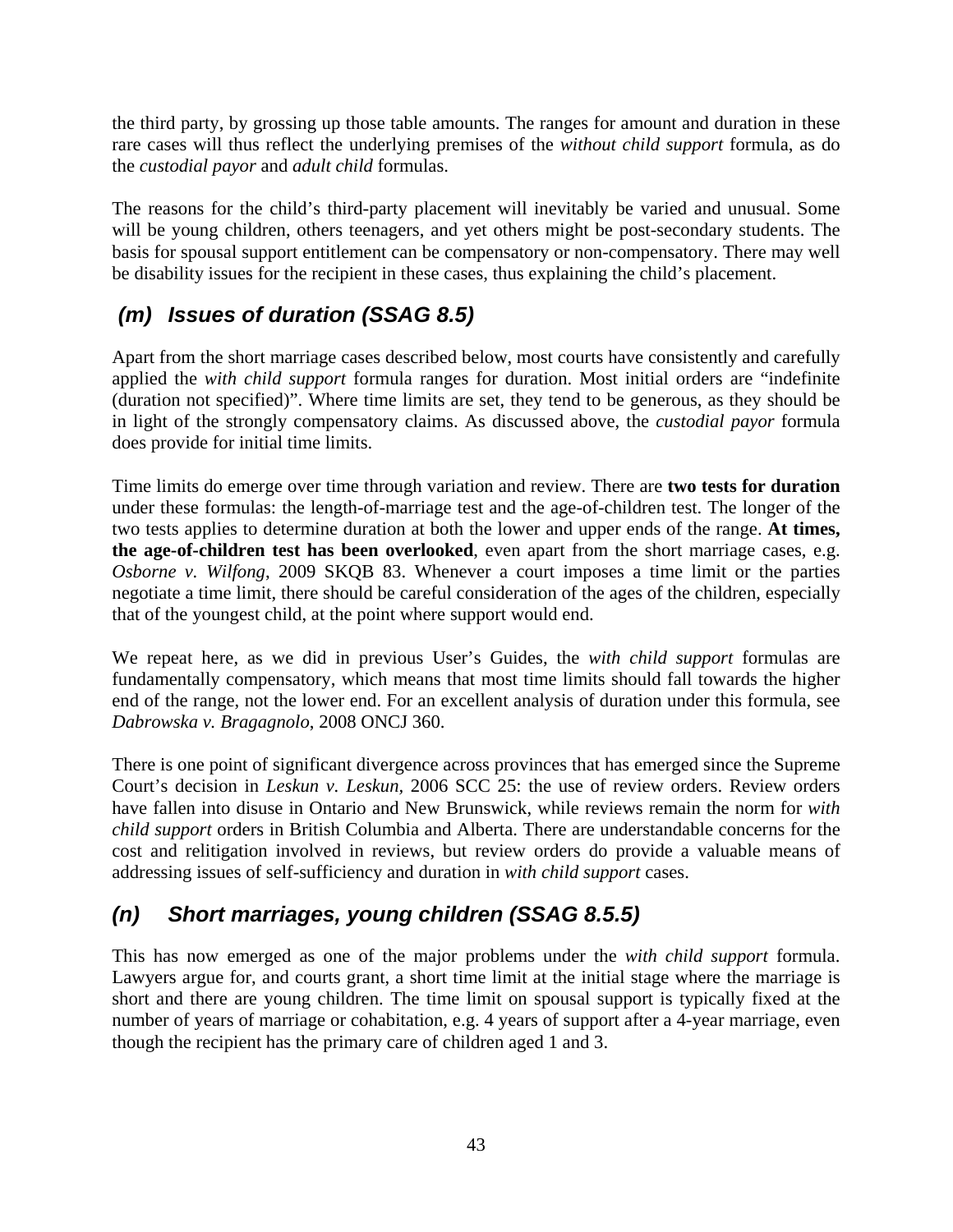Such short time limits will only rarely be the right outcome at the initial hearing. The vast majority of these orders should be "indefinite (duration not specified)". Often a review will be required in these indefinite orders.

Remember that there are **two tests for duration** under the *with child support* formula. Not just the length-of-marriage test, but also the age-of-children test. The second test is more important for shorter marriages, with a range from the time the youngest child commences full-time school to the upper end of the last child finishing high school.

These are usually cases with strong compensatory claims. The compensatory claim derives less from the *past* disadvantage during the marriage and much more from the *future* disadvantage for the parent with ongoing primary care of the children, as identified in s. 15.2(6)(b) of the *Divorce Act.* 

- Many recent cases do make indefinite orders: *Gartman v. Hancheroff,* 2015 BCSC 160; *Zivic v. Zivic*, 2014 ONSC 7262; *Jirh v. Jirh*, 2014 BCSC 1973;*Walker v. Maxwell*, 2014 BCSC 2357, upheld 2015 BCCA 282; *H.F. v. M.H.*, 2014 ONCJ 450; and *Dupuis v. Desrosiers*, 2013 ONCJ 720.
- But there remain too many cases that fix short initial time limits: *Fias v. Souto*, 2015 ONSC 880; *Ramsay v. Ramsay*, 2015 ONSC 196; *D.D.P. v. C.S.W.*, 2014 ABCA 162; *Okafor v. Bowyer-Okafor,* 2014 ONSC 120; *Chase v. Chase*, 2013 ONSC 5335; *Balayo v. Meadows*, 2013 ONSC 5321; and *P.M.D. v. D.M.C.,*2013 ONSC 5220.

One consequence of this case law is that the recipient may only request a short period of support, as in *McKenzie v. Perestrelo*, 2014 BCCA 161 (only 19 months of support, including retroactive support, wife claimed 23 months, after a 2-year marriage and a 2-year-old child, appeal by husband) and *Yang v. Ren*, 2012 BCCA 164 (2-year marriage, shared custody, low-end SSAG, 2 year time-limit, wife only requested 3 years, appeal by husband). See also *Javed v. Khan*, 2013 ABCA 351 (6-year marriage, child 4, wife seeks 3 years' support, trial judge grants 18 months, on appeal increased to 28 months).

The imposition of short time limits in these cases reflects a failure of compensatory analysis. A more careful approach is needed. The most obvious area for such analysis would be the *basic* formula cases, where the recipient continues with a disproportionate share of child care going forward. In the more complex custody cases, like shared, split, hybrid or step-child cases, there may be circumstances that warrant shorter time limits, especially the step-child cases. A short time limit would normally mean a quick "bounce back" by the support recipient, someone with pre-existing skills who can find good employment reasonably quickly and become truly "selfsufficient."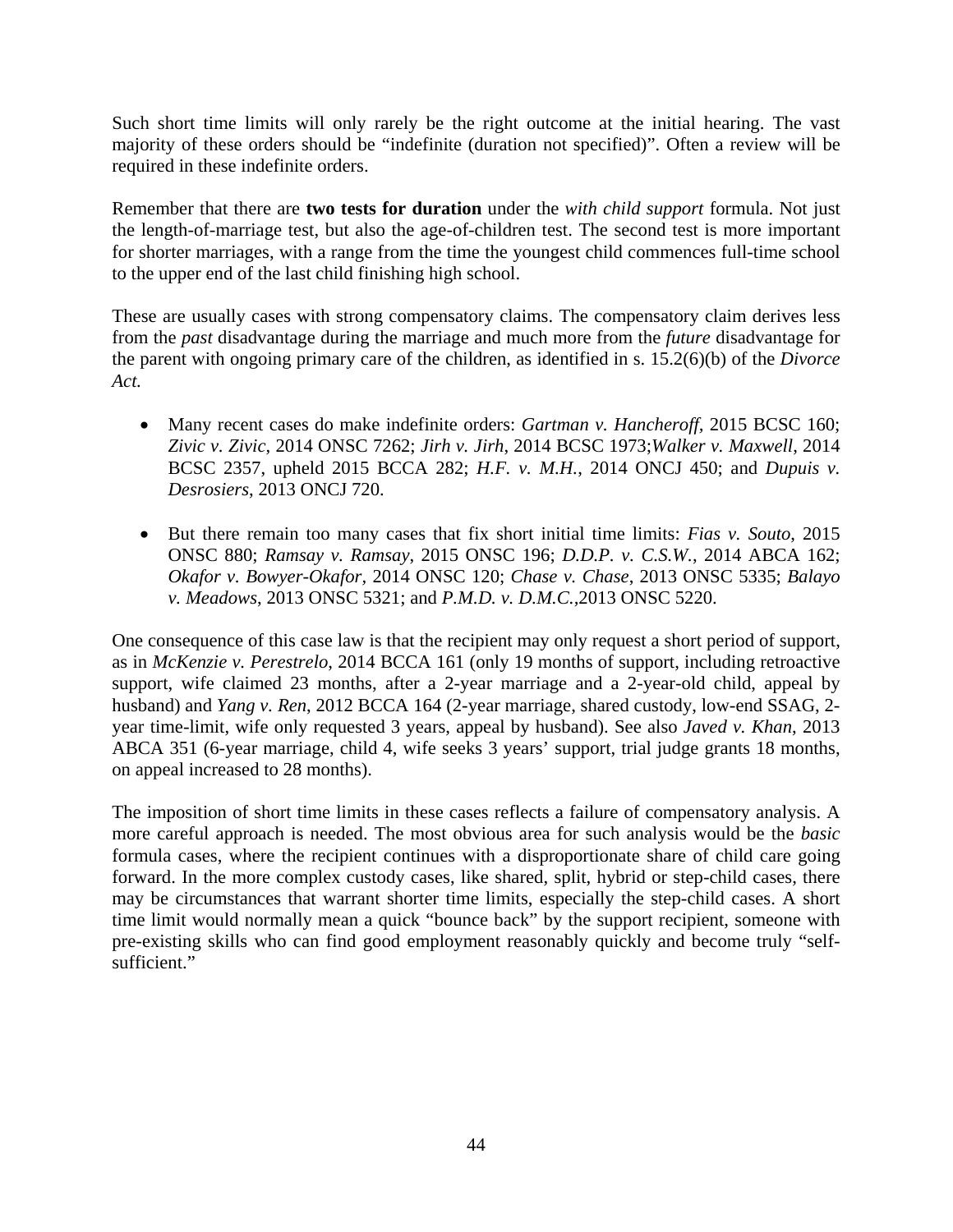# **9 Choosing Location Within the Range (SSAG Chapter 9)**

Determining the ranges for amount and duration under the SSAG formulas is only the beginning of the real analysis by lawyers, mediators and judges. The ranges are quite broad, under both formulas, especially where the disparity in incomes is large or the marriage is long. Too often, the lawyer for the recipient asks for the high end of the range, the lawyer for the payor offers the low end, and then the court opts for the mid-range, all with little in the way of analysis or explanation.

There has been a distinct tendency in the case law to "default" to the mid-range for amount, an approach which should be avoided, in our view. On duration, we see much less of a tendency to default to the middle of the range, and more explanation for the outcome.

**The mid-point of the SSAG ranges for amount should NOT be treated as the default outcome.** It is not the "norm", with the upper and lower ends of the range reserved for exceptional cases. Too often judges treat the mid-point as such, especially under the *with child support* formula. Our review of SSAG cases has revealed that in 60 per cent of all the reported *with child support* cases spousal support is ordered at the mid-point. A mid-point outcome is typically treated as if it does not require any explanation, with outcomes above or below being more likely to result in reasons. For a few decisions that carefully explain a mid-range outcome, see *Reid v. Carnduff*, 2014 ONSC 605 and *Monahan-Joudrey v. Joudrey,* 2012 ONSC 5984;

**If anything, the** *with child support* **cases should more often resolve in the upper half of the range**, as the formula already adjusts for "average" ability to pay. Most of these cases are strongly compensatory and there is great "need" in the home of the primary carer for the children, which should push amounts higher in the range. In shared custody cases, by contrast, the default outcome in bi-nuclear cases (no new partners, no new children) should be the spousal support which generates a 50/50 split of net disposable income (NDI), explained in more detail above under "The *With Child Support* Formula".

We see less of a pattern of "default to the mid" under the *without child support* formula. This formula is simpler, less driven by ability to pay, with more diverse fact situations. And budgets may be more important in these cases.

Chapter 9 of the SSAG provides considerable guidance on location within the range, setting out a non-exclusive list of factors to assist in determining location within the range for both amount and duration:

- strength of any compensatory claim
- recipient's needs
- age, number, needs and standard of living of children (if any)
- needs and ability to pay of payor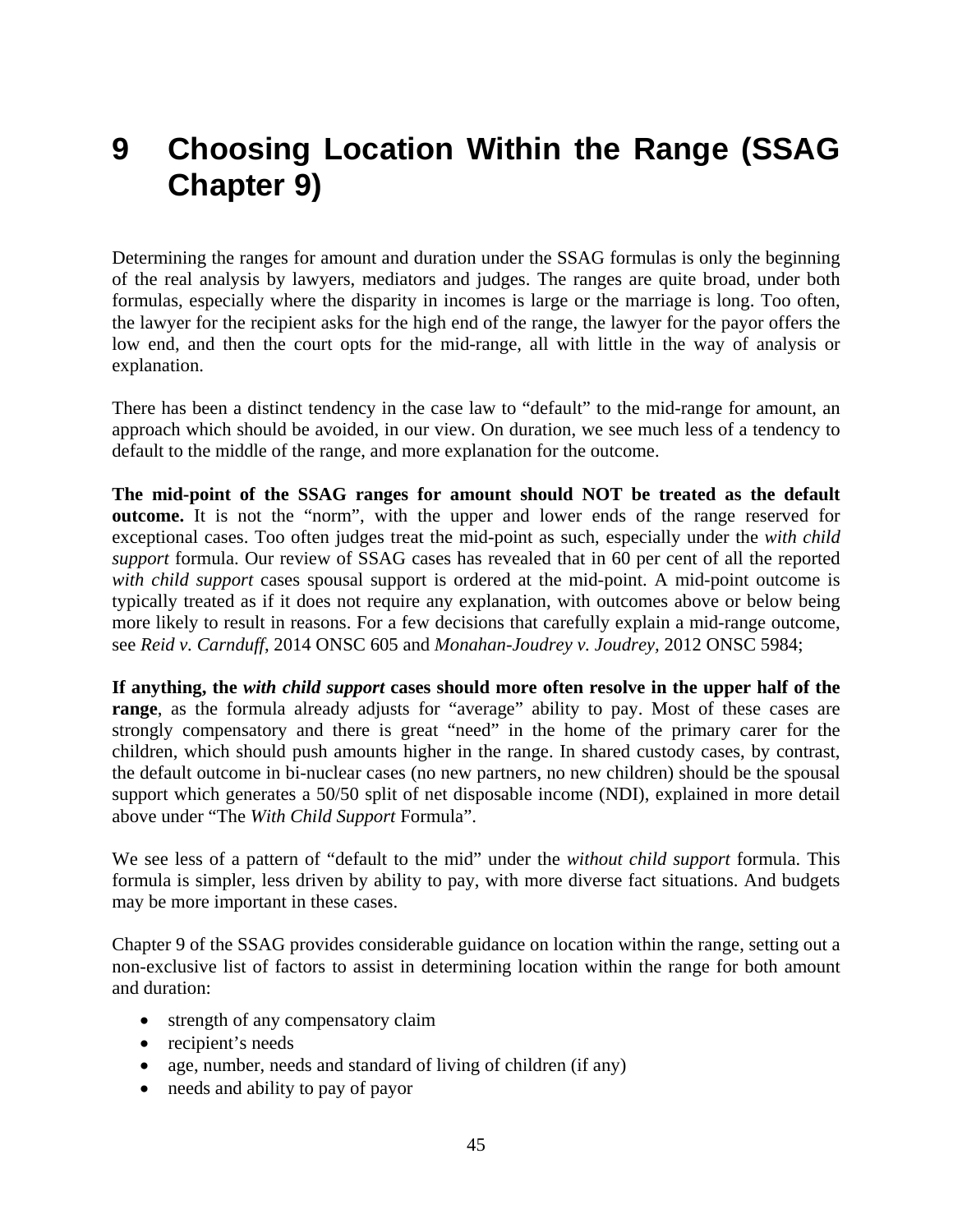- work incentives for payor
- property division and debts
- self-sufficiency incentives

Lawyers need to think about fashioning arguments based on these factors, and others, to support their position on amount or duration. Courts need to explain why they located an amount within the range, generating a body of case law that will provide guidance in negotiations. Some judges are very clear why they chose a particular location, offering a model for others.

There are some good examples in the cases of careful explanation for location within the range. One of the best appeal court examples is still *Cassidy v. McNeil*, 2010 ONCA 218 (low end appropriate where payor husband continues as custodial parent, wife's income relatively high, no time limit). *Cassidy* recognized the **inter-relationship of duration and amount.** A high-range amount can be linked to a shorter duration or, vice versa, a lower amount for a longer duration. See also *Willi v. Chapple*, [2009] O.J. No. 3752 (S.C.J.) (shorter duration, low income estimate for payor, upper end of range for amount).

Location often reflects the **income determinations** that were used to establish the range for amount. A low estimate of the payor's income may result in a court going to the high end of the range, as in *Saunders v. Saunders,* 2015 ONSC 2459 (interim, high-income) and *Willi v. Chapple*, above. Conversely, where it is difficult to impute income to a recipient, but a court believes she or he could earn more, the judge may go lower in the range: *Shorey v. Shorey*, [2009] O.J. No. 5136, 2009 CarswellOnt 7514 (S.C.J.) (wife working 3 days/week, could make more, some overtime attributed to husband, he less able to increase income, mid-range).

The **strength of the compensatory claim** is often mentioned as a factor, whether strong or weak: *Brown v. Brown*, 2013 NBQB 369 (non-compensatory claim only, low end of range); *Monahan-Joudrey v. Joudrey*, 2012 ONSC 5984 (strong compensatory claim, sole caregiver); *Ross v. Ross*, 2010 BCSC 52 (wife maintained qualifications during marriage, able to find fulltime work, weaker compensatory claim); and *Barry v. Barry*, 2009 NLUFC 13 (weaker compensatory claim, stronger non-compensatory claim, below mid-range).

The **depth of need** can be a strong non-compensatory factor pushing amount higher in the range: *Bastarache v. Bastarache*, 2012 NBQB 75 (disparity in living standards, need of wife, between mid and high range). **Lower housing costs** for the recipient can reduce "need" and pull a court lower in the range, where the recipient is living in a mortgage-free home or pays reduced rent: *Guignard v. Guignard,* 2011 ONSC 7078 (wife living in rent-geared-to-income housing).

The recipient may also require **training or education** to improve their earning capacity, a factor which will push the amount higher in the range for a period of time, e.g. *Jones v. Hugo*, 2012 ONCJ 211.

The payor's **ability to pay** can be affected by debt payments: *Guignard v. Guignard,* above; *S.D. v. J.D.*, 2012 NBQB 237. The payor's cash flow may be seriously affected by **mandatory pension contributions**, which should be taken into account in most instances by location in the range: *Hari v. Hari*, 2013 ONSC 5562; and *Macey v. Macey*, 2013 ONSC 462.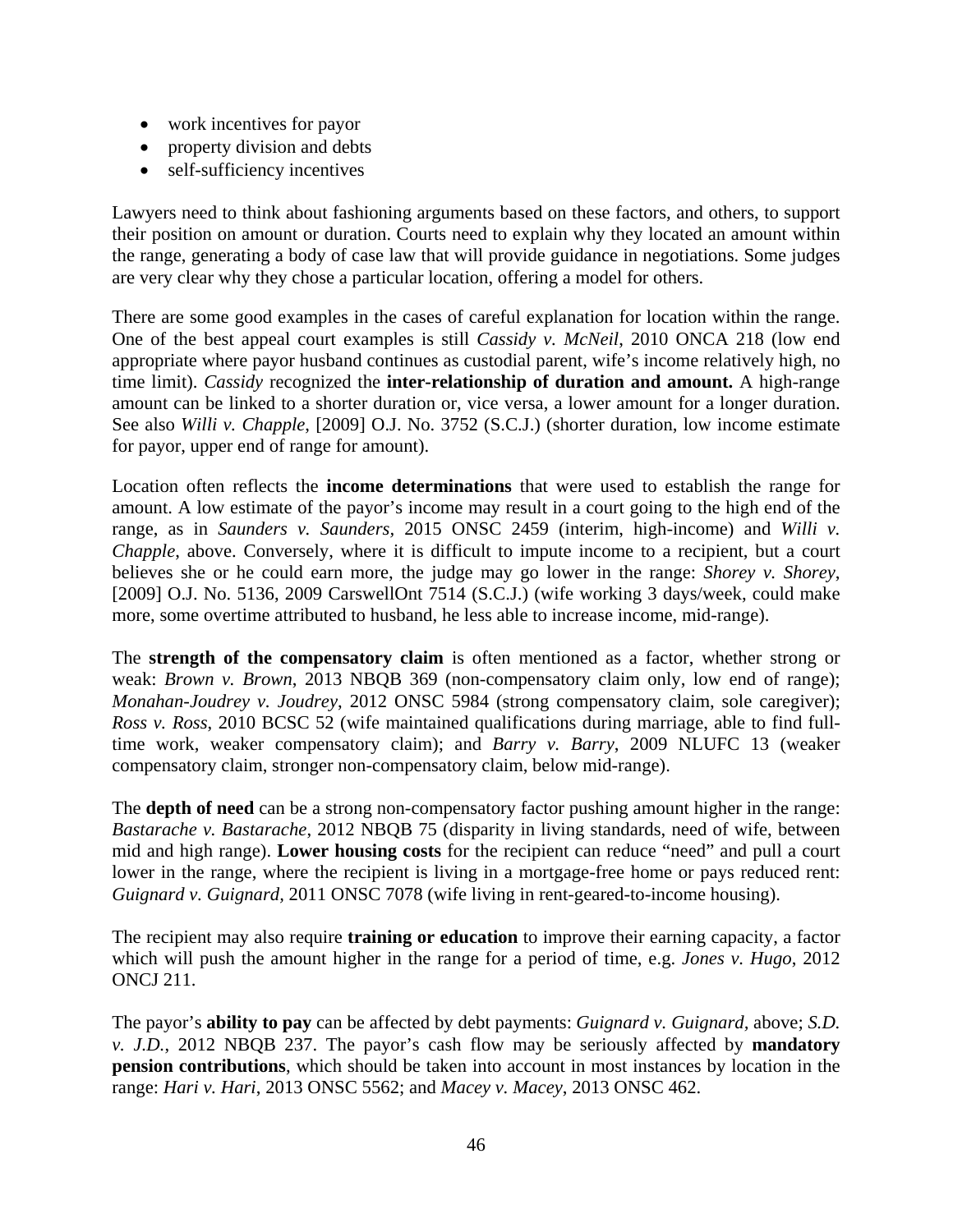**Work incentives** for the payor are frequently mentioned in the cases: *Reid v. Carnduff*, 2014 ONSC 605 (mid-range, transportation costs for commute to work); *Chapman v. Chapman*, [2010] O.J. No. (S.C.J.) (husband's income dependent on how hard he works, low end of range for work incentives); *Savoie v. Savoie*, 2009 NBQB 134 (lower than mid-range); and *Lalonde v. Lalonde*, [2008] O.J. No. 4507, 2008 CarswellOnt 6710 (S.C.J.) (significant overtime included in payor's income, low end).

**Property division** can influence location, mostly at the extremes. A large property settlement gives the spouses security and capital to fall back upon, likely leading to an amount lower in the range: *Cochrane v. Cochrane*, 2013 BCSC 2114 (strong compensatory claim, but large property, low end). Or, conversely, if there is little property to be divided, support can be higher in the range.

Some specific factors have emerged, that are not explicitly listed amongst those in Chapter 9 of the SSAG, but that can be important in determining location in the range:

- **High access costs**: *H.F. v. M.H.*, 2014 ONCJ 450 (husband returned to Bermuda); *Jardine v. Jardine*, 2013 NSSC 30 (high transportation costs for access, split custody); *S.D. v. J.D.*, 2012 NBQB 237 (custodial payor, husband pays all costs of supervised access by wife); *Gibson v. Gibson*, [2009] O.J. No. 4172 (high access costs after wife's move from Thunder Bay to Elliot Lake, husband making payments on line of credit, lower end of range); *Graham v. Wilson*, [2009] O.J. No. 1432, 2009 CarswellOnt 1866 (S.C.J.)(travel for extensive weekend access, low end); *Novlesky v. Novlesky*, 2009 BCSC 1328 (wife moves back to Brazil, high travel costs, low end); *Spikula v. Spikula*, [2008] O.J. No. 3931 (S.C.J.)(costs of shared custody, low end).
- **High medical costs**: *S.J.M. v. J.L.M.*, 2010 BCSC 154 (wife's extra medical, drug and dental costs after divorce, upper end of range).

There are other factors that can affect location in the range. Where the recipient remarries or repartners, the amount may be moved lower in the range than would otherwise be the case, or even below the range, as is explained in "The Recipient's Remarriage or Repartnering" below. Where the payor has a second family, or subsequent children, again there may be an adjustment in some cases by way of location in the range for amount: see "Second Families, or Subsequent Children" below.

Along with the exceptions, this is an area of the SSAG analysis that is **too often ignored** or downplayed. It is odd to ignore location in the range for amount, given how much energy and analysis is devoted to the determination of spousal incomes. Given the breadth of the ranges for amount, it is just as easy to get to a desired amount through a careful analysis of these location factors, as it is through arguments about incomes. And, similarly, all the attention tends to get concentrated on the amount of support, when location in the range for duration may be every bit as important. There are many moving parts to a good SSAG analysis, and it is an error to focus on just one part.

The formula ranges for both amount and duration are quite broad, providing lots of room for the exercise of judgment and discretion to respond to the facts of individual cases. If you wish to go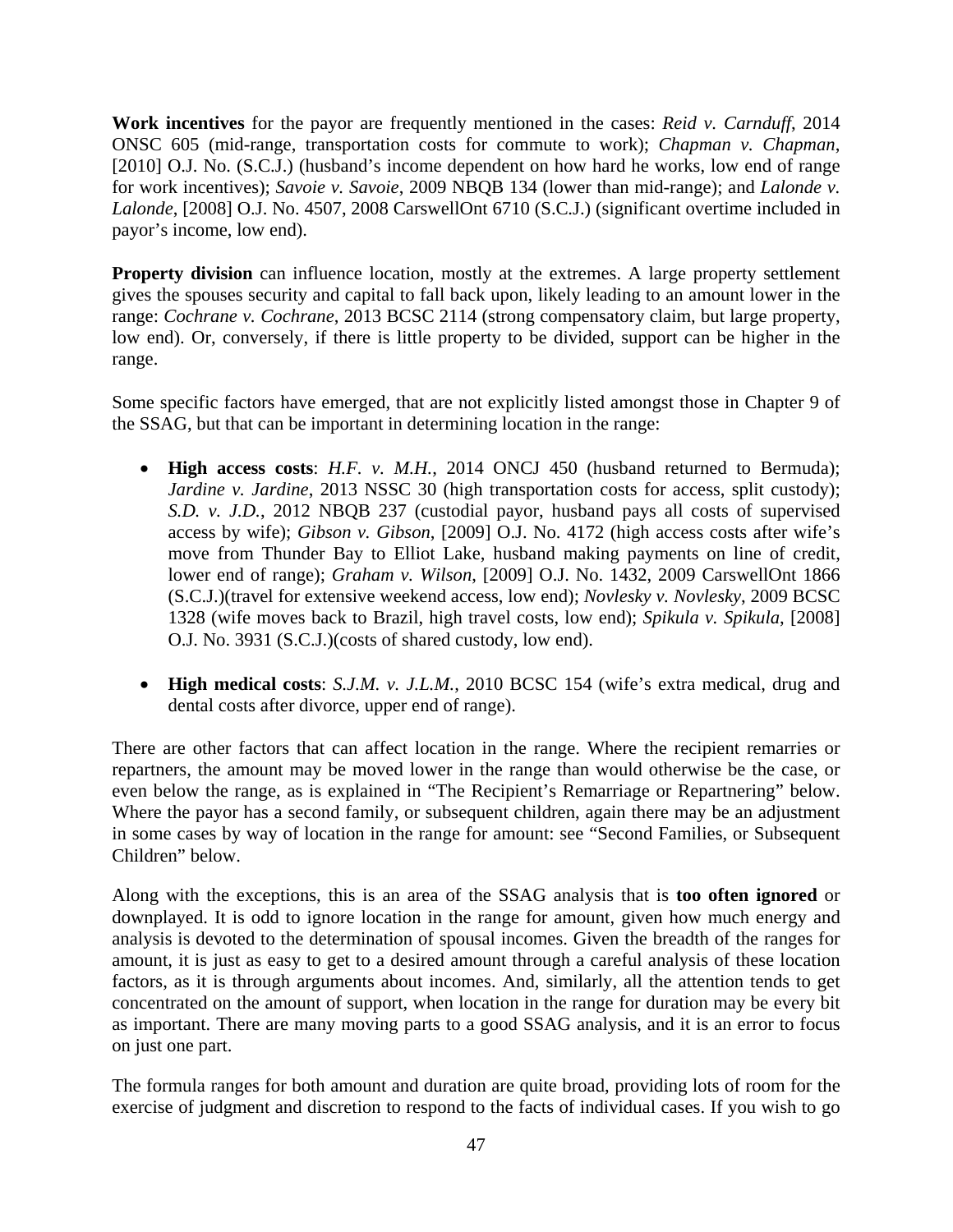higher or lower than the formula ranges, remember to first consider "Restructuring", discussed below. If neither location in the range nor restructuring seem to produce the desired outcome, then take a look at "Exceptions" below.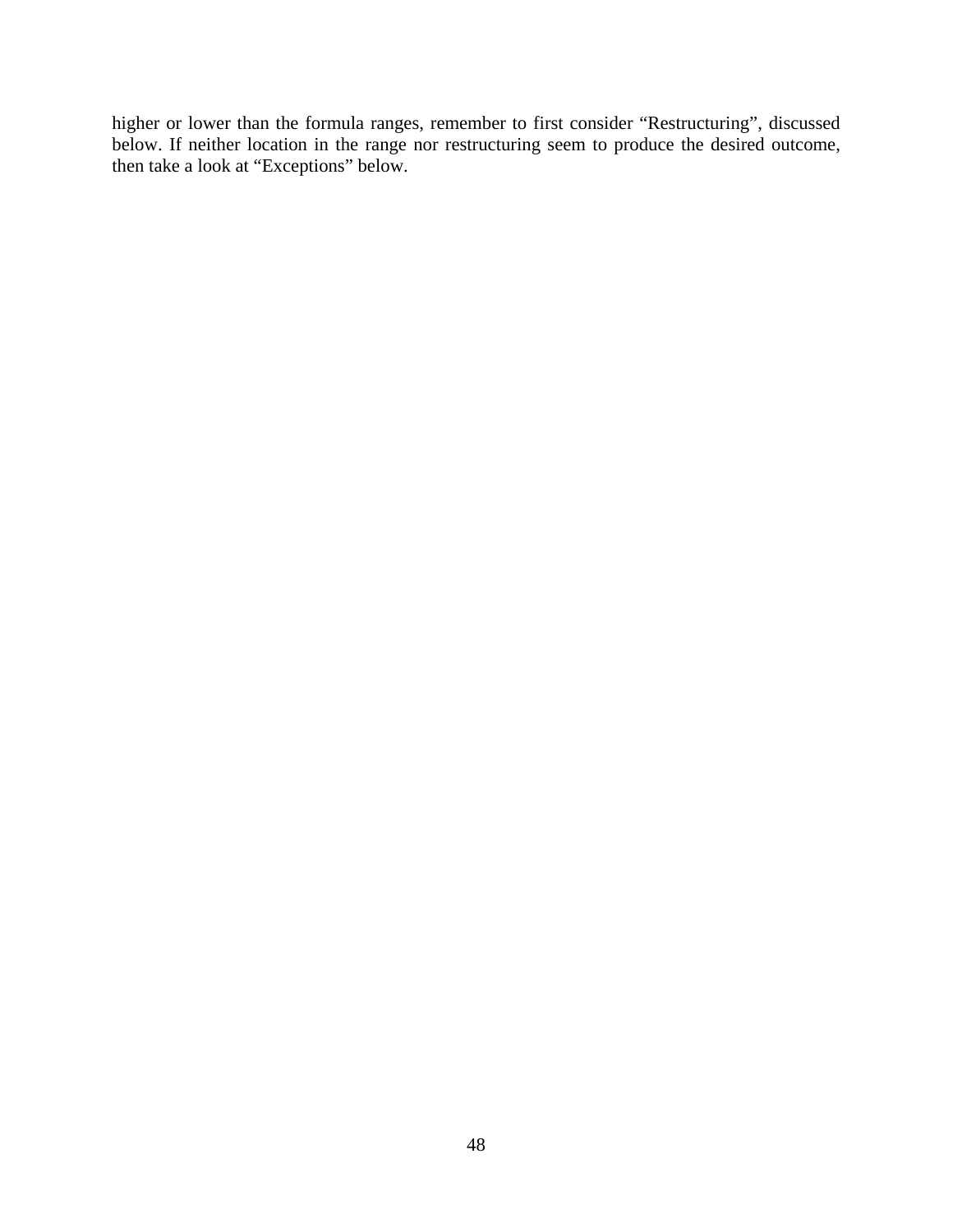# **10 Restructuring (SSAG Chapter 10)**

Restructuring is an important part of the Advisory Guidelines structure that is often ignored in practice. The result is the loss of an important element of flexibility that allows awards to be adjusted to meet the circumstances of individual cases while maintaining the benefits of structure and certainty offered by the Guidelines.

Although the formulas generate separate figures for amount and duration, the Advisory Guidelines explicitly recognize that these awards can be restructured by **trading off amount against duration** so long as the award remains within the **global ranges** generated by the formula (when amount is multiplied by duration). Restructuring asks you to think of the formulas as generating global amounts or values which can be restructured or configured in many different ways—a very useful tool in settlement negotiations.

Restructuring can be used in three ways:

- to **front-end load** awards by increasing the amount beyond the formulas' ranges and shortening duration (either to the lower end of the range or below it)
- to **extend duration** beyond the formulas' ranges and lower the monthly amount (either to the lower end of the range or below it; and
- to formulate a **lump sum** payment by combining amount and duration.

Examples of each of these methods of restructuring will be found below.

**Apart from lump sums,** which are used somewhat more frequently and are given separate treatment below, **restructuring remains largely ignored** and there are few references to the global ranges when periodic awards are being made. In cases where courts go outside the ranges for amount and duration they often state that they are "not following the SSAG", whereas the outcomes may well fall within the global ranges and thus be consistent with the SSAG.

**Consideration of restructuring a periodic award should be a standard part of an Advisory Guidelines analysis**. For two excellent examples of the use of restructuring see *Fisher v Fisher*, 2008 ONCA 11 (explicit use of global ranges to front-end load a periodic award) and *Bennett v. Reeves*, 2014 ONCJ 145 (restructuring integrated into analysis of appropriate periodic award, although not used on the facts).

**The primary use of restructuring will be under the** *without child support* **formula.** To trade off amount against duration ideally requires a **fixed duration** for the award. As a result, restructuring will generally only be advisable in cases where the formula generates time limits rather than "indefinite (duration not specified)" support. This usually means short and medium length marriages where spousal support is being determined under either the *without child support formula* or the *custodial payor* formula (which is built around the *without child support* formula). But restructuring has sometimes been used in cases where the SSAG suggest an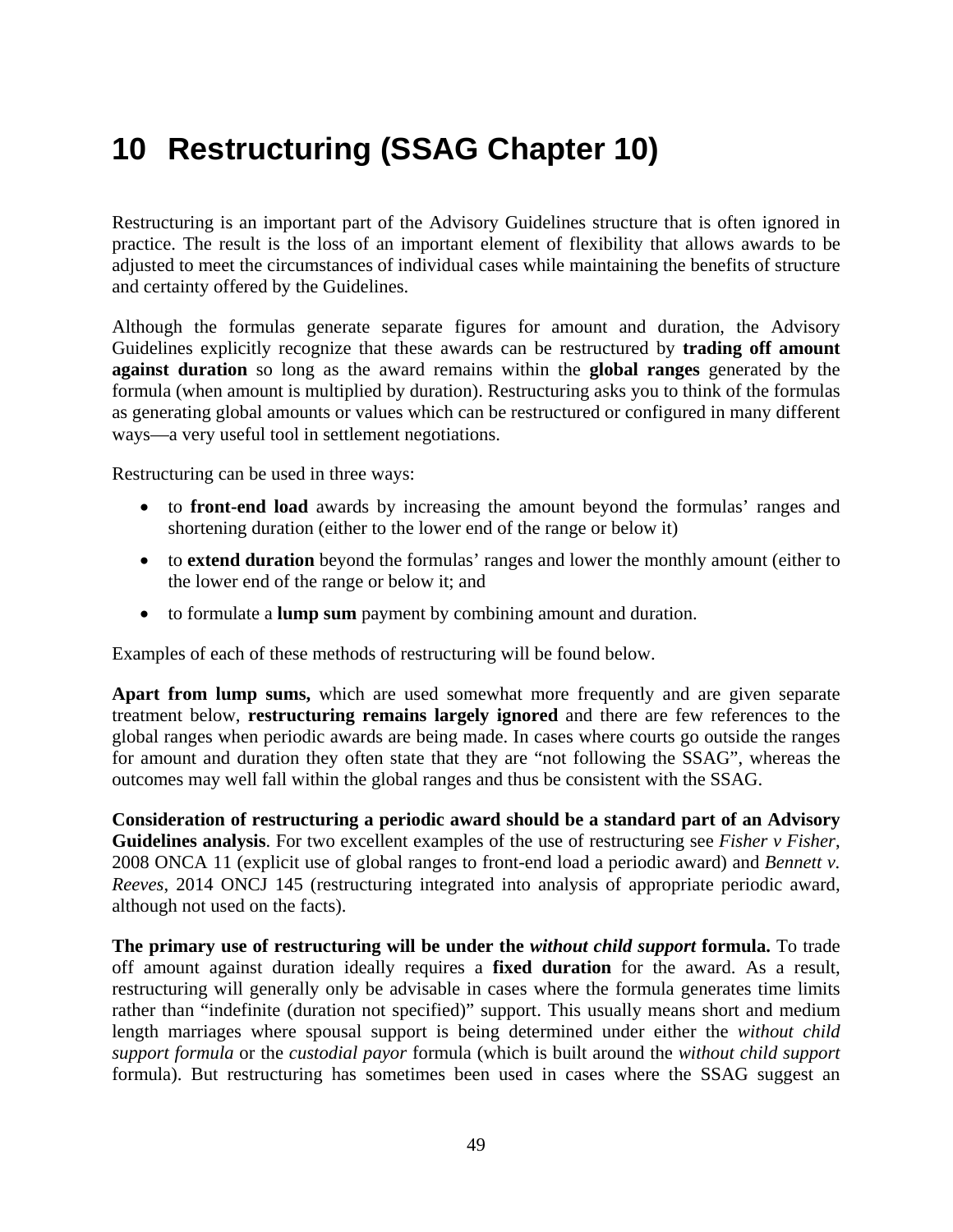indefinite award. The use of the restructuring under the *with child support* formula raises special issues which will be dealt with in a separate section below.

Restructuring and thinking about periodic awards in terms of global amounts may be helpful not only in the context of initial applications, but also in the context of **review and variation** (see examples provided below). As well restructuring should also be kept in mind when **assessing the fairness of spousal support agreements** that seem to depart from the SSAG ranges in the context of a *Miglin* analysis (as discussed above under "Agreements"); see for example *Van Erp v. Van Erp*, 2015 BCSC 203 (recognizing that agreement front-end loaded support with amounts significantly higher than SSAG range but global amount still lower than SSAG when duration taken into account; agreement upheld).

The calculations involved in restructuring can be done with varying degrees of sophistication. Computer software programs may assist in some of the calculations required by restructuring. However, even with software programs, there will be a certain amount of judgement involved in restructuring. But this is familiar territory for family law lawyers who even before the advent of the Advisory Guidelines frequently made trade-offs between amount and duration in settlement negotiations and spousal support agreements.

## *(a) Front-end loading*

Front-end loading will often be appropriate in short and short/medium length marriages under the *without child support* formula where the ranges for amount generated by the formula may be seen as too low if the objective of the award is to provide a transitional period of support that bears some relationship to the marital standard of living. Here restructuring can be used to frontend load the award, increasing the amount and shortening duration. For good examples see *Fisher v Fisher*, 2008 ONCA 11; *R.L. v. L.A.B.*, 2013 PESC 24; *Broadbear v. Prothero*, 2011 ONSC 3636; and *McCulloch v. Bawtinheimer,* 2006 ABQB 232. Of course, in very short marriages it may be more appropriate to simply collapse the periodic order into a lump sum: see *Arnold v. Arnold*, 2009 BCSC 1384.

In the context of review or variation, where the original order was higher than the SSAG, courts have recognized this as an instance of front-end loading and have adjusted the amount and duration of on-going support downward: see *Mercel v. Bouillon*, 2012 ONSC 6557; *Ball v. Ball,* 2013 BCSC 227; and *Maber v. Maber,* 2012 NBQB 337.

## *(b) Lowering amount; extending duration*

One situation in which this form of restructuring might be appropriate is a medium-length marriage where the recipient has a long-term disability. Here restructuring can be used to reduce the award to a more modest supplement that will extend over a longer duration; see *Bockhold v. Bockhold*, 2010 BCSC 214 (duration extended to indefinite rather than termination after 17 years because of disability plus wife's inability to become self-sufficient, amount below low end of SSAG range, but also income over the ceiling.)

Another is in the case of medium/long marriages (eg. marriages between 15 and 20 years in length) where the formula generates a time limit but support for a longer duration is considered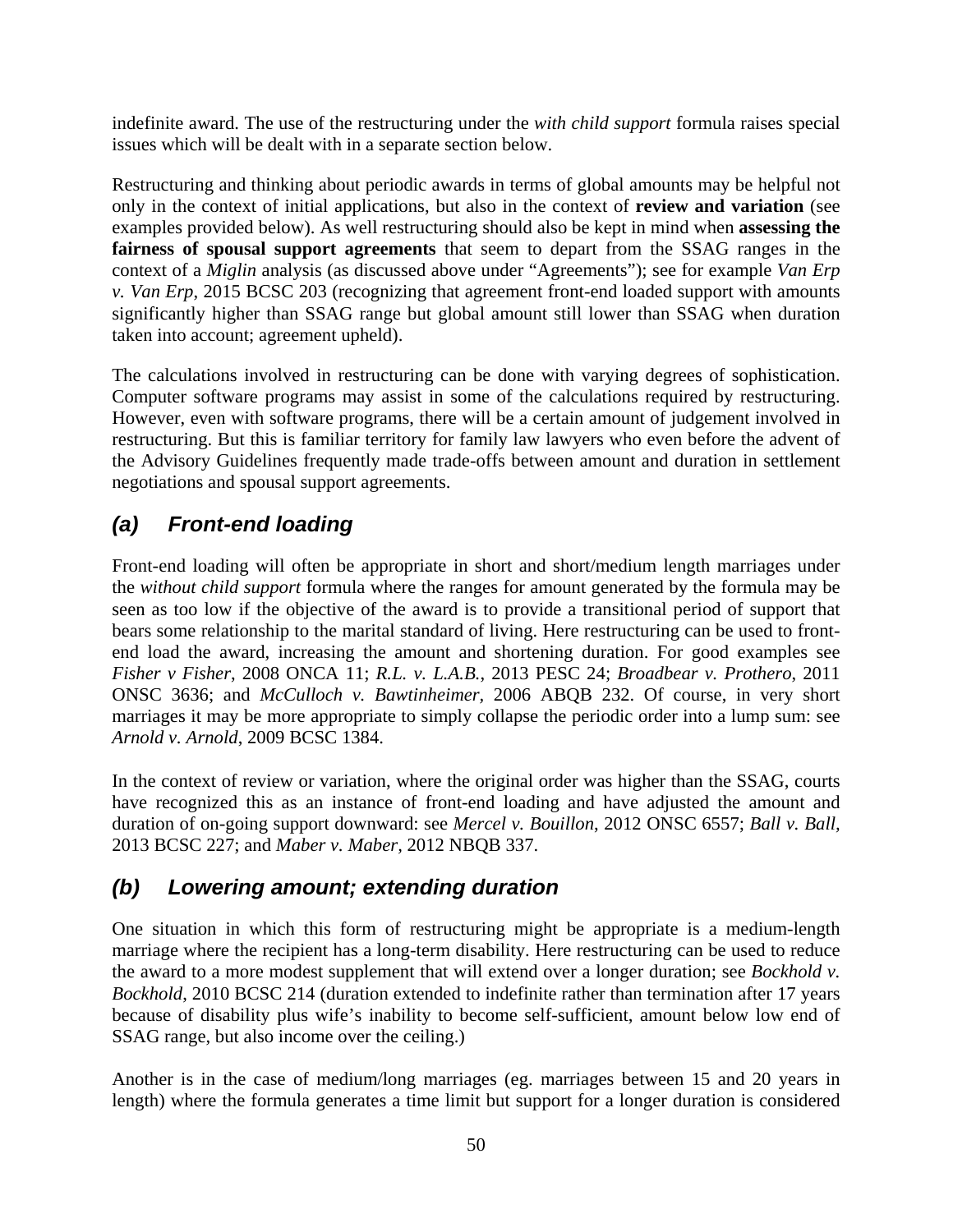appropriate. These may include cases initially involving dependent children which have "crossed over" to the *without child support* formula after the children have become independent. Here restructuring can be used to extend duration by choosing an amount of support in the lower end of the range or even below the low end of the range; see *Bockhold*, above and *Bosanac v Bosanac*, 2014 ONSC 7467.

In the context of review or variation, where the original order was lower than the SSAG, this form of restructuring may be used to extend duration beyond the SSAG range: see *Bhandhal v. Bhandhal*, 2015 ONSC 1152.

## *(c) Lump sums*

One form of restructuring contemplated by the SSAG is the collapse of a periodic order into a lump sum. However, in some provinces, including Ontario, existing case law was often read as precluding lump sum support except in very unusual circumstances. In Ontario that is now no longer the case as a result of the Ontario Court of Appeal's sweeping ruling in *Davis v. Crawford*, 2011 ONCA 294 which restated and expanded the scope of a court's ability to order lump sum spousal support. *Davis* has become the leading and often-cited decision on lump sum awards. The decision provides a mini-guide to the advantages, disadvantages and proper uses of lump sum support awards, laid out in paragraphs 66 to 76 of the judgement. The Court rejects the idea that that lump sum spousal support awards must, as a matter of principle, be limited to "very unusual circumstances". Judges are recognized as having a broad discretion to make lump sum orders, after weighing their advantages and disadvantages, even if periodic orders will be the norm for practical reasons. The Court also stated (at para 76) that the Advisory Guidelines should generally be used in calculating the lump sum. In *Robinson v. Robinson*, 2012 BCCA 497 the British Columbia Court of Appeal subsequently endorsed the principles in *Davis v. Crawford*.

For good examples of a periodic award being converted into a lump sum see *Robinson* (BCCA, above); *Stannett v. Green*, [2014] O.J. 47 (S.C.J.); *Soschin v. Tabatchnik*, 2013 ONSC 1707, *G.G. v. M.A.*, 2014 BCSC 1023; and *Vanos v. Vanos*, [2009] O.J. No. 4217 (S.C.J.). Lump sums serve multiple purposes, however, and in many cases calculations are not provided. In *Davis v. Crawford* the Ontario Court of Appeal upheld the trial decision, despite the absence of a detailed explanation of the calculations, on the basis of the deferential standard of appellate review; see also *Racco v. Racco*, 2014 ONCA 330 and *Ludmer v. Ludmer*, 2014 ONCA 827.

Some things to keep in mind when considering restructuring by way of a lump sum:

- To convert periodic payments to a lump sum there will have to be **assets or resources available** to the payor to make the lump sum payment.
- Lump sums based on the SSAG need **time limits for duration** so they will most often be used in short and medium length marriages under the *without child support* formula. However, lump sums are sometimes found to be appropriate even in cases of long marriages where the SSAG duration is indefinite—for example, because of concerns about non-payment of periodic support. In such cases, a fixed duration may be chosen to calculate the lump sum; see *Marsh v. Marsh*, 2012 BCSC 1597 (lump sum after 24-year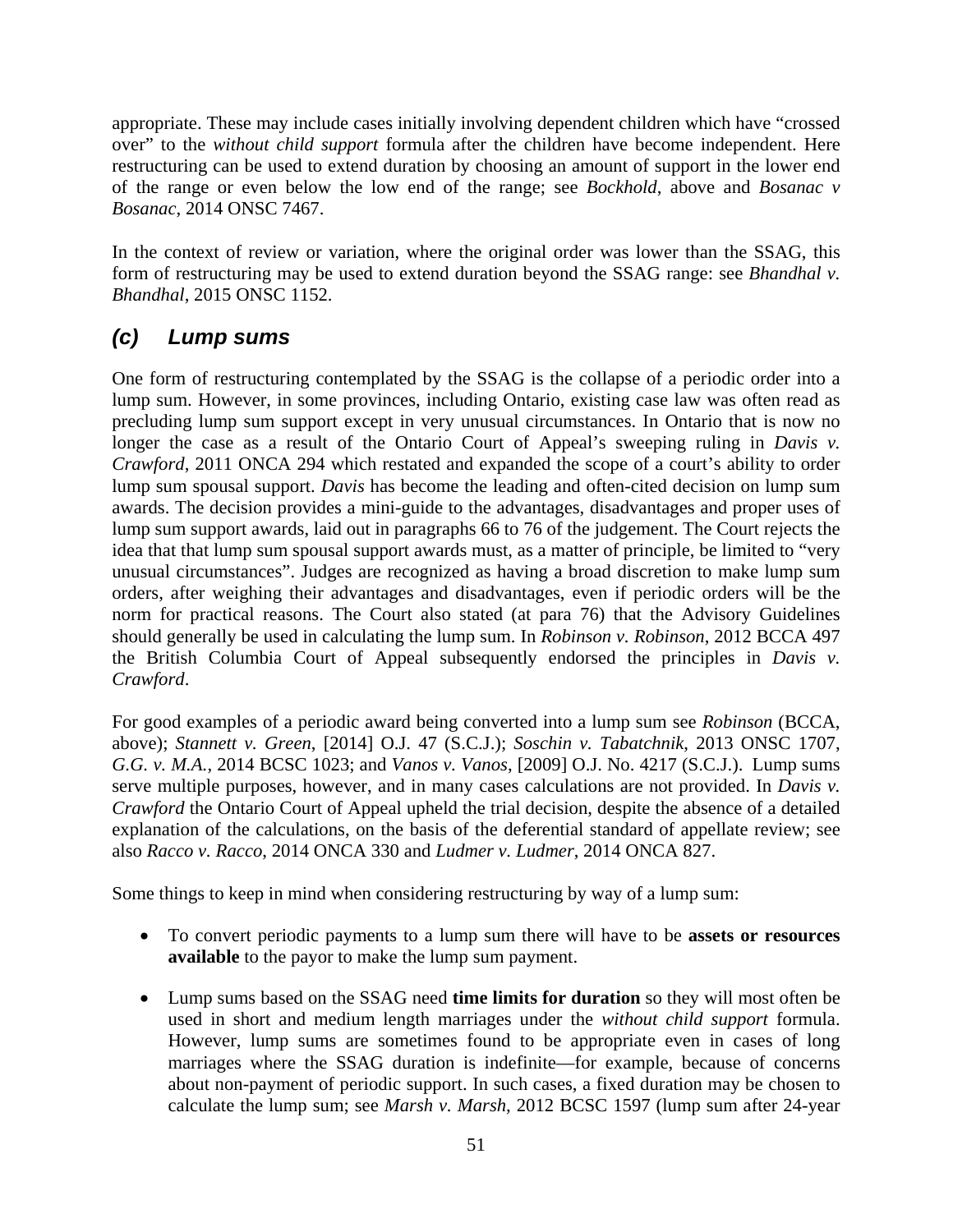marriage, based on duration of 15 years until husband turns 65, no discount for wife's life expectancy) and *Raymond v. Raymond*, 2008 O.J. No. 5294 (27-year marriage, lump sum based on duration of 10 years when husband would be close to 65). Alternatively, the calculation can be based on an indefinite award discounted for life expectancy; see *Blatherwick v. Blatherwick*, 2015 ONSC 2606 and *Yorke v. Yorke*, 2010 NBQB 230.

- **When converting periodic support to a lump sum remember to discount for tax!** The lump sum award is neither taxable for the recipient nor deductible for the payor, unlike periodic support payments. The SSAG ranges are based upon the premise that periodic support is deductible by the payor and taxable in the hands of the recipient. When the SSAG ranges for amount and duration are used to calculate the lump sum amount, the global amount must then be reduced to reflect the different tax status of a lump sum award: see *Samoilova v. Mahnic*, 2014 ABCA 65. Although this point would seem obvious, it is missed often enough to be worth mentioning. The five cases cited above as good examples of converting a periodic award into a lump sum (*Robinson*, *Stannett v. Green*, *Soschin v. Tabatchnik*, *G.G. v. M.A.,* and *Vanos*) all include the discount for tax. Similar issues can arise with respect to lump sum retroactive awards (see "Retroactive Spousal Support" below).
- The next question is **what tax rate to use in discounting or adjusting** the SSAG global amount. The same issue arises with respect to lump sum retroactive awards and much of the case law has arisen in that context. In cases where no evidence is led, some courts will fix, somewhat arbitrarily, a notional discount rate, for example 30%; see *Bastarache v. Bastarache,* 2012 NBQB 75 and *Chalifoux v. Chalifoux* 2008 ABCA 70. However, in *P. (B.). v. T. (A.)*, 2014 NBCA 51 the New Brunswick Court of Appeal rejected this practice and required that the tax discount be based on evidence. In cases where there is evidence, and the payor and recipient have different tax rates, there is an issue of what rate to use. Computer software programs may assist in this calculation. DivorceMate, for example, offers a lump sum calculator in its software that provides discounted values for recipient and payor tax rates. A balance between the respective tax positions of the payor and recipient is necessary, most often the mid-point between the two positions (which is the common approach if software calculations are used). In some cases, it may be appropriate to edge more towards the tax position of one or the other spouse, e.g. toward the recipient where little or no tax would be payable on a periodic award or toward the payor where the periodic amounts press up against the limits of ability to pay. For a review of cases dealing with this issue see *Robinson* (BCCA, above).
- **Lump sum calculations may also take into account the time-value of money (i.e. by discounting for present value).** Software may assist with some of these calculations. For example, the DivorceMate lump sum calculator, noted above, offers various net present value calculations in addition to discounted values for tax rates. This is generally a justifiable adjustment, but may not be appropriate when the duration is short; see *Arnold v. Arnold,* 2009 BCSC 1384. For examples of lump sum calculations that include discounts for present value see *Vanos v. Vanos*, [2009] O.J. No. 4217 (S.C.J.) (court averages DivorceMate lump sum present values for husband and wife); *Raymond v. Raymond,* [2008] O.J. No. 5294 (S.C.J.) (lump sum based on 10 year periodic order, 6% discount for present value); and *Durakovic v. Durakovic*, [2008] O.J. No. 3537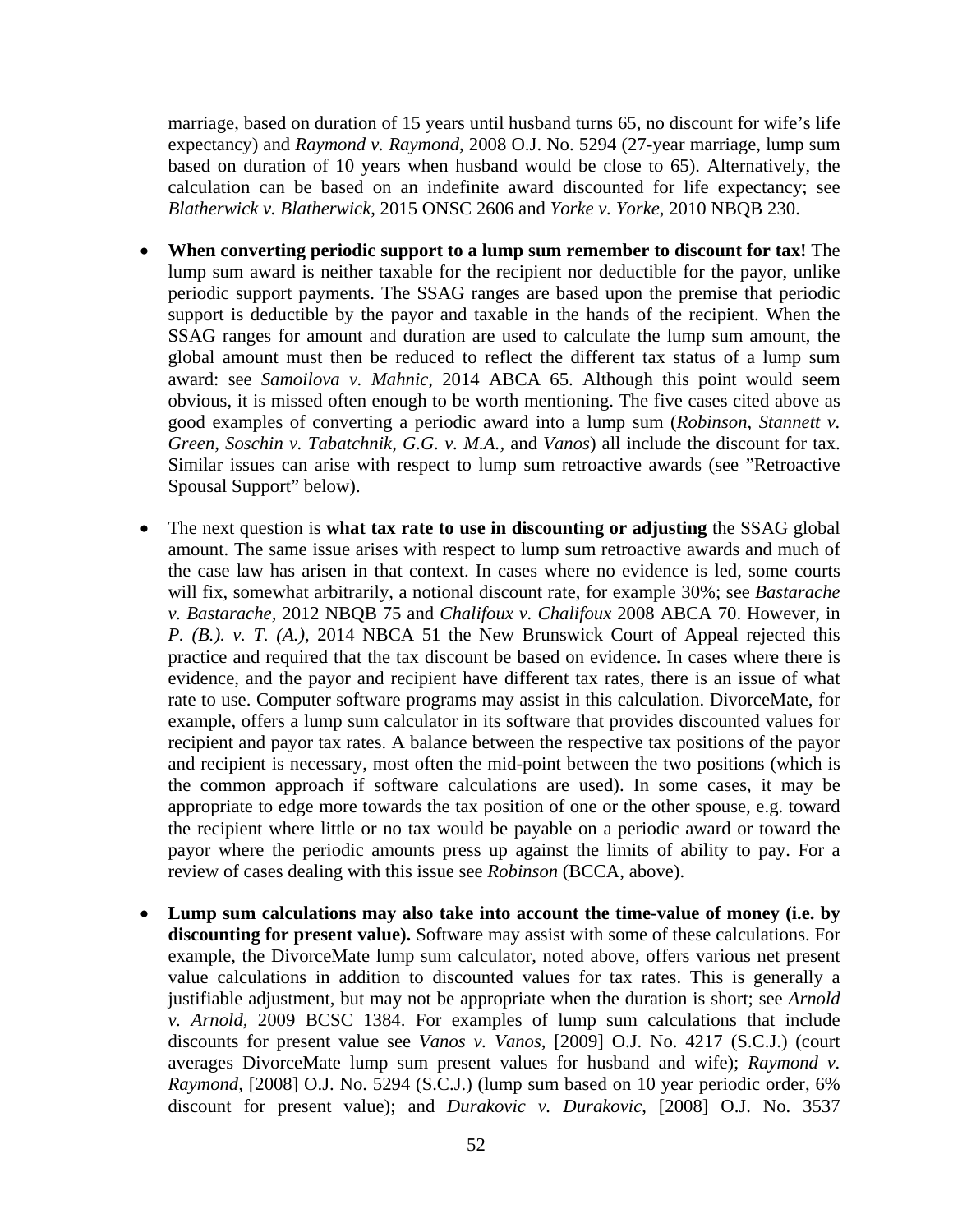(S.C.J.)(lump sum based on 6 year periodic order; 30% discount for tax, 3% for present value).

- Discounting lump sums for **future contingencies** is more controversial. This appears to be a practice imported by judges from personal injury actions, but it is not obvious why such contingencies should be used in converting a stream of periodic spousal support payments into a lump sum. Further, contingencies are often left unexplained, which makes them even more dubious. For one case where no adjustment was made for contingencies, see *Blatherwick,* above*.*
- If there is to be any adjustment for contingencies, those contingencies should be clearly stated and estimated. There is no basis for any "standard" 20% discount for contingencies, as has been proposed by counsel or determined by courts in a few cases: *Colafranceschi v. Colafranceshi*, 2001 CarswellOnt 646, [2001] O.J. No. 771 (S.C.J.;*, Walker v. Brown*, 2013 BCSC 204; and *Marsh,* above (although an alternative calculation there did not discount for contingencies). In some cases, there is no explanation at all for some steep contingency discounts: *Raymond*, above (50% reduction for contingencies, not explained) or *Durakovic*, above (25% reduction for contingencies, where the lump sum only reflected two years of support remaining). For a contrasting example of a case providing a clear statement of the rationale for the adjustment for contingencies see *Robinson*, above, (20% contingency for lump sum based on 9.5 years of periodic support to age 65, where payor had health and heart problems, including quadruple bypass surgery, and thus a real possibility that he would not work until age 65).

### *(d) Restructuring under the* **with child support** *formula*

For the most part, restructuring has less relevance for marriages with dependent children. The payor's ability to pay spousal support will be limited in most cases, thus often precluding any possibility of front-end loading or lump sum. The indefinite nature of awards under the basic *with child support* formula and the absence of firm time limits make restructuring a more uncertain enterprise. However, the durational ranges under this formula, albeit involving "softer" time limits, do create some room for negotiation over duration, which creates the conditions amenable to restructuring in certain kinds of cases.

- The most likely circumstances for the use of front-end loading or a lump sum under the basic *with child support* formula will be cases where the recipient wants **spousal support above the upper end of the range** for a shorter period, e.g. to pursue a more expensive educational program, or desires a lump sum to provide for accommodation; see *Card v. Card*, 2009 BCSC 865 and *Karisik v. Chow,* 2010 BCCA 548 (7-year marriage, 1 child, lump sum based on 5 years periodic support, allows wife to keep matrimonial home).
- In some cases **a lump sum** may be desired because of concerns about non-payment of periodic spousal support; see *Wielgus v. Adewole*, 2014 ONSC 3841; *Werner v. Werner*, 2013 NSCA 6; *Chen v. Tan*, 2014 BCSC 2176 (17-year marriage, 1 child, husband not likely to pay, lump sum based on low end of range for amount and mid-range for duration); *Stace-Smith v. Lecompte*, 2011 BCCA 129 (4-year cohabitation, 1 child, lump sum based on 3 year duration); *Venco v. Lie*, 2009 BCSC 831 (modest monthly amount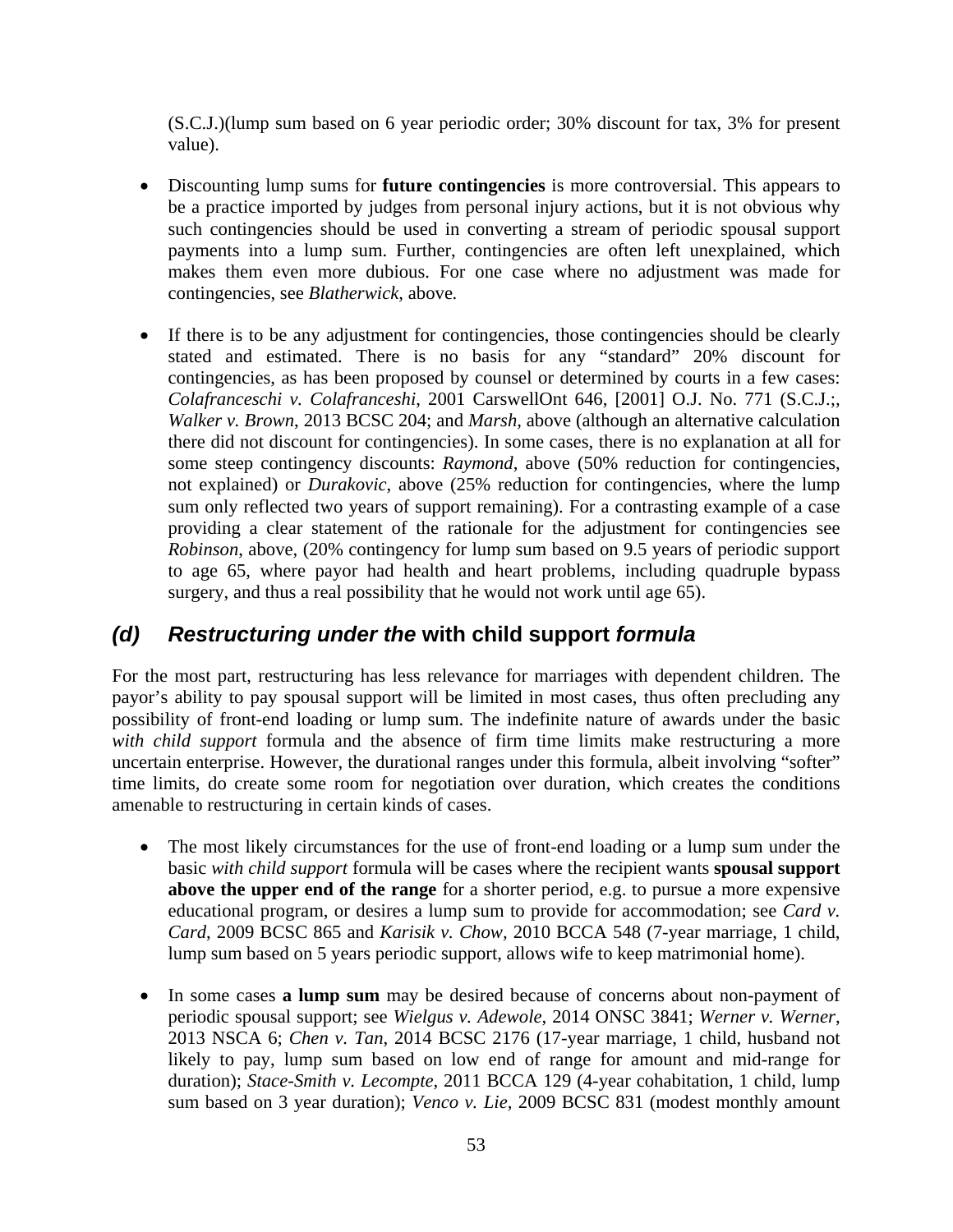of support combined with history of non-payment); *Durakovic v. Durakovic*, [2008] O.J. No. 3537 (S.C.J.)(7-year marriage, lump sum based on 6 year periodic order). Or to bring about a clean break in a high conflict case; see *G.G. v. M.A*., 2014 BCSC 1023 (high conflict, 7-year marriage, 2 children, lump sum based on mid-range amount and 6 year duration).

- For front-end loading, the following cases would be the more likely candidates, as there will be some additional ability to pay available:
	- only one child;
	- shared custody
	- two children, no s. 7 expenses and higher incomes
	- higher incomes generally
	- modest monthly amount of spousal support and short marriage
- The use of lump sum awards in cases of short marriages with children raises some concerns. These cases are often based upon a very short fixed duration of spousal support reflecting only the length of the marriage, an error identified above under "The *With Child Support* Formula". under

### *(e) Restructuring under the* **custodial payor** *formula*

The *custodial payor* formula, applicable in cases where there are dependent children but the recipient spouse is not the custodial parent, is a modified version of the *without child formula.* Its adoption of the *without child support* formula's durational ranges means that restructuring may be used the same way under this formula as under the *without child support formula*, although ability to pay may restrict the use of front-end loading and lump sums; see *Martin v. Martin*, [2007] O.J. No. 467 (S.C.J.) (modest periodic order collapsed into lump sum) and *Bennett v*. *Reeves*, 2014 ONCJ 145 (nice discussion of restructuring in a custodial payor case, although not used on the facts).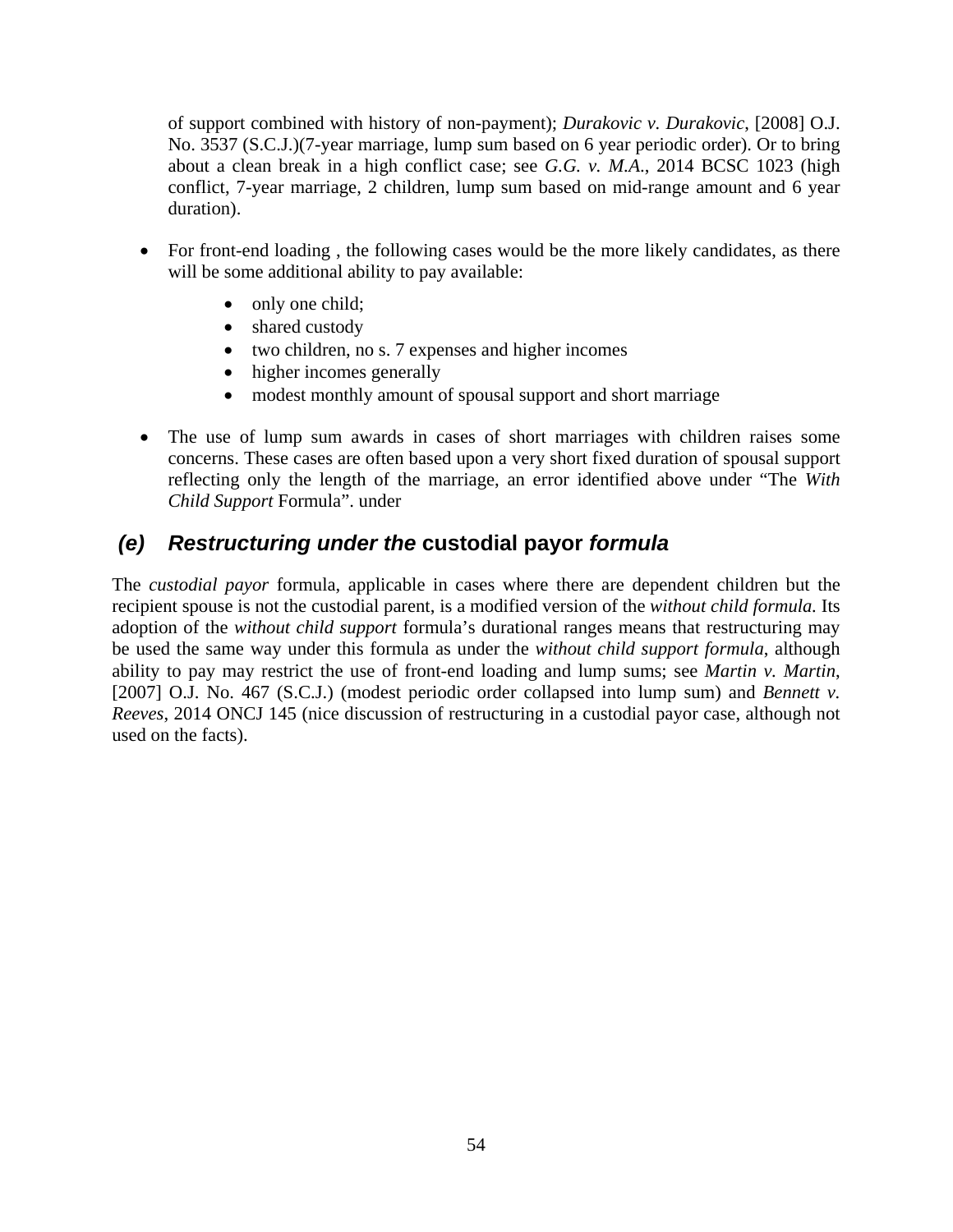# **11 Ceilings and Floors (SSAG Chapter 11)**

The "ceiling" and the "floor" define the upper and lower boundaries of the "typical" cases where the formulas can be used. Above the ceiling and below the floor, the formulas alone cannot be used, as individual adjustments are required, much like for the "exceptions". Not surprisingly, there is much more case law and discussion for incomes above \$350,000, so we will address cases below the floor first, and then the many cases above the ceiling.

### *(a) The floor: payor incomes below \$20,000/\$30,000*

Chapter 11 of the SSAG explains the "floor" of \$20,000, i.e. the annual gross payor income below which spousal support is not generally payable. There may be exceptional cases below \$20,000 where support is sometimes payable. Just above that floor, for payor incomes between \$20,000 and \$30,000, ability to pay and work incentive concerns may justify going below the formula ranges, in what amounts to an "exception". Most of these cases involve long marriages, older and retired spouses, and often disability issues for both spouses. They are few in number.

- Generally, support is not ordered **below the floor**: *Heywood v. Heywood*, 2013 ONSC 58 (36-year marriage, separated 2009, husband paying \$1,200/mo based on income of \$39,000, but his employment terminated, now retired, income \$17,600, below SSAG floor, no ability to pay, despite wife no income, lengthy discussion of the floor); *Whittick v. Whittick*, 2014 BCSC 1597 (26-year marriage, husband \$17,366, now retired, wife \$14,201/yr, no support); *Arbou v. Robichaud*, 2012 NBQB 16 (retired, incomes of CPP/OAS now equalised, both below floor, support terminated); *A.M.R. v. B.E.R.*, 2005 PESCTD 62 (11 years together, wife \$18,557, disabled husband even less at \$13,525, no support).
- In some of the early cases, courts did not make reference to the SSAG floor, but still denied support: *Moores v. Moores*, 2009 NLUFC 39 (both spouses disabled, payor husband receives \$14,700, no ability to pay); *Scheiris v. Scheiris*, [2009] O.J. No. 3795 (S.C.J.)(payor's pension income \$10,000, wife's \$3,600, no support); *Bains v. Bains*, 2008 ABQB 271 (taxi driver earning \$17,918/yr, child support paid, no spousal).
- In some cases of very long marriages, under the *without child support* formula, courts will find **an exception below the** floor, especially where the recipient has no income: *Pratt v. Pratt*, 2008 NBQB 94 (wife on social assistance, husband \$14,116/yr, support only \$300/mo); *M.(W.M.) v. M.(H.S.)*, 2007 BCSC 1629 (wife's income zero, husband \$17,800/yr, support of \$600/mo, low SSAG).
- On some **unusual facts**, courts have been prepared to order spousal support despite the floor: *Wells v. Campbell*, 2015 BCSC 3 (22 years married, husband \$13,265, but \$27,629 including VA pension, wife \$11,079, lump sum of \$10,972 payable upon sale of property, equivalent to \$70/mo mid-SSAG); *N.B. (A.G.) v. Flanagan*, 2012 NBQB 849 (married 28 years, retroactive support, husband lost job as teacher for misconduct, failed to pay pension share to wife).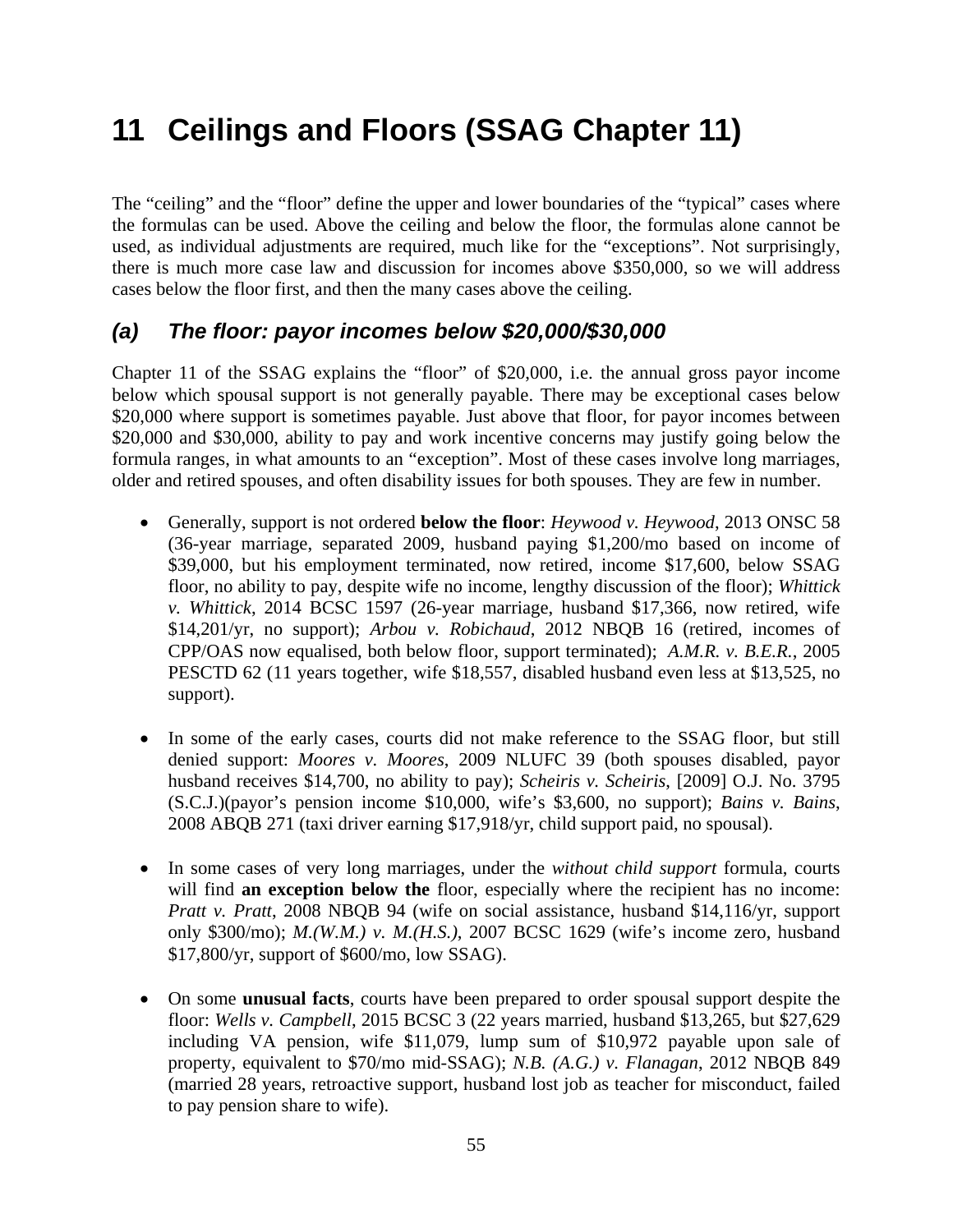- In cases where the payor makes **between \$20,000 and \$30,000**, courts have generally awarded support amounts below the low end of the formula range, after explicitly considering this "exception": *Matthews v. Gallant*, 2015 PESC 12 (husband \$22,867, wife \$16,497, husband paying family debts \$315/mo, husband little tax deductibility for support, no support); *Norrish v. Norrish,* 2015 ABQB 370 (husband \$23,357, wife in long-term care, \$10,452, low-end SSAG); *Slano v. Slano*, 2014 BCSC 1677 (married 39 years, husband \$31,157/yr, fluctuating income, wife \$8,760/yr, low end SSAG of \$700/mo ordered); *Gustafson v. Gustafson*, 2010 MBQB 10; *Kajorinne v. Kajorinne*, [2008] O.J. No. 2789, 2008 CarswellOnt 4229 (S.C.J.); *Serpa v. Yueping*, 2007 BCSC 1181 (no entitlement); *Maitland v. Maitland*, [2005] O.J. No. 2252 (Ont.S.C.J.); *Snowden v. Snowden*, 2006 BCSC 825.
- In two *with child support* cases involving low incomes, payors were ordered to pay **small amounts** of spousal support despite a zero formula range: *H.P. v. D.P.*, [2006] N.S.J. No. 511, 2006 CarswellNS 560 (Fam.Ct.) (\$175/mo spousal support until house sold rather than s. 7 contributions); *Skirten v. Lengyel*, [2007] O.J. No. 679 (Ont.S.C.J.) (husband should "pay something", \$50/mo). But these are "freak cases".

One last note: in retirement cases, where a pension has been divided and that divided portion is deducted from the payor's SSAG income, leaving the payor with a low income, this should not be treated as a "floor" case when his full income in reality exceeds that level, as the B.C. Court of Appeal noted in *Brisson v. Brisson*, 2012 BCCA 396. More complex issues are raised in these *Boston* cases, discussed below under "Retirement".

### *(b) Payor income above the \$350,000 ceiling*

In absolute numbers, there aren't that many of these cases, but they are over-represented in the decided cases, partly because of the high stakes involved and partly because they test the outer limits of our thinking about spousal support. A number of these cases have made their way to the B.C. Court of Appeal: see Carol Rogerson and Rollie Thompson, "Complex Issues Bring Us Back to Basics: The SSAG Year in Review in B.C." (2009), 28 *Canadian Family Law Quarterly* 263 at 283-86. B.C. cases still dominate the reported decisions, as many of these high-income cases in Ontario are resolved by arbitration or mediation-arbitration.

There are some clear principles enunciated in the case law, even if the actual outcomes are discretionary and sometimes conflicting. In *J.E.H. v. P.L.H.,* 2014 BCCA 310, leave to appeal to SCC refused [2014] S.C.C.A. No. 412, there is a careful review of the law for cases above the ceiling, where some of these principles are stated.

- The formulas for amount are **no longer presumptive** once the payor's income exceeds the "ceiling".
- The ceiling is **not an absolute or hard "cap"**, as spousal support can and usually does increase for payor incomes above \$350,000.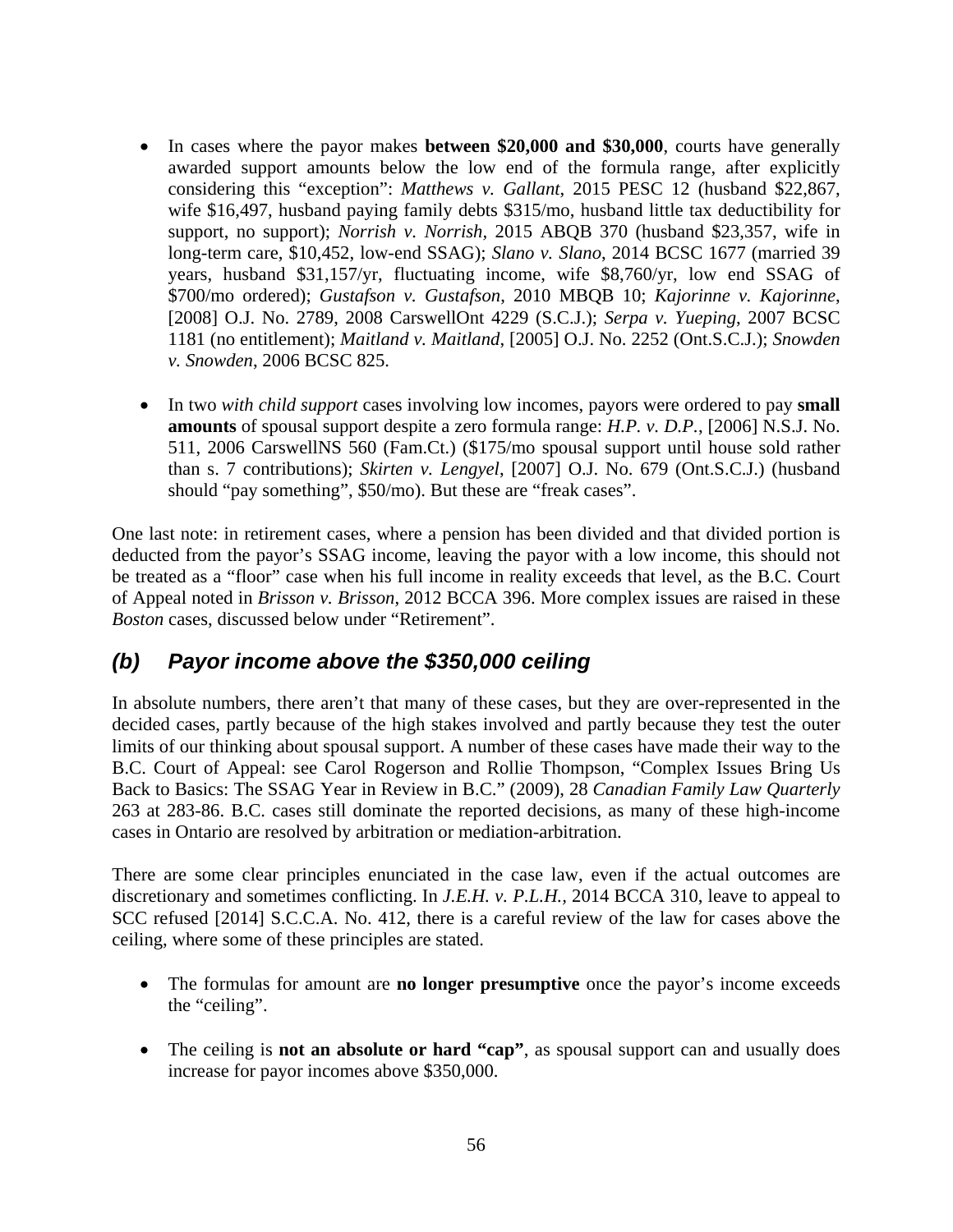- **The formulas are not to be applied automatically** above the ceiling, although the formulas may provide an appropriate method of determining spousal support in an individual case, depending on the facts.
- Above the ceiling, spousal support cases require **an individualized, fact-specific analysis**. It is not an error, however, to fix an amount in the SSAG range, as was done in *J.E.H. v. P.L.H.*, above. Evidence and argument are required.
- Where the payor's income is **not too far above the ceiling**, the formula ranges will often be used to determine the amount of spousal support, with outcomes falling in the low-tomid range for amount. How far is "not too far above" is still not clear. Somewhere between \$500,000 and \$700,000, it seems.
- Once the payor's income is **"far" above the ceiling**, then the amount of support ordered will usually be below the low end of the SSAG range, but SSAG ranges are still calculated and sometimes the outcome will fall within the SSAG range.

In light of these principles, it is critical that counsel do SSAG calculations even in high income cases. It is wise to calculate the ranges for **alternative income levels**: for the \$350,000 ceiling (as a minimum) and for the full income (as a maximum), as well as for a range of intermediate incomes (to assist the court in triangulating an outcome). For a good example of such alternative calculations, see *Saunders v. Saunders*, 2014 ONSC 2459.

A number of the reported high income decisions involve **interim or temporary** support awards. Interim outcomes are more likely to fall within the formula range, as the goal in the interim period is to maintain the financial status quo: *Cork v. Cork*, 2013 ONSC 2788. In some of these cases, the estimate of the payor's income will be low, pushing the amount higher in the range to adjust: *Saunders v. Saunders*, above; *Loesch v. Walji*, 2008 BCCA 214.

- For **incomes not too far above \$350,000**, courts frequently order an amount at the low end of the SSAG range for amount (payor's income noted for each): *Ponkin v. Werden*, 2015 ONSC 7466 (\$498,828, then \$406,507); *Stober v. Stober*, 2015 BCSC 743 (\$600,000); *Piche v. Chiu*, 2015 BCSC 335 (\$465,000); *Droit de la famille – 151740,*  2015 QCCS 3284 (\$375,000); *Cork v. Cork*, 2014 ONSC 2488 (\$562,000, final); *C.E.A. v. B.E.A.*, 2014 BCSC 1500 (\$592,122); *Dymon v. Bains*, 2013 ONSC 915 (\$550,000); *D.L.D. v. R.C.C.*, 2013 BCSC 590 (\$652,000); *Perry v. Fujimoto*, 2011 ONSC 3334 (\$353,000); *Trombetta v. Trombetta,* 2011 ONSC 394 (\$660,000); and *Teja v. Dhanda*, 2007 BCSC 1247, appeal partly allowed on other issues, 2009 BCCA 198 (\$425,000).
- Not all of these cases end up at the low end: *J.E.H. v. P.L.H.*, 2015 BCSC 1485 (\$650,000, mid, variation); *T.T. v. J.M.H.*, 2014 BCSC 451 (\$597,000, mid-high); *J.R. v. N.R.F.,* 2013 BCSC 516 (\$471,814, mid-high); *Abelson v. Mitra*, 2008 BCSC 1197 (\$355,000, mid-SSAG); and *Y.J.E. v. Y.N.R.,* 2007 BCSC 509 (\$602,400, mid-SSAG). In some jurisdictions, below-SSAG amounts are ordered even for these incomes, e.g. *Babich v. Babich*, 2015 SKQB 22 (\$746,000, well below SSAG) and *Milton v. Milton*, 2008 NBCA 87 (\$500,000, below SSAG).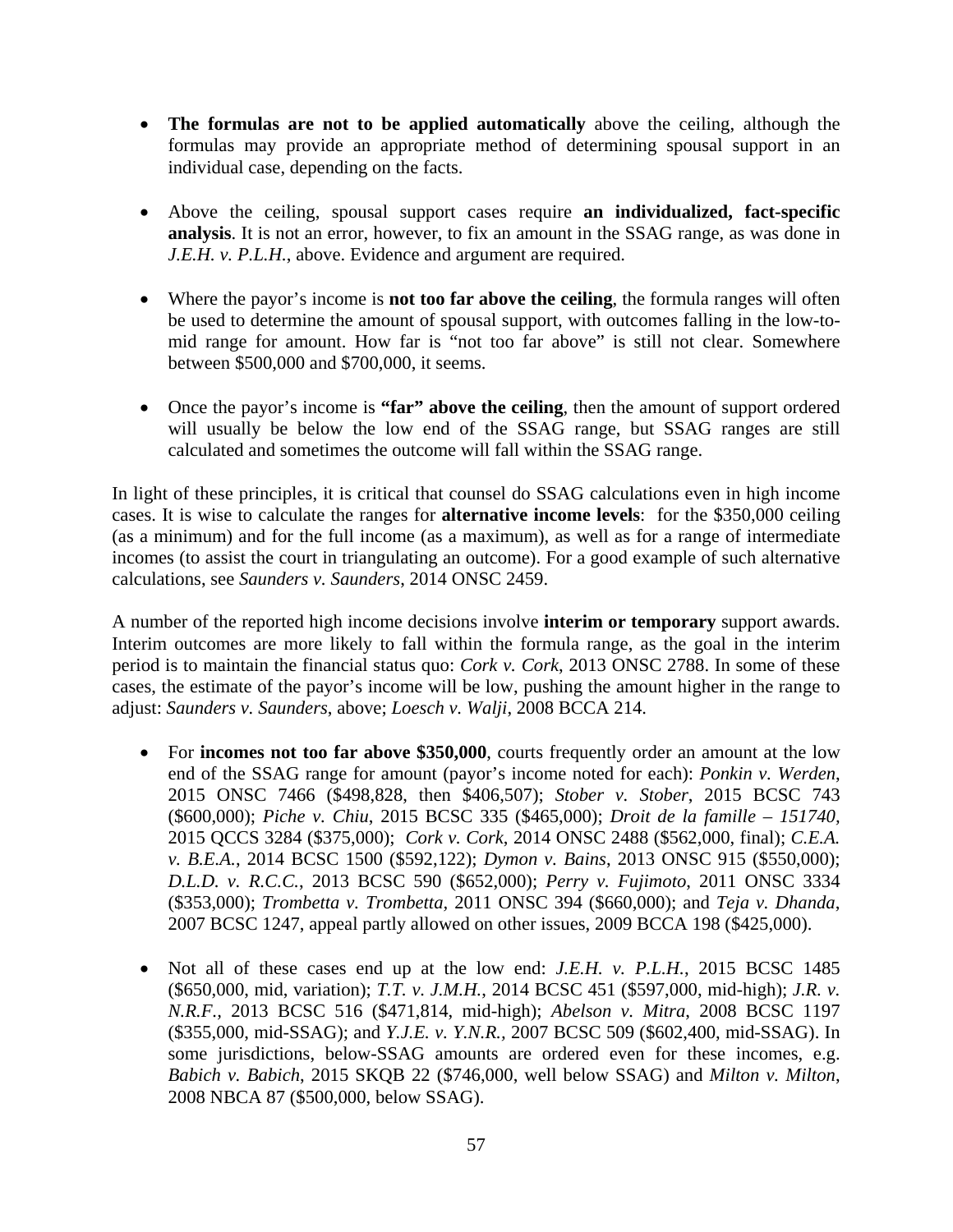- For **incomes far above the ceiling**, the majority of outcomes wind up below the SSAG ranges, sometimes well below at the highest income levels: *Volcko v. Volcko*, 2015 NSCA 11, leave to SCC refused [2015] S.C.C.A. No. 141 (\$1,248,756); *J.L.A. v. M.J.G.G.*, 2014 BCSC 1391 (\$831,648); *S.R.M. v. N.G.T.M.,* 2014 BCSC 442 (\$900,000); *Frank v. Linn*, 2014 SKCA 87 (\$1,211,828); *Margie v. Margie*, [2013] O.J. No. 6193 (S.C.J.) (more than \$1 million); *Goriuk v. Turton*, 2011 BCSC 652 (\$9,740,000); *T.N. v. J.C.N.*, 2013 BCSC 1870 (\$1,163,648, custodial payor); *Breed v. Breed*, 2012 NSSC 83 (\$1,186,585); *Dobbin v. Dobbin*, 2009 NLUFC 11 (\$1.5 million); and *Dyck v. Dyck*, 2009 MBQB 112 (\$3,045,205).
- Even in cases far above the ceiling, however, some courts have fixed amounts within the SSAG range for high incomes: *Saunders v. Saunders,* above (\$1 million, high SSAG, income estimate low); *J.E.H. v. P.L.H.*, above (\$1 million, mid-SSAG); *B.L.B. v. G.D.M.*, 2015 PESC 1 (\$1,069,724, low SSAG); *Blatherwick v. Blatherwick,* 2015 ONSC 2606 (\$1.4 million, high SSAG); *T.N. v. J.C.N.,* 2015 BCSC 439 (\$982,626); *Williams v. Williams*, 2015 BCSC 112 (\$1.2 million, mid-SSAG): *K.R.M. v. F.B.M.,* 2013 BCSC 286 (\$895,898, high SSAG); *Elgner v. Elgner*, [2009] O.J. No. 5369 (S.C.J., leave to appeal denied, 2010 ONSC 1578 (Div.Ct.) (\$2.9 million, low SSAG); *Loesch v. Walji*, 2008 BCCA 214 (\$1.6 million, husband's income higher in past, spousal support \$50,000/mo, higher than high end SSAG of \$35,000/mo); and *S.O. v. C.S.O.*, 2008 BCSC 283 (\$909,569, low SSAG).
- In some high-income *with child support* formula cases, courts have calculated the table amount of child support on the full payor's income and then calculated the formula range for a gross payor income of \$350,000 for spousal support purposes: *J.W.J.McC. v. T.E.R.*, 2007 BCSC 252 and *J.E.B. v. G.B.*, 2008 BCSC 528 (Master). Remember that if you do this hypothetical calculation for the spousal support range, it is critical that you use the child support amounts appropriate for an income of \$350,000 too, and not the actual higher amount of child support (an error made in the otherwise careful analysis in *Dickson v. Dickson*, 2009 MBQB 274). See the discussion of two incomes under "Income" above.

Some commentators have expressed concern that there is too much defaulting to the formula range in high income cases, but no such pattern emerges from the mass of case law reviewed above. Individual high-income cases can attract considerable legal attention, but the wide discretion for these very high incomes will inevitably result in divergent and unpredictable outcomes. High income cases do not pose technical issues that can be solved by any set of guidelines, but raise fundamental theoretical questions about the rationale and purpose of spousal support.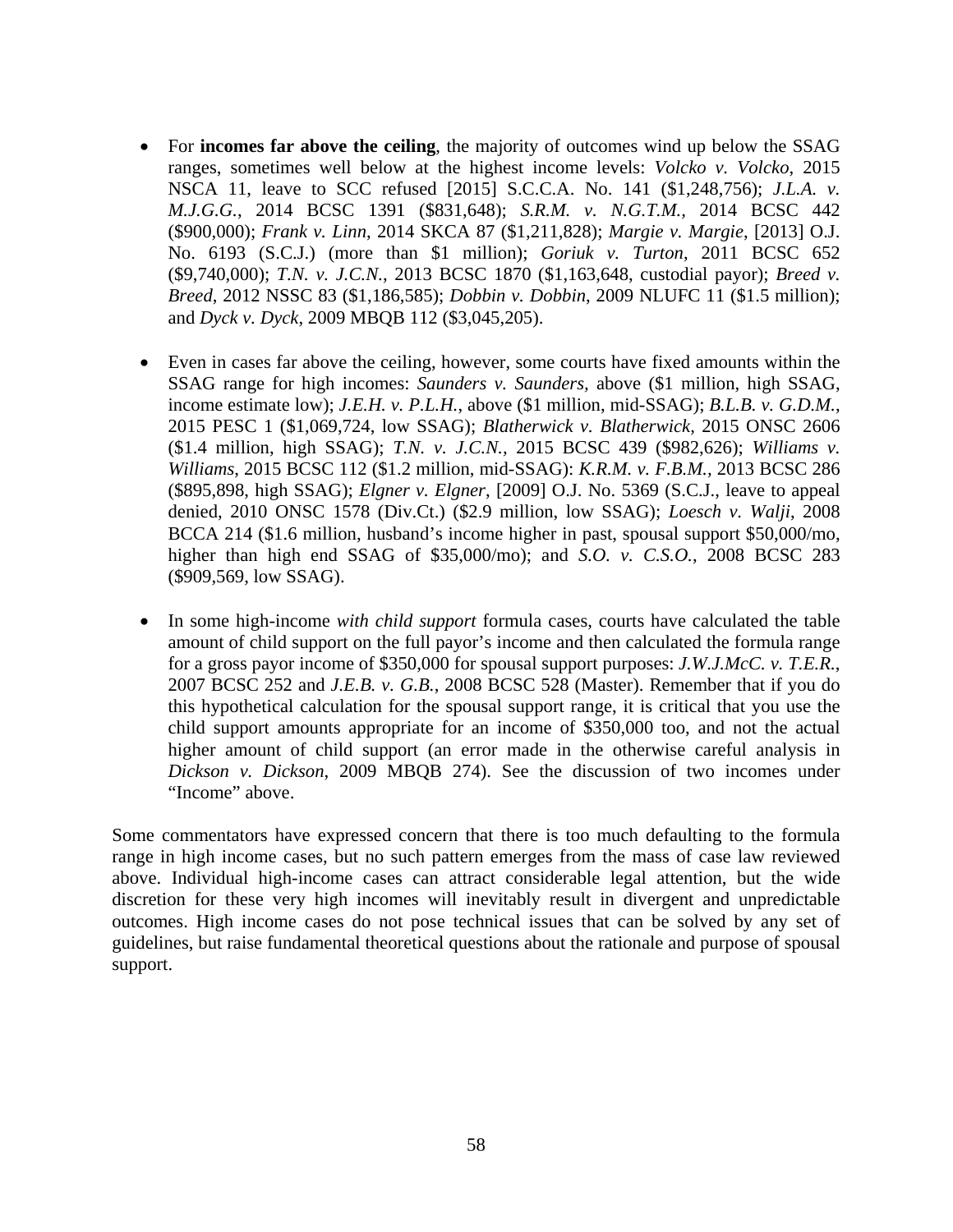# **12 Exceptions (SSAG Chapter 12)**

If the formula ranges seem to produce intuitively "wrong" outcomes for amount or duration, you should think about exceptions and go to Chapter 12 of the SSAG. Eleven exceptions recognized categories of departure from the formula outcomes—are listed there. Some of these exceptions are driven by an entitlement analysis that is not captured by the formulas; others are practical adjustments.

The exceptions are more likely to be needed under the *without child support* formula (and the *custodial payor* formula, which uses a hybrid version of the *without child support* formula) as its simpler formula does not respond as flexibly to the diverse fact situations in these cases.

Exceptions are the last step in a Guidelines analysis. First, **location within the ranges** can be used to adjust for some of the factors that underlie the exceptions. Second, **restructuring** provides another means to adjust amount or duration, above or below the ranges, while maintaining the consistency and predictability of the Advisory Guidelines. If neither of these steps can accommodate the facts of a particular case, then it may be necessary to resort to the exceptions.

There has been a steady increase in the use of the SSAG exceptions, better every year, and a growing body of case law applying them, including appellate level decisions (which will be reviewed below). But there are still too many cases where exceptions are missed. As a result, either no adjustment is made to the formula outcomes when one might be warranted, or if lawyers and judges don't like the numbers generated by the formulas, they describe the Advisory Guidelines as being "of little assistance" and go back to budgets, or net incomes, or pure discretion, to come up with an outcome.

Finally, remember that **departures from the formula outcomes are not restricted to the 11 identified exceptions.** Family law is full of **unusual and odd fact situations**, no less so for spousal support cases. The SSAG formulas were devised for "typical" cases, to assist in their resolution. The Guidelines themselves are informal and advisory, which means that departures from the formulas can take place even if there is no listed "exception" in Chapter 12. When faced with unusual facts, some lawyers and judges try to jam them into the SSAG formulas anyway. Unusual facts demand a willingness to think "outside the formula ranges", and even outside the listed exceptions. The kinds of factors that shape location in the range (see SSAG Ch. 9 and "Choosing Location in the Range", above) may also, in some cases, push an award outside of the range.

As well, remember that the exceptions are not the only factors that can lead to a departure from the SSAG formula ranges. Departures may be justified when incomes are below the "floor" or above the "ceiling", or if the recipient has remarried or repartnered, or if the payor has taken on second family obligations.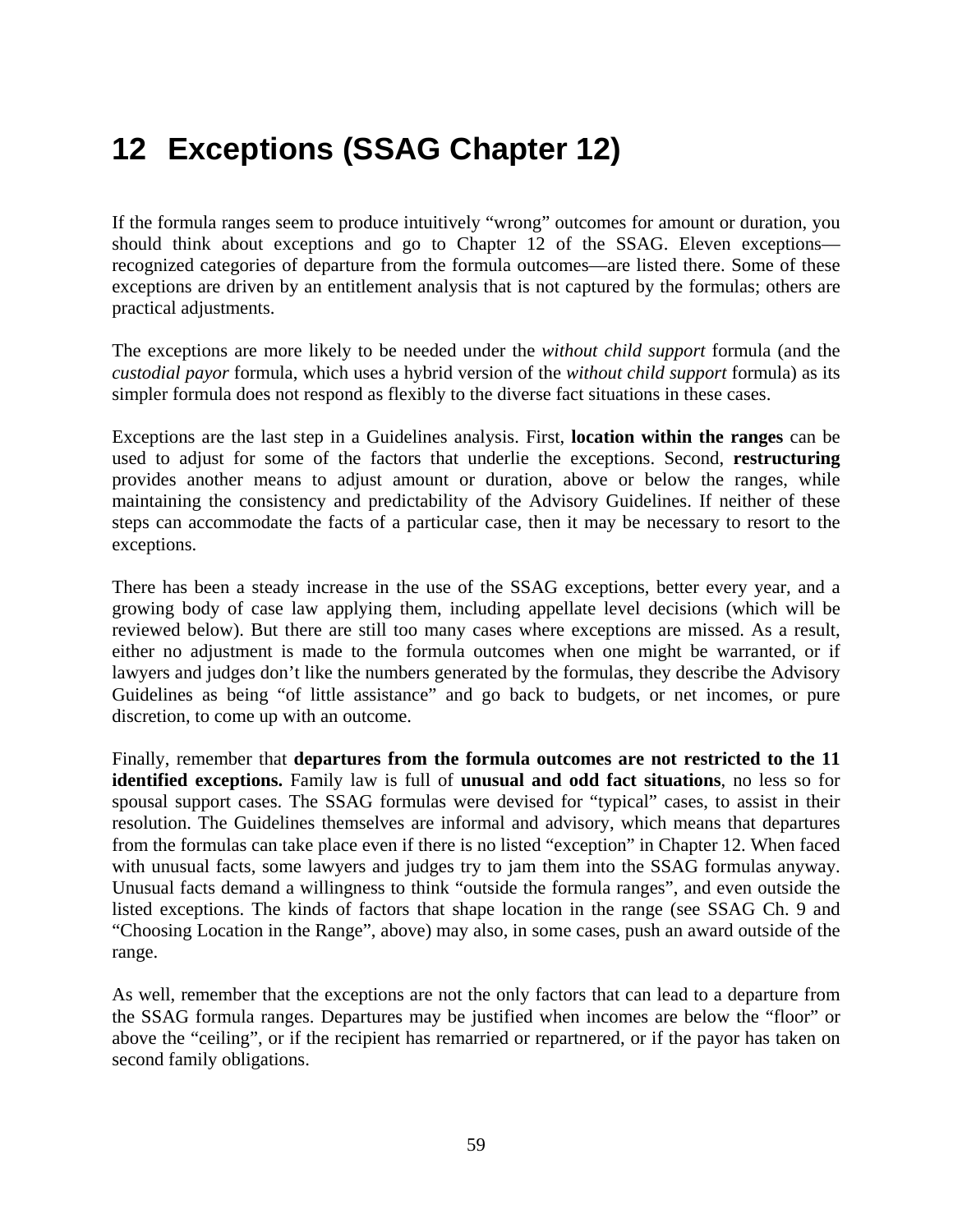### *(a) Compelling financial circumstances at the interim stage (SSAG 12.1)*

This exception was discussed above in "Application to Interim Orders". It should be one of the most commonly-used exceptions, always on the radar screen on any interim support application.

## *(b) Debt payments (SSAG 12.2)*

In most cases, marital debts are adequately taken into account in property division. It is only **where debts exceed assets** that the allocation of debt payments can have an impact on ability to pay. The debt payment exception is applicable only when debts exceed assets and, even then, only when debt payments are so large that they cannot be adjusted for by location in the range.

There is an overlap between this exception and the previous exception for compelling financial circumstances at the interim stage. At the interim stage one spouse's assumption of greater responsibility for debt payment will likely be a more important factor—i.e. before property division has taken debts into account. One of the most common "compelling financial circumstances" under the interim exception is the payment of mortgages and other debts pending the trial or pending the sale of the house. The interim exception should be used in those cases, leaving the debt exception to apply at later stages.

Cases that openly discuss the debt payment exception include *Marche v. Marche*, 2009 NLTD 31; *Van Wieren v. Van Wieren*, 2008 BCSC 31; *Seed v. Desai,* 2014 ONSC 3329 (high debt load one factor leading to award below SSAG range); *Dunn v. Dunn*, 2011 ONSC 6899 (debt exception applied; husband's income reduced by grossed-up amount of his debt payments, without much explanation or rationale, then low-end SSAG used on assumption that wife might not pay her share of joint debts, review in 5 years); *R.M.S. v. F.P.C.S.*, 2011 BCCA 53 (payor wife cannot claim debt exception because received assets to cover debts in property division); and *Goodine v. Goodine*, 2013 NSSC 98 (husband left with large debts after property division, no ability to pay spousal support, debt exception explicitly relied upon).

Typically, the debt payment exception is argued by the payor to reduce spousal support below the SSAG ranges. However in *H.M. H. v. J.R. H.*, 2015 BCPC 10, it was used to increase support payments above the SSAG range in a case where the recipient was responsible for debt repayment.

In some cases, courts will treat one spouse's payment of an equalization payment over time, or the loan payments for such equalization, as a "debt", and thus as a justification for a below-range amount of spousal support, but this is incorrect: see, e.g *Wright v. Wright*, [2008] O.J. No. 3118 (S.C.J.) (spousal support reduced well below range on account of equalization payments out of business income). In these cases, the spouse paying equalization by definition holds assets exceeding the equalization payment, and thus does **not** qualify under this exception.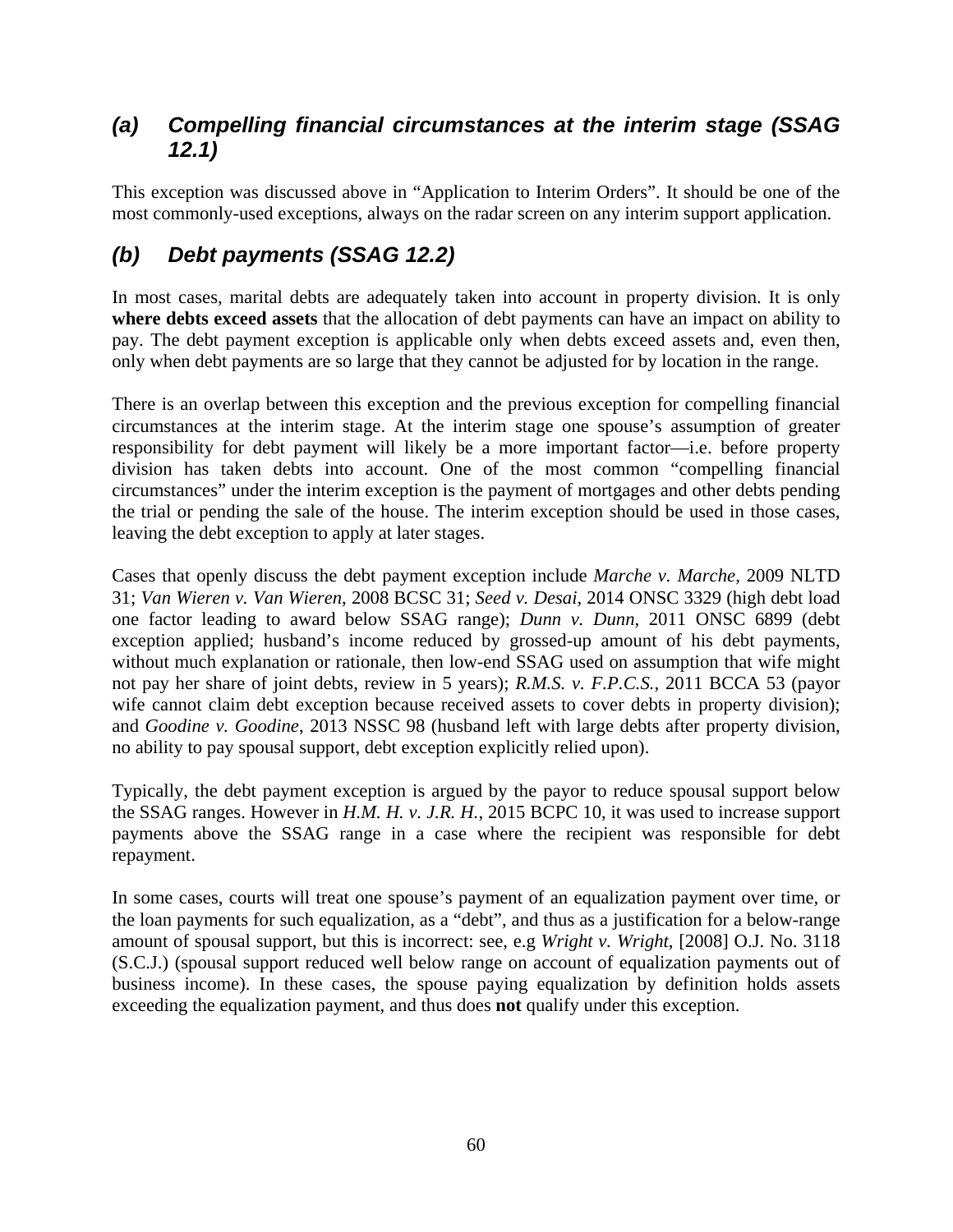### *(c) Prior support obligations (SSAG 12.3)*

The exception for prior support obligations is often not mentioned, partly because this exception has a simple, mathematical adjustment in the software, an adjustment that just gets made with the simple input of the information. However, in some cases courts have done the adjustment manually: see *Ponkin v. Werden*, 2015 ONSC 791 (court discusses necessity of grossing up child support paid to prior children when doing the adjustment under the *without child support* formula). If the adjustment for prior support is not made, the spousal support will be well above the correct range.

Usually this will be an adjustment for a prior obligation for child support: *Lickfold v. Robichaud*, 2008 CarswellOnt 6138 (S.C.J.) (no ability to pay spousal support after adjustment made). But every now and then, it will be a prior spousal support obligation: *Robertson v. Williams*, [2009] O.J. No. 5451 (S.C.J.) and *Ponkin v. Werden*, 2015 ONSC 791 (prior child and spousal support taken into account).

In most cases, these prior support obligations will involve actual payments of prior child or spousal support by the payor spouse. But a payor spouse might also have a prior child in his or her care, a child who is not a "child of the marriage" in the current case. In these cases, there can be a notional child support amount determined, and used for the adjustment (SSAG 12.3.3); see *Ponkin v. Werden*, above. In *Newcombe v. Newcombe*, 2014 ONSC 1094, where the court did its own SSAG calculations and explained them, the payor, who had his two young children from his prior marriage in his physical care for significant amounts of time, was given credit not just for child support paid, but also for notional child support in respect of the time the children were in his care.

In some cases the amount of the adjustment for prior support obligations can be quite high. In *Ponkin v. Werdon*, above, which involved a relatively short marriage under the *without child support* formula, the amounts of spousal support awarded after this adjustment were so low that the court relied upon the basic needs/hardship exception to award support above the SSAG range for part of the interim period.

Note that this adjustment to income to take account of prior support obligations applies only for the determination of spousal support under the SSAG. **The full payor income must be used to determine child support**, without any downward adjustment for prior support obligations. See *Stadig v. Stadig*, 2013 ONSC 7334 for a case where this error was made, although it did not, on the facts, affect the outcome.

Although it may be obvious, **what is NOT included in this exception is "second families" or "subsequent children"**. The "prior support" exception reflects the law's general policy of "first family first", especially where it is prior child support. There is no such consensus about support obligations towards subsequent spouses or subsequent children, and that is reflected in the discretionary approach in these cases, discussed below under "Second Families, or Subsequent Children".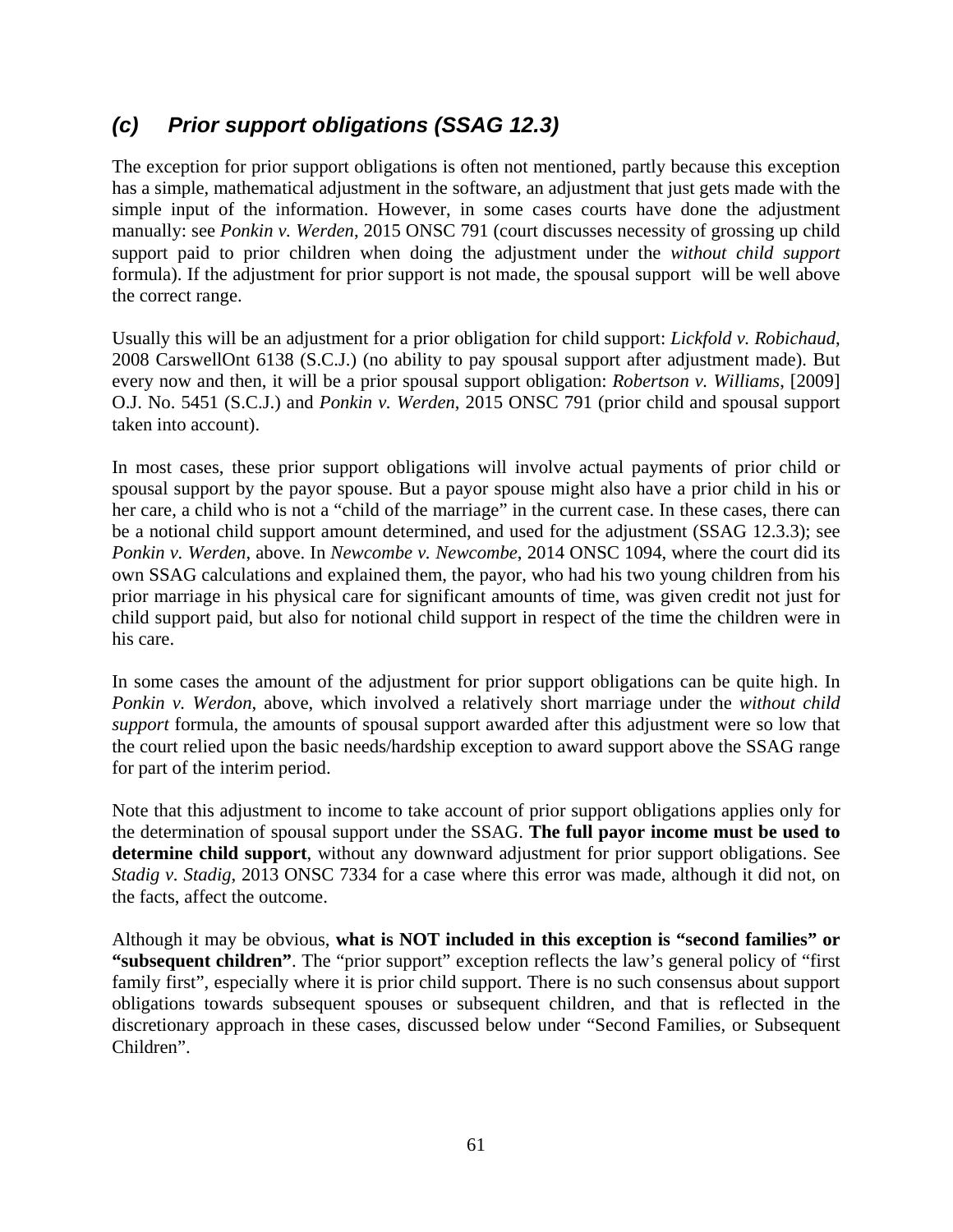A couple of cases raise the possibility of departing from the formula range where the payor has been supporting his or her parents: *Wang v. Seow*, 2008 MBQB 218 and *Seed v. Desai*, 2014 ONSC 3329. As the categories of SSAG exceptions are not closed, on the particular facts of a case, there may be situations where support obligations towards other family members might be recognized.

# *(d) Illness and disability (SSAG 12.4)*

Illness or disability is a frequent issue in the case law, and a common exception. Note that many disability issues can be resolved within the formulas. If it is a long marriage, then there will be a decent amount of support and an indefinite duration. If it is a marriage later in life, with an older recipient, the "rule of 65" may solve the duration issue, even if the amount isn't so large. If the disabled individual has the primary care of the children, spousal support under the *with child support* formula will be indefinite (at least initially) and the amount will be generous.

**The illness and disability "exception" will generally be relevant where the marriage is short-to-medium length and there are no children in the care of the recipient, but the disability is long-term.** These will be cases that fall under the *without child support* formula or the *custodial payor* formula. The formulas produce ranges for amount and duration that may seem "too low" or "too short", certainly to recipients. Payors will want to argue the formula ranges, primarily to time limit their spousal support in short-to-medium length marriages.

The law in these cases is particularly uncertain and confused, as the courts have not yet been able to work out a consistent approach. The Supreme Court of Canada addressed some of these issues in *Bracklow*, but we see the effects of its lack of guidance in these cases. Illness and disability is recognized as an exception in the SSAG, but the scope and operation of the exception is hard to nail down under the current law.

Cases involving permanent illness or disability in short and medium length marriages are "hard" cases and they are often litigated because they are difficult to settle. We thus have many reported decisions, but even with some appellate court rulings on the issue no clear approach has developed. There are still **three common lines of decisions** in the reported cases: (i) increase amount and extend duration; (ii) lower amount, extend duration; and (iii) no exception. The first and third are the most common. While factual differences may explain some of the differences in approach (for example, the length of the relationship or some element of compensatory entitlement in addition to non-compensatory), to a large degree the cases involve competing ideas about entitlement that are still being worked out in the courts.

 **Increase Amount, Extend Duration:** Many courts respond to the greater need in disability cases by increasing the amount *and* extending the duration of support. The highest level court to adopt this approach is the Ontario Divisional Court in *van Rythoven v. van Rythoven*, 2010 ONSC 5923 (13-year marriage, wife mental health issues, timelimited support under 1996 agreement; spousal support awarded at upper end of SSAG range, no time limit based on husband's current income of \$95,000). Recent trial level decisions include: *Knapp v. Knapp*, 2014 ONSC 1631 (12-year marriage, initial order,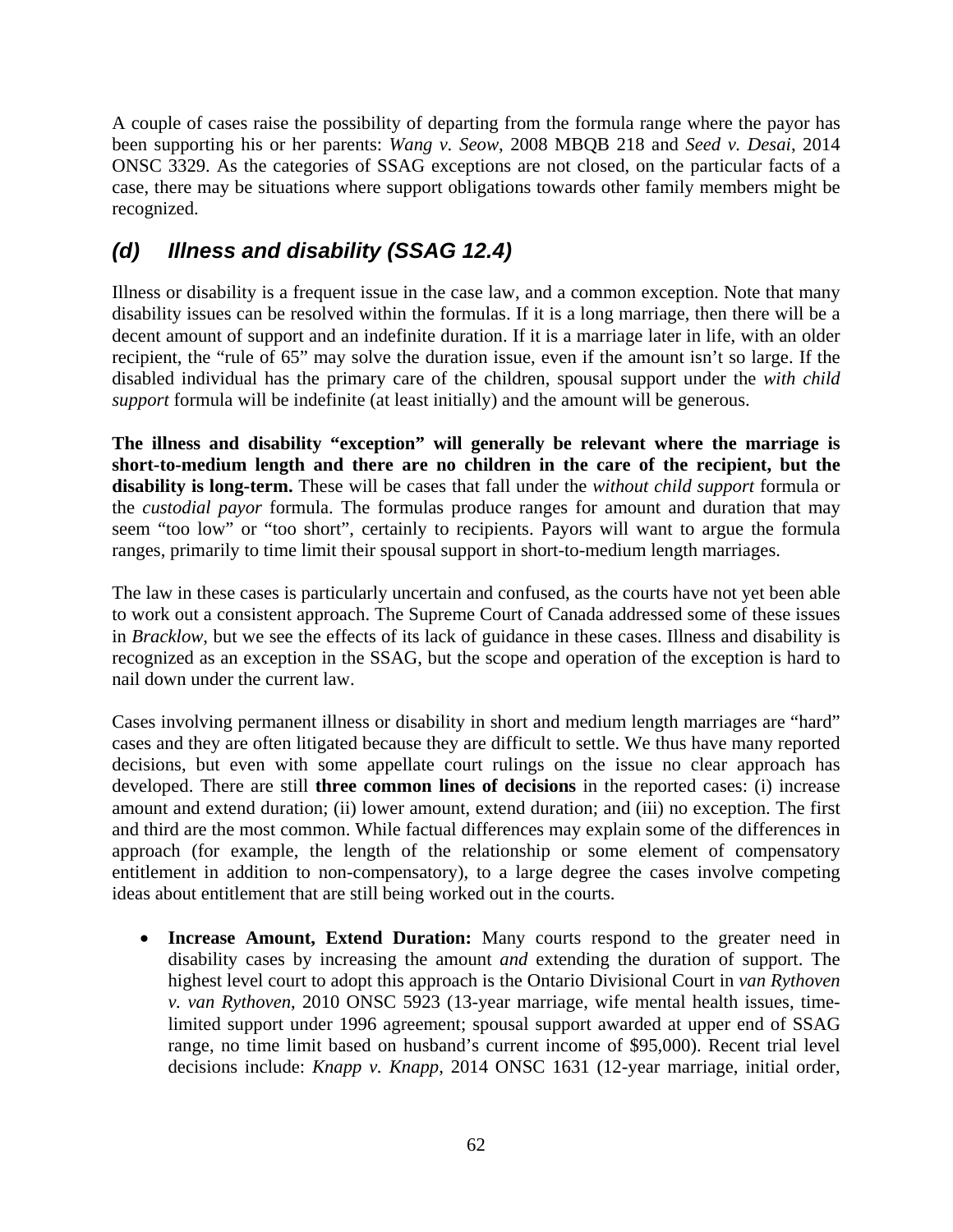high end, indefinite, but review); and *Aujla v. Singh*, 2012 ONSC 5217 (5-year marriage, support higher than SSAG and indefinite).

For earlier cases see: *Rhynold v. Rhynold*, [2009] O.J. No. 4339 (S.C.J.); *Steele v. Steele*, [2009] O.J. No. 2062 (S.C.J.); *Shaw v. Shaw*, 2009 NSSC 353; *Smith v. Smith*, 2008 CarswellOnt 1921 (S.C.J.); *Lepp v. Lepp*, 2008 BCSC 448; *Mumford v. Mumford*, 2008 NSSC 82; *Pegler v. Avio*, 2008 BCSC 128; *Wilson v. Marchand*, 2007 ONCJ 408 (although time limited, still beyond range); *Peterson v. Peterson*, 2007 SKQB 316; *Bramhill v. Dick*, 2007 BCSC 262; and *Eng v. Eng*, 2006 BCSC 1353.

 **Lower Amount, Extend Duration:** Some courts will extend the duration of spousal support, even to be "indefinite", while keeping the amount within the range, often at or near the low end. The Ontario Court of Appeal adopted this approach in *Gray v. Gray*, 2014 ONCA 659 (16-year marriage, spousal support not terminated after 16 years, low end, indefinite), but this was a "crossover" case that involved a strong compensatory claim and the court also relied upon the s. 15.3 exception. However, in *Hickey v. Princ*, 2015 ONSC 5596, reversing 2014 ONSC 5272, the Ontario Divisional Court adopted this approach in a purely non-compensatory case, where the trial judge on variation had reduced the amount of support because of the husband's retirement and imposed a timelimited order that would have terminated support 17 years after a 17-year marriage without children. The Divisional Court allowed the appeal and removed the time limit, while leaving the amount the same, near the low end of the SSAG range.

For trial level decisions see: *Knapp*, above (12-year marriage; if indefinite support had been ordered with no review, amount would have been at low end of range); *M.E.K. v. M.K.K.*, 2014 BCCS 2037; *Tscherner v. Farrell*, 2014 ONSC 876 (17-year marriage, support indefinite but amount below SSAG range, unusual facts, custodial payor, recipient's disability arising post-separation); *Campbell v. Campbell*, 2009 BCSC 1330; and *Munro v. Munro*, 2006 BCSC 1758.

 **No Exception:** On this approach, disability cases are to be resolved within the formula ranges, for both amount and duration. In effect, courts adopting this approach do not recognize any disability exception. Amount and duration may be at the higher end of the range, but we see spousal support being time-limited or terminated in accordance with the formula ranges even though the disability is permanent. This is the approach that was recommended in the SSAG and that was reflected in the *Bracklow* decision on re-trial.

At the appellate level, three decisions of the B.C. Court of Appeal offer examples of this approach: *Shellito v. Bensimhon*, 2008 BCCA 68(5-year marriage, no children, time limit imposed; amount above SSAG range; global amount above the SSAG range, but not that far above the maximum; also recipient able to return to employment); *Shen v. Tong*, 2013 BCCA 519 (7-year marriage; wife car accident, spousal support terminated after 4 years); and *Powell v. Levesque*, 2014 BCCA 33 (8-year cohabitation; spousal support terminated after 12 years of generous support; longer than SSAG but still termination). All of these cases involved relatively short marriages. In *Depatie v. Squires*, 2012 ONSC 1399 the Ontario Divisional Court upheld a trial judge's order imposing a time limit of 9 years after a 12-year relationship.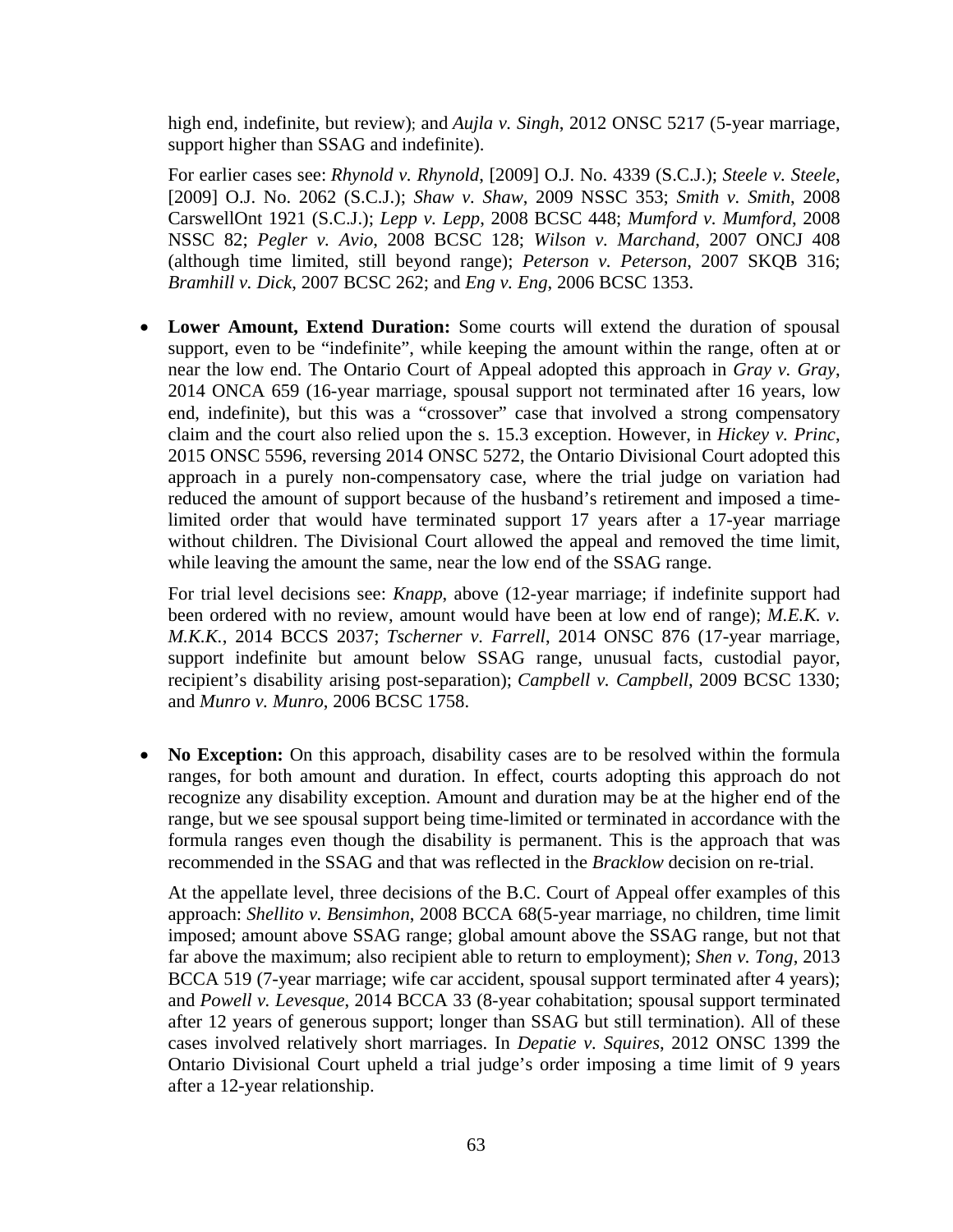For recent trial decisions see: *Morneau v. Morneau* 2014 BCSC 2269 (termination 8 years after 8-year relationship); *Soschin v. Tabatchnik*, 2013 ONSC 1707 (11-year relationship, post-separation disability, lump sum based on mid-range for amount and duration); *R.L. v. L.A.B.*, 2013 PESC 24, (termination 11 years after 15-year relationship; husband will retire; amount above SSAG range); and *Este v. Blais*, 2014 ONSC 5446, (9 year cohabitation, wife disabled, CPP \$12,000, husband retires, spousal support to end after 6 years).

For rarer cases with a time limit and the low end of the range, see *B.M.P. v. S.L.B*., 2015 BCSC 448 (7.5-year cohabitation, custodial payor, male claimant); *Patel v. Patel*, 2013 ONSC 2330 (custodial payor); and *Wilson v. Wilson*, 2009 BCSC 1021.

For earlier cases see: *Barton v. Sauve*, 2010 ONSC 1072; *Haggerty v. Haggerty*, 2010 NSSC 9; *T.J.M. v. C.R.M.*, 2009 BCSC 1122 (amount above range, but duration slightly below maximum); *McFadden v. Sprague*, [2009] O.J. No. 258, 2009 CarswellOnt 294 (S.C.J.); *Rayvals v. Rayvals*, 2008 BCSC 176; *Rezansoff v. Rezansoff*, 2007 SKQB 32; *Williston v. Williston*, 2006 BCSC 1869; *Wise v. Wise*, 2006 BCSC 945; and *Puddifant v. Puddifant*, 2005 NSSC 340.

Until appellate courts provide further guidance, these divergent approaches towards illness and disability will continue. As for us, we stated in the SSAG, "Our preference would be the … 'no exception' approach, which seems more consistent with the modern limits of spousal support as a remedy." We will have to await further developments in the law.

Other issues in disability cases:

- More complex issues of entitlement may arise when the disability occurs after separation; see *Tscherner v. Farrell*, above; *Soschin v. Tabatchnik,* above; and cases discussed below under "Changing Incomes".
- In disability cases where the payor is a custodial parent, the needs of children need to be balanced against the needs of the disabled spouse: see *Tscherner v. Farrell*, above*; Patel,*  above; and *Kuziora v. Fournier*, 2012 ONSC 1569. See also the discussion of the *custodial payor* formula, above under "The *With Child Support* Formula".
- It is also important to note the **income issues** that can arise in disability cases. CPP disability payments are included in income but social assistance payments are not, even if labelled ODSP or AISH. Workers' compensation benefits are included in income but are non-taxable, so will need to be grossed up. Most long-term disability insurance payments are also non-taxable, as it common for these insurance schemes to be employee-funded.

### *(e) The compensatory exception in short marriages without children (SSAG 12.5)*

The *without child support* formula ranges are driven by the length of the relationship, as well as the gross income disparity. In shorter marriages, the formula assumes the sole basis for spousal support is non-compensatory, which then leads to a brief transitional award. Where there are compensatory claims in shorter marriages, an exception is required, to generate potentially larger and longer awards of spousal support.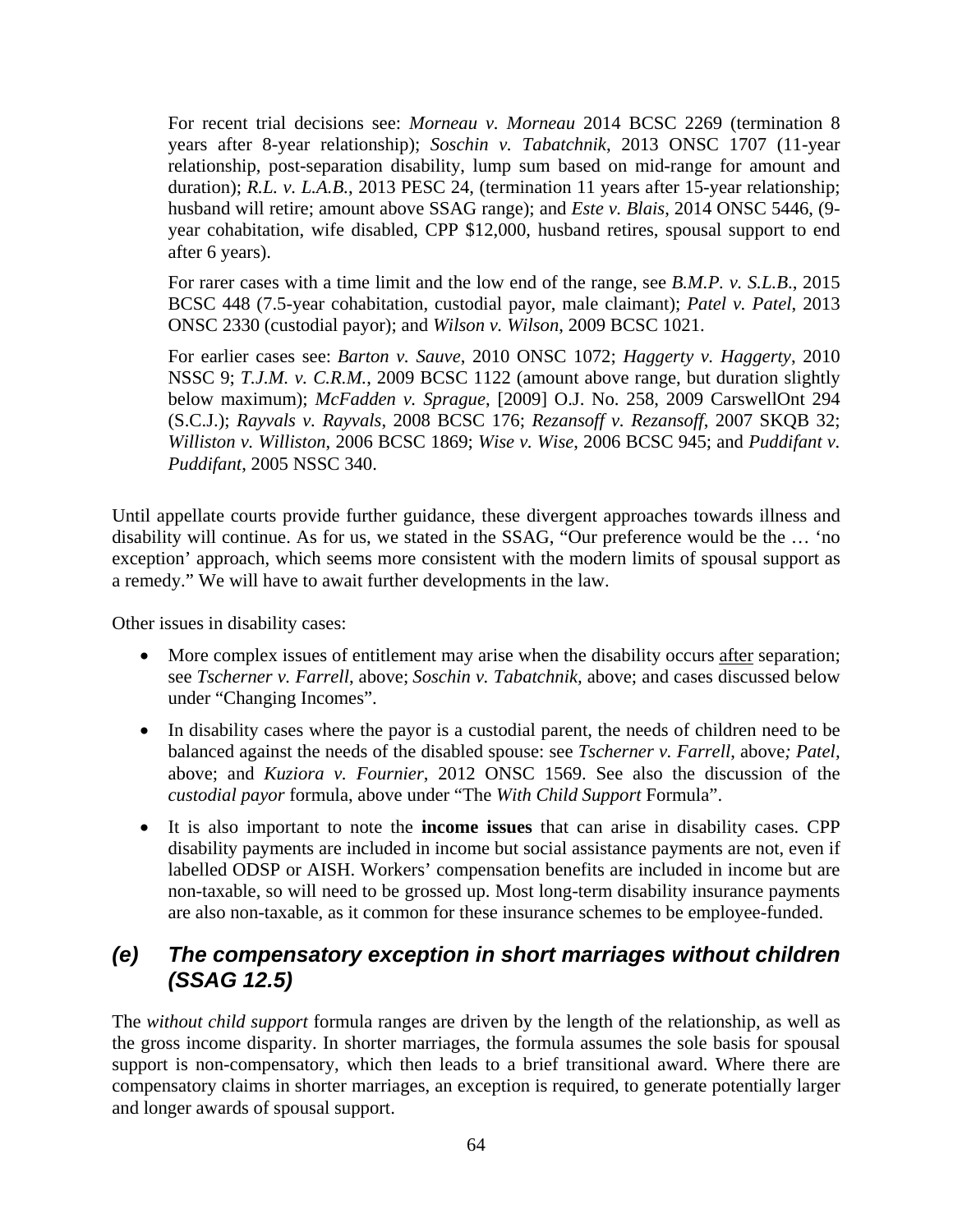There are typically, but not exhaustively, **three situations** where compensatory support can be claimed in shorter marriages without children.

 The **first,** and most common in the reported decisions, is where the **recipient spouse moves to marry the payor, giving up his or her job or career to do so.** Two appellate level decisions have explicitly recognized the application of the compensatory exception in such circumstances. One is the decision of the B.C. Court of Appeal in *R.M.S. v. F.P.C.S.*, 2011 BCCA 53. That case involved a three year marriage with two children. The husband, who had moved from Brazil, was awarded spousal support under the *custodial payor* formula in an amount higher than SSAG and for longer than three years. Two exceptions were relied upon: the compensatory exception in short marriages and the parenting exception (see below). The other is the decision of the Ontario Court of Appeal in *Stergios v. Kim*, 2011 ONCA 836 upholding the trial judge's application of the compensatory exception on an extremely compelling set of facts that combined multiple compensatory claims. The case involved a short marriage that lasted less than five years where the wife had given up her job and moved from South Korea. Because the husband had withdrawn his immigration sponsorship of her, she was unable to work in Canada. In addition, however, during the first years of the marriage, while the parties lived in Korea, the wife and her parents had financially contributed to the development of the husband's career potential. The husband had promised that he would do the same for the wife, by supporting her education after she moved to Canada. Five years of spousal support was awarded at an amount within the formula range for a 20-year marriage to allow the wife to go to university.

For trial level decisions that have awarded spousal support above the SSAG ranges in such circumstances, either with or without explicit reference to the compensatory exception, see: *Sidhu v. Sidhu*, 2014 ONSC 2965 (short marriage, husband withdraws immigration sponsorship; wife gave up job that she can't get back and has to travel back to India); *Singh v. Singh*, 2013 ONSC 6476 (short marriage, immigration sponsorship, explicit discussion of interim and hardship exceptions, could also be compensatory exception); *Bhandal v. Mann*, 2012 BCSC 1098 (no discussion of exceptions but interim exception and compensatory exception in short marriages would be applicable); *Ahn v. Ahn*, 2007 BCSC 1148; and *Fuller v. Matthews*, 2007 BCSC 444.

- The **second** is where the **recipient spouse has moved and given up or compromised his or her job or career, to facilitate the payor spouse's job or career.** An excellent analysis of such a case within this exception is *Beardsall v. Dubois*, [2009] O.J. No. 416, 2009 CarswellOnt 559 (S.C.J.) (wife left her employment to move to London where her husband had found employment).
- The **third** is **where the recipient spouse worked to put the other spouse through an education program**, but the couple separates before the recipient spouse has been able to enjoy any of the benefits of the payor spouse's enhanced earning capacity. The Ontario Court of Appeal decision in *Stergios v. Kim*, discussed above, also involved this situation.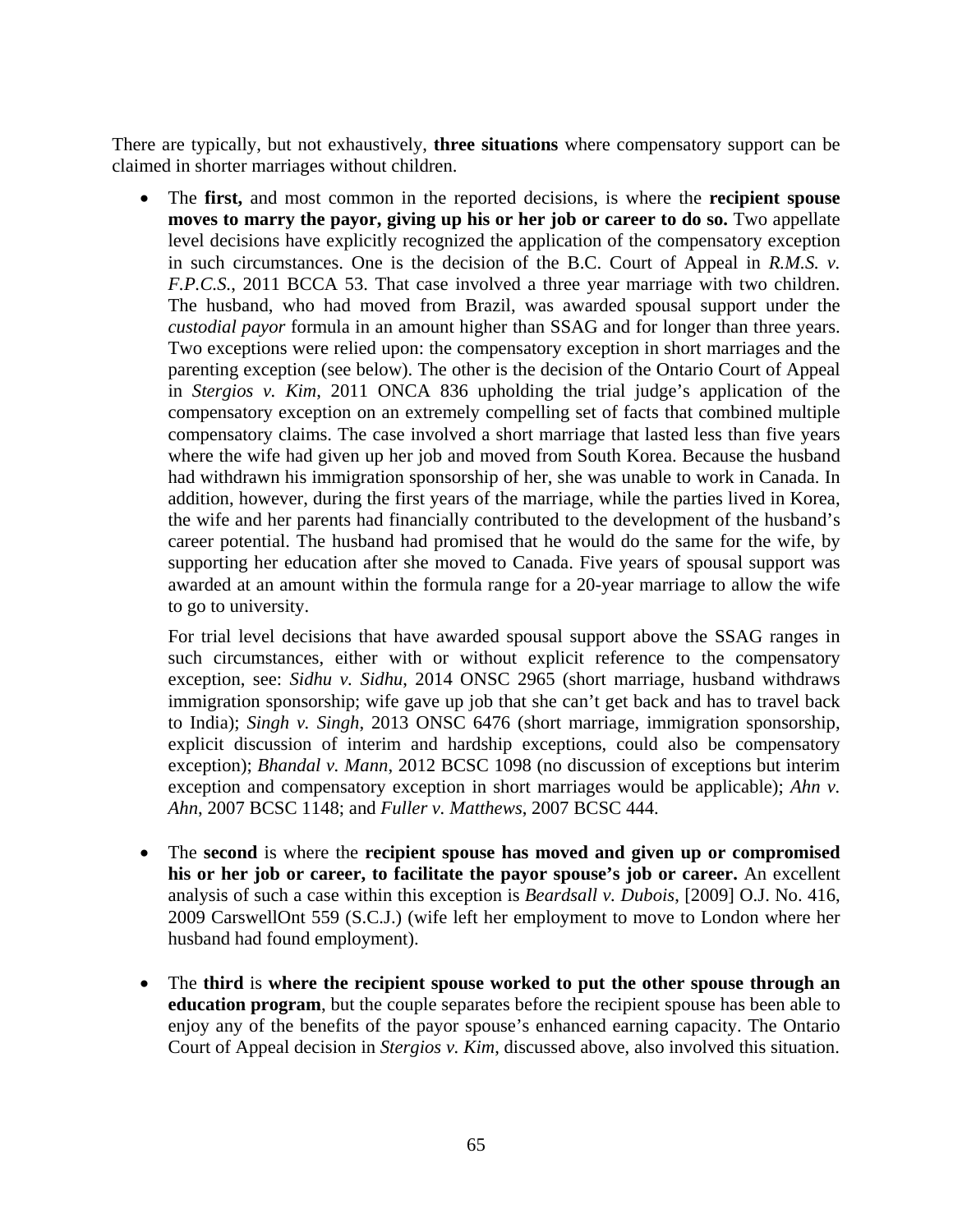## *(f) Property division: reapportionment (B.C.) (SSAG 12.6.1)*

After the Draft Proposal, the British Columbia courts affirmed a spousal support exception in cases where a sufficiently large reapportionment order was made under the property provisions of the former *Family Relations Act*: *Tedham v. Tedham*, 2005 BCCA 502 and *Narayan v. Narayan*, 2006 BCCA 561. This exception applied only in B.C. because only in that province did the property statute permit reapportionment, or unequal division, on spousal support grounds.

In practice, there were very few B.C. cases that fell within this exception. Most often it was the equity in the matrimonial home that was reapportioned and the size of the reapportionment was not large enough to justify departing from the formula range. Typically the adjustment made for reapportionment was to fix an amount of spousal support at a lower point in the range than might otherwise have been the case, even the low end of the formula range, as was done in *MacEachern v. MacEachern*, 2006 BCCA 508. For a recent decision adopting this approach see *Marquez v. Zapiola*, 2013 BCCA 433.

With the proclamation of the B.C. *Family Law Act*, S.B.C. 2011, c. 25, in 2013, reapportionment on spousal support grounds has become "a more restricted discretion", as the Court said in *C.M. v. M.S.*, 2015 BCSC 1031. Section 95(3) of the *Act* makes reapportionment of property on spousal support grounds a residual remedy, only available if the spousal support objectives cannot be met through spousal support:

95(3) The Supreme Court may consider also the extent to which the financial means and earning capacity of a spouse have been affected by the responsibilities and other circumstances of the relationship between the spouses if, on making a determination respecting spousal support, the objectives of spousal support under section 161 have not been met.

This changes the remedial sequence and likely removes any need for a B.C. reapportionment exception as part of spousal support law.

## *(g) Property division: "Boston" (SSAG 12.6.3)*

The Advisory Guidelines on amount and duration do not change the law from *Boston v. Boston*, [2001] 2 S.C.R. 413, governing "double-dipping", mostly from pensions. *Boston* expresses an entitlement principle, as to what portion of a payor's income is available to pay spousal support. *Boston* is, however, subject to a sizeable exception in cases of hardship or need. An extensive discussion of the complexities of this exception and the cases where an adjustment has been made to prevent "double-dipping" can be found under "Retirement" below.

## *(h) Property division: high property awards (SSAG 12.6.2)*

There is no explicit exception for **high property awards** in the SSAG. The Advisory Guidelines can already accommodate many of the "high property" concerns: by imputing income, by choosing location within the ranges for amount and duration, by individualizing support determinations for payors above the \$350,000 "ceiling"; and, in extreme cases, by finding no entitlement.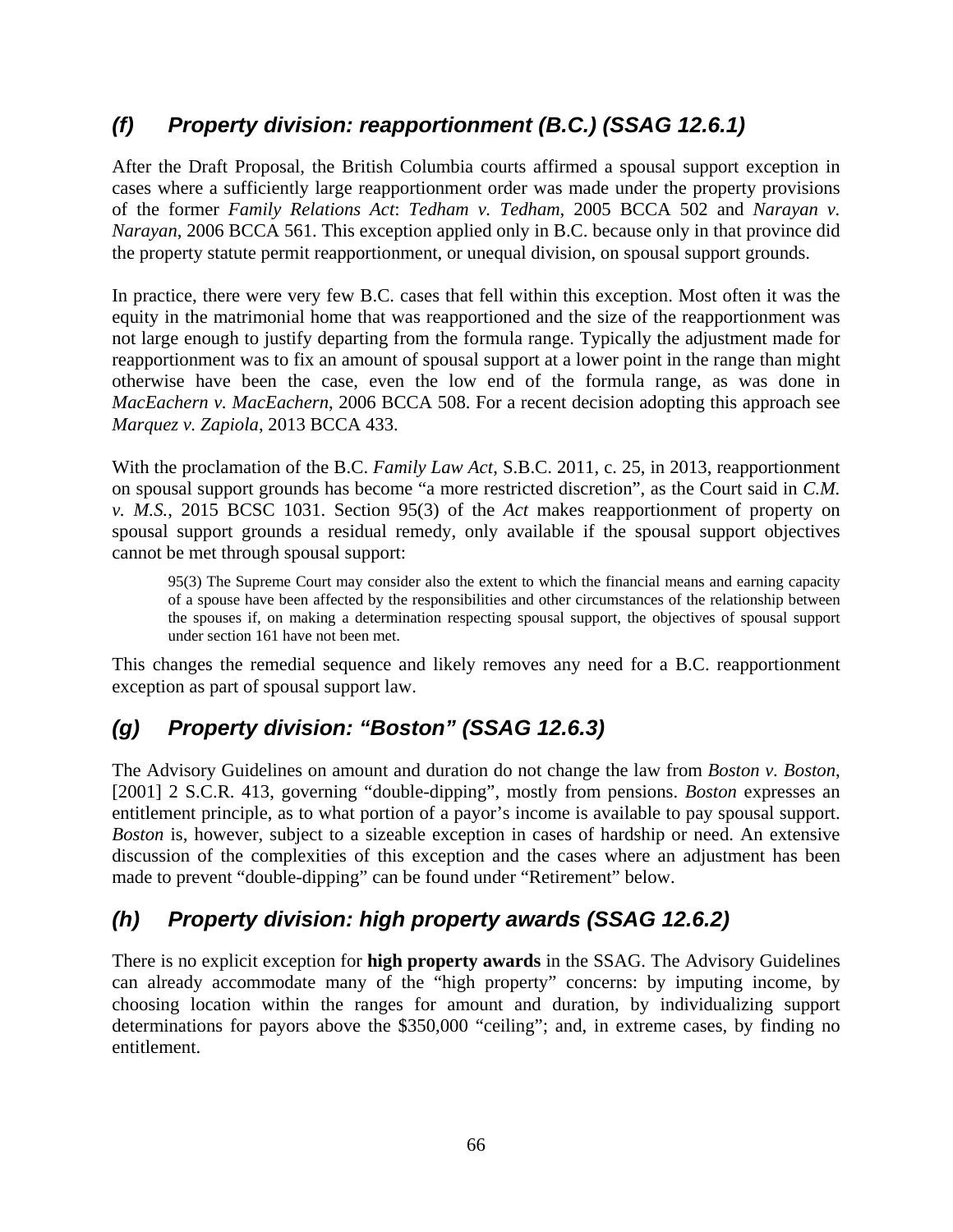The law in this area remains unclear. The better view is that property and support are governed by distinctive laws and serve different purposes, so that a high property award should not in and of itself dictate no entitlement to spousal support. This view is reflected in the B.C. Court of Appeal decisions in *Chutter v. Chutter*, 2008 BCCA 507 (leave to appeal to the S.C.C. denied), and *Bell v. Bell*, 2009 BCCA 280.

But there is an inter-relationship between property and spousal support, which might in some cases warrant an outcome outside the SSAG ranges for amount and duration. In *Chutter*, where the Court of Appeal overturned the trial judge's finding of no entitlement in the case of a long marriage where each of the parties was left with \$4 million dollars in assets, the award of \$2,800 per month was below the low end of the SSAG range.(In going below the range, the Court of Appeal also took into account that the wife had the benefit of sizeable RRSPs and was overhoused in her non-income-earning \$1.9 million home, which muddied the outcome a bit.)

In *Mudronja v. Mudronja,* 2014 ONSC 6217 spousal support was ordered to terminate after the wife received an equalization payment of \$1.8 million on the grounds that she would then have investment income in addition to an additional \$1 million in assets. Spousal support had already been paid for 7 years since separation. Here we see income being imputed to the recipient from her receipt of an equalization payment and lump sum retroactive support.

## *(i) Basic needs/hardship (SSAG 12.7)*

This exception recognizes the specific problem with shorter marriages (1-10 years) under the *without child support* formula (and the *custodial payor* formula which is built around the *without child support* formula) **where the recipient has little or no income** and the formula is seen as generating too little support for the recipient to meet his or her basic needs for any transitional period that extends beyond the interim exception. The exception allows for awards higher in amount than the SSAG ranges, enough to meet basic needs, but does not allow for an extension of duration.

This exception is intended to apply only where other exceptions—such as the interim exception, the illness and disability exception and the compensatory exception in short marriages—are not applicable and where restructuring does not provide an adequate solution. When this exception was recognized in the SSAG we contemplated a very narrow scope for its operation, and we thought it would arise mostly in bigger cities, where basic needs are most expensive.

To date this basic needs/hardship exception has not been used very often and the majority of the cases where it has been used it have involved interim support and combined reliance on this exception and the interim exception; see *Carty-Pusey v. Pusey*, 2015 ONCJ 382; *Ponkin v. Werden,* 2015 ONSC 791; and *Tasman v. Henderson*, 2013 ONSC 4377. For one example of its use outside of the interim context see *Simpson v. Grignon,* [2007] O.J. No. 1915, 2007 CarswellOnt 3095 (S.C.J.).

One area where we contemplated that this exception might apply is the immigration sponsorship cases; see *Carty-Pusey,* above (but interim exception also applicable).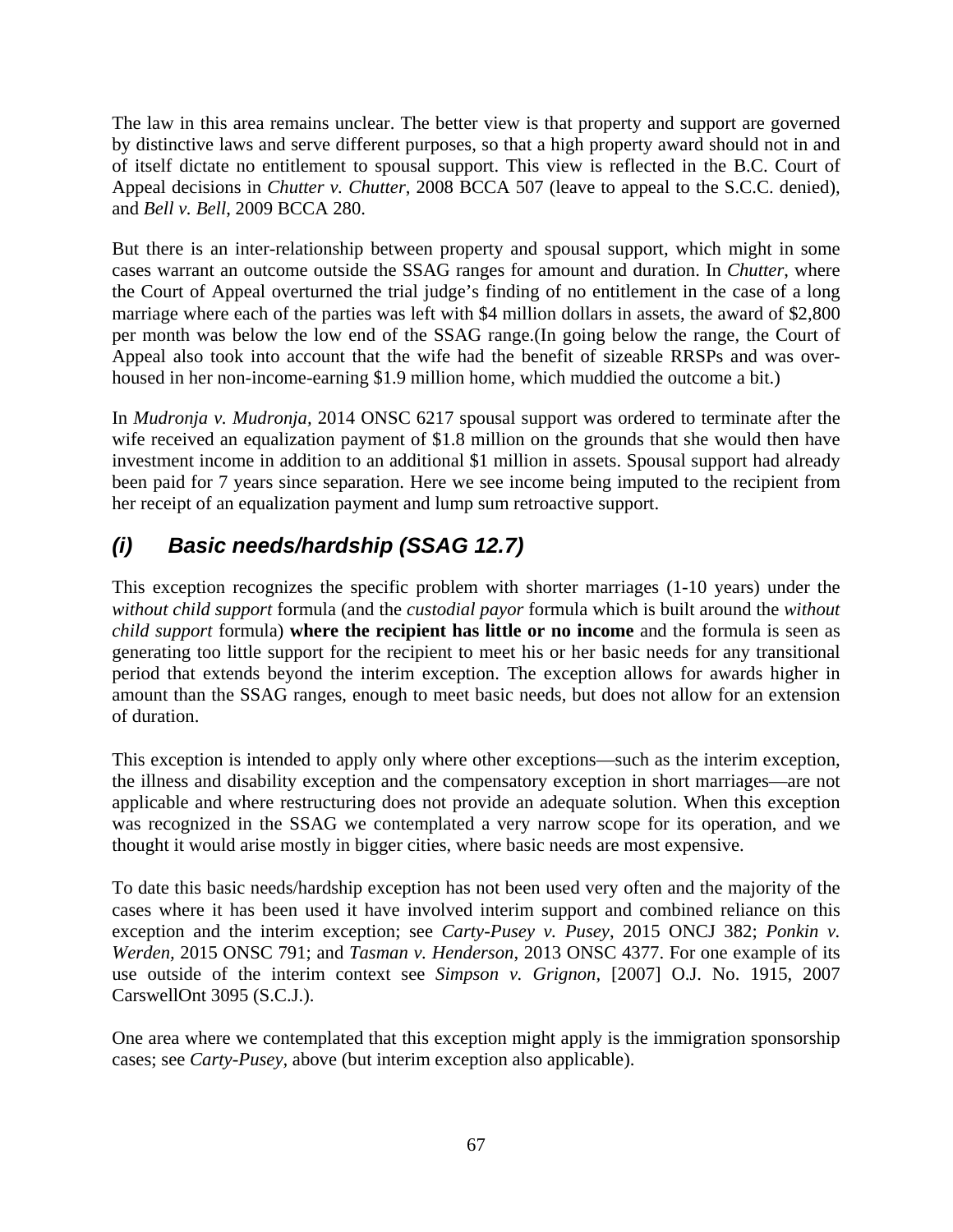## *(j) Non-taxable payor income (SSAG 12.8)*

Both formulas produce a "gross" amount of spousal support, i.e. an amount that is deductible from taxable income for the payor and included in taxable income for the recipient. But **some payors have incomes based entirely or mostly on legitimately non-taxable sources** such as:

- workers' compensation
- disability payments
- income earned by an aboriginal person on reserve
- some overseas employment arrangements.

In determining income, this non-taxable income will have been grossed-up (as discussed under "Income" above). However, in these cases where the payor's income is based almost entirely on non-taxable income, the payor is unable to deduct the support paid, contrary to the assumption built into the formulas for amount. In most cases, the recipient of spousal support will still have to include the support as income and pay tax on it. Under this exception, it will be necessary to balance the tax positions and interests of the spouses.

For examples of the fact situations covered by this exception, see *Paul v. Paul*, 2008 NSSC 124 (both aboriginal, neither paying taxes, amount below low end of range) and *James v. Torrens*, 2007 SKQB 219 (aboriginal payor earning income on reserve).

There are also a number of self-adjusting mechanisms at work under both formulas that may limit the need to resort to this exception, described more fully in the SSAG itself. Note in particular that there will be no need to do any adjustment for non-taxable income in cases under the *with child support* formula because the calculations under that formula work with net incomes: see *Fiddler v. Fiddler,* 2014 ONSC 4068.

## *(j.1) Payor resides in country where no tax deductibility for support*

Here we wish to identify a variant on the non-taxable payor income exception. Non-taxable income means a payor does not obtain the benefit of tax deductibility for spousal support payments. But a payor can lose out on tax deductibility in another way, by residing in a country where domestic law does not permit deductibility of spousal support. As with the non-taxable income exception, the Canadian recipient will still have to declare the support as income and pay taxes on that income.

Many countries do allow deductibility, like the U.S., France, Italy and Spain. But many others do NOT allow the payor to deduct spousal support, notably the United Kingdom, Australia, Mexico, Japan and Korea (Germany and Israel only allow a limited deduction).

This creates a similar problem to that seen above for payors with non-taxable income and warrants a similar exception and solution.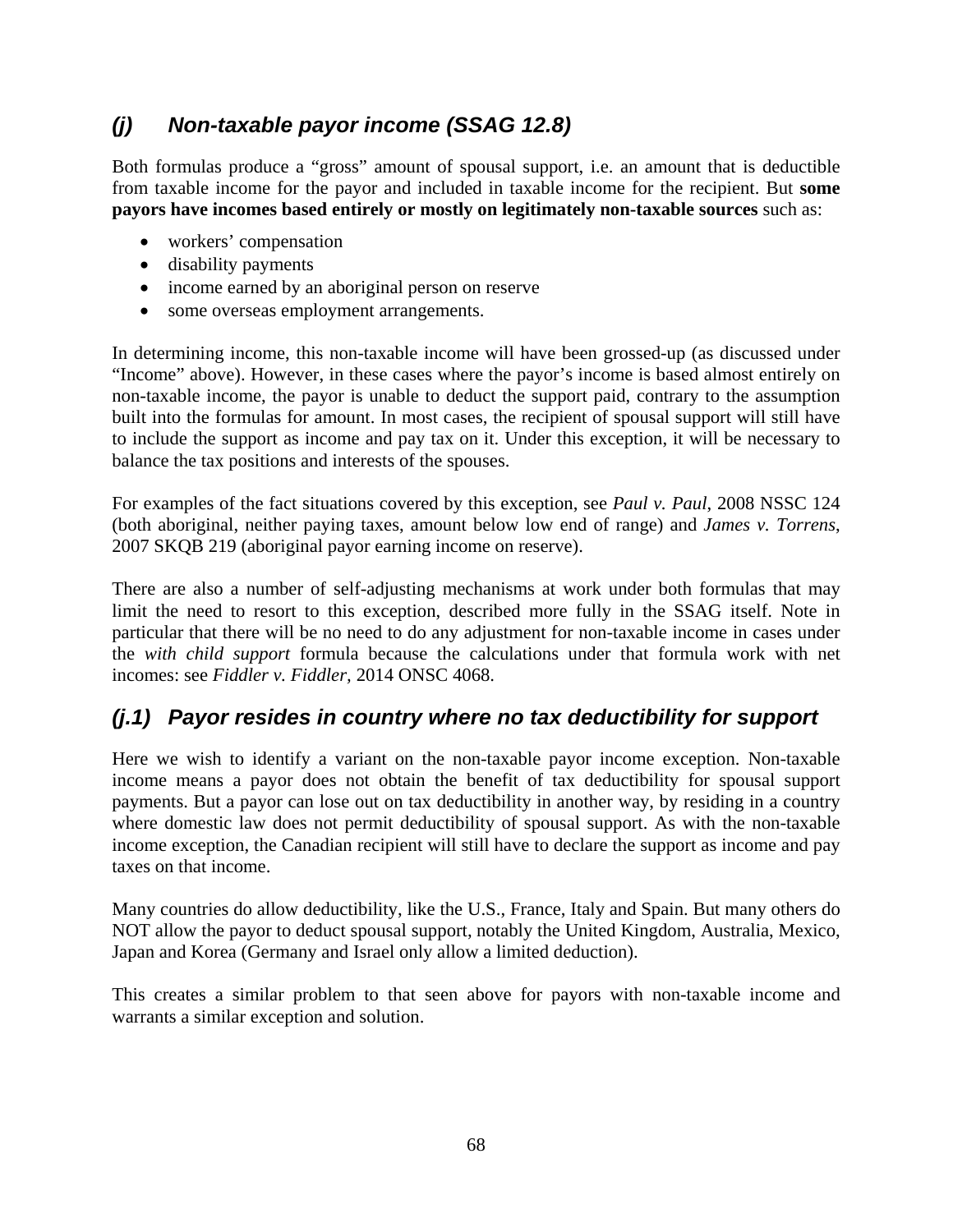## *(k) Non-primary parent to fulfil parenting role (SSAG 12.9)*

This exception arises under the *custodial payor* formula in shorter marriages on a specific set of facts, to justify increased spousal support for parenting purposes. There are **three requirements for this exception:**

- the recipient spouse and non-custodial parent must play an important role in the child's care and upbringing after separation
- the marriage is shorter and the child is younger
- the ranges for amount and duration are low enough and short enough under the formula that the non-custodial parent may not be able to continue to fulfil his or her parental role.

Some of these cases involve illness or disability, as that explains the non-custodial status of the recipient spouse. But in such cases, this exception should be considered first, before reaching the more common illness and disability exception.

This parenting exception has now been recognized in two appellate level decisions, both decisions of the B.C. Court of Appeal. *R.M.S. v. F.P.C.S.*, 2011 BCCA 53 involved a very short, three year marriage with two children. The father, who had moved from Brazil, exercised substantial access. Two exceptions were relied upon to justify an award of spousal support in an amount higher than the SSAG and for longer: the compensatory exception in short marriages and the parenting exception. At para 80 of her reasons, Justice Smith noted that the parenting exception is focussed on the recipient's parenting role, and is most often used to extend the duration of spousal support until the children are older and parenting functions are reduced. She added that it may also be used to augment the amount of support if the recipient does not have the financial resources to meet the demands of parenting. At para 83 she stated:

This exception is not aimed at compensating the recipient. Nor is the goal to ensure that both households have the same level of income. Rather, it works to ensure that the non-primary parent has the resources needed to fulfil their parenting duties. This might encompass ensuring the children have adequate housing or transportation between houses.

*R.M.S.* was followed in *Kelly v. Kelly*, 2011 BCCA 173, which involved a seven year marriage in which the children remained with the father. The mother was awarded spousal support higher than SSAG and for longer, with explicit reference to the parenting exception. On the facts the mother had a relatively low income and her difficulties in fulfilling her parenting role were exacerbated by high access costs. Both *R.M.S.* and *Kelly* referred to an earlier Ontario trial level decision, *Petit v. Petit*, [2008] O.J. No. 5437, 2008 CarswellOnt 8257 (mobility case, children moved with husband, support to wife increased above range to adjust for cost of travel for access in northern Ontario).

Other trial level decisions using this exception include *Osanlo v. Onghaei*, 2012 ONSC 2158 (exception not explicitly relied upon but non-custodial mother who had been primary caregiver awarded support higher than SSAG range, her need to provide accommodation suitable for children) and *Mumford v. Mumford*, 2008 NSSC 82 (married 16 years, 14-year-old with husband, wife with parenting time, mental health issues for wife, spousal support above range, duration set at maximum).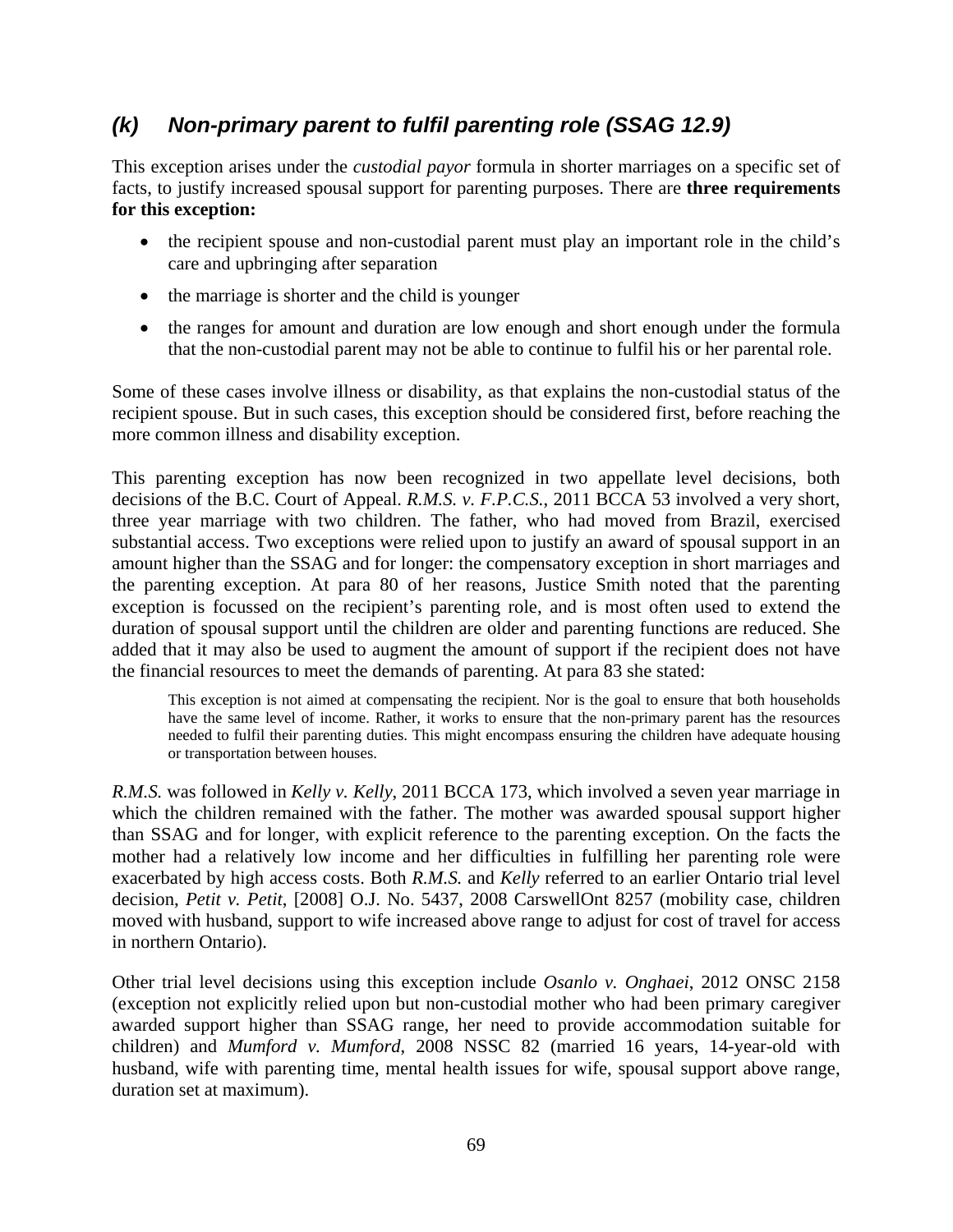## *(l) Special needs of child (SSAG 12.10)*

A child with special needs can raise issues of both amount and duration of spousal support, issues that can often, but not always, be accommodated within the ranges. In some cases, the duration of spousal support may have to be extended and/or the amount may have to be increased above the upper end of the range.

The leading case on this exception is now the decision of the Manitoba Court of Appeal in *Remillard v. Remillard*, 2014 MBCA 304 where the court overturned a trial decision that both imputed income to the wife, who had custody of the parties' severely disabled child, and imposed a five year time-limit on support after an 11-year marriage. The wife had a new relationship and a new child and was not working outside the home. The Court of Appeal found that the trial judge's award failed to adequately reflect the wife's entitlement to compensatory support and over-emphasized self-sufficiency. Given the child's needs, it was unrealistic to expect the wife to work and become self-sufficient in five years. Relying explicitly on the special needs exception, the court awarded indefinite support, subject to review or variation. (The amount of the award was reduced \$1000 below the SSAG mid-range to take into account the wife's repartnering.)

For trial level decisions see *E.B.G. v. S.M.B.*, 2015 BCSC 541 (special needs child, time limit in consent order varied, indefinite, no explicit reference to special needs exception); *Krause v. Zadow*, 2014 ONCJ 475 (10-year marriage, 3 children, 2 special needs, separation agreement provides for amount higher than SSAG; husband's income decreases, wants reduction and time limit on spousal support; no basis for imputing income to wife given needs of children; no time limit; explicit reference to special needs exception); *Jans v. Jans*, 2013 ABPC 1999 (Down's Syndrome child, husband almost no access, spousal support higher than SSAG, no explicit reference to exception); *Yeates v. Yeates*, [2007] O.J. No. 1376, 2007 CarswellOnt 2107 (S.C.J.), affirmed on appeal 2008 ONCA 519 (wife with care of disabled children, spousal support well above range); and *Frouwes v. Frouwes*, 2007 BCSC 195 (wife no entitlement to spousal support, where wife delayed claim and custodial husband bears full costs of children with special needs).

### *(m) Section 15.3: inadequate compensation (SSAG 12.11)*

The **full title for this exception** is "section 15.3: small amounts, inadequate compensation under the *with child support* formula". Section 15.3 of the *Divorce Act* requires that child support be given priority over spousal support, which can mean little or no spousal support, even in cases where there is a strong claim for compensatory support, especially where there are more children requiring care; see *C.E.A.P. v. P.E.P.*, 2006 BCSC 1913 (compensatory entitlement recognized, 4 children, but SSAG shows zero amount for spousal support; no spousal support ordered, no ability to pay). Section 15.3 goes on to recognize that as child support is reduced or terminated there will be increased ability to pay and thus an ability to satisfy unmet claims for spousal support which have been held in abeyance or only partially met while child support was being paid. For a nice example of the operation of s. 15.3, see *Beck v. Beckett*, 2011 ONCA 559 (at trial no spousal support while child support being paid, by time of appeal no more child support, on appeal child support order replaced with spousal support order for mid-range SSAG).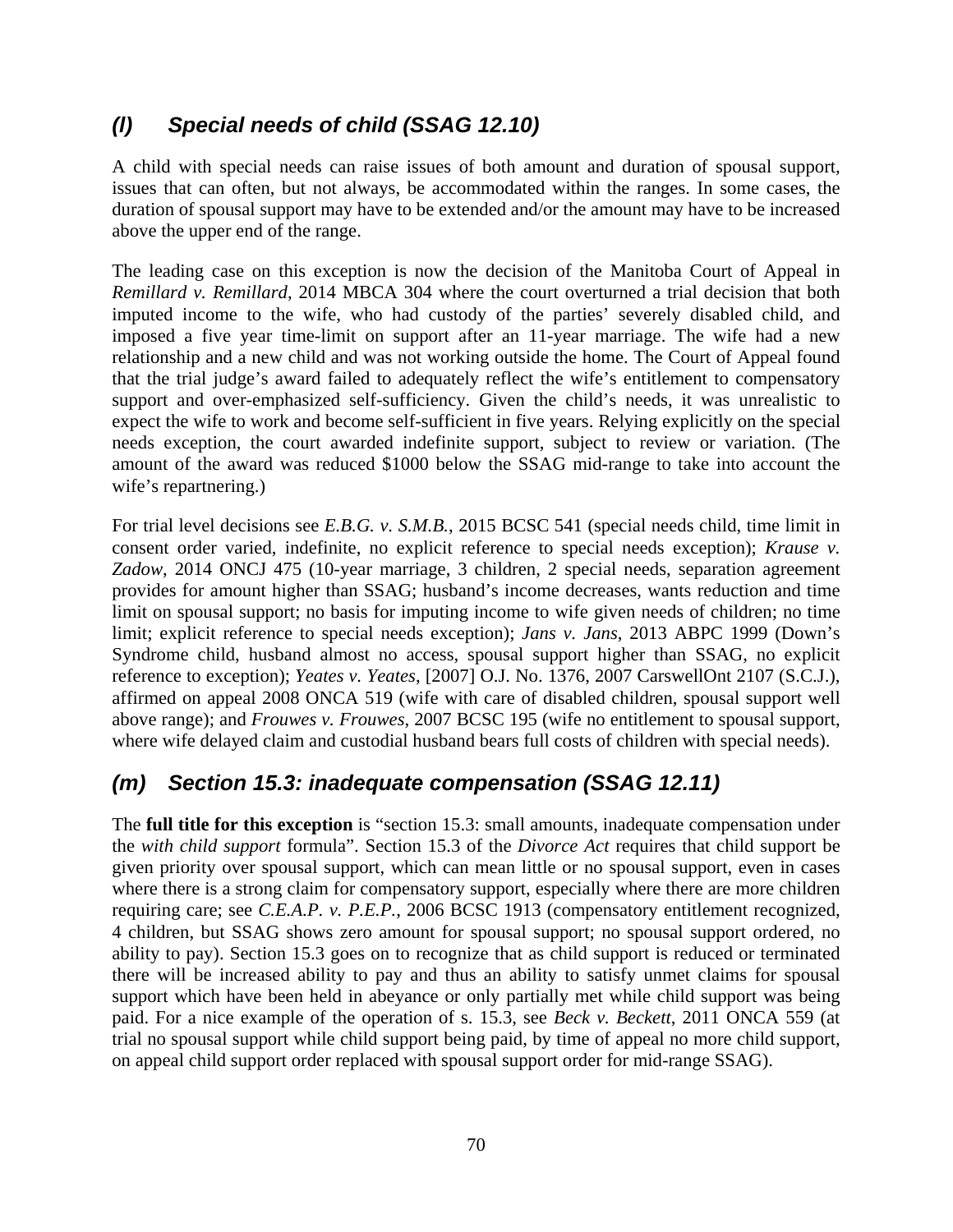This exception recognizes that after child support ends there may still be unmet compensatory claims and that *duration* under the SSAG may need to be extended to provide adequate compensation to the recipient. This exception will usually arise in a variation context in longer marriages with children, when child support ends and there is a **crossover** from the *with child support formula* to the *without child support* formula (see SSAG 14.5 and below under "Crossovers Between Formulas When Child Support Ends"). In many cases the *without child support formula* will be able to respond adequately to the past priority given to child support and the recipient's unmet compensatory claims. The amount of support may be increased under the *without child support* formula and for marriages of 20 years or longer, duration will be indefinite. However, where the marriage is under 20 years in length, the time limits under this formula will become applicable, with the maximum duration being the length of the marrriage. For these cases, **the effect of the exception will be to extend the** *duration* **of spousal support beyond the upper limit of the length of the marriage.** 

We now have an appellate level decision explicitly relying upon this exception, the decision of the Ontario Court of Appeal in *Gray v. Gray,* 2014 ONCA 659. This was a crossover case where child support had ended. Spousal support had already been paid for 16 years after a 16-year marriage with four children. The wife had not worked outside the home since shortly before the separation because of health problems. The husband's application to terminate child support was combined with an application to either terminate spousal support or keep it at the existing very low level, while the wife sought continued spousal support in an increased amount. The wife was found to have continuing entitlement on both non-compensatory and compensatory grounds. The amount of support was increased to the low end of the SSAG range on an indefinite basis. In justifying this result the Court of Appeal recognized that the amount of the original order reflected the priority given to child support. In not imposing a time limit, the Court explicitly referred to both the disability exception and the s. 15.3 exception. The low end of the range was ordered to reflect this extension of duration, as well as the husband's second family obligations.

In *Gray* the Court of Appeal drew upon an earlier decision in *Abernethy v. Peacock*, 2013 ONSC 2045, upholding 2012 ONCJ 145, a case where the wife had a very strong compensatory claim following a 16-year marriage and where the s. 15.3 exception had been explicitly relied upon to extend the duration of spousal support after child support ended.

### *(n) Other grounds for departures, "new exceptions"*

The eleven "exceptions" listed in the SSAG represent recognized grounds or "categories" of departure from the formula ranges. But the Guidelines are informal and advisory, which means that departures from the formulas can take place even if there is no listed "exception" in Chapter 12. The listed "exceptions" do not exhaust the possible reasons for departing from the formula ranges.

The SSAG formulas were devised for "typical" cases, and the unusual facts of a particular case may require a departure from the formula ranges, e.g. the unusual mortgage arrangements made *after* separation in *S.S.V. v. G.J.V.*, 2009 NBQB 195 (husband jointly purchased home and cosigned mortgage); or the wife's permanent arrangement to live with her mother, thereby lowering her expenses in *Schloegl v. McCroary*, 2008 BCSC 1722 (amount lower than low end of range).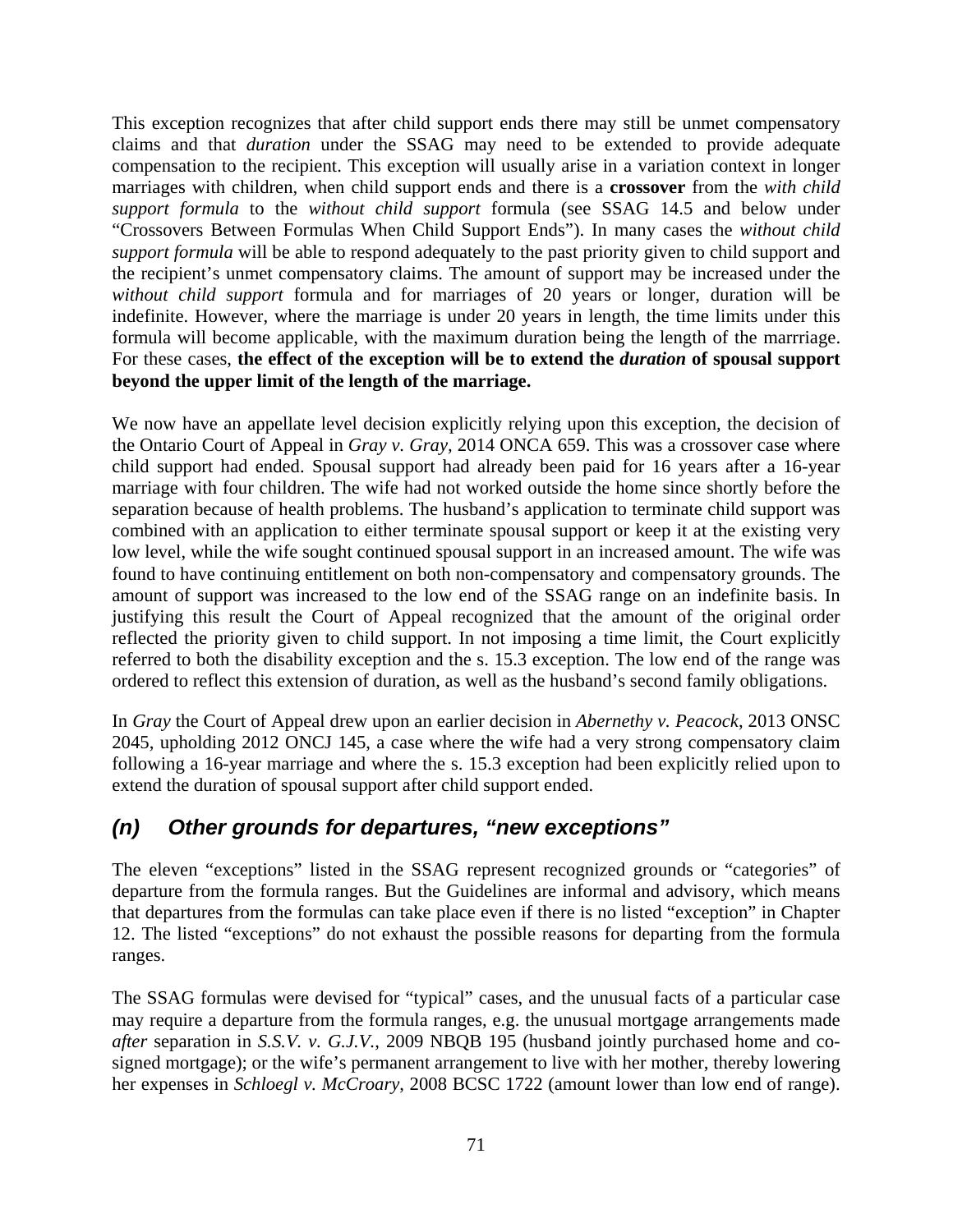One might also imagine exceptional cases involving usually high medical expenses for either the payor (limiting ability to pay) or the recipient (increasing need).

The kinds of factors that determine location in the range (SSAG Ch. 9) may also, in some cases, push an award outside of the range in extreme or unusual circumstances. Just think of the debt payments exception. For another example, employees have recently been called upon to pay much larger mandatory pension contributions in order to cover pension fund deficits, contributions that may be large enough that the payor lacks the ability to pay the spousal support amounts under the formulas and thus an outcome below the range may be warranted. (Remember that mandatory pension contributions are not treated as deductions for SSAG calculations.)

It is impossible to conjure up the many and various ways that spousal support cases can be unusual or atypical, and thus demand a departure from the SSAG ranges.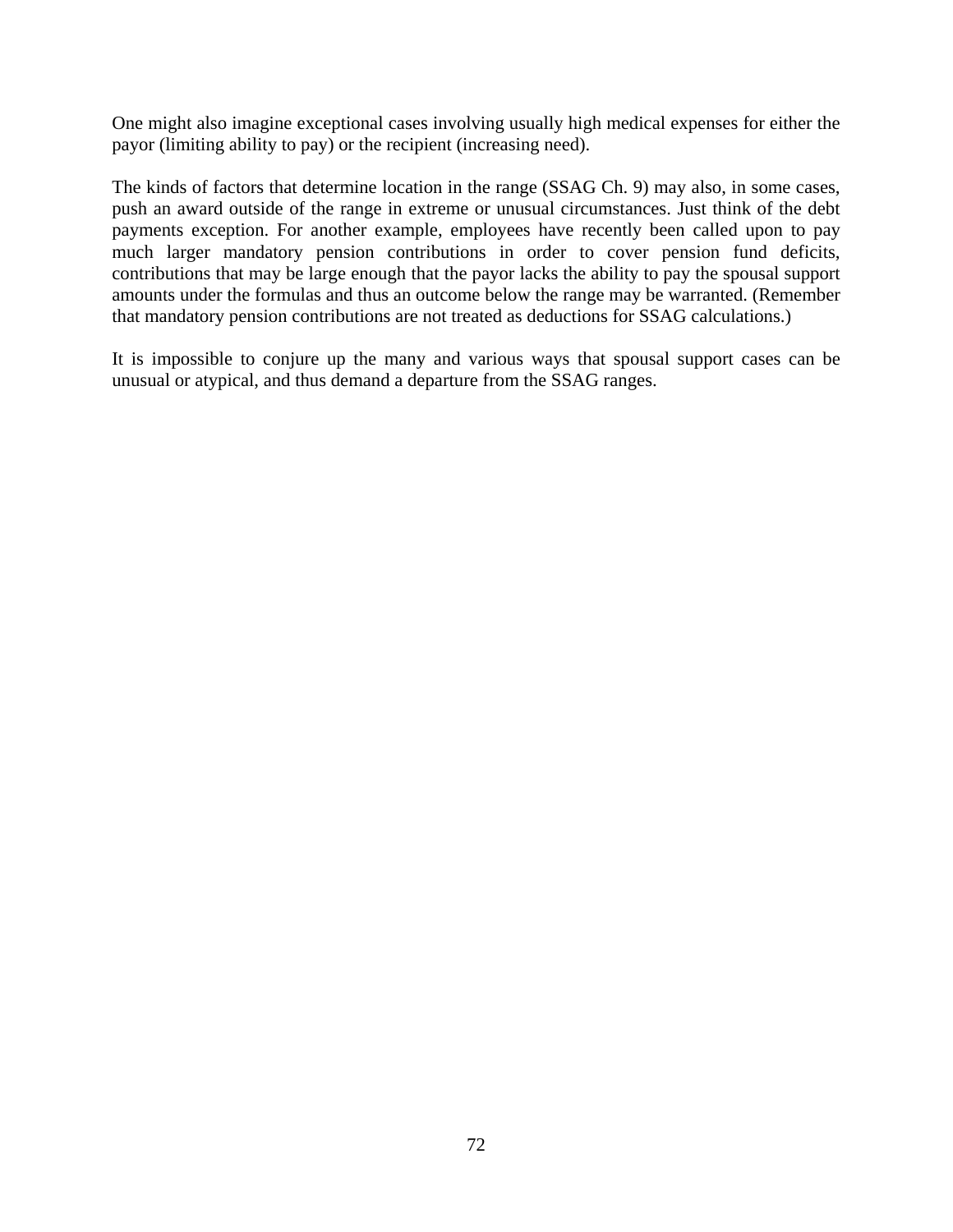# **13 Variation and Review (SSAG Chapter 14)**

#### *(a) The general framework of variation and review*

The SSAG do nothing to change the general structure of the law pertaining to variation and review.

Some important points to remember about the basic law of variation and review include:

#### **the distinction between a review and a variation:**

**A variation** involves the threshold requirement of a material change in circumstances whereas a review is more like an initial application; courts often mistakenly confuse the tests. For recent decisions requiring appellate correction see *Marche v. Marche,* 2014 NLCA 2; *Morck v. Morck*, 2013 BCCA 186; and *Domirti v. Domirti*, 2010 BCCA 472.

**A review** is often described as a hearing *de novo*, but this is somewhat misleading because, following *Leskun v. Leskun*, 2006 SCC 25, the issues to be reviewed may, and indeed should be, delineated by the terms of the review: see *Westergard v. Buttress*, 2012 BCCA 38 (review only re self-sufficiency, not *de novo* assessment) and *MacCarthy v. MacCarthy*, 2015 BCCA 496 (order permitting review properly interpreted to apply only to quantum and not entitlement; not allowing for re-litigation of entitlement one year after trial).

• **the test for material change** -- "known or taken into account", not "foreseeable":

The test for a "material change", as confirmed by the Supreme Court of Canada in *L.M.P. v. L.S.*, 2011 SCC 64, is a change that is substantial, continuing and that "if known at the time, would likely have resulted in a different order". *L.M.P.* is now the leading case on the threshold test for variation. The test is not whether the change was or was not "foreseeable" by the parties at the time of the previous order. The language of "foreseeability" is mistakenly transposed by lawyers and judges from the case law dealing with spousal support agreements—first *Pelech* and now *Miglin*. Some prefer to restate the "material change" test as a change that was not "foreseen" in the initial order, but even this often leads to confusion. The better approach is to focus on what was "contemplated" or "taken into account" in the initial order.

There is a growing body of higher level court decisions providing clearer thinking on the test for "material change". Before *L.M.P.*, Lambert J.A. provided an insightful explanation of the test in *Stones v. Stones,* 2004 BCCA 99:

[15] In my opinion, the question of what is a material change of circumstance may vary from one case to another. That is particularly so in relation to foreseeability. There are a group of cases which decide that retirement from employment, even at the retirement age set by the employer, or by collective agreement, can be a material change of circumstances, although clearly it would be foreseeable.

[16] I suppose that the question should really be asked in each case of whether the circumstance in question was *one which the parties must have had in contemplation and built into the framing of their agreement*. Perhaps it is a change that the parties were prepared to leave out of contemplation in the agreement because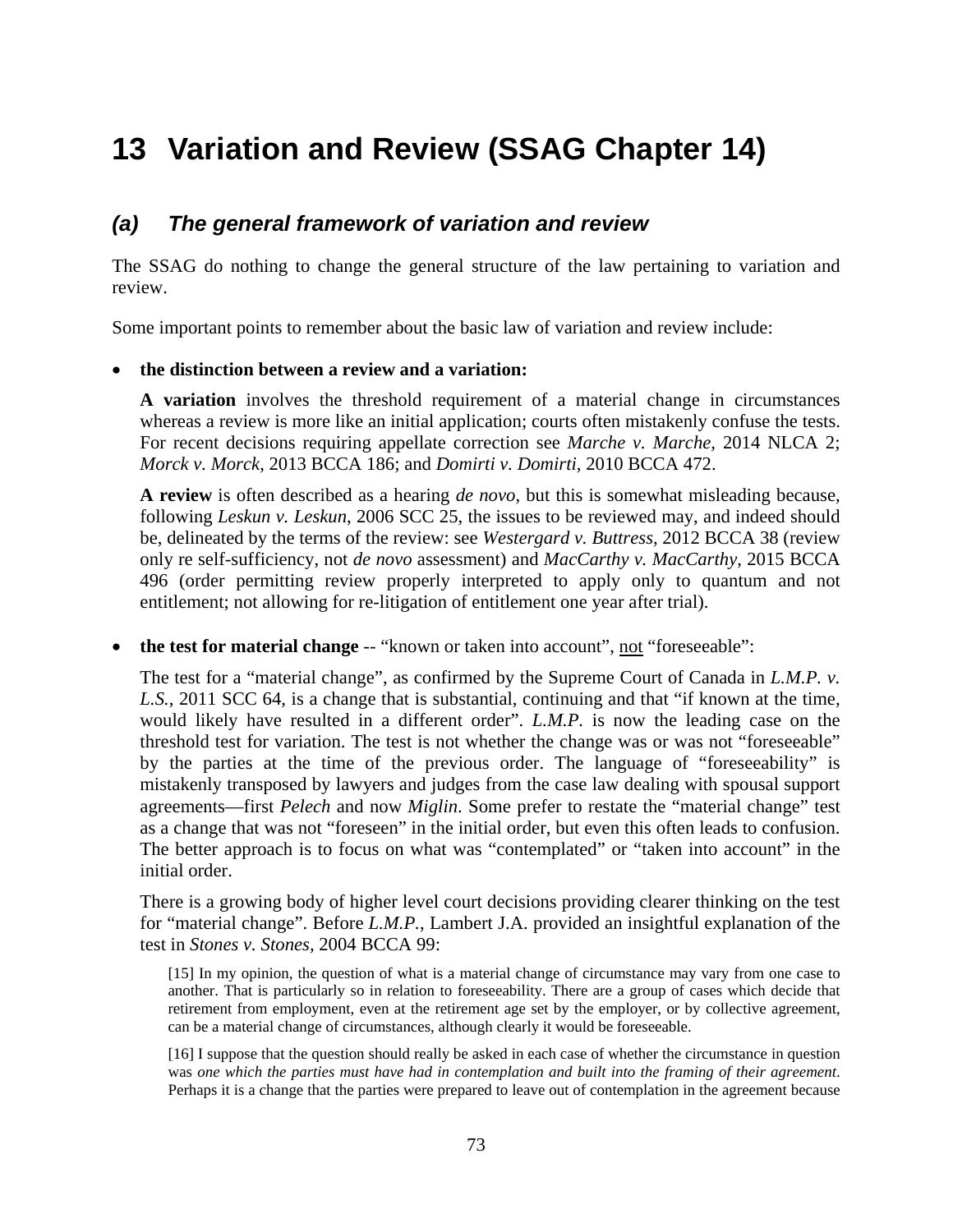of complexity or some other reason, so that when it occurs it is a material change of circumstances, even though the parties knew it must be going to happen at some time or another. [emphasis added]

More recently, good discussions of the proper application of the material change test can be found in the decision of Justice Kasirer in *Droit de la famille – 141364,* 2014 QCCA 1144, leave to SCC refused [2014] S.C.C.A. No. 459 and in *Dedes v. Dedes,* 2015 BCCA 194. In *Dedes*, the court stated, in the context of an application for variation of a custody order to permit the mother's relocation:

[25] As articulated in *L.M.P.*, the test for material change is based not on what one party knew or reasonably foresaw, but rather on what the parties *actually* contemplated at the time the order was entered by agreement. A function of the material change threshold is to prevent parties from re-litigating issues that were already considered and rejected; in such cases an application to vary would amount to an appeal of the original order. [emphasis in original]

In *Goodkey v. Goodkey,* 2015 ABCA 394, the Alberta Court of Appeal very sensibly concluded that a chambers judge erred in refusing to find that the cessation of child support was a material change in circumstances. His ruling that the change must have been in the contemplation of the parties at the time of the prior consent order was quickly dealt with by the Court of Appeal: "while it could be said that it was reasonably anticipated by the parties that child support would terminate at some point, the specific timing of that termination remained unknown."

However, even at the higher court levels, the test for "material change" continues to be misunderstood and conflated with concepts of foreseeability. In *Morigeau v Moorey*, 2015 BCCA 160, the wife's repartnering was found not to be a material change because it was "foreseeable" at the time of the initial order that she might cohabit with her current partner, who she was seeing at the time, or if not with him, then with someone else. In *Hickey v. Princ*, 2015 ONSC 5596, the Ontario Divisional Court found that the husband's early retirement was either "foreseeable" or "foreseen" because his pension was valued on that basis and therefore his retirement could not be a material change. The results in these two decisions—i.e. no variation—may well be defensible (in *Morigeau* the wife had a strong compensatory claim and in *Hickey* the wife was disabled). But the problematic analysis of "material change" complicates the resolution of variation cases for lawyers and judges.

 on a variation, the court must limit itself in its order to whatever variation is justified by the material change in circumstances:

As the S.C.C. made clear in *L.M.P*., above, at para 47, a variation is neither an appeal nor a hearing *de novo*. Judges making variation orders under s. 17 are required to limit themselves to making the appropriate variation and should not weigh all the factors to make a fresh order unrelated to the existing one.

#### **consent orders are now governed by the test for variation from** *L.M.P.* **rather than by**  *Miglin***:**

As a result of the SCC's ruling in *L.M.P.*, above, the threshold test for variation of consent orders is the same as for orders that do not incorporate an agreement, that of a "material change" in circumstances since the making of the order. A spousal support agreement does not alter the statutory "material change" threshold of s. 17. The *Miglin* test is thus not applicable in the variation context. However, the more specific the terms of the agreement,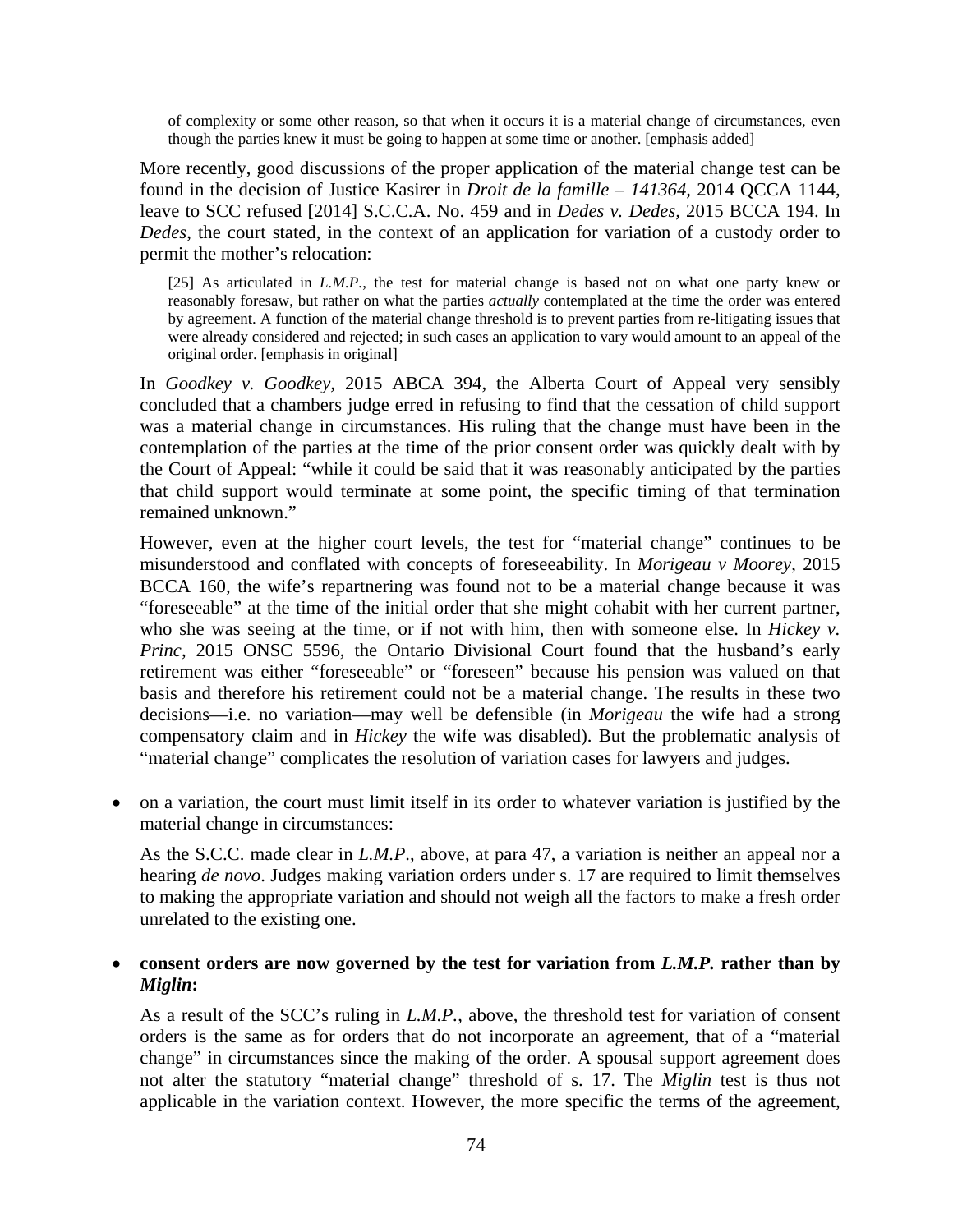the greater the impact the agreement will have in "shaping" the "material change" analysis, as the terms will indicate the intentions of the parties and what they did or did not take into account in arriving at the spousal support agreement. Not all "finality" clauses will be given weight on the variation analysis. The majority distinguishes between "general" and "specific" finality clauses, with the former having less effect than the latter.

The other way to challenge a consent order is to seek rescission of the order because of the invalidity of the agreement on which the consent order is based; see comments by Bastarache and Arbour JJ. in *Miglin* (at para 16) cited in *L.M.P.* at para 47.

For an overview and analysis of the law of variation and review see Rollie Thompson, "To Vary, To Review, Perchance to Change: Changing Spousal Support" (2012), 31 *Canadian Family Law Quarterly* 355.

## *(b) Applicability of the SSAG on variation and review*

We hope we are now at the stage where the once pervasive "myth" that the Advisory Guidelines "do not apply" on variation and review has finally been dispelled. **The SSAG** *do* **apply on variation and review**, but there may be added complexities and entitlement issues arising in some cases that limit the use of the Guidelines. In many variation and review cases, however, the Advisory Guidelines can be readily applied.

The British Columbia Court of Appeal began to sort through this issue in *Beninger v. Beninger*, 2007 BCCA 619, where Justice Prowse warned that "the SSAG should be approached with considerable caution on variation applications", as more complex issues of entitlement can arise, but nonetheless recognized that"[i]n certain circumstances, the SSAG can be used on a variation application, albeit with care". After that warning, the Court of Appeal proceeded to apply the SSAG to determine amount and duration in that case.

Some of the on-going confusion on this issue comes from Justice Lang's unfortunate and oftenrepeated statement in her otherwise excellent general discussion of the Advisory Guidelines in *Fisher v. Fisher*, 2008 ONCA 11: "they [the SSAG] only apply to initial orders for support and not to variation orders" (para 96). In practice, however, Ontario courts have regularly applied the Advisory Guidelines in both variation and review decisions, and properly so, despite the comment in *Fisher.* In its recent decision in *Gray v. Gray,* 2014 ONCA 659, the Ontario Court of Appeal has explicitly distanced itself from the statement in *Fisher (*noting at para 43 that *Fisher* was not a variation case and that it was decided before the release of the Final Version of the SSAG) and confirmed that the SSAG do apply on variation, although in some cases there will be "complicating factors that must be considered before a court applies the SSAG wholesale" (para 45).

What variation situations require more "caution" because they raise "complicating factors"?

- variations of pre-SSAG orders or non-SSAG consent orders
- some post-separation income increases of the payor
- some post-separation income reductions of the recipient
- remarriage or repartnering of the recipient
- issues of maximum duration and the "end of entitlement"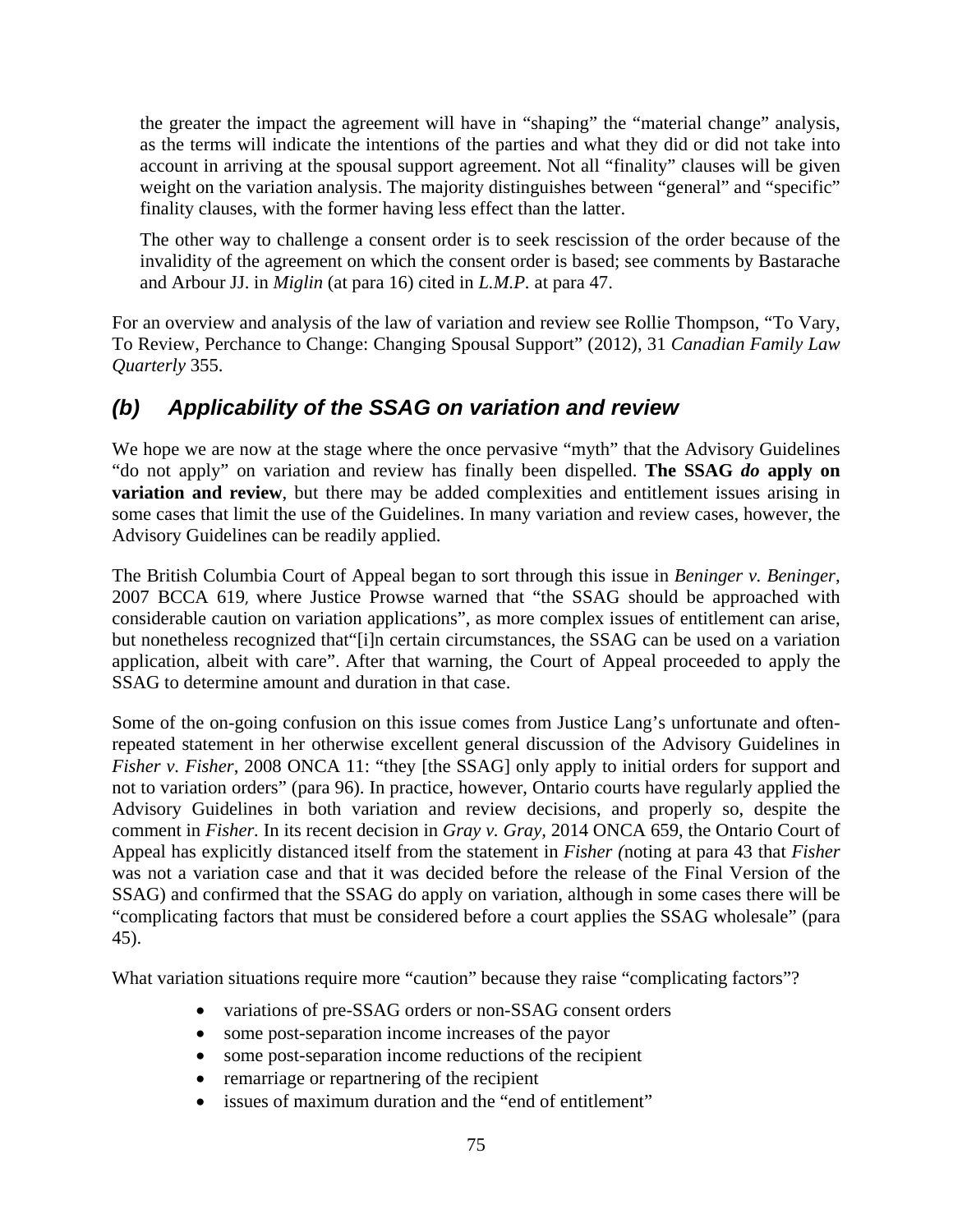- fact situations requiring the use of exceptions, in the previous order or at the time of variation
- post-retirement cases involving "double-dipping" and *Boston*

Most other situations do not pose a problem, e.g. where the payor's income is reduced or the recipient's income is increased or where child support is terminated.

Even more surprising has been the argument that the SSAG do not apply on a review hearing. A review hearing is much more like an initial application for support. Entitlement issues like those listed above come up much less frequently on review than on variation. Again, with some of the same cautionary language, the B.C. Court of Appeal has stated that **the SSAG** *do* **apply on review** in its 2010 *Domirti* decision, and rightly so: *Domirti v. Domirti*, 2010 BCCA 472 at paras 40‐41 per Smith J.A.

### *(c) Variation of pre-SSAG orders or non-SSAG consent orders*

Variation and review of orders or consent orders that were not based on the SSAG raise special issues. These issues arise predominantly with respect to older, pre-SSAG orders, but can also arise with SSAG-era agreements that depart from the SSAG and have been incorporated into consent orders. Payors may attempt to use the SSAG on a variation application to reduce the amount of support being paid or to terminate the obligation. Alternatively, recipients may attempt to use the SSAG to increase the amount of support being paid or to at least preclude a further reduction in support.

The mere fact that the SSAG would provide a different outcome based on current incomes and circumstances is not a basis for variation. A material change must be established. And even if there has been a change, the SSAG will not automatically be applied to determine the appropriate outcome. The court may be guided by the prior order/consent order rather than the SSAG. For example, in two cases involving pre-SSAG orders where the amounts under the existing order were below the SSAG ranges, payor requests for a downward variation based upon a reduction in their incomes were allowed—the SSAG were not applied and spousal support was adjusted in accordance with the percentage reduction in the payor's income: see *Allaire v. Lavergne*, 2014 ONSC 3653 and *Thompson v. Thompson*, 2013 ONSC 7561.

And the same approach has been applied in cases where the existing support order is more generous than the SSAG; see *Krause v. Zadow*, 2014 ONCJ 475 (separation agreement with material change clause, amount higher than SSAG, SSAG not applied, spousal support adjusted in response to husband's reduced income by applying same percentage distribution of NDI as in agreement to husband's current income) and *Pustai v. Pustai*, 2014 ONCA 422 (trial judge erring in terminating support consistent with durational limits in SSAG and ignoring terms of consent order providing for variation in case of material change but no termination of spousal support).

However, in several cases, in contrast to the approach adopted in *Allaire* and *Thompson*, courts have used the SSAG to find that the spousal support under the existing order was low (at low end of the SSAG range or below), and have therefore refused to grant a payor's application for a variation seeking a reduction or termination, often finding no material change; see *Bhandhal v. Bhandhal,* 2015 ONSC 1152; *Dunn v. Dunn,* 2014 ONSC 7277; *Rozen v. Rozen,* 2014 BCSC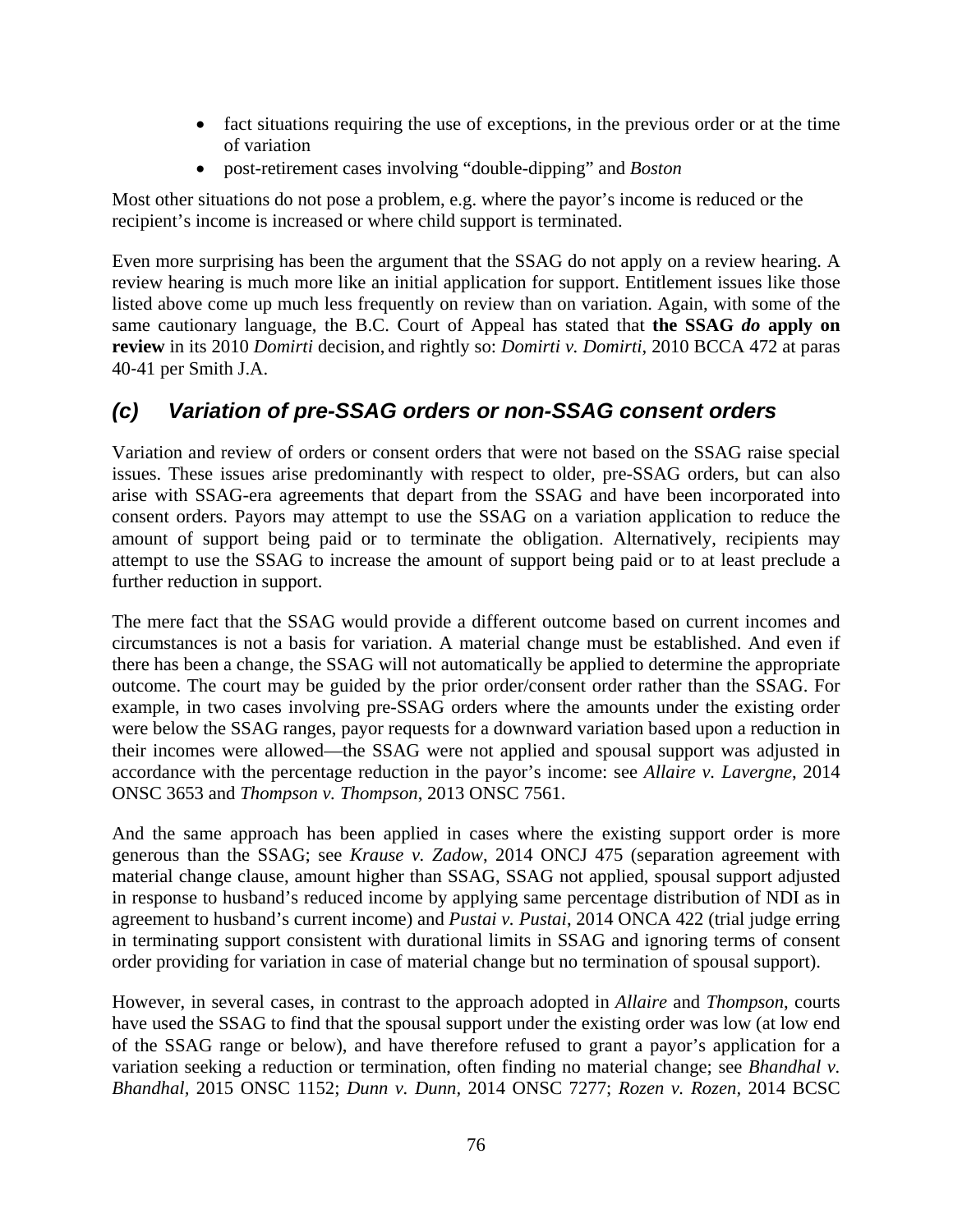3164; *Cossette v. Cossette*, 2015 ONSC 2678 (Div. Ct.); *Berger v. Brayley*, 2014 ONSC 1597; and *Gennoe v. Gennoe* 2014 ONSC 2256.

If a pre-SSAG order is understood to have been roughly consistent with the SSAG, the SSAG may be used to determine the new order on variation; see *Misztal v. Karpynczyk*, 2012 ONSC 6474 (23-year marriage; 2003 consent order; husband's income up, wife's down; material change, new order low end of SSAG range).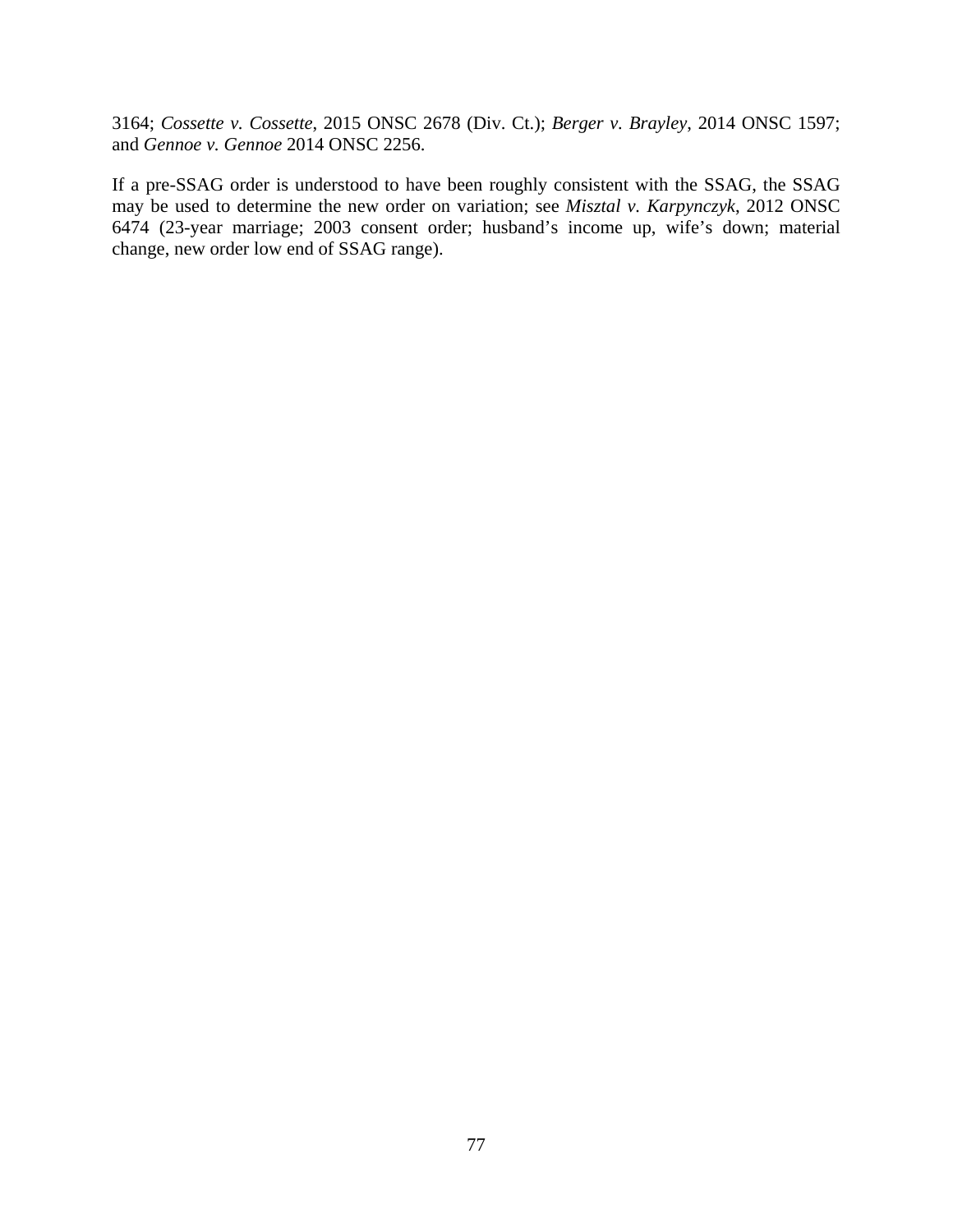# **14 Crossovers Between Formulas When Child Support Ends (SSAG 14.5)**

When child support ends, if there is a continuing entitlement to spousal support, it will be necessary to **cross over** from the *with child support* formula to the *without child support* formula. Crossovers will typically involve medium length and long marriages with children. In these cases there would have been dependent children at the time of separation and hence spousal support would have initially been determined under the *with child support* formula. After child support has been terminated, these cases may be brought under the *without child support* formula on an application for review or variation. In some cases the crossover, involving the application of two different formulas, may be relevant in the calculation of retroactive support.

We are now seeing increasing numbers of crossover cases—no surprise given the length of time the SSAG have been in use—and these cases will only become more common in future.

For good examples of cases where the crossover between formulas has been explicitly recognized and discussed see *Gray v. Gray*, 2014 ONCA 659; *Holman v. Holman*, 2015 ONCA 552; *Domingues v. Domingues*, 2013 ONSC 1639; *Abernethy v. Peacock*, 2012 ONCJ 145 affirmed on appeal [2013] O.J. No. 1768 (S.C.J.); *Purgavie v. Purgavie*, 2012 ONSC 2268, *Maber v. Maber*, 2012 NBQB 337; *Hamden v. Hamden*, 2012 NBQB 331; and *Beck v. Beck*, 2012 NLTD(F) 34.

Crossover cases may require a redetermination of amount, or a determination of duration, or both. The two formulas are driven by different underlying factors, even though they overlap considerably in longer marriages.

- In **shorter marriages**, apart from exceptions, there will not usually be any further duration left after child support ends and thus no room for crossover.
- In the **medium-length to long marriages** where there will be room for crossover, the **duration** of support will be driven by length of marriage and so will be the same under both formulas. For marriages under 20 years in length there will be time-limits which, while not applied in an initial application under the *with child support* formula, may now be imposed; see *Holman*, above; *Maber*, above; and *Handman*, above. For those over 20 years in length, support may remain "indefinite (duration not specified)", or may be timelimited, if there are other material changes.
- **In a crossover situation, the amount of spousal support may go up or down or stay the same.** At the lower end of medium-length marriages, the *without child support*  formula may lead to lower amounts. In marriages of 20 years or more, the range for amount will usually be higher after crossover to the *without child support* formula. In between, there will usually be considerable overlap of the ranges under the two different formulas, such that the amount of spousal support may not change, even if the duration might.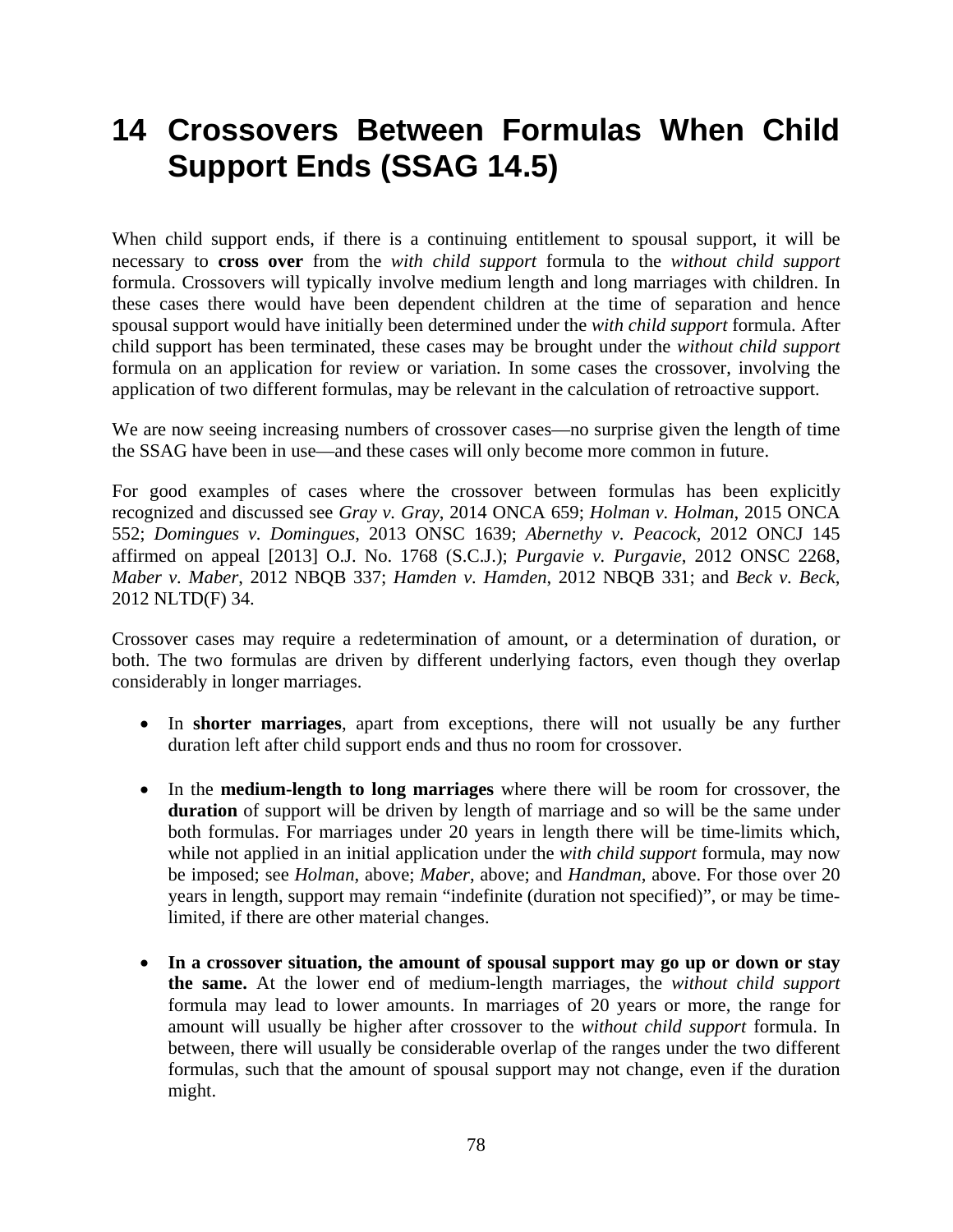- These are mostly cases with **strong compensatory claims**, as compared to mediumlength and long marriages where there were no children of the marriage. One would thus expect amount and duration to be near the **high end of the range.**
- In these cases **s. 15.3 of the** *Divorce Act* **and the Advisory Guidelines exception for inadequate compensation** under the *with child support* formula may also be relevant. If the amount of spousal support was inadequate in the past because of the statutory priority to child support, spousal support may have to continue beyond the maximum time limits generated by the formula in order to adequately satisfy the recipient's compensatory claims. See SSAG 12.11 and the discussion of this exception above under "Exceptions". The s. 15.3 exception for inadequate compensation was applied in both *Gray* and *Abernethy*, above.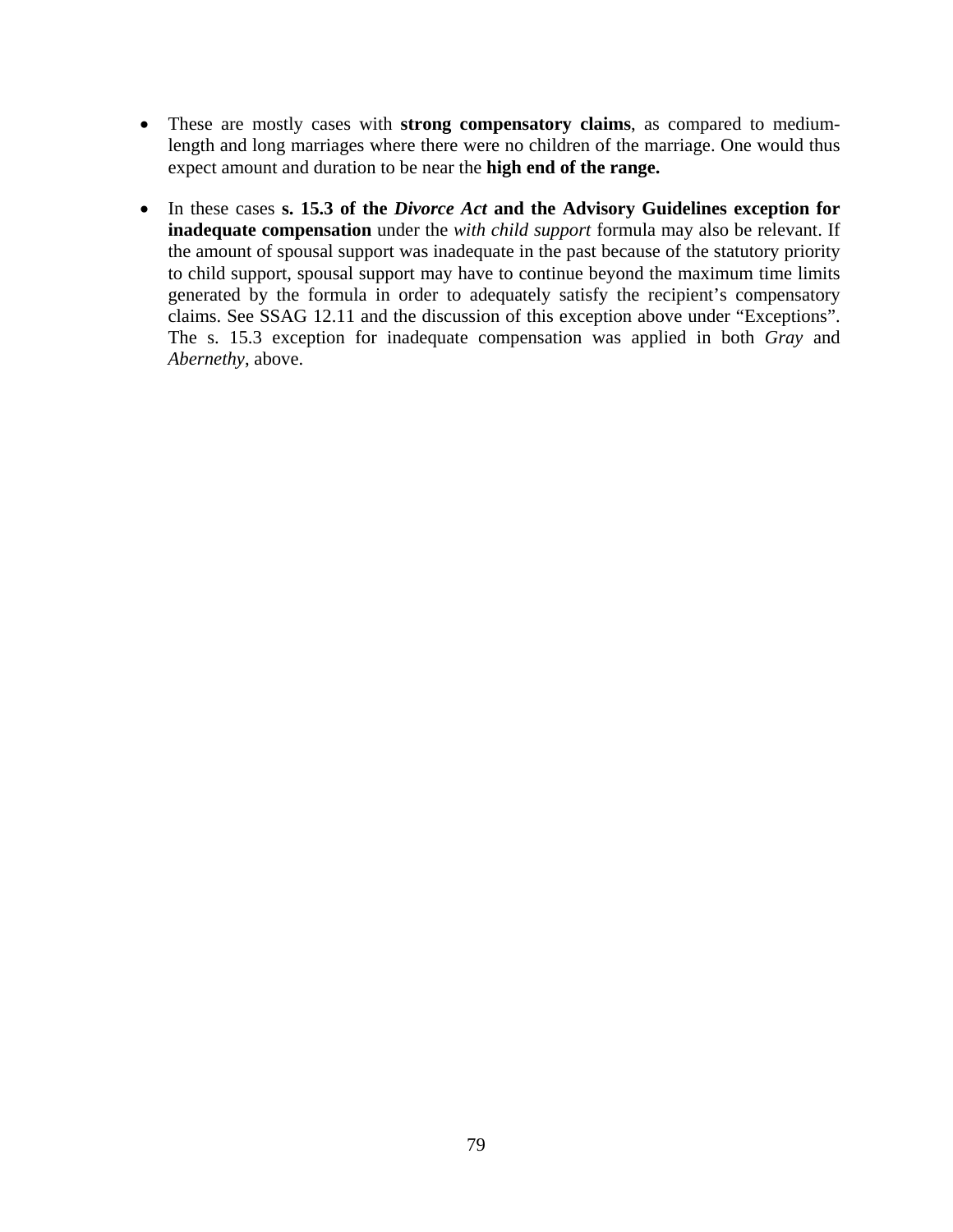# **15 Changing Incomes**

Nothing ever stays the same in family law. Spousal incomes will change over time. Above, under "Income", we discussed the determination of income at the interim and initial stages of spousal support, including the definition of "income", the timing of income, imputing income, using alternative incomes to estimate ranges, grossing up non-taxable income and some tips and alerts in determining income. In this part, we focus on the impact of changes in income upon spousal support under the Advisory Guidelines. Most of these changes will occur after an initial agreement or order, which then raise issues under "Variation and Review" or "Agreements".

A word about terminology: we use the generic term "post-separation" in reference to income changes here, as this language is commonly used. Most of these are actually changes in income after an initial order for support, addressed on a variation or a review. Or, changes in income after an agreement has been made, and then the parties renegotiate spousal support or one of them brings an application to court. And, finally, in some cases there can be significant changes in income between the date of separation and the date of an interim or initial application to court for support. In this chapter on "Changing Incomes", we use the term "post-separation" in this broader, looser sense. When we refer to the earlier income, before the increase, we call it "the initial income", intended to capture these different settings.

### *(a) Payor's income reduced*

The SSAG formulas can readily adjust in those cases where the payor spouse's income is reduced after separation or after an initial order or agreement, as the range for amount can be adjusted downwards (see SSAG 14.2). There may be issues around material change, voluntary un/under-employment, etc. If the payor's income is reduced significantly, ability to pay under the *with child support* formula may become an issue and the SSAG range even reduce to zeros across the board, due to the priority given to child support (which might later mean invoking the s. 15.3 exception, see "Exceptions" above).

Where the payor's income is not reduced permanently, the court may attach additional terms for the payor about disclosure of future re-employment and income changes to the recipient. Or the court might even impose a review term, where the "genuine and material uncertainty" will be a possible restoration of income in the near future.

### *(b) Recipient's income increased*

Similarly, the SSAG formula ranges adjust easily to an increase in the recipient spouse's income, as the recipient returns to the paid labour market, part-time or full-time, or receives promotions or wage hikes (SSAG 14.2). This can be an actual increase in income, or an *imputed* increase where the recipient fails to make reasonable efforts to become self-sufficient: see "Selfsuffiency" below.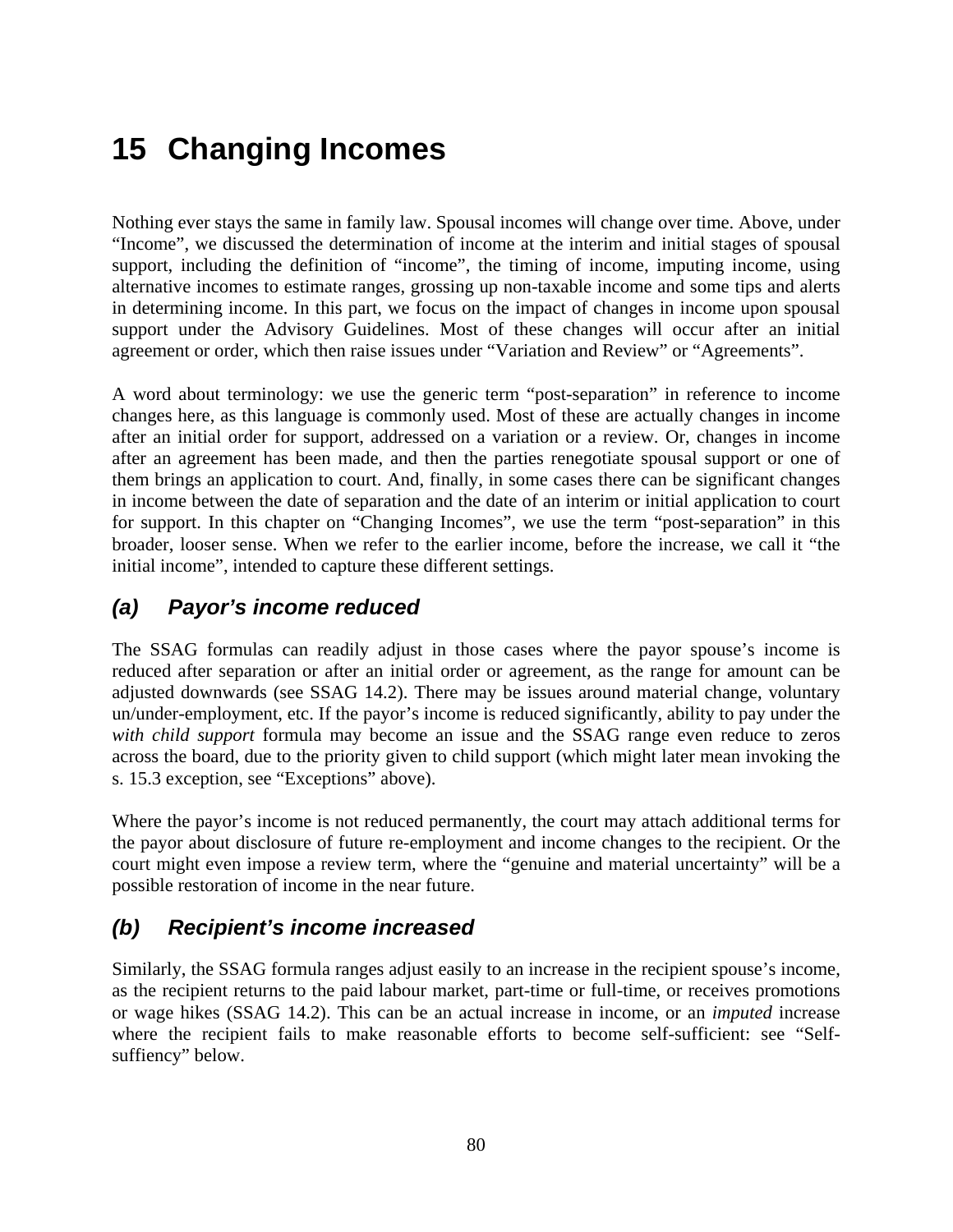Like a payor income reduction, a recipient income increase will move the SSAG ranges for amount downwards, with a likely reduction in the amount of support.

In some agreements and orders, there will be a clause allowing a recipient to earn up to a fixed, usually low-ish amount, without a reduction of spousal support, as an incentive to work towards self-sufficiency. In effect, such a clause forestalls a variation, review or initial support application (in the case of an agreement), impliedly "imputing" an income to the recipient.

## *(c) Both incomes increased*

Over time, if both parties are already working, it is likely that both their incomes will rise, especially if they work on some sort of pay scale or get cost-of-living increases or are members of unions engaged in collective bargaining at intervals. If both incomes rise commensurately, then the SSAG range is unlikely to shift much, and that overlap of ranges will make it unlikely that support will change. Whether on a variation, review or initial application (in the case of an agreement), courts look to maintain greater stability for spousal support orders, and are thus prepared to accept some changes in incomes, sometimes significant, without modifying amounts.

Under the *without child support* formula, changes in spousal incomes that leave roughly the same *gross income difference* will not produce much difference in the SSAG ranges. Some insist that the initial income for the payor should continue to be used under this formula, such that the payor's income remains fixed thereafter and thus *any* increase on the part of the recipient means a reduction in spousal support, but this is simplistic. There will be issues about sharing of the payor's post-separation income increase, discussed in the following section, where the increase is significant. But small, steady increases should probably be taken into account on both ends of the formula when calculating SSAG ranges for at least a few years later, in the interests of stability, certainty, reliance, and reducing litigation.

Under the *with child support* formula, since it is so sensitive to small shifts in net income over and above child support, even commensurate changes in both incomes can lead to a noticeable increase in the SSAG range. This reflects the limits of ability to pay under this formula, as well as a tendency to go higher in the range for compensatory and need reasons. In these cases, as will be shown below, it is more likely that any post-separation income increase of the payor will be fully shared and an upward adjustment is more likely.

## *(d) Change from imputed income*

The situations discussed above involved changes from previously declared and proved incomes. Where a court has previously imputed income, the analysis of changed income will become more complicated. Imputed incomes are becoming more common in SSAG cases, as income determination is a critical step when income-based guidelines are used.

In two recent cases, courts have undertaken a much more careful analysis where a payor alleges an income that has changed downward since the previously-imputed income, especially where there was non-participation or inadequate disclosure by the party on the prior occasion: *Trang v.Trang*, 2013 ONSC 1980 and *Power v. Power*, 2015 NSSC 234. Two more questions must be asked, stated Pazaratz J. in *Trang*: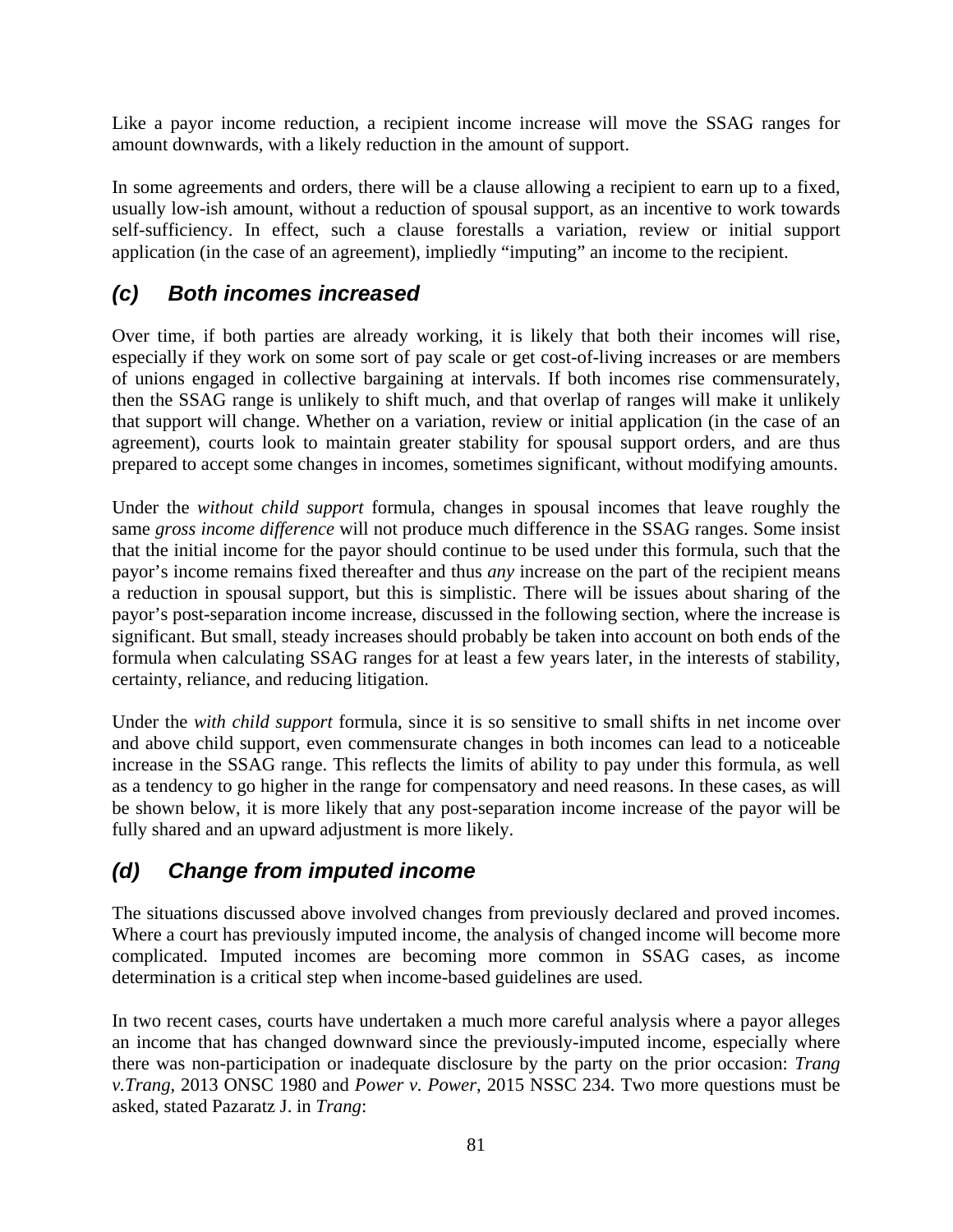- 1. *Why* did income have to be imputed in the first instance? Have those circumstances changed? Is it still appropriate or necessary to impute income to achieve a fair result?
- 2. *How* exactly did the court quantify the imputed income? What were the calculations, and are they still applicable?

It is not enough for the party to say, "here is my current declared income" at the next hearing. More evidence is needed, to quote Justice Pazaratz again, to show:

- a. It's no longer necessary or appropriate to impute income and the payor's representations as to income should now be accepted, even if they weren't before; or
- b. Even if income should still be imputed, a different amount is more appropriate, given changed circumstances.

There are many reasons to impute income, as discussed above under "Income". If income was imputed for non-disclosure, then full disclosure will be required at the next hearing, both as to the current income and the income on the previous occasion. In *Power,* income was imputed on grounds of non-disclosure, and also diverted income, unreasonable expenses and dividend income. Evidence was required from the payor on all four bases for imputing, which was not provided in sufficient detail on his variation application (for child support).

## *(e) Post-separation income of payor increased*

Many spouses will see small, regular increases in their incomes over the years, thanks to wage and salary increases for inflation and increased seniority. If both spousal incomes rise like this, there will not be much change in the formula ranges for spousal support, as we noted above under "Both incomes increased". These small, regular increases on the part of the payor would ordinarily be shared at intervals without too much controversy. Especially in non-compensatory cases involving long-term or indefinite support, these smaller increases effectively reflect the rise in the cost of living for the recipient: for a recent example of this thinking, see *R.L. v. L.A.B.*, 2013 PESC 24 (initial application, delayed claim, 15-year relationship with no children, entitlement only non-compensatory, husband's income at separation used with upward adjustment for inflation, not full sharing of post-separation increase). In some jurisdictions, like Ontario, there was an attempt to recognize this kind of increase by means of indexing spousal support orders for the cost of living.

Under this heading, we are addressing larger increases in the payor's income. Where the payor's income increases significantly, a hard question arises: **should the payor share all, some or none of the income increase with the recipient in the calculation of spousal support?** The answer presents a mix of entitlement and quantum issues. It has now become a prominent issue in the case law, as the income-based formulas of the SSAG are used more consistently and more widely. It is also a sign of greater sophistication in the use of the SSAG.

This income increase issue usually comes up at the variation and review stages, after an initial order. At the interim and initial stages, current incomes are most often used, as explained above under "Income". But, as we noted there, even at these early stages, the post-separation increase issue can sometimes arise, where there is a significant increase in income or where there is a long post-separation delay before the support claim is made.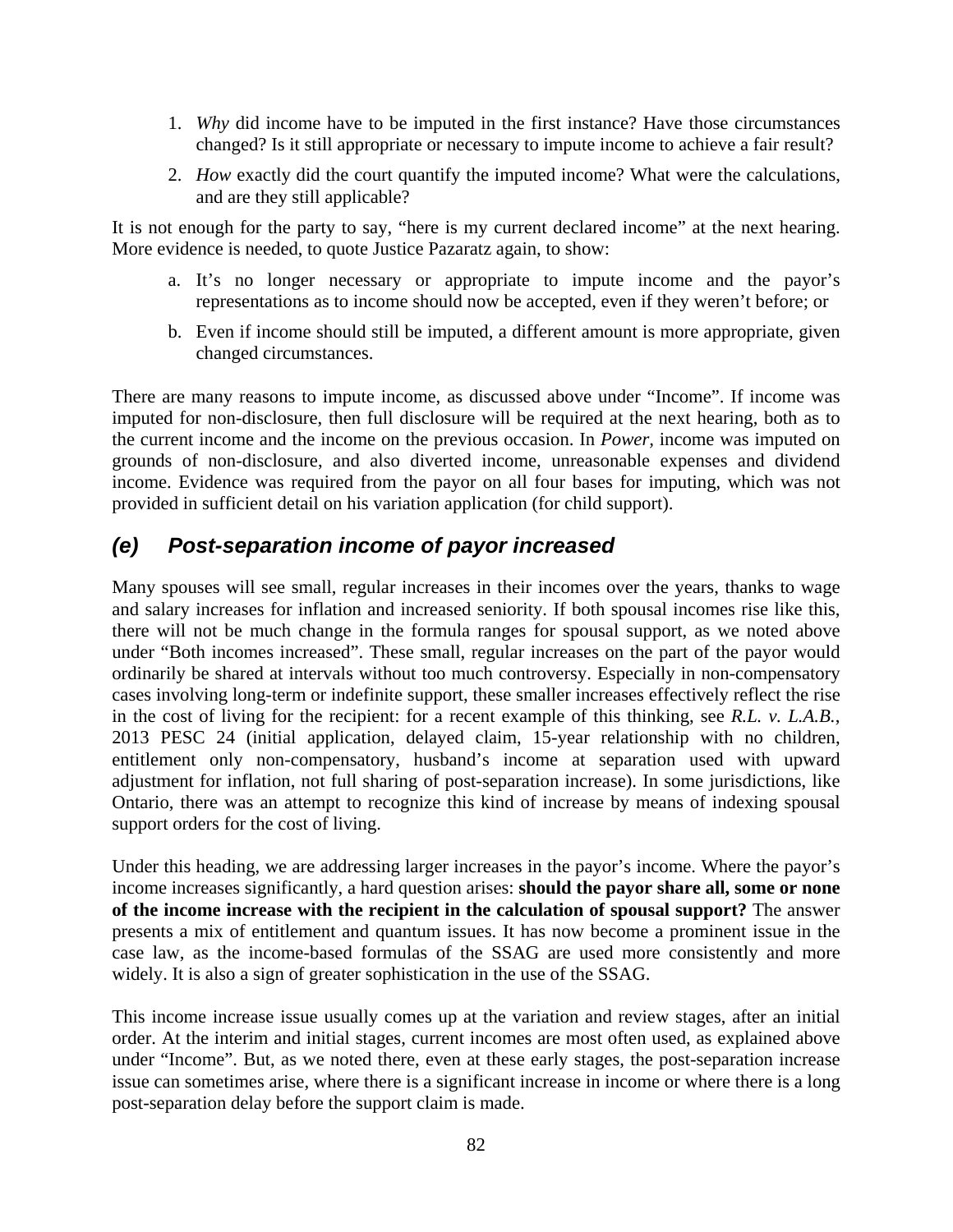In the SSAG (at 14.3), we stated in summary form, in a short section on the topic:

Some rough notion of causation is applied to post-separation income increases for the payor, in determining whether the income increase should be reflected in increased spousal support and, if it should, by how much. It all depends on the length of the marriage, the roles adopted during the marriage, the time elapsed between the date of separation and the subsequent income increase, and the reason for the income increase (new job vs. promotion with same employer, or career continuation vs. new venture).

That word "causation" has often been read without the preceding words "*some rough notion* of causation". It would be better to describe it as a "**link**" or "**connection**", between the marriage and the increase after separation. That has certainly been the approach of most courts, especially those in B.C. and Ontario.

In some early Alberta cases, notably *Sawchuk v. Sawchuk*, 2010 ABQB 5, the courts took a more demanding approach, looking for something like a "causal" connection between the postseparation income increase and the contributions during the marriage by the recipient spouse. More recently, with greater and more consistent use of the SSAG there, the Alberta cases have been less demanding, and have become more like decisions in the rest of Canada. The looser test of connection is more consistent with the evolution of spousal support law in Canada since *Moge*, i.e. the recognition of a broad range of spousal support objectives and the rejection of any narrow "causal connection" test for entitlement.

The basis of entitlement has a significant impact upon the degree of sharing of increases, with compensatory claims more likely to result in sharing than non-compensatory claims, but not exclusively so. There can be sharing—partial, or even full—in non-compensatory cases too, especially after long marriages.

A quick word about method, before delving into the case law: the SSAG formulas can be used to establish the outer boundaries of support amounts. In every case, at least two calculations should be done: one for the initial income of the payor, and the other for the more recent, increased income of the payor. Examples of this are provided in the SSAG. It would also be wise for the parties to do calculations for a few intermediate payor incomes, between those extremes, as partial sharing is quite common in these cases.

The case law on post-separation income increases has evolved since the early days of the SSAG. In *Fisher v. Fisher*, 2008 ONCA 11, the Ontario Court of Appeal provided some limited sharing of the post-separation income increase, by taking a four-year average income for both spouses, including the year of separation when the husband's income started to increase significantly. This partial sharing was not explained further, but it would appear to have reflected the length of the marriage (19 years), the immediacy of the increase (the year of separation) and the noncompensatory basis for support (a less compelling argument for sharing).

The earlier B.C. and Ontario cases took a less demanding view of the links between the marriage and the post-separation increase, especially in longer marriages. For example, in *Hartshorne*, 2009 BCSC 698 (upheld 2010 BCCA 327), the Court found "a clear temporal link between their marriage and this increase with no intervening change in Mr. Hartshorne's career, or any other event, that could explain the increase". At para 111, the court reviewed the case law and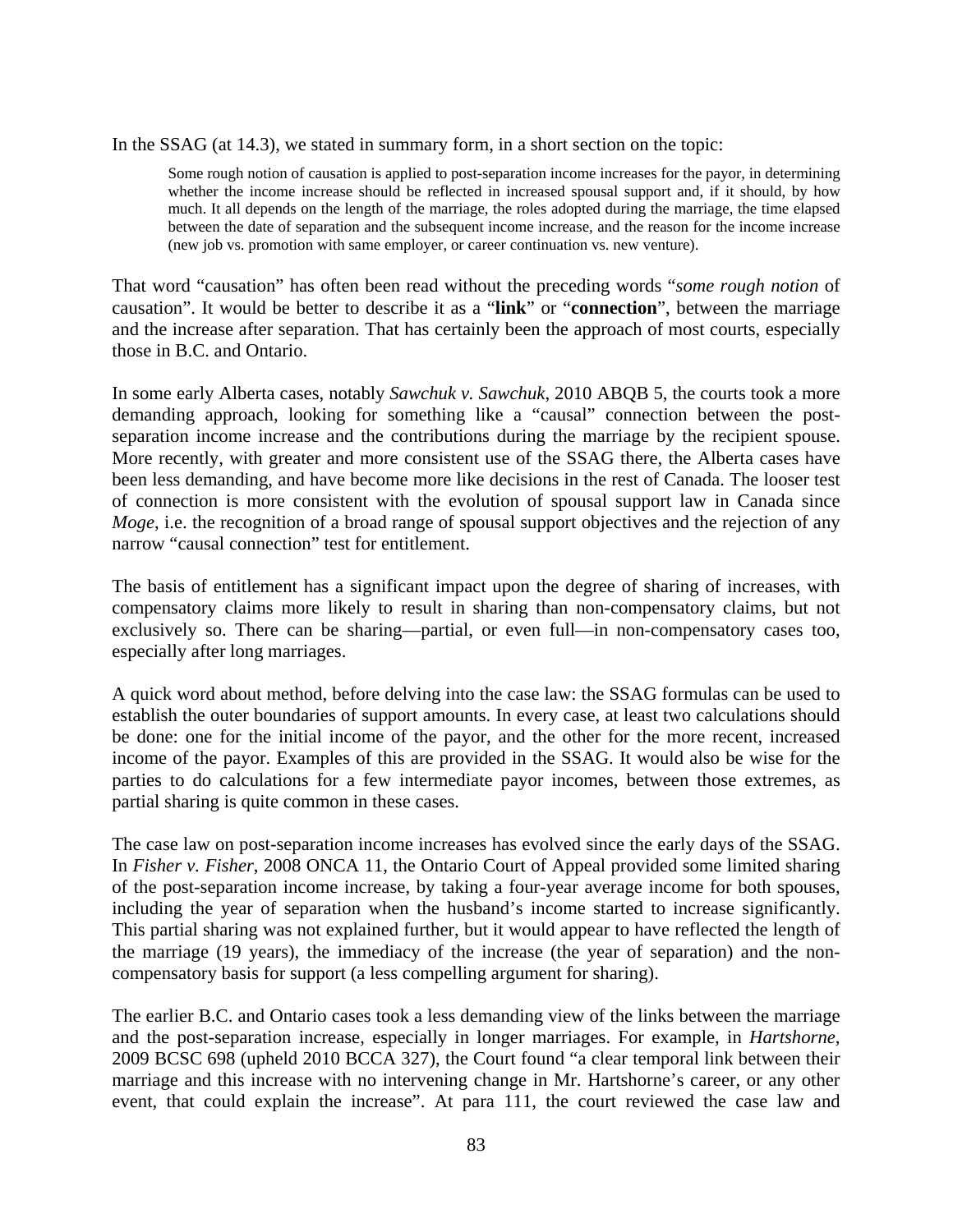identified what might qualify as "intervening changes". In *Chapman v. Chapman*, [2009] O.J. No. 5994 (S.C.J.), after separation, the banker husband had changed from one big bank employer to another, with more incentive-based remuneration, but his full increased income was considered after a 23-year marriage and the husband's long history in the banking business.

By contrast, the older Alberta cases demanded much more, something like a "causal connection" between the specific post-separation increase and the *contributions* of the recipient spouse during the marriage. For example, *Sawchuk v. Sawchuk,* 2010 ABQB 5, held that the recipient spouse "must show that he or she has contributed to the acquisition of the other spouse's skills or credentials, thus contributing to the ability to earn the increased income". No such specific contribution by the wife was found. In *Sawchuk*, it was not enough that the marriage lasted 24 years, that the support was compensatory, that the husband acquired his skills during the marriage, or that he continued to work as an electrician. He had changed employers and he was working longer hours. Although the court stated that the increase was not to be shared, the SSAG were not used and, in the end, the amount ordered was higher than the SSAG range for the separation date incomes, an amount that shared about 25 per cent of the increase. Older Alberta cases should be read with caution, as they did not use the SSAG and, as in *Sawchuk*, rejected sharing post-separation increases, only to settle on an amount that did involve some sharing of the increase, e.g. *Chalifoux v. Chalifoux,* 2008 ABCA 70.

An older case like *Sawchuk* continues to turn up in the more recent cases, notably in the Ontario decision in *Thompson v. Thompson,* 2013 ONSC 5500. In that decision, Justice Chappel set out, at para 103, thirteen principles which are frequently quoted in subsequent cases. The tenth principle, in sub-paragraph (i), relies entirely upon the too-demanding test in *Sawchuk*, when it says: "Assuming primary responsibility for child care and household duties, without any evidence of having sacrificed personal educational or career plans, will likely not be sufficient to ground an entitlement to benefit from post-separation income increases." This statement does not reflect the law generally, and not even Alberta law any more. For some Alberta cases to the contrary, see *O'Grady v. O'Grady,* 2010 ABCA 109; *S.D.Z. v. T.W.Z.*, 2011 ABQB 496; *Mulick v. Mulick*, 2012 ABQB 592; and *Bujak v. Bujak*, 2012 ABQB 458. It should be noted that *Thompson* itself was a custodial payor and then hybrid custody case, where the husband's support claim was non-compensatory and the payor wife's income had increased only modestly.

The fourth principle in *Thompson*, in sub-paragraph (d), should be read carefully, when it states: "The recipient spouse may be permitted to share in post-separation increases in earnings if they can demonstrate that they made contributions that can be directly linked to the payor's postseparation success." It is clear that a "contribution that can be directly linked" to success will result in sharing, and thus the "may" earlier in the sentence might be better read as "will usually be permitted to share". Such a "direct link" will ordinarily satisfy the test for sharing.

Further, the second principle in sub-paragraph (b) of *Thompson* should be treated with caution, in its suggestion that sharing "does not typically arise in cases involving non-compensatory claims". That is correct, but should not be overstated. There can be strong non-compensatory claims where significant sharing is warranted, notably in long interdependent marriages (even without children) or in disability cases. On this, we take a more expansive view than those expressed in *Thompson*, in *Black v. Black*, 2015 NBCA 63, and in an article on the subject, Brian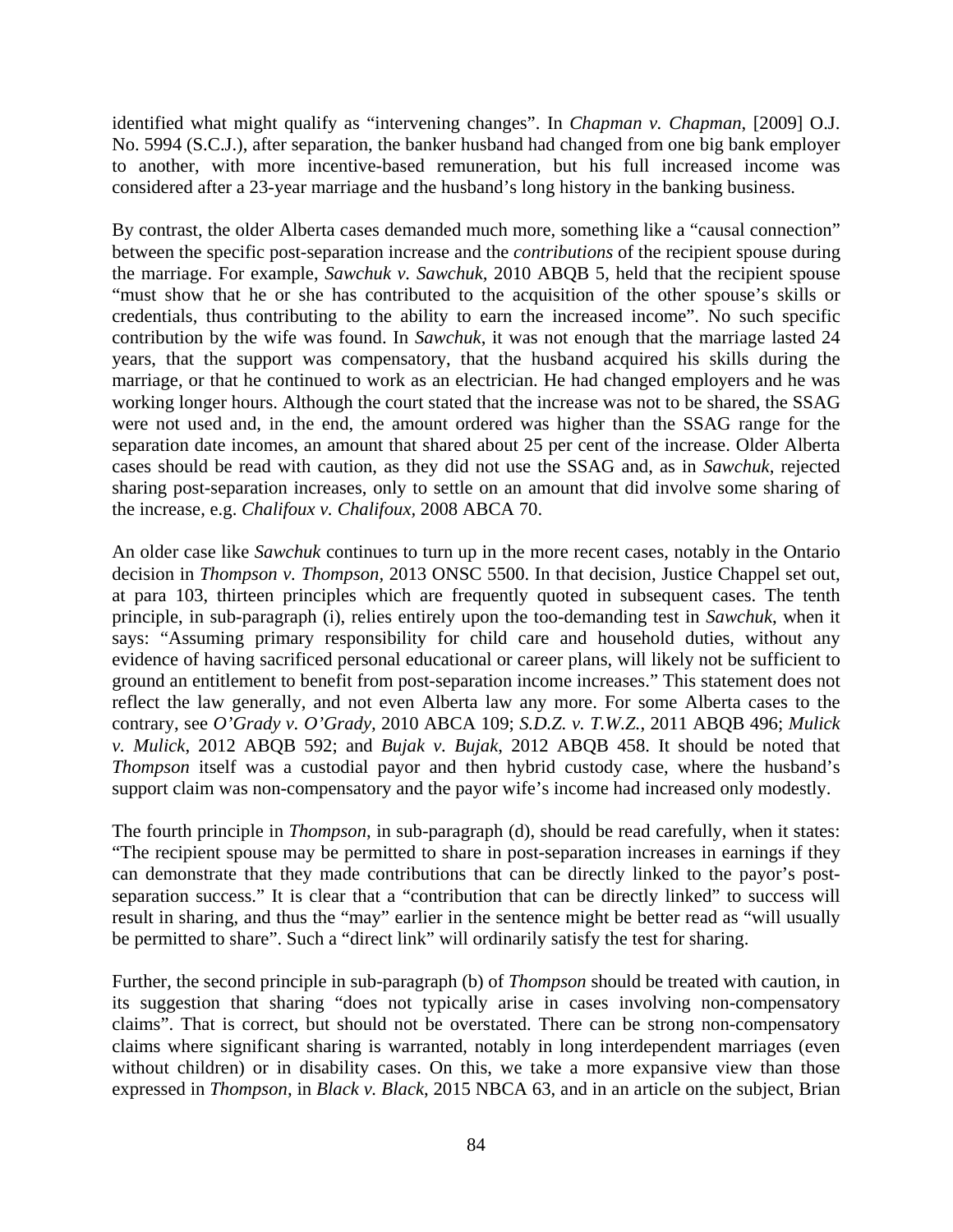Burke and Joanna Hunt, "Post-Separation Increases in the Payor's Income as They Bear upon Spousal Support" (2015), 35 *Canadian Family Law Quarterly* 63.

Finally, the thirteenth principle in *Thompson*, in sub-paragraph (m), includes as a factor against sharing that "the recipient has not made reasonable steps towards achieving self-sufficiency". The better way to deal with the self-sufficiency issue is to impute income to the recipient, in light of her or his skill, experience, etc. See "Self-sufficiency" below.

At a practical level, in what circumstances will a court order sharing, or not? These are complex cases, involving a mix of facts and legal factors, with a strong discretionary element to the final judgment. Below, we have tried to catalogue some of the facts or factors that push a court towards greater or lesser sharing, to offer some guidance. At the same time, it is important to recognize that these outcomes are rarely driven by just one factor.

#### **When is full or substantial sharing more likely?**

- *With child support* **cases**: in most of these cases, the full increase is likely to be shared given the strongly compensatory nature of the claims, subject to ability to pay. The child/children will of course share the full increase via child support, which has priority. These cases are so strong, or so obvious, that the issue is often not even identified. For examples where the issue was addressed, see *Hartshorne,* above; *Ludmer v. Ludmer*, 2013 ONSC 784 (upheld 2014 ONCA 827); *Remillard v. Remillard*, 2014 MBCA 101; *H.F. v. M.H.*, 2014 ONCJ 450; *Bujak v. Bujak*, 2012 ABQB 458; *A.A.M. v. R.P.K.*, 2010 ONSC 930; *S.D.Z. v. T.W.Z.*, 20122 ABQB 496; and *Judd v. Judd*, 2010 BCSC 1574 (same employment, promotion included).
- *Without child support* **cases**: full sharing is more likely when there is some combination of the following factors:
	- long traditional marriages, e.g. *Campbell v. Vaughan*, 2015 NBQB 110; *Anderson v. Sansalone*, 2015 BCSC 2; *Cork v. Cork*, 2014 ONSC 2488;
	- medium-length and longer marriages generally, e.g. *Farnum v. Farnum*, 2010 ONCJ 378 (17 years, both worked throughout, 2 adult children); and *Mulick v. Mulick*, 2012 ABQB 592.
	- strong compensatory claims based on the assumption of primary responsibility for child-rearing
	- strong non-compensatory claims, typically in longer marriages
	- where prior agreements countenance future increases with income, e.g. *O'Grady v. O'Grady,* 2010 ABCA 109.
	- support/cohabitation during education or training, e.g. *Pendleton v. Pendleton,* 2010 BCSC 1167 (10 years married, also two moves for his career, no kids).
	- payor continuing in same job or line of work after separation, e.g. *MacDonald v. Langley*, 2014 ONCJ 448.
	- claims that were previous constrained by limited ability to pay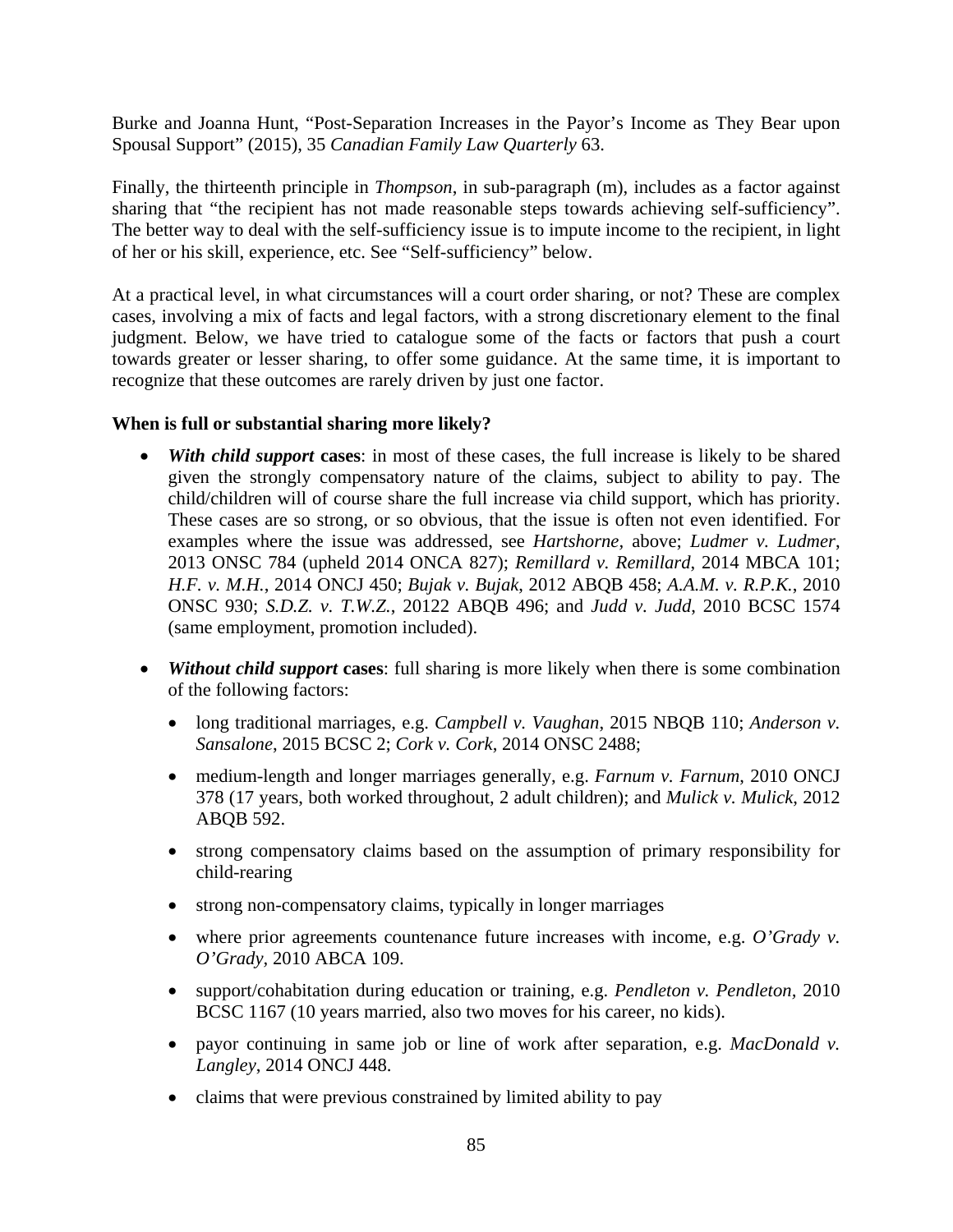income increases shortly after separation, e.g. *H.F. v. M.H.*, 2014 ONCJ 450.

#### **No sharing or limited sharing is more likely in these situations:**

- *Without child support* **cases** involving:
	- solely non-compensatory claims based upon loss of the marital standard of living, e.g. *R.L. v. L.A.B.*, 2013 PESC 24 (payor's income increased for inflation only)
	- short-to-medium marriages
	- significant changes in career/employment, e.g. *Reid v. Gillingham*, 2014 NBQB 79 (upheld 2015 NBCA 27)(although in this case we might have expected some limited sharing even on non-compensatory grounds after a long marriage); *Tscherner v. Farrell*, 2014 ONSC 976 (husband injured, retrained as radiation technologist, working long hours); *McDougall v. Alger*, 2013 BCSC 1925 (shift from accounting to business, only limited sharing, despite wife's previous assistance with career); *Whitmore v. Whitmore*, 2012 BCSC 212; and *Patton-Casse v. Casse,* 2011 ONSC 4424 (upheld 2012 ONCA 709)(new venture)
	- more work or much harder work in foreign or remote locations, e.g. *Black v. Black,* 2015 NBCA 63 (8 year marriage, non-compensatory, construction business failed after separation, working in Nunavut); *L.A.H. v. B.D.H.*, 2014 BCPC 184; and *Coghill v. Michalko*, 2010 ABQB 59 (overtime, retention bonuses)
	- greater risk-taking, business acumen, e.g. *Frank v. Linn*, 2014 SKCA 87 (increase due to business reorganization, demanding test applied) and *Aelbers v Aelbers*, 2010 BCSC 1574
	- income increase long after separation.
- *with child support* **cases:**
	- custodial payor cases where the above factors are at work, e.g. *Thompson*, above (17 years, custodial payor for much of time, non-compensatory claim by husband, but same reasoning applied where shifted to hybrid custody).

## *(f) Post-separation income reduction of the recipient*

This is an issue that has appeared in the case law more frequently, warranting a new section in this *Revised User's Guide*. Should spousal support increase if the recipient experiences a decrease in income post-separation? Should the recipient's current (reduced) income be used for the SSAG calculation or the higher income at separation or under the prior order? Most often the issue of a recipient's decrease in income post-separation arises on variation or review, but it may also come up in an initial application.

This is the inverse issue to that of the payor's increase in income in the preceding section, raising similar issues of entitlement. The test here is also a rough one of a "link" or "connection" to the marriage/relationship. Disability issues frequently complicate the analysis, as we shall see.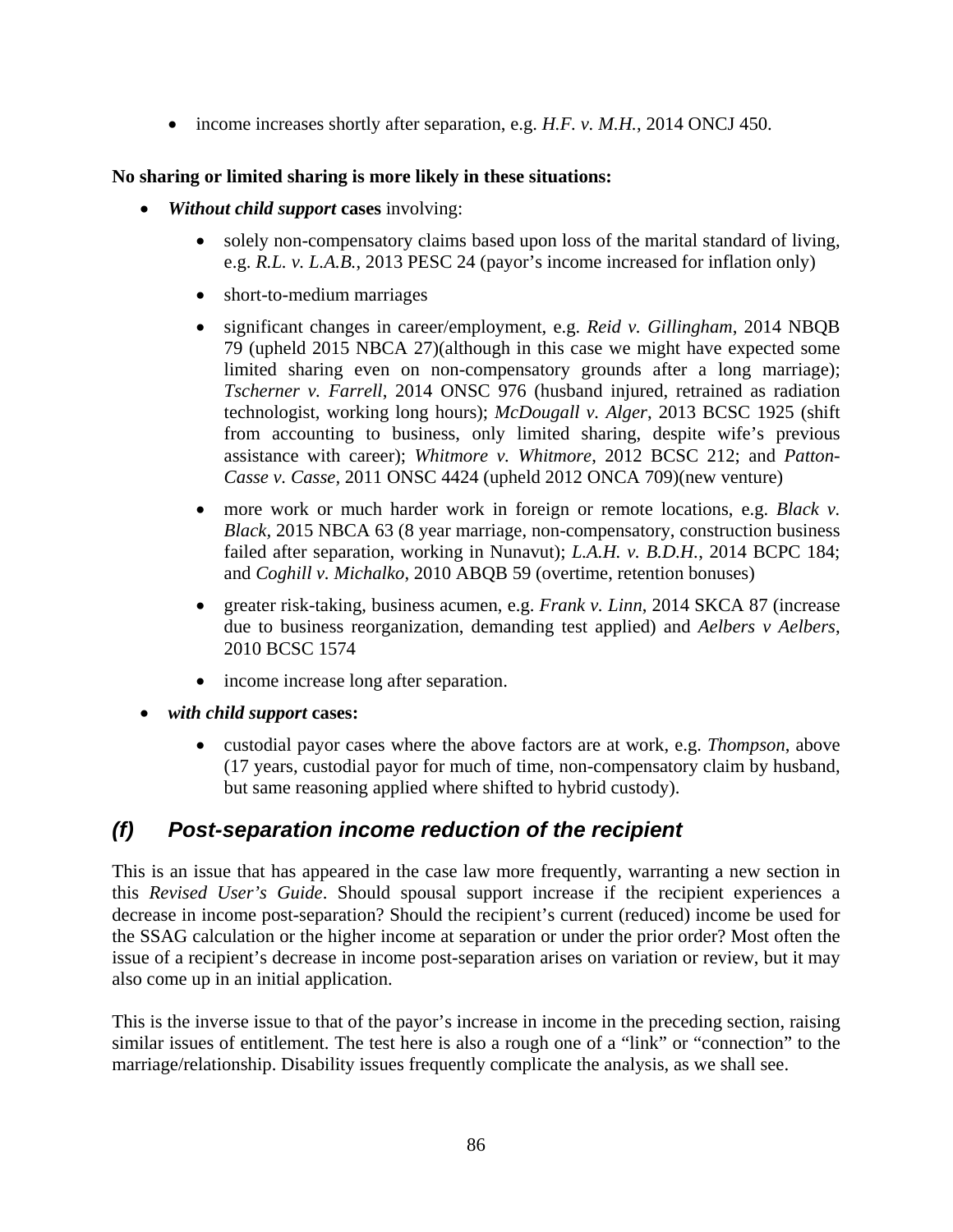There are a number of cases where the recipient quits a job or becomes voluntarily underemployed after separation. In these cases, a court simply imputes the recipient's pre-separation income and then determines the SSAG range: *Wright v. Lavoie*, 2014 ONSC 6690 (wife loses job after separation due to her misconduct); *Hutchen v. Hutchen*, 2014 BCSC 729 (wife quits job, moves to U.S. for new partner, wife accepts imputing of previous income); and *McDougall v. Alger*, 2013 BCSC 1925 (wife quits job, unsuccessful business). Or a court can impute some intermediate amount, as in *Abernethy v. Peacock*, 2012 ONCJ 145 (upheld 2013 ONSC 2045)(wife's move to London ON a mistake, but within reason, minimum wage imputed, 13 year traditional marriage).

There is an archetypical fact situation where support can increase, or even be resurrected: where the recipient suffers a significant compensatory disadvantage from the roles adopted during the marriage, finds employment before or shortly after separation, and then loses her or his employment subsequently as a junior employee. The recipient's lack of seniority reflects her or his late arrival in the paid labour market. There are not many of these cases reported.

Where the recipient's post-separation job loss is involuntary, issues of the connection to the marriage can arise, requiring consideration of factors such as the basis of entitlement and the length of time that has passed since the separation; see *Rezel v. Rezel*, [2007] O.J. No. 1460 (S.C.J.) (initial application, 5 year marriage, no children, both spouses employed at time of separation, wife loses job 6 years after separation and applies for spousal support, no entitlement) and *Lawder v. Windsor*, 2013 ONSC 5948 (16-year marriage, no children, wife had become selfsufficient 16 years after separation and then lost job, no further entitlement, support terminated).

More often, the reason that the recipient suffers a big drop in income after separation is illness or disability. It is difficult to separate out the post-separation income decrease issue from the more dominant disability issues: see "Exceptions" above. One of the leading cases would be *Fyfe v. Jouppien*, 2011 ONSC 5462, a custodial payor case where the husband became ill after separation and was entitled to support, but the wife had no ability to pay. In that decision, Justice Chappel identified, at para 54, six helpful principles that can be applied to non-compensatory claims arising after separation. Central to this analysis are mutuality and interdependence during marriage and after separation, the interval of time to the post-separation disability or need, and the length of the relationship. Where a disability arises after separation, there will be arguments about entitlement and the balancing of these factors can lead to different outcomes: *M.E.K. v. M.K.K.*, 2014 BCSC 2037 (entitled); *Tscherner v. Farrell,* 2014 ONSC 976 (entitled, but court recognizes that some would disagree); or *Peters v. Peters,* 2015 ONSC 4006 (not entitled, but entitlement could well have been found on the facts).

The recipient's post-separation disability often leads to a finding of entitlement and an award of spousal support, but sometimes a lower amount than the SSAG formula range: *G.W.C. v. K.C.C.*, 2015 BCSC 1802 (19-year traditional marriage, wife working at separation, suffered accidents afterwards, non-compensatory support based on husband's income at separation 9 years earlier); *Tscherner v. Farrell*, 2014 ONSC 976 (19-year marriage, wife accident post-separation, amount below SSAG range, as her need unrelated to marriage); *Fuerst v. Fuerst*, 2014 ONSC 1506 (wife cancer surgery, income down from \$35,000 to \$22,256, low-end SSAG after 28-year cohabitation and marriage); and *Firth v. Firth*, 2012 BCSC 857 (wife's medical conditions,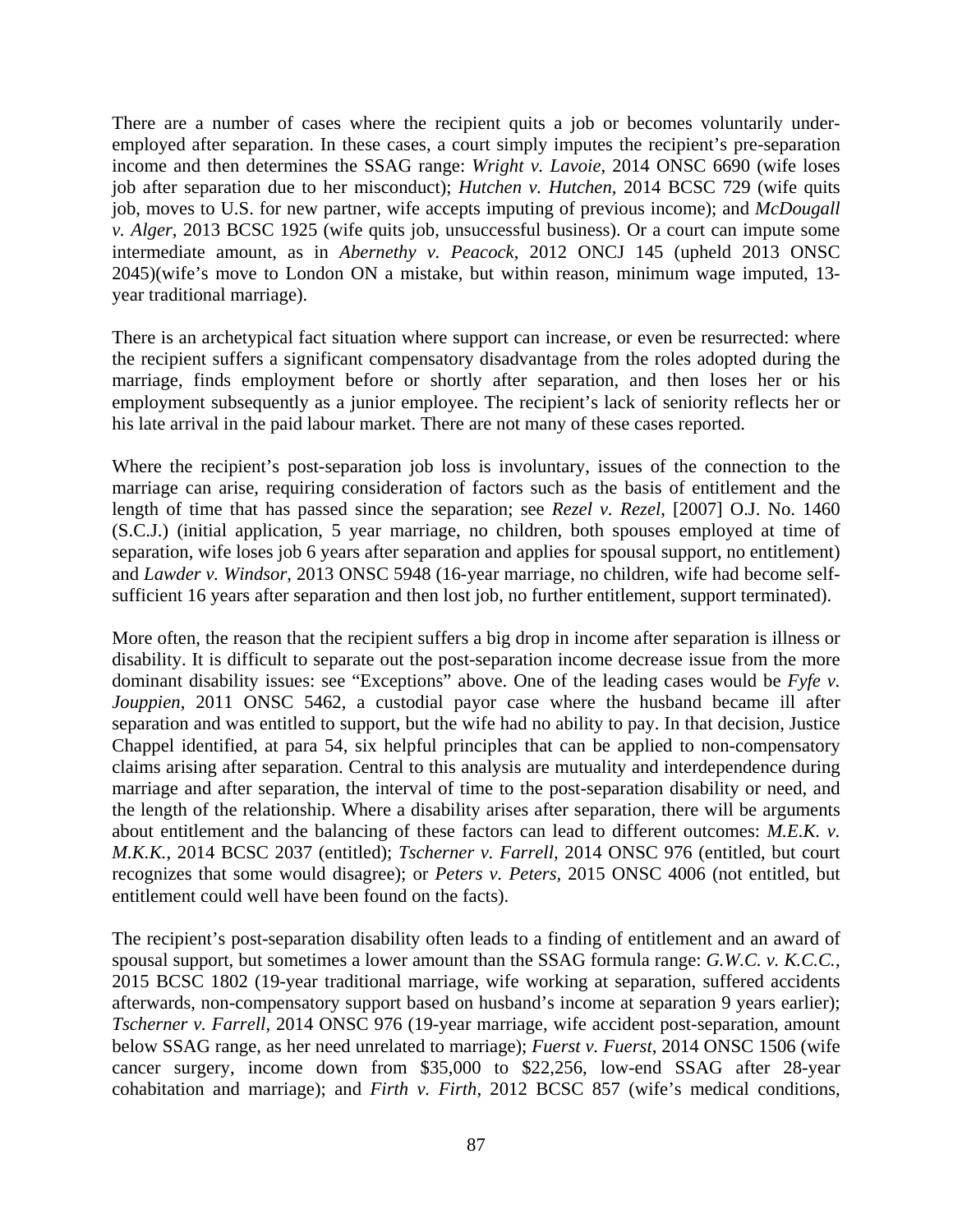"vestige of connection" remains, delayed claim, modest award, lump sum \$10,000). In *Soschin v. Tabatchnik*, 2013 ONSC 1707, after an 11-year relationship with no children, a lump sum of \$40,000 was ordered, despite a final settlement agreement, where the wife had experienced catastrophic mental illness after separation. In fixing the lump sum, Mackinnon J. considered various SSAG scenarios and calculations.

As with the post-separation income increase of the payor, you should prepare alternative SSAG calculations in this situation too. The outside boundaries of the debate will be determined by the initial income calculations on one end and the current incomes on the other.

## *(g) Delayed claims*

Another sub-set of unusual cases has turned up recently, cases where the recipient makes an initial claim for spousal support long after separation. In some cases, the reason for the delayed claim is the recipient's disability after separation, raising the difficult issues mentioned in the preceding section. In others, there are various reasons put forward for the delay, sometimes accepted, sometimes not. Claims for retroactive support after long delays are often rejected, at least in part, discussed further below under "Retroactive Spousal Support". Here we deal with prospective support claims.

In an earlier case, *Van Rythoven v. Van Rythoven*, [2009] O.J. No. 3648 (upheld 2010 ONSC 5923 (Div.Ct.)), the court found the SSAG "of little use" in resolving a delayed claim, where the disabled wife was seeking support 13 years after her time-limited support had ended (in the end, the court did order support at the high end of the SSAG range using the spouses' current incomes).

Delayed claims can raise issues of entitlement, especially if the delay is long enough: see *Howe v. Howe*, 2012 ONSC 2736 (24-year delay in claim after 13-year marriage, agreement for unequal division of property, other issues too, no entitlement).

If there is entitlement, the SSAG *are* of some use in delayed claims. But delayed claims do raise tricky income issues: what incomes should be used for the spouses after a long delay? Over time, incomes will change for both payor and recipient. If the delay is long and the claim is noncompensatory, then the separation date incomes may be appropriate. On the other hand, if the claim is compensatory, the current incomes may be a better guide. Again, both sets of calculations should be done, as well as some others to reflect spousal incomes as they changed over the period of the delay. Unfortunately, these income issues are often not addressed in the cases.

In *Quackenbush v. Quackenbush*, 2013 ONSC 7547, Justice Mackinnon did take the SSAG calculations into account, but ordered spousal support to the disabled wife of \$300 per month, about half the low end of the SSAG range. It was a 19-year marriage, but a 1990 separation and a 2001 filing. The extreme delay justified the modest amount, said the court. There was no information in the decision on the payor's income at separation.

In another delay case involving a disabled recipient, *Dingle v. Dingle,* 2010 ONCJ 731, the court used the current incomes of the spouses, and fixed support at the high end of the SSAG range,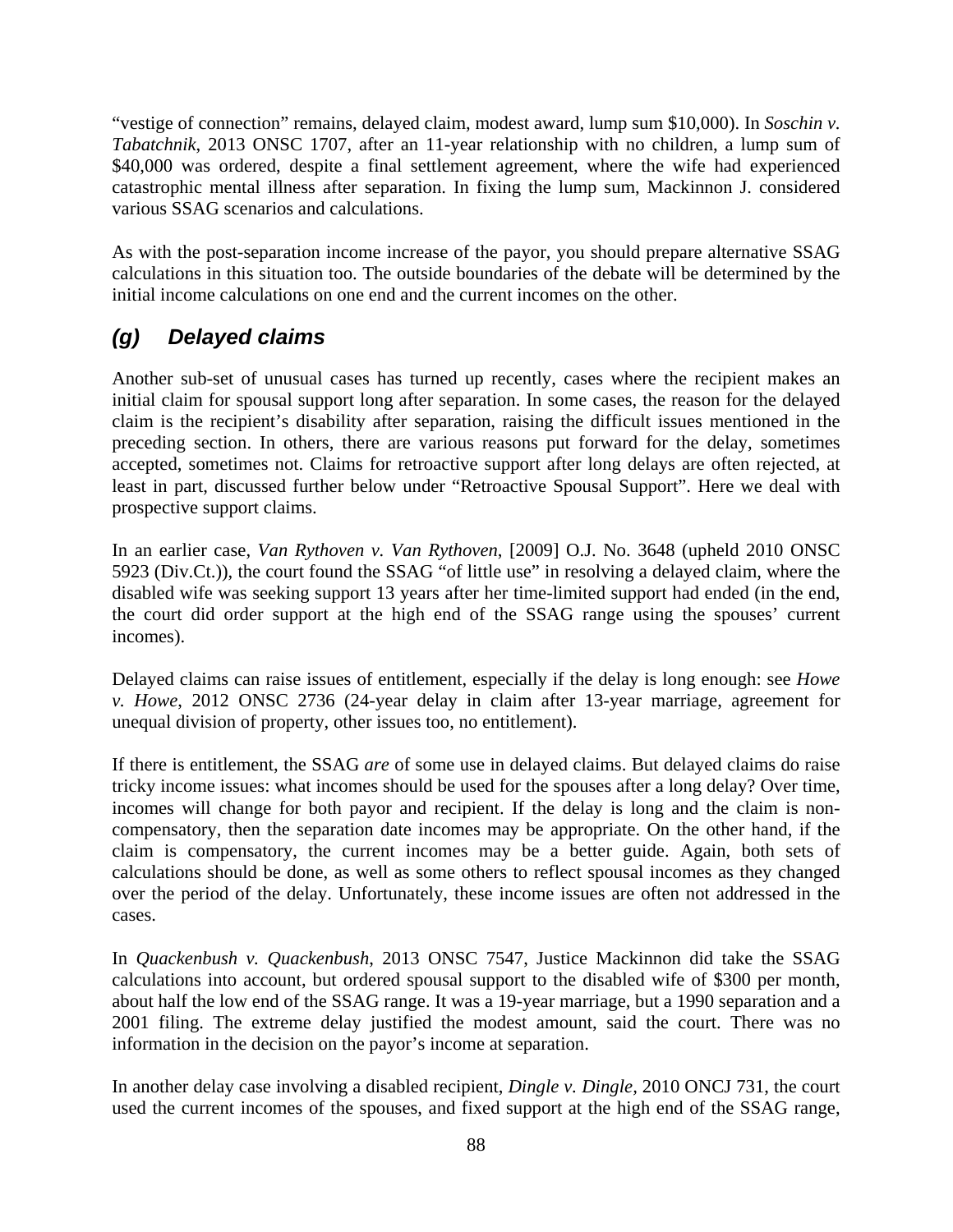despite a 7 ½ year delay, where it had been a 9-year marriage and a lengthy ISO procedure. See also: *G.W.C. v. K.C.C.*, 2015 BCSC 1802 (9-year delay, separation date income used for payor, post-separation income reduction of recipient wife); and *Firth v. Firth*, 2012 BCSC 857.

Delayed claims may also raise difficult issues of future duration, depending upon the disposition of any retroactive support issues.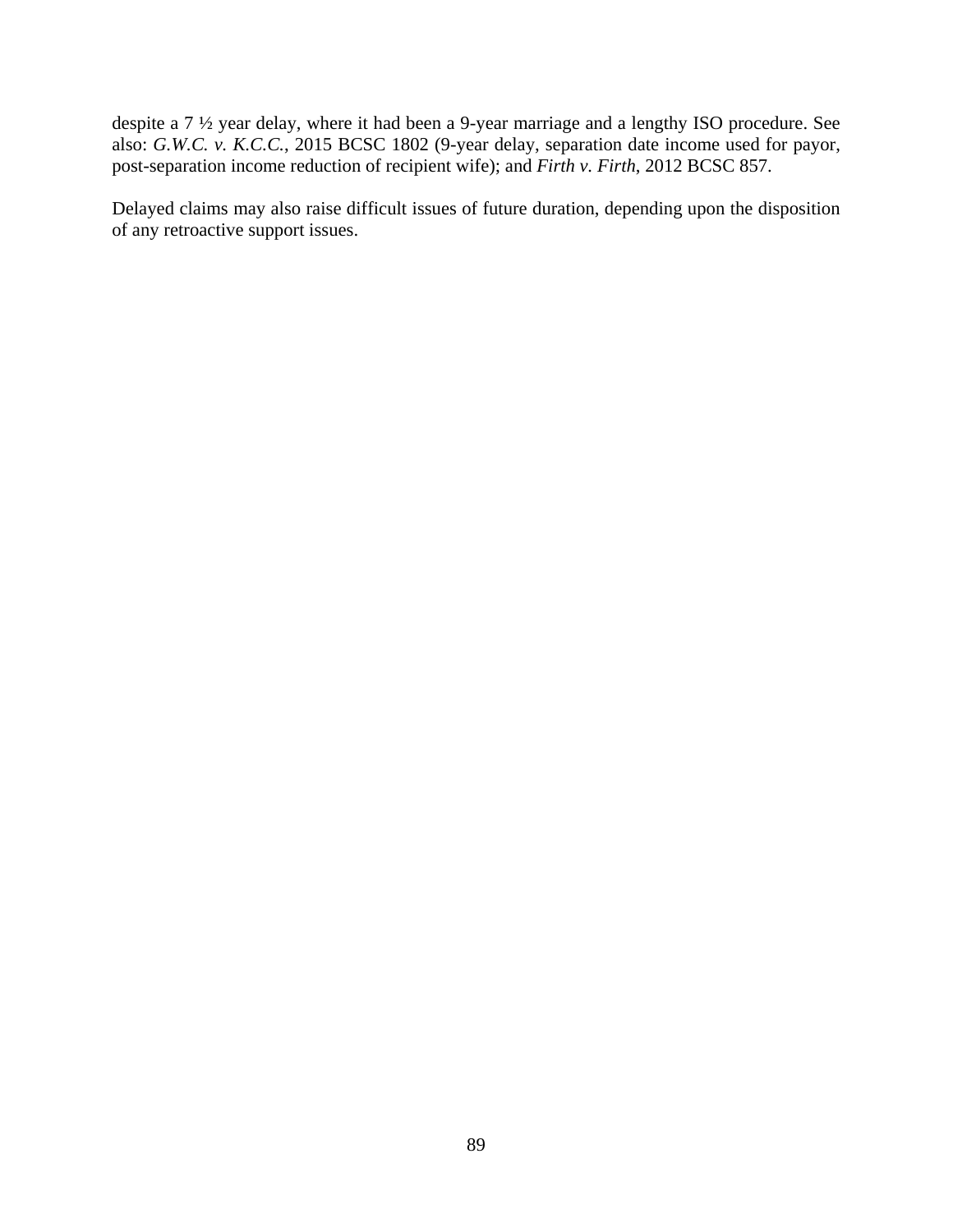# **16 The Recipient's Remarriage or Repartnering (SSAG 14.7)**

The remarriage or repartnering of the support recipient will most often arise as an issue in the context of a variation or review, but in some cases may also be an issue on an initial application.

If the recipient's remarriage or repartnering is the basis for an application for variation, the initial threshold of a **material change** in circumstances must be met. In some cases, it may be an issue whether the new relationship was "foreseen", i.e. considered or taken into account, in the previous order or agreement. However, as discussed above under "Variation and Review", some courts continue to misapply this test, as for example, in *Morigeau v. Moorey*, 2015 BCCA 160 where the Court found that the wife's repartnering was "foreseeable" and hence not a "material change" because she was "seeing" the new partner at the time of the previous order (but not cohabiting).

Under the current law the remarriage or repartnering of the support recipient does not mean the automatic termination of spousal support, but support is often reduced and sometimes even terminated. Much depends upon whether support is compensatory or non-compensatory, as well as the length of the first marriage, the age of the recipient, the duration and stability of the new relationship and the standard of living in the recipient's new household.

At the appellate level, several decisions of the B.C. Court of Appeal have dealt with this issue; see *Zacharias v. Zacharias*, 2015 BCCA 376 (29-year traditional marriage, continued entitlement on compensatory grounds, spousal support reduced by half but not terminated); *Morigeau v. Moorey*, above (order primarily compensatory so no material change), *Lee v. Lee*, 2014 BCCA 383 (20-year marriage, no children, husband claiming support, significant income disparity, husband repartnered with woman having income similar to that of wife, entitled only to short period of transitional support, one year). In *Zacharias* the Court of Appeal cautioned about the difficulties of clearly segregating the compensatory and non-compensatory elements of spousal support after a long marriage. The appeal court disapproved of the reasoning of the chambers judge who had determined that half of the original order was compensatory and the other half non-compensatory, with the result that he reduced the spousal support by half because of the wife's remarriage. The Court of Appeal nonetheless upheld the result but for different reasons—by testing the chambers judge's support order against the SSAG range if the wife's income were to include her new husband's income and finding that it was mid-range.

For recent trial level decisions that provide good discussions of the issue see *Rozen v. Rozen,* 2014 BCSC 3164 (23-year marriage; strong compensatory claim so re-partnering irrelevant, but old order and husband underpaid ss when compared to SSAG); *Hutchen v. Hutchen,* 2014 BCSC 729 (17-year marriage, compensatory claim not exhausted, wife's relationship very new, review in 2 years); *Landry v. Mallette*, 2014 ONSC 5111 (husband retires, *Boston* needs-based exception does not apply because wife's needs being met by income of new partner, new relationship more permanent at this point); *Cramer v. Cramer*, 2013 ONSC 4182 (husband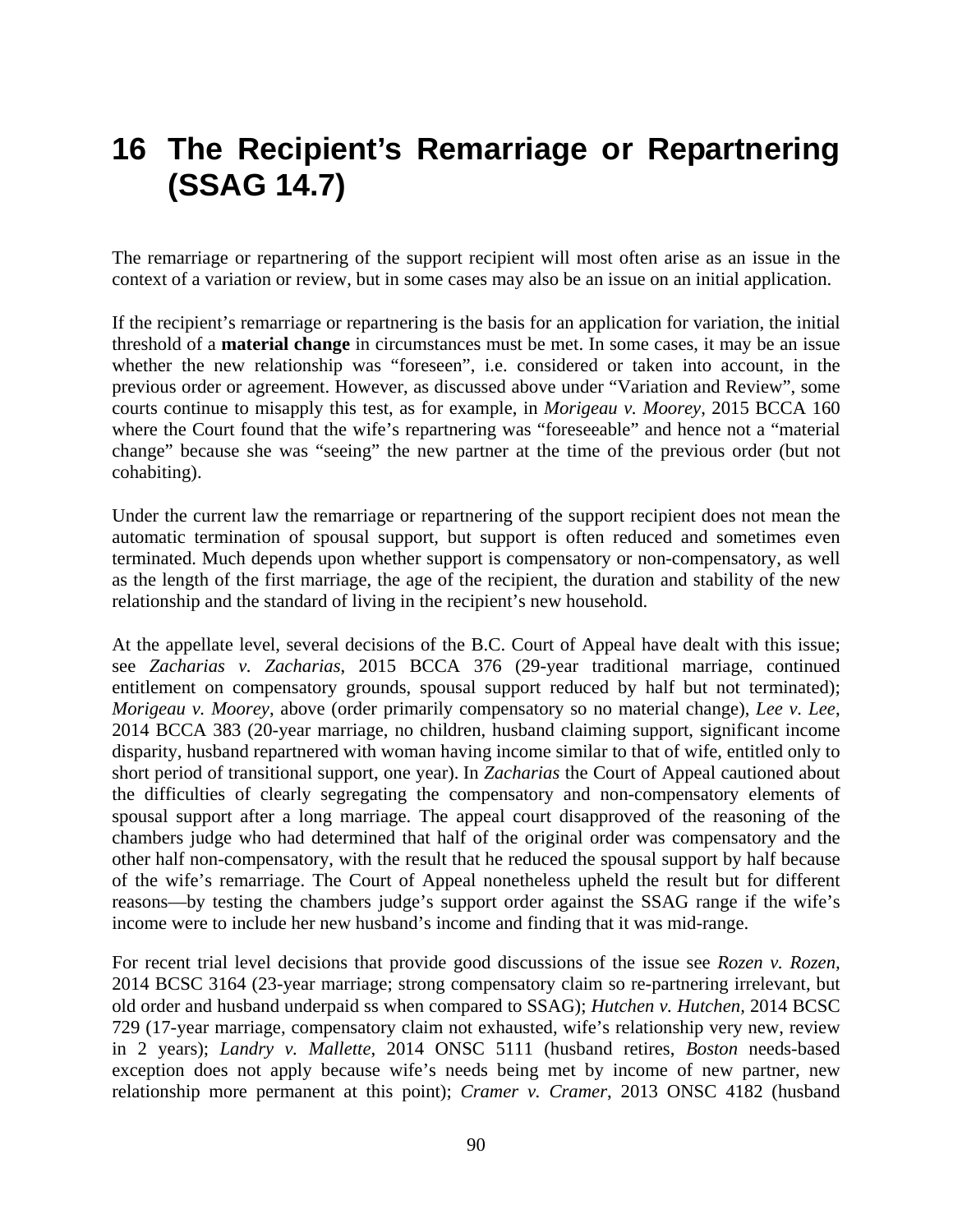custody, waiver of spousal support in separation agreement set aside using *Miglin*, wife entitled to on-going spousal support on compensatory basis but reduced to \$2 because repartnered and no current need, wife's household higher standard of living than husband's, amount could be increased if new relationship ends); *Boland v. Boland*, 2012 ONCJ 102 (20-year marriage, down from high end to mid-range due to wife's cohabitation, strong compensatory claim, wife limited benefit from new relationship, careful decision, nice review of principles); and *Bockhold v. Bockhold*, 2010 BCSC 214 (continued entitlement to compensatory support despite wife's remarriage).

At the time of the drafting of the SSAG we concluded that the outcomes in these cases were not predictable enough to construct a formula. In *Colley v. Colley*, 2013 ONSC 5666, Quinn J. lamented this absence:

**[**74**]** However, it is unfortunate that the *SSAGs* do not contain any formula to reflect the remarriage or repartnering of the recipient spouse. (The cases on re-partnering are an unfulfilling read and are not of much assistance beyond the expression of general principles. I yearn for more specific guidance in this area and would gladly trade some flexibility for a measure of predictability.)

As case law in this area develops, it may be possible at some point in the future to revisit this issue of a post-repartnering formula.

In the meantime, even though the SSAG do not provide any formulaic adjustment for the recipient's remarriage or repartnering, this does not mean that the SSAG are irrelevant in such cases. In *Remillard v. Remillard*, 2014 MBCA 30, the Manitoba Court of Appeal ruled that the trial judge had erred in concluding that the SSAG were irrelevant because of the wife's remarriage. The Court stated at para 89 that "even where there is a re-partnering, the SSAG can still be a useful tool as a litmus test for the reasonableness of a support award". The B.C. Court of Appeal adopted a similar approach in *Zacharias*, above, stating:

[62] The spousal support guidelines are not directly applicable in this case, because it is a case of variation involving re-partnering. That said, they do provide some indication of amounts of support that are reasonable at particular income levels, and can be of indirect assistance in setting support amounts.

In cases where it is determined that the recipient's remarriage or repartnering requires some adjustment of spousal support, the SSAG ranges can still be a helpful starting point for the discretionary analysis.

- The most interesting of the older remarriage cases is *M.(K.A.) v. M.(P.K*), 2008 BCSC 93, because Justice Barrow did try to construct a formula to guide a step-down of spousal support, by reducing support by 10 per cent a year until it ended 10 years later, this after a 21-year traditional marriage. A similar approach was recently adopted in *Bishop v. McKinney*, 2015 ONSC 5565 (provisional order, 20-year marriage, wife remarries 10 years after separation; spousal supported reduced by 20 per cent a year until it ends after 5 years).
- **Step-down orders** are one common solution in these cases, even if not formulaic: see *Colley*, above, (23-year marriage, wife new relationship 13 years after separation, stepdown order going below SSAG but support not terminated ); *Balazsy v. Balazsy*, [2009] O.J. No. 4113 (S.C.J.); and *C.L.M. v. R.A.M.*, 2008 BCSC 217.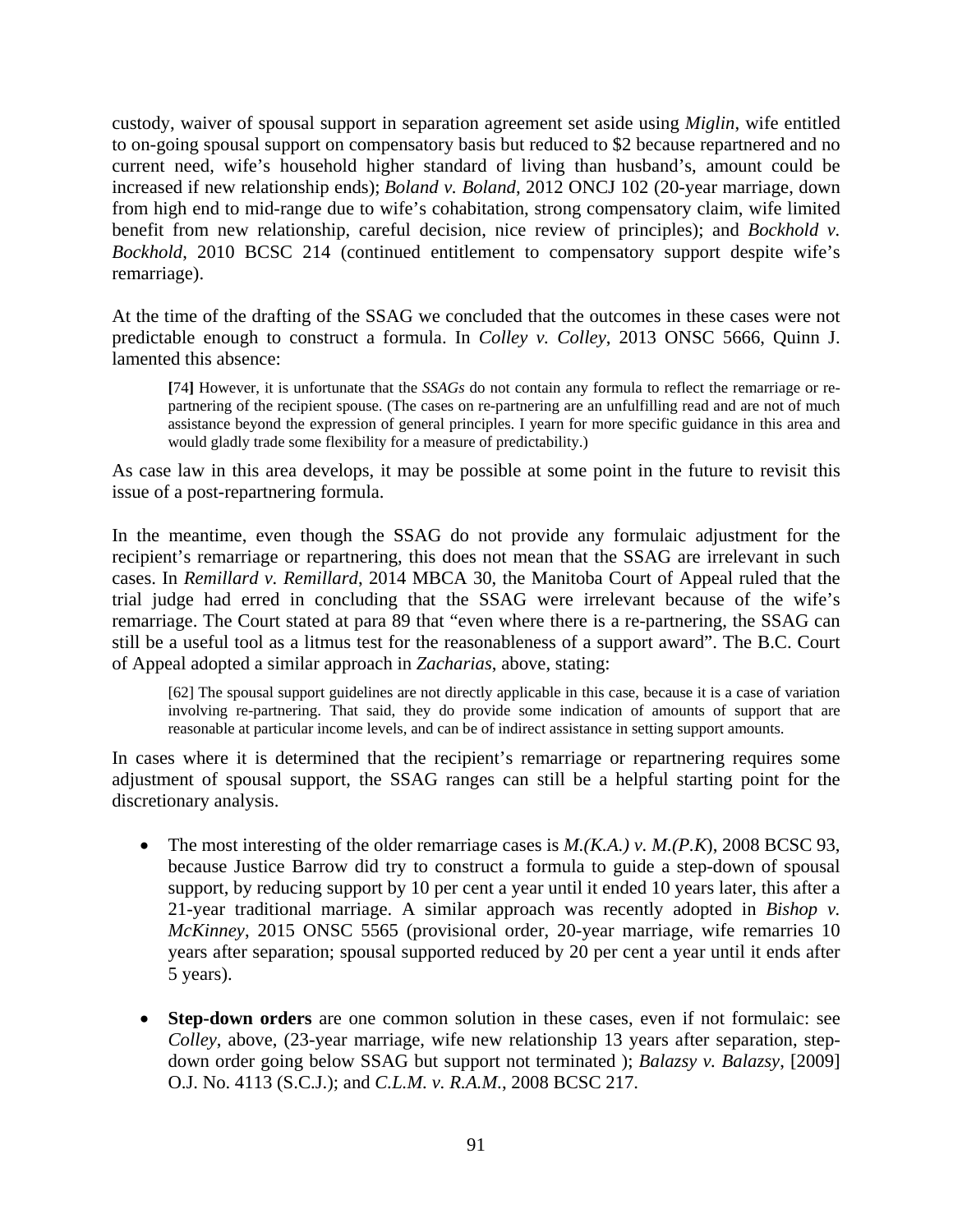- In some cases remarriage or repartnering may be dealt with by **location in the range** for amount, i.e. by moving the award down into lower part of the range; see *Boland*, above (down from high end to mid-range due to wife's cohabitation, strong compensatory claim, wife limited benefit from new relationship) and *Macey v. Macey*, 2013 ONSC 462 (16-year marriage, *wcs* formula, low end of range taking into account wife's repartnering, husband's mandatory pension contributions and s. 7 expenses).
- Another solution is to reduce spousal support **below the formula range** in these cases. This was the solution adopted by the Manitoba Court of Appeal in *Remillard,* above (11 year marriage, special needs child, amount reduced \$1000 below SSAG mid-range to take into account wife's remarriage). See also *Watkins v. Watkins*, 2013 BCSC 1983 (23 year traditional marriage, amount reduced by half, questionable finding that award largely non-compensatory); *Mayer v. Mayer*, 2013 ONSC 7099 (9-year relationship with children, *with child support* formula, shared custody, below low end of range and duration fixed at 4 years to take into account contributions of wife's new partner); *Driscoll v. Driscoll*, [2009] O.J. No. 5056 (S.C.J.); *Rakose v. Rakose*, 2008 BCSC 1165; and *Coolen v. Coolen*, 2005 NSSC 78.
- Yet another solution is to **take into account some part of the income of the new spouse or partner** as the recipient's income before the SSAG formulas are applied. This was the approach used by the B.C. Court of Appeal in *Zacharias*, above, to test the reasonableness of the chambers judge's reduction of spousal support by half—if the new husband's entire income were included the result was at the mid-range of the SSAG. See also *Politis v. Politis,* 2015 ONSC 5997 (interim, wife's need as established by her budget reduced by half of new partner's contribution to household, amount below low end of SSAG range).
- In some cases remarriage or repartnering will result in the **termination** of spousal support, either immediately or at some fixed point in the future; see *Lee*, above, *M.(K.A.) v. M.(P.K*), above; *Bishop v. McKinney,* above*; Lalonde v. Lalonde*, 2014 ONSC 4925 (25-year marriage, termination after 10 years, wife's repartnering one factor); *A.M.F. v. D.F.*, 2013 BCPC 60 (discussion of impact of remarriage on duration under *with child support* formula); *Mayer*, above; and *Redpath v. Redpath*, 2008 BCSC 68, upheld on appeal 2009 BCCA 168 (new spouse higher income than payor).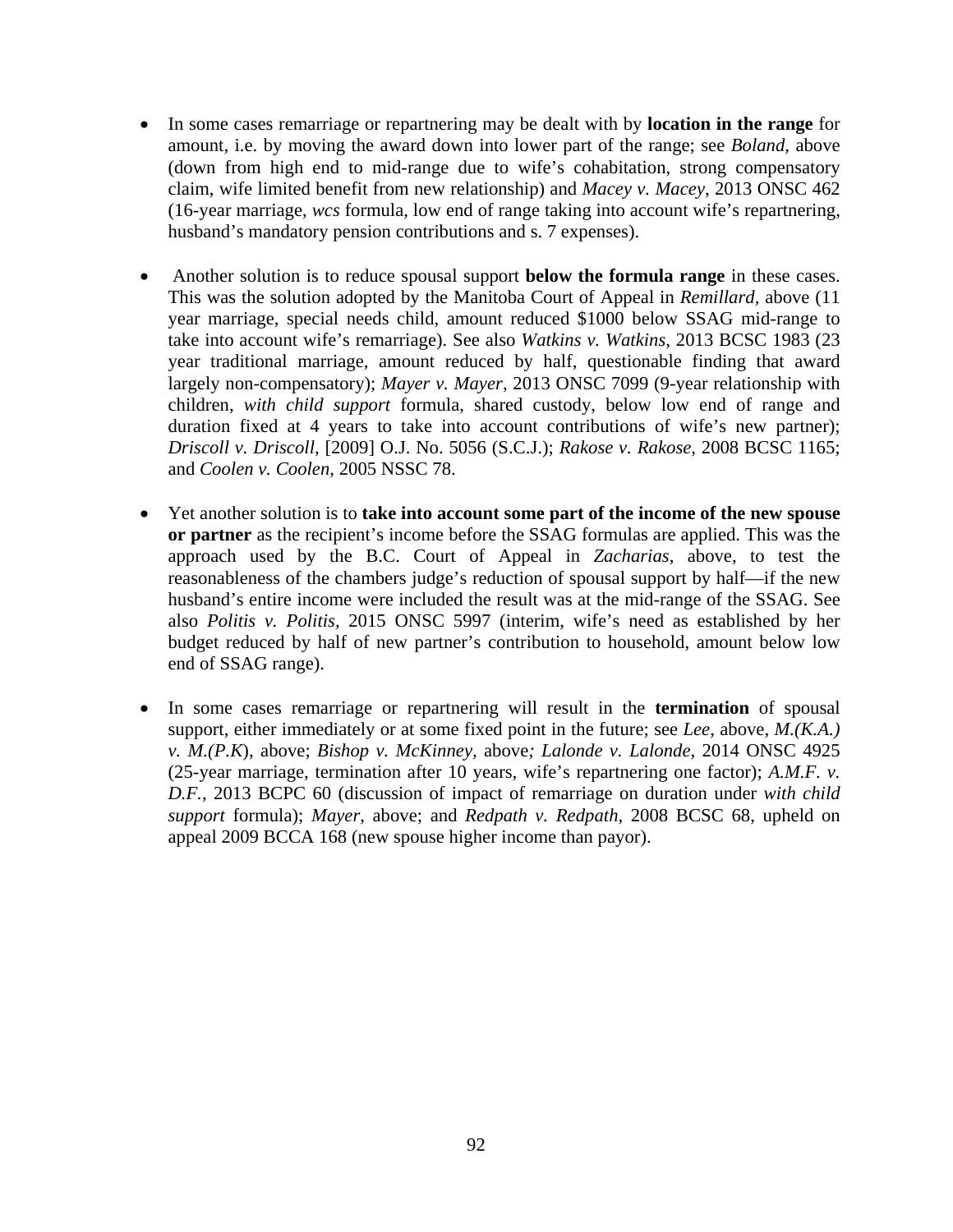# **17 Second Families, or Subsequent Children (SSAG 14.8)**

A payor will often argue that a second or new family means that a downward adjustment should be made to spousal support. Whether any adjustment is warranted and, if so, in what circumstances, remains an unsettled issue in spousal support law. Given the state of the law, it is not surprising that no formulaic solution can be found in the Advisory Guidelines. We still have to wait for the law to develop further.

In the child support setting, issues of subsequent children are dealt with by way of undue hardship, a demanding and discretionary test found in s. 10 of the *Child Support Guidelines*, with no clear policy to resolve the conflict. The conflict becomes even more acute where the trade-off is between spousal support for a prior spouse and subsequent children. The policy of "firstfamily-first" remains powerful in the case law and is still the most common approach to the trade-off between families. The payor's obligations to the children and spouse of the first marriage or relationship are seen to take priority over any subsequent obligations, but this is not an absolute principle

The most extensive appellate level discussion can be found in the Ontario Court of Appeal in *Fisher v. Fisher*, 2008 ONCA 11. On the facts Justice Lang adopted a "first-family-first" approach, but emphasized that these obligations "must be considered in context". In *Fisher*, it was a bad context for the husband, perhaps the weakest possible second family claim imaginable: a speedy post-separation repartnering; two step-children rather than biological children; child support received from the father of those two children; a new wife who could requalify as a physiotherapist, but preferred to stay at home; and a large enough income that husband's support obligation to his first wife would not impoverish his second family.

However, two interesting broader points were made by Justice Lang in *Fisher*: (i) despite the "first-family-first" principle, "inevitably new obligations to a second family may decrease a payor's ability to pay support for a first family" (para 39); and (ii) where spouses separate, the payor remarries and produces another child, the context will be different and "the obligations to the second child will affect support for the first family because the payor has an equal obligation to both children" (para 40).

Two subsequent appellate level decisions, *B.V. v. P.V.*, 2012 ONCA 262 and *Shukalkin v. Shukalkin*, 2012 ABCA 274 have endorsed the "first-family-first" approach and upheld lower court decisions refusing to reduce spousal support because of new family obligations. As in *Fisher*, these were weak cases on the facts: both involved strong compensatory claims, payors with adequate means, and no evidence of a significant impact on the payor's ability to support a new child. Many trial level decisions have also applied the "first-family-first" approach: see *Johal v. Johal*, 2014 ONSC 6; *Fiddler v. Fiddler,* 2014 ONSC 4068; *Bhandal v. Bhandal*, 2015 ONSC 1152; *Cotton v. Cotton*, 2015 ONSC 2703; *Kershaw v. Kershaw,* 2015 BCSC 925; and *Heath v. Heath,* 2012 SKQB 436.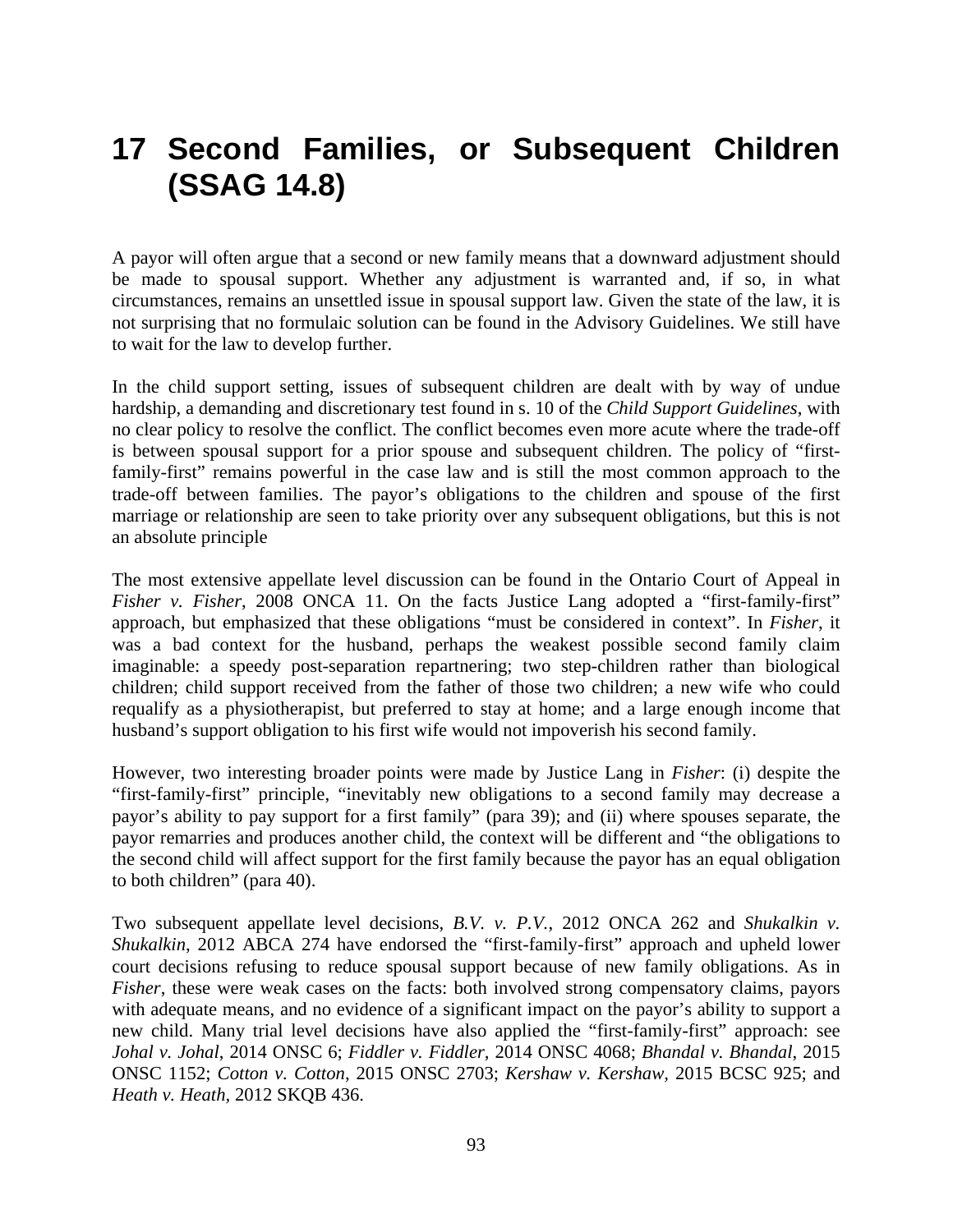At the trial level, *Kontogiannis v. Langridge*, 2009 BCSC 1545 offers one of the rare examples of a case where the broader considerations in *Fisher* came into play and where spousal support was reduced because of obligations to a new child (11-year common-law relationship, no compensatory claim, husband no longer required to support wife's 20-year-old child, husband repartnered, newborn child, spousal support reduced to \$600/mo, below low end of range \$1,034/mo, due to subsequent child). **The Advisory Guidelines can assist in assessing the amount of any downward departure in a "subsequent child" case, by adjusting the range for a notional amount of child support in the same fashion as one does for a "prior" child support obligation**. In *Kontogiannis*, this would have reduced the low end of the range to about \$770 per month, suggesting that the court may have intuitively "over-adjusted" for the subsequent child.

Although not warranting an explicit "reduction" in spousal support, **second family obligations may be a factor in choosing location in the range**, leading to an award at the lower end of the range: see *Gray v. Gray,* 2014 ONCA 659 (low end of range due to husband's second family and extension of duration beyond SSAG durational range on grounds of disability and inadequate compensation); and *Fiddler v. Fiddler,* 2014 ONSC 4068 ("first-family-first" but low end of range on interim). Second family obligations may also be a factor in determining duration and eventual termination of support: see *Beauchamp v. Beauchamp*, 2012 ONSC 344 (husband remarried and 5 new children, one factor justifying termination 29 years after 14-year marriage).

It should be kept in mind that **the repartnering of the payor may in some cases entail a financial benefit because of the sharing of expenses** and this may result in an increase in spousal support; see *Flieger v. Adams*, 2012 NBCA 39 (early retirement, *Boston* exception, also need to take into account economic impact of husband's new partner and sharing of expenses); and *Bell v. Bell,* 2013 BCSC 271 (court refuses to include income of husband's new spouse as part of his income, but does take into new spouse's income as contribution to joint household expenses and awards support well above SSAG range). Both cases involved long traditional marriages and older spouses, where the payor husband's income had been reduced by retirement or ill health.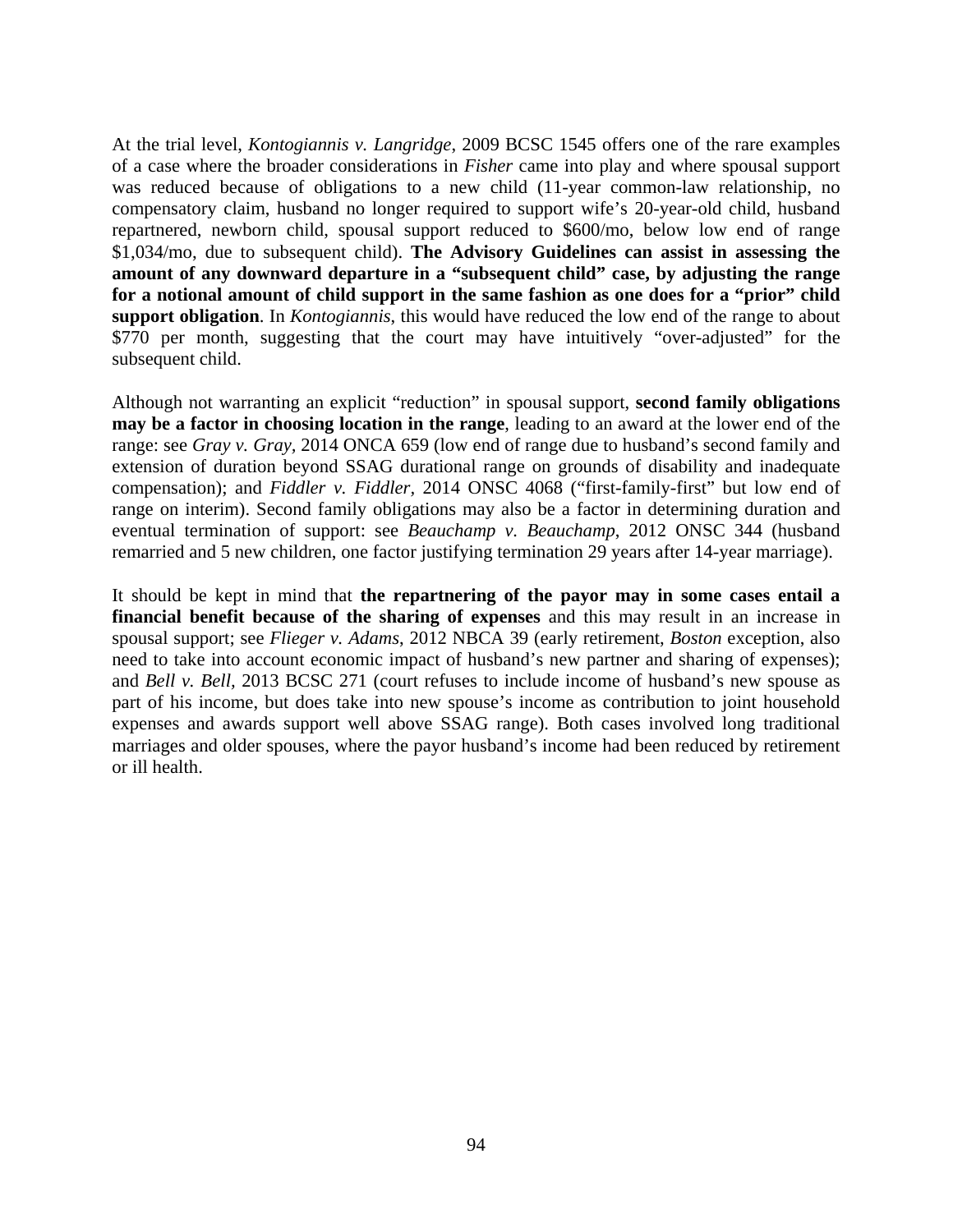# **18 Self-sufficiency and Termination**

The issue of "self-sufficiency" comes up in almost every spousal support case, apart from cases where the recipient is disabled or aged. There is constant reference in the case law to s. 15.2(6)(d) of the *Divorce Act*, that fourth objective: "in so far as practicable, promote the economic self-sufficiency of each spouse within a reasonable period of time."

Self-sufficiency is not "a SSAG issue", strictly speaking. **Self-sufficiency requires an individualized determination** of the position and prospects of the recipient, an exercise not amenable to guidelines. It requires careful analysis of *this particular relationship, this payor and this recipient at this point in time.* The law of self-sufficiency is canvassed in Chapter 13 of the SSAG and there is little new to add here. We offer a few new cases, but only as examples, as the case law is substantial, with about 260 reported decisions a year mentioning self-sufficiency.

Self-sufficiency is only one of the four objectives stated in s. 15.2(6), said the Supreme Court of Canada in *Leskun v. Leskun*, 2006 SCC 25, and a qualified one at that. There is no absolute "duty" on a former spouse to become self-sufficient.

We should note here at the beginning that "self-sufficiency" can mean different things in different contexts. These **many different meanings of "self-sufficiency"** can confuse the analysis. Sometimes it is simply a conclusion about entitlement and outcome, i.e. spousal support should terminate and the recipient will have to be "self-sufficient", relying only upon her or his own resources. Sometimes it is used as part of the compensatory analysis, i.e. the recipient has overcome her or his economic disadvantage and has returned to where the recipient would have been in the paid labour market. Sometimes it is used in a non-compensatory fashion, i.e. the recipient is now able to meet her or his own needs and achieve the appropriate standard of living. For an excellent review of self-sufficiency and its different meanings see *Fisher v. Fisher*, 2008 ONCA 11.

There are **two central issues within "self-sufficiency"** which we will examine in turn:

- first, whether the recipient has made or is making reasonable efforts to achieve selfsufficiency, and how to encourage such efforts; and
- second, whether the recipient has or has not achieved an income that makes her or him self-sufficient, such that spousal support can be terminated.

## *(a) Reasonable efforts to achieve self-sufficiency*

*Moge* reminded us all of some important lessons about self-sufficiency: courts must be realistic about self-sufficiency; courts must not underestimate the labour market disadvantages faced by recipients returning to work; and courts should not be too quick to "deem" or "predict" that recipients will achieve self-sufficiency in future. Recent appellate decisions have demonstrated this flexible approach towards self-sufficiency: *Remillard v. Remillard*, 2014 MBCA 304 (trial judge setting 5 year time limit and imputing income after 11-year marriage with special needs child; overturned on appeal; trial judge over-emphasizing self-sufficiency, unrealistic to expect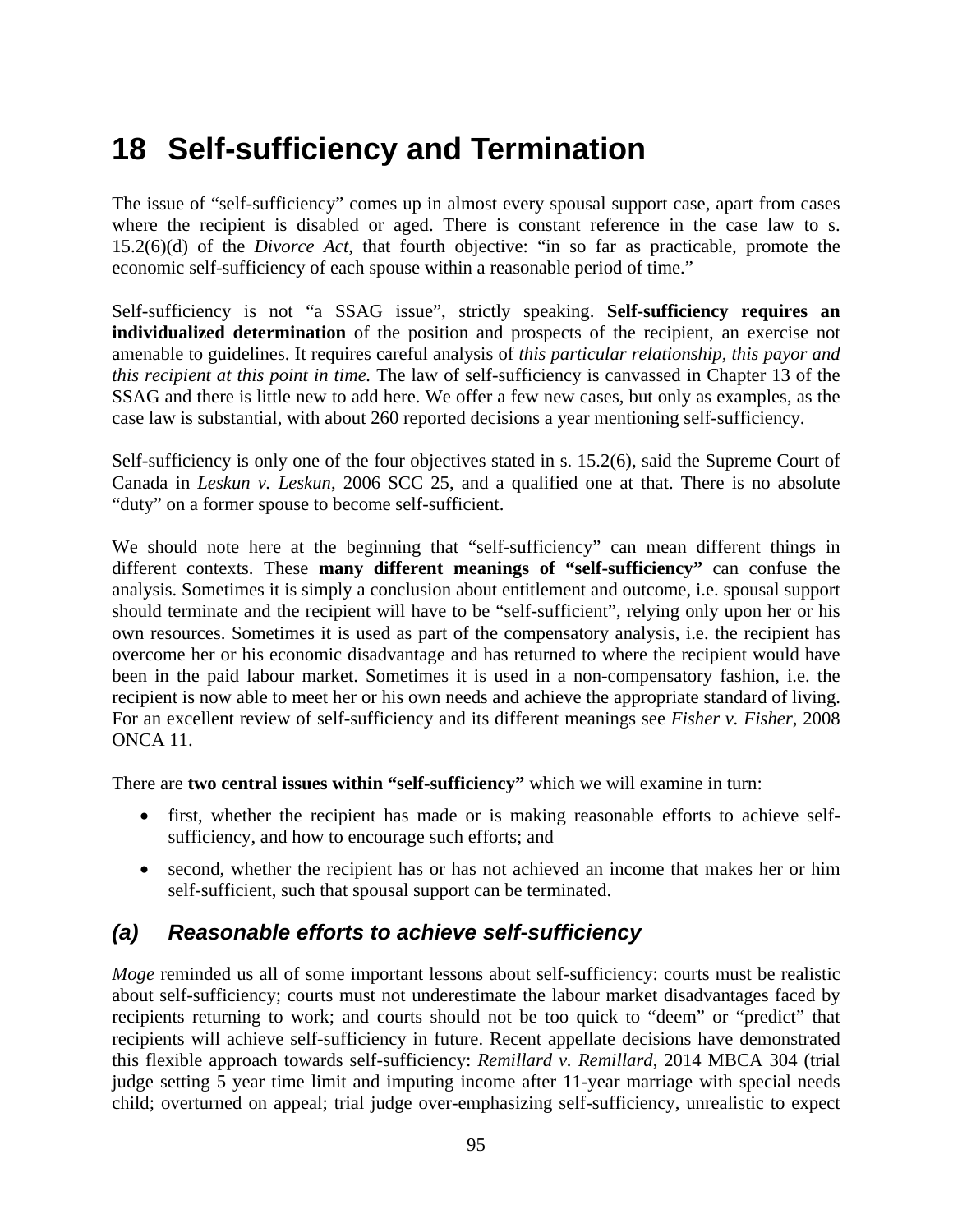wife to work or to achieve self-sufficiency in 5 years); *Reisman v. Reisman*, 2014 ONCA 109 (20-year marriage; insufficient efforts by wife, trial judge low end of range, income imputed, and 10 year time limit; time limit overturned on appeal, support indefinite, actually high end of range for first ten years, low end after); *Jendruck v. Jendruck,* 2014 BCCA 320 (34-year marriage, discussion of obligation to earn some income even if full self-sufficiency not attainable; half of minimum wage imputed to wife); and *K.D. v. N.D.,* 2011 BCCA 513 (impact of post-separation events on wife's self-sufficiency efforts).

In Chapter 13 of the SSAG, we canvassed the common methods of encouraging self-sufficiency. (And here we use the term "self-sufficiency" in the sense of the obligation on the recipient spouse to make reasonable efforts to contribute to his or her own support, either through earned income or use of assets.) The most common, and most flexible, method is imputing income to the recipient, with the other methods used less often, more tailored to specific situations.

- **Impute income to the recipient:** imputing income provides a fine-tuned response on self-sufficiency, with the minimum wage commonly imputed on a full-time or part-time basis to a recipient or a higher income if there is evidentiary basis. For an excellent early appeal case, see *MacEachern v. MacEachern*, 2006 BCCA 508 and, for recent decisions from the same court, see *MacCarthy v. MacCarthy*, 2015 BCCA 496 and *Jendruck v. Jendruck*, 2014 BCCA 320.
- **Order a higher amount in the range, or restructuring to go higher, for the recipient to obtain education or training:** this is the "short-term-pain-for-long-term-gain" theory, where the payor pays more now so that his or her spouse can become self-sufficient earlier and support may be reduced or end sooner. A recent example would be *Jones v. Hugo*, 2012 ONCJ 211.
- **Order a lower amount in the range:** a lower amount can provide an incentive to earn more, especially where a court has imputed a lower income to the recipient than might have been possible, as in *MacEachern* and *Reisman*, above.
- **Order a review, or another review:** self-sufficiency can be a "tightly circumscribed" issue suitable for review, as was explicitly noted in *Leskun v. Leskun*, above. Where there are serious questions about self-sufficiency efforts, a court can even make a "terminating review order", fixing a time limit for spousal support subject to review and possible extension.
- **Reduce support by a step-down order:** some courts prefer step-down orders, with support reducing in increments at intervals over time, usually to reflect an expected ability of the recipient to increase her or his income in progress towards self-sufficiency, e.g. *Cipriano v. Hampton*, 2015 ONSC 349. However, where a recipient is actually earning a full-time minimum wage, for example, with no ability to earn more, a stepdown order cannot create an "incentive" to earn more.
- **Fix an initial time limit under the** *without child support* **formula or the** *custodial payor* **formula:** time limits provide clear direction that support will end at a future date, which means the recipient must find other sources of income or face a lower standard of living.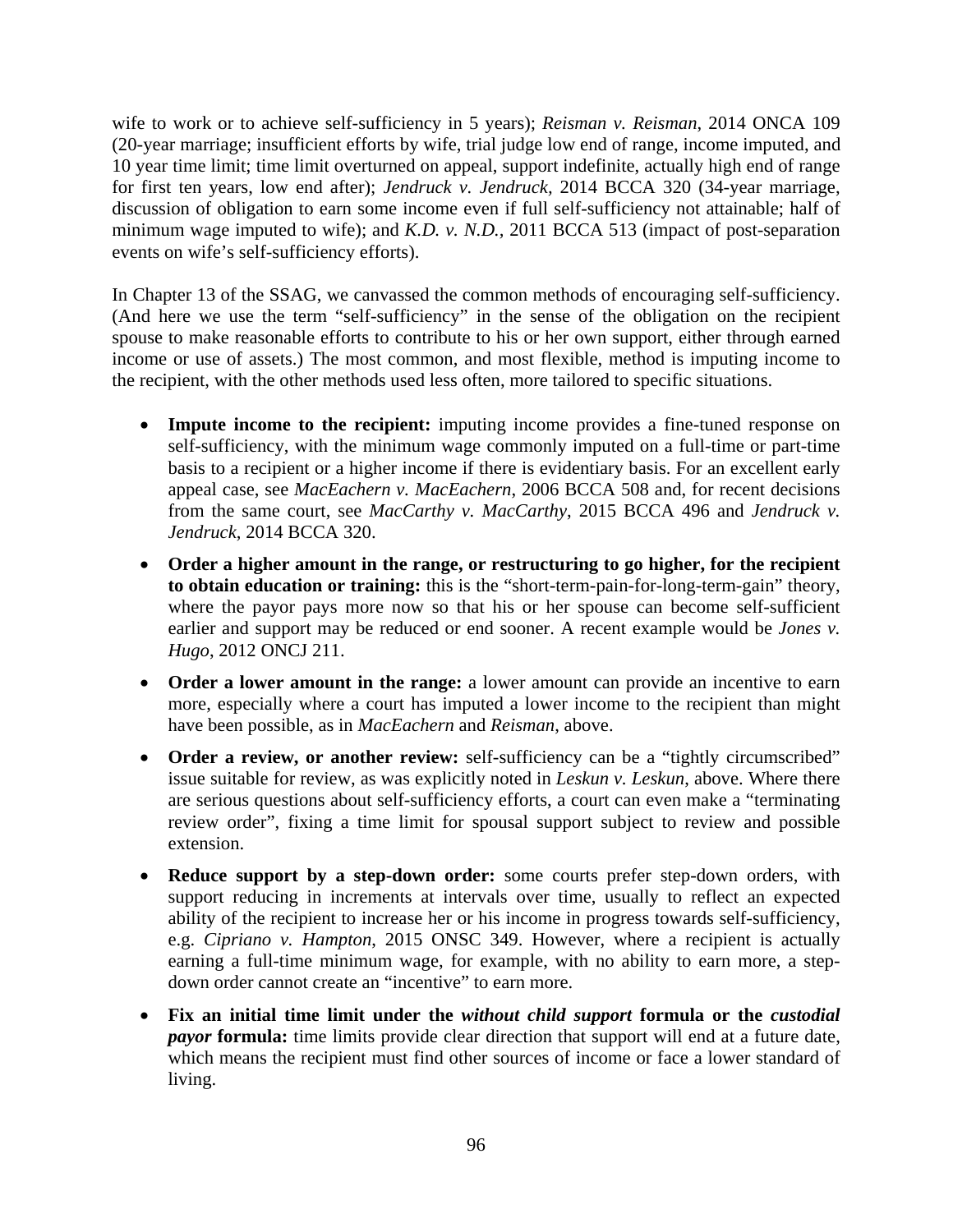There can be dangers in using multiple methods to encourage self-sufficiency, for example if you impute a substantial income and also go low in the range or order a step-down, both of which imply an ability to earn more income.

### *(b) Self-sufficiency and termination of support*

Once the recipient has become "self-sufficient", then spousal support can be terminated. Most often the issue of termination arises on variation or review. But in some cases under the *without child support* formula and the *custodial payor* formula initial orders can be time-limited, reflecting a judgement about self-sufficiency. The reported case law is full of applications to vary or review where the payor seeks the termination of spousal support on the basis that the recipient has become self-sufficient or would be self-sufficient if reasonable efforts had been made.

In some cases there may be an immediate termination; more often the court will decide "not yet", but the amount of support may be reduced (as income is imputed to the recipient) or termination will be set at some future date by way of a time limit (perhaps combined with a step-down) to provide a defined period of time for the final transition to self-sufficiency. In some cases where spouses have made insufficient efforts towards self-sufficiency, support will be terminated on the basis that sufficient time has been allowed for self-sufficiency to be achieved: see *Aspe v. Aspe*, 2010 BCCA 508 and *Bosanac v. Bosanac*, 2014 ONSC 7467. Decisions about termination involve individualized, fact-based determinations of duration within the durational ranges set by the Advisory Guidelines, which do contemplate an eventual termination of support in many cases.

It is in the termination context that the many different meanings of self-sufficiency that we outlined above become most apparent. Conceptions of self-sufficiency are intertwined with ideas of entitlement. Termination means the end of entitlement. A finding of "self-sufficiency" often reflects a conclusion that there is no continuing entitlement—that disadvantage has been overcome and/or that there is no further "need". The meanings of "self-sufficiency" can thus vary depending on whether the basis of entitlement is compensatory or non-compensatory. In some contexts "self-sufficiency" will be assessed against the marital standard of living; in other contexts the recipient will be found to be "self-sufficient" despite having a significantly lower income than the payor.

The most extensive discussion of these varying meanings of "self-sufficiency" can be found in the Ontario Court of Appeal's decision in *Fisher v. Fisher*, 2008 ONCA 11 at paragraphs 52-55, which were recently summarized as follows in *Friesen-Stowe v. Stowe*, 2015 ONSC 554:

[25] Paraphrasing our Court of Appeal in *Fisher v. Fisher* (2008), 88 O.R. (3d) 241, self-sufficiency is a relative concept. It is not achieved simply because a former spouse can meet basic expenses. A determination of self-sufficiency requires consideration of the parties' present and potential income, their standard of living while married, the efficacy of any suggested steps to increase a party's means, the parties' likely post-separation circumstances including the impact of equalization and the duration of cohabitation. Self-sufficiency is often more attainable in short term marriages, particularly ones without children, where the lower income spouse has not become entrenched in a particular lifestyle, or compromised career aspirations. In such situations, the lower income spouse is expected to have the tools to become financially independent or to adjust his or her standard of living. In contrast, in most long term marriages, particularly in traditional long term ones, the parties' merger of economic lifestyles creates a joint standard of living that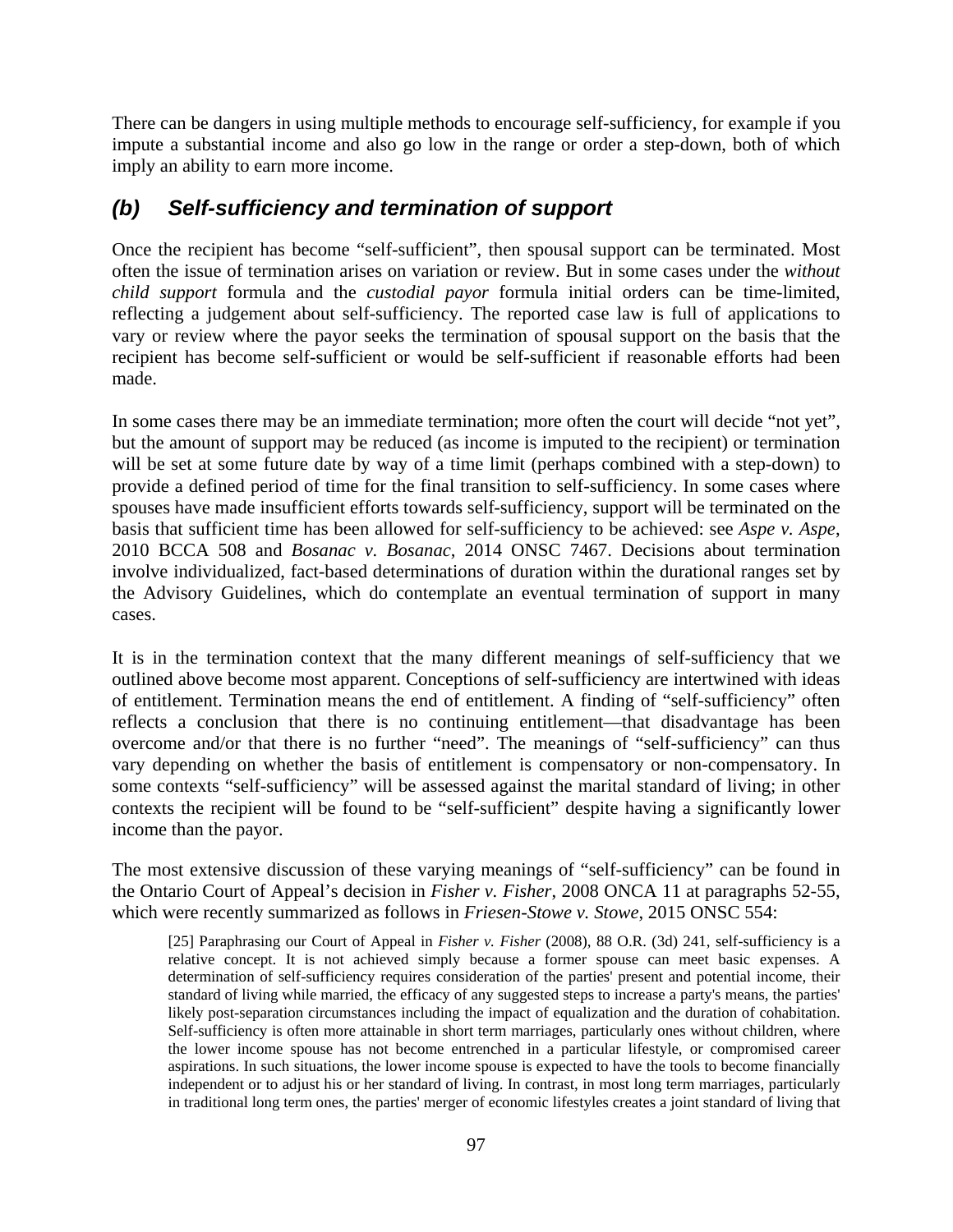the lower income spouse cannot hope to replicate, but upon which he or she has become dependent. In such circumstances, the spousal support analysis typically will not give priority to self-sufficiency because it is an objective that simply cannot be attained. (paras 52-55)

Given these multiple meanings of self-sufficiency, it is best to examine the case law on selfsufficiency and termination under the different formulas of the SSAG. Much of the material we address here is also covered in the separate sections of this *User's Guide* dealing with duration and time limits under each of the formulas and we refer you back there as well.

*(i) Time limits and termination under the "without child support" and "custodial payor" formulas* 

The *without child support* formula generates time limits for marriages under 20 years in length, with the exception of those that fall under the "rule of 65". Leaving aside "crossover" cases, which will be discussed below, the cases which engage the time limits will generally be short and medium-length marriages without children where the basis for entitlement is strictly noncompensatory, i.e. based on need and standard of living.

In some cases courts will impose a time limit in an initial order, most often in short marriages. In these cases the initial time limit sets a period of transition to self-sufficiency. "Selfsufficiency" in this context simply captures the idea that entitlement ends. At the end of a relatively short period of time the recipient is expected to be self-reliant and self-sufficient. The purpose of the period of transitional support is to allow the recipient to adjust to the loss of the marital standard of living; see *Fisher v. Fisher*, 2008 ONCA 11 (front-end loaded support for 7 years after 19-year marriage where basis of entitlement largely non-compensatory and wife had employment; transition to self-sufficiency in this context understood as period of time for wife to adjust her standard of living to her own income).

In cases involving medium-length marriages under the *without child support* formula, the initial or previous order is often "indefinite", but as the recipient works toward self-sufficiency, time limits will be considered, e.g. see *Gammon v. Gammon*, [2008] O.J. No. 603 and [2008] O.J. No. 4252 (S.C.J.) (15-year relationship with no children, separation 2004, initial order no duration specified, variation application after husband retires, amount reduced using SSAG and termination date set 10 years after separation in 2014) and *Lawder v. Windsor*, 2013 ONSC 5948 (16-year relationship with no children, initial order indefinite, wife finds steady work and achieves self-sufficiency, termination after 16 years support). In these cases "self-sufficiency" carries a double meaning. Recipients are given time to improve their earning capacity and overcome disadvantage from the breakdown of the marriage and the loss of the marital standard of living. But the time limits reflect an understanding that at some point entitlement ends, and recipients will be found to be "self-sufficient" at the standard of living they can sustain on their own resources. As *Fisher* shows, entitlement to non-compensatory support does not involve a permanent guarantee of the marital standard of living in these medium -ength marriage cases. See also *Rezansoff v. Rezansoff*, 2007 SKQB 32.

The *custodial payor* formula uses the same time limits as the *without child support* formula and similar approaches to self-sufficiency and termination apply: see *Aspe v. Aspe*, 2010 BCCA 508 (12-year marriage, 3 children, custodial payor, wife had received support for 16 years,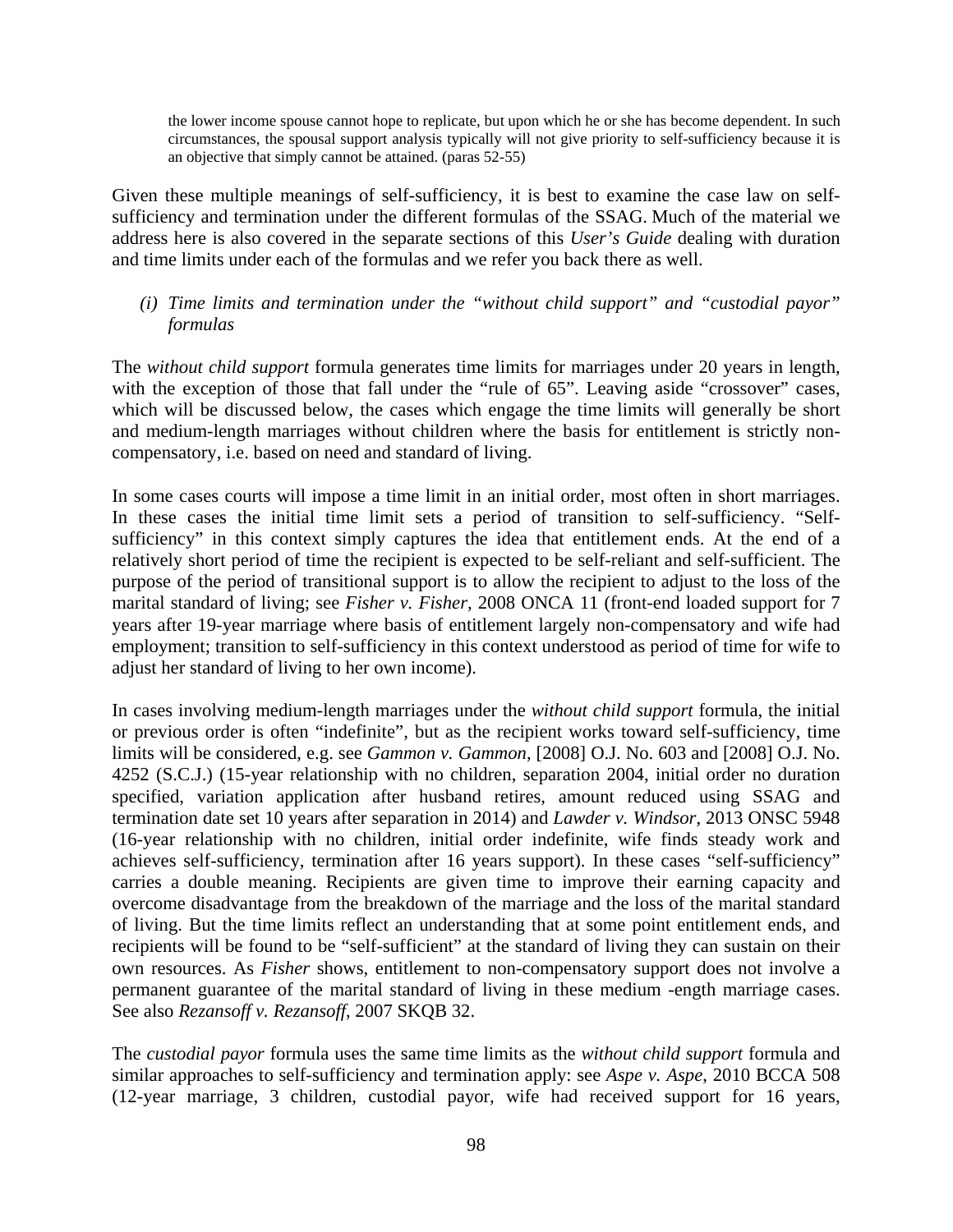insufficient efforts toward self-sufficiency, 2 more years). However, some cases of short and medium length marriages under the *custodial payor* formula may involve compensatory claims as well as non-compensatory, which will shape the meaning of self-sufficiency and the duration of support.

#### *(ii) Time limits and termination under the "with child support" formula and in crossover cases*

Time limits under the *with child support* formula are "softer", with initial orders "indefinite" and time limits coming later through variation or review, perhaps not until a "crossover" to the other formula. Under this formula concepts of "self-sufficiency" will be shaped by the strongly compensatory nature of many of the claims. For marriages shorter than 20 years, it is anticipated that at some point the economic disadvantages of the recipient will be fully compensated and, if there is no non-compensatory claim left, a time limit will be imposed and spousal support terminated. At that point the recipient will be seen as "self-sufficient" on the basis of his or her own income: see *Tadayon v. Mohtashami,* 2015 ONCA 777 (16-year marriage with two children, crossover, application to vary agreement, wife intentionally underemployed, 2 year time limit imposed, 16 years total; husband earning over \$350,000 and wife imputed at \$48,000).

As *Tadayon* shows, many cases under this formula or those that "cross-over" to the *without child support* formula involve significant compensatory claims and, as a result, duration ends up at the longer end of the durational ranges generated by this formula: see also *Bosanac v. Bosanac*, 2014 ONSC 7467 (14.5-year marriage, crossover, support had been paid for 17 years, wife making insufficient efforts, income imputed, two more years, step-down).

Many payor requests to time-limit or terminate support under this formula on the basis of selfsufficiency are denied because it is too soon: see *Bockhold v. Bockhold*, 2010 BCSC 214 (17 year marriage; review 10 years after separation, crossover, wife not making reasonable efforts, minimum wage imputed, support continued, unlikely wife would be self-sufficient in foreseeable future given 17 years out of labour force combined with disability) and *Remillard v. Remillard*, 2014 MBCA 304 (trial judge setting 5 year time limit and imputing income after 11-year marriage with special needs child; overturned on appeal; trial judge over-emphasizing selfsufficiency, unrealistic to expect wife to work and to achieve self-sufficiency in 5 years).

But in some cases, support has been terminated at a point well short of the longer end of the durational range because the wife was found to have become self-sufficient: see *Mills v. Elgin*, 2009 BCSC 1607 (15-year relationship with 3 children; spousal support terminated on variation application 6 years after separation when husband earning \$100,000 and wife earning \$46,000); *Price v. Price*, 2010 BCCA 452 (13-year marriage with 3 children, spousal support terminated on variation 8 years after separation, husband earning \$145,000 and wife earning \$54,000 as business manager); and *Holman v. Holman*, 2015 ONCA 552 (termination 11.5 years after 19 year marriage with three children; husband earning \$130,000 and wife \$60,000 plus her \$300,000 inheritance). In principle, these should be cases where recipients have suffered less disadvantage and leave the marriage with marketable skills and good employment prospects.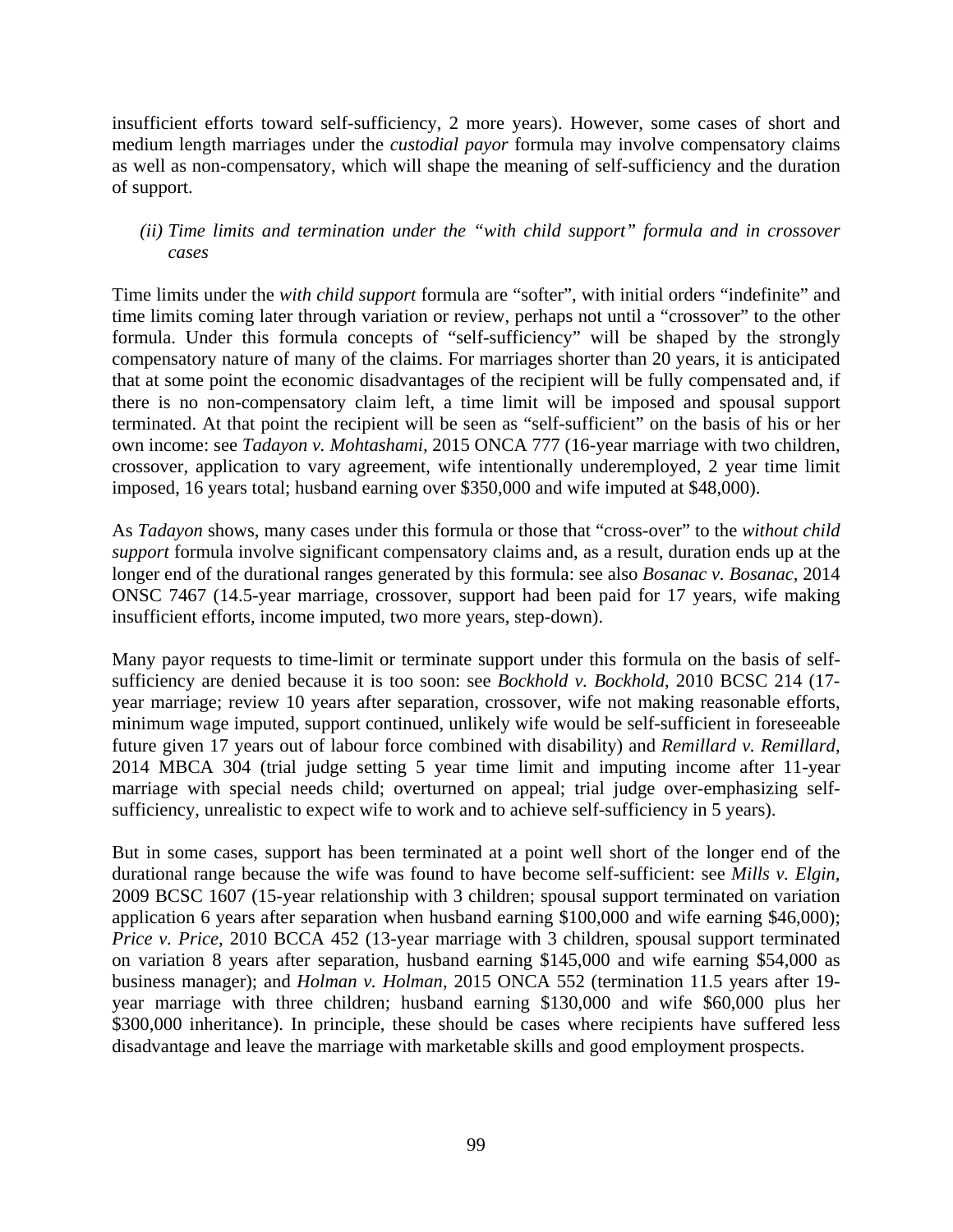#### *(iii) Self-sufficiency and termination in long marriages or cases covered by the "rule of 65"*

For marriages of 20 years or longer or cases caught by the "rule of 65" the Advisory Guidelines provide that support will be "indefinite (duration not specified)". But the Advisory Guidelines stress that even in these cases "indefinite" does not necessarily mean "permanent". Support may not only be reduced to take into account the recipient's efforts towards self-sufficiency, but also terminated if self-sufficiency is attained. On particular facts, entitlement may end, even in these cases: see *LeBlanc v Yeo* 2011 ONSC 2741 (termination 20 years after 20-year marriage where wife very young at separation and had made no efforts towards self-sufficiency); *Ludmer v. Ludmer* 2013 ONSC 784, upheld at 2014 ONCA 827 (10 to 11 years of support after 20-year marriage, wife worked at profession throughout marriage, earning \$84,000); *Friedl v. Friedl,* 2012 ONSC 6337 (10 years of support after 25-year marriage; wife worked as teacher throughout marriage, earning \$102,522, husband dentist earning \$277,000); and *Lalonde v. Lalonde*, 2014 ONSC 4925 (support terminated 10 years after 25-year marriage with 3 children, husband \$160,000, wife \$33,000 but repartnered).

However, following *Moge* and *Leskun*, courts recognize that in many of these long marriage cases (or cases involving older recipients) complete self-sufficiency will not be attainable. In the words of *Leskun*, there is no "duty" to become self-sufficient. The obligation on the recipient is to make reasonable efforts to contribute to his or her own support (or have income imputed), but then top-up support will often still be in order. In long marriage cases where there were children, support will be awarded on both compensatory and non-compensatory grounds. Often there will be significant economic disadvantage that will be difficult to overcome completely. As well, in these long marriage cases with a long history of interdependence, "need" (and hence selfsufficiency) will be measured against the marital standard of living (see *Fisher v. Fisher*, 2008 ONCA 11).

For a nice example of a long marriage case at the trial level where the court found that the wife was not yet self-sufficient, see *Brown v. Brown*, 2013 NBQB 369 (29-year marriage, variation application 11 years after separation, wife had found employment earning \$40,000, husband's income \$80,000, support reduced but not terminated, extensive discussion of meaning of selfsufficiency). For cases at the appeal level, see *Reisman v. Reisman*, 2014 ONCA 109 (20-year marriage; insufficient efforts by wife, trial judge low end of range, income imputed, and ten year time limit; time limit overturned on appeal, support indefinite; actually high end of range for first ten years, low end after) and *Jendruck v. Jendruck,* 2014 BCCA 320 (34-year marriage, discussion of obligation to earn some income even if full self-sufficiency not attainable; half of minimum wage imputed to wife).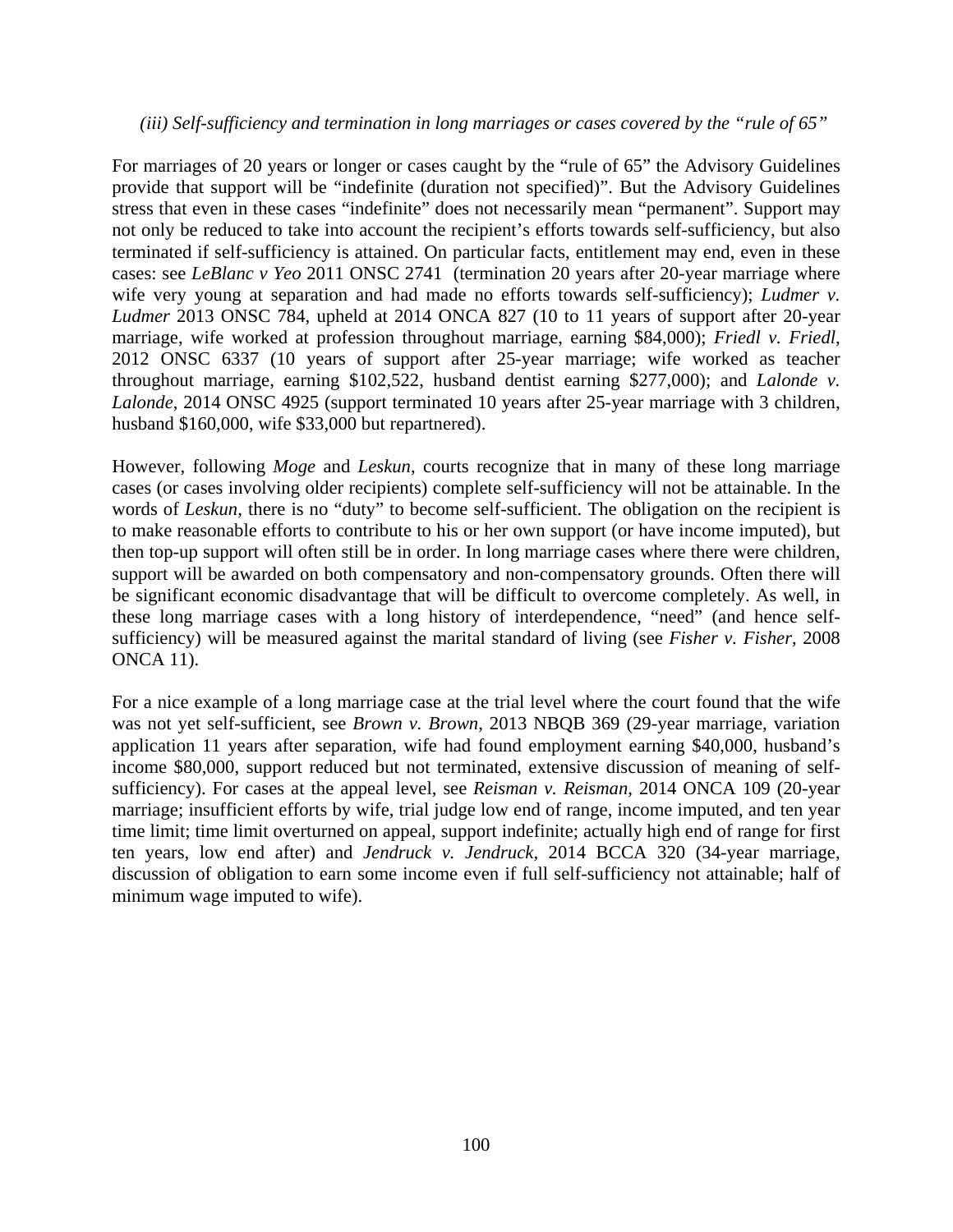# **19 Retirement**

Retirement cases are now more common, thanks to the "boomers" retiring. Retirement raises a host of tricky issues, usually at the stage of variation or review. In this edition of the User's Guide, we decided to gather these retirement issues in one place, unlike previous editions. In the SSAG itself, retirement only merited a single paragraph under "Exceptions". Obviously, this is a growth area for SSAG analysis.

First there are threshold issues. In a variation case, does retirement amount to a "material change" or not? Is retirement a ground of review? In most instances, retirement means a reduction in the payor's income, but the "early retirement" cases ask whether income should be imputed to the retiring payor, either the former employment income or some other income postretirement.

Once we get past those threshold issues, before applying the SSAG formulas, there may still be another issue, the "double-dipping" pension issue under *Boston v. Boston*, 2001 SCC 43. *Boston*  is treated by the SSAG as a property-based "exception", recognizing the interplay between the division of a pension as family property and the pension's use as income for support purposes.

Finally, former spouses and partners will eventually have to draw down their capital for current needs, a challenge for income-based guidelines.

For an excellent earlier analysis of the retirement case law, see Marie Gordon, "Back to *Boston*: Spousal Support After Retirement" (2009), 28 *Canadian Family Law Quarterly* 125.

### *(a) Early retirement*

When the payor retires "early" and seeks a reduction in spousal support, there will be close scrutiny of the decision to retire. When will a retirement be described as "early"? The courts are not always clear. For our purposes, an "early" retirement is either a retirement on a reduced pension or a retirement on a full or unreduced pension before 65 years of age, in the absence of health issues or other special circumstances. If the court sees the early retirement as "voluntary" and not necessary or reasonable, then it is likely that spousal support will not be changed. As Gordon notes, many of these cases involve longer marriages and significant compensatory claims: above at 151-166.

Where there is an application to vary, the court might take the view that the early retirement does not amount to a "material change" and leave spousal support unchanged: *Cossette v. Cossette*, 2015 ONSC 2678 (Div.Ct.); *Sangster v. Sangster,* 2014 NBCA 14; *Walts v. Walts*, 2013 ONSC 6787; *MacLanders v. MacLanders*, 2012 BCCA 482; *Jordan v. Jordan*, 2011 BCCA 518; *Marshall v. Marshall*, 2011 ONSC 5972; *Francis v. Logan*, 2008 BCSC 1028; *Gajdzik v. Gajdzik*, 2008 BCSC 160; *Moffatt v. Moffatt,* [2003] O.J. No. 3912 (S.C.J.) (income maintained for 5 years until normal retirement date). The Ontario Divisional Court also found no "material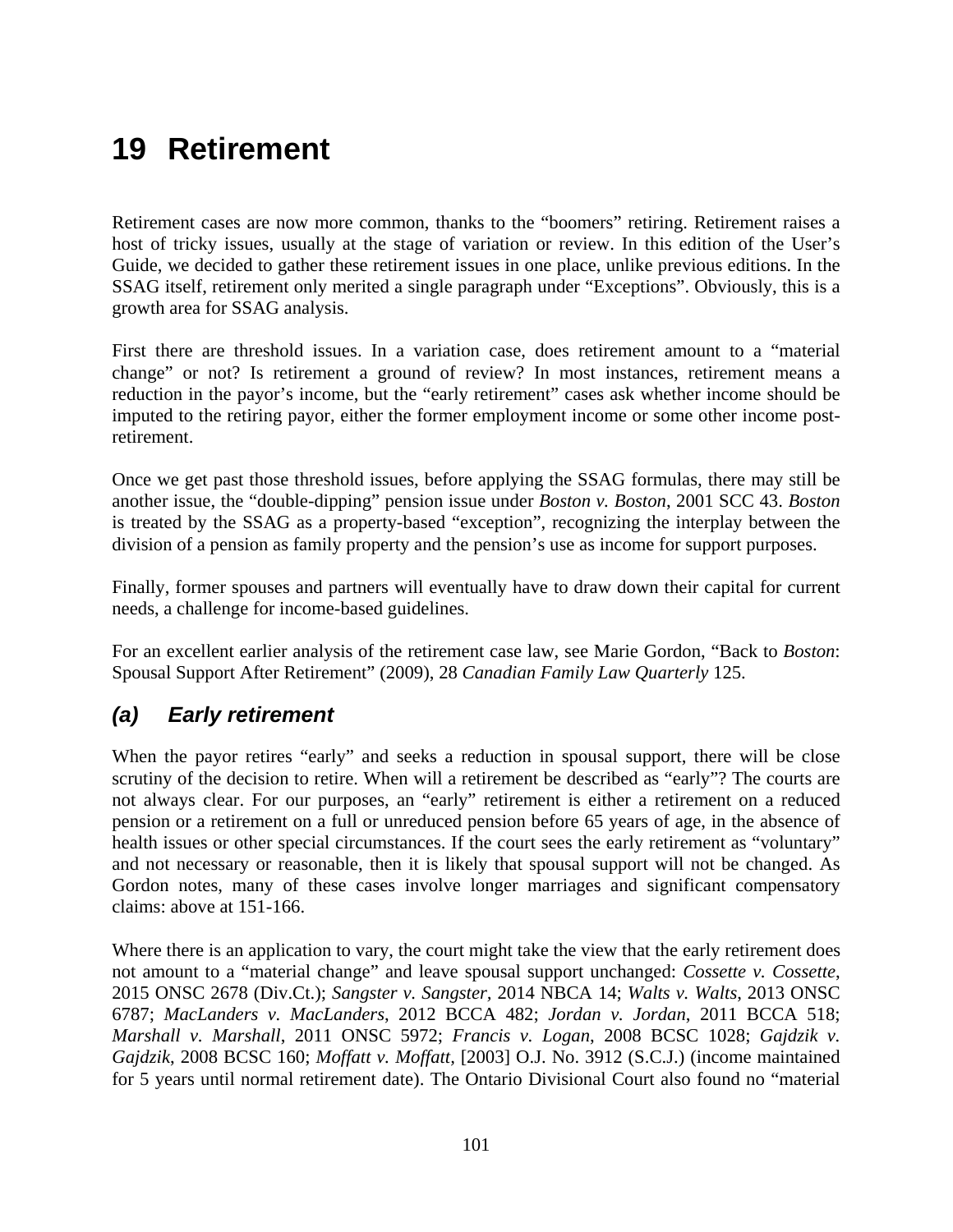change" in another early retirement case, but its authority is undermined by a number of errors in its reasons: *Hickey v. Princ*, 2015 ONSC 5596.

Early retirement will be accepted where justified by health issues: *LeMoine v. LeMoine*, [1997] N.B.J. No. 31 (C.A.). Or by economic uncertainty and lay-offs: *Beck v. Beckett,* 2011 ONCA 559. Retirement at a younger age from the Armed Forces has produced conflicting results: *Powell v. Levesque*, 2014 BCCA 33 (justified, support varied), but *Sangster v. Sangster*, 2014 NBCA 14 (not justified, no material change).

In other cases, the courts have found the retirement decision itself to be reasonable, but then a part-time employment income is imputed to the early retiree. In *Donovan v. Donovan,* 2000 MBCA 80, the imputed employment earnings plus his pension brought the retired police officer back to his pre-retirement income level. A similar result obtained in *Rothschild v. Sardelis*, 2015 ONSC 5572, where the payor's employment income was imputed, but only for the one additional year he should have worked before retiring. When the early retiree's income is imputed at or close to the pre-retirement level, the line between this "imputing" approach and the above "no material change" approach disappears in practical terms.

In *Stephen v. Stephen*, 2004 SKQB 386, a part-time income was imputed even where the RCMP officer retired early because of stress and various physical ailments, leaving the payor with an income in-between his pension and his former full-time income. To similar effect, see *LeBlanc v. LeBlanc*, 2013 NBCA 22 and *Beck v. Beckett*, 2011 ONCA 559. On imputing income in such cases, see Rollie Thompson, "Slackers, Shirkers and Career-Changers: Imputing Income for Under/Unemployment" (2006), 26 *Canadian Family Law Quarterly* 135, esp. 158-160.

### *(b) Does retirement constitute a basis for a change in spousal support?*

Retirement may be included as an explicit ground of review in an order or agreement, especially where the retirement is likely to occur in the near future as a "genuine and material uncertainty", to use the language of *Leskun*. In these cases, there is no need to prove a "material change". Given the uncertain and confused treatment of "material change" by some courts, lawyers have frequently used a review clause to avoid that debate. For a court-ordered review at retirement, see *Vaughan v. Vaughan,* 2014 NBCA 6.

Alternatively, retirement may be explicitly included in the definition of material change in an order or agreement as is permitted by *L.M.P.*, e.g. *Slongo v. Slongo*, 2015 ONSC 2093.

If the order or agreement is silent on retirement, retirement is usually a "material change", although some cases continue to apply the wrong test of "foreseeable" from *Miglin*, rather than the correct test, i.e. was retirement considered or taken into account in the previous order (see discussion above under "Variation and Review"). For a discussion of the appropriate test, see Rollie Thompson, "To Vary, To Review, Perchance to Change: Changing Spousal Support" (2012), 31 *Canadian Family Law Quarterly* 355. Some courts still confusingly find retirement is not a material change because it is "foreseeable", e.g. *Hickey v. Princ*, 2015 ONSC 5596 (Div.Ct.).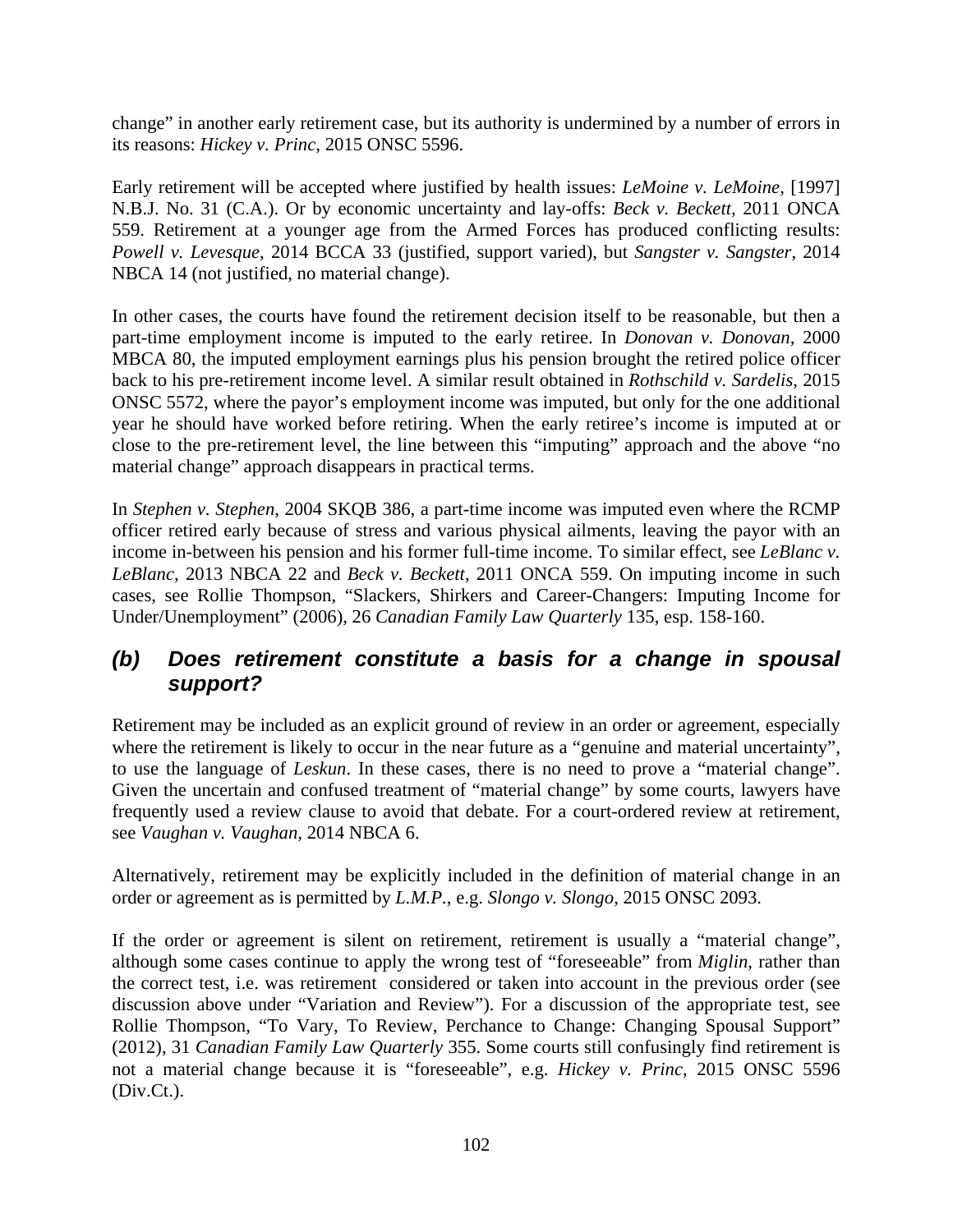### *(c) Previously-divided pensions: double-dipping, "Boston" and the SSAG*

Years later, lawyers and judges still struggle with the practical implications of *Boston*. In the SSAG, *Boston* is recognized as an "exception", where the use of the SSAG formulas must be modified in assessing the amount of spousal support.

*Boston* contained **three important "retirement" holdings**. First, where a pension has been divided as property and a court is addressing spousal support, "to avoid double recovery, the court should, where practicable, focus on that part of the payor's income and assets that have not been part of the equalization or division of matrimonial assets, when the payee's continuing need for support is shown" (para 64). Second, the recipient has an obligation to use her or his share of the divided property to generate income and to make a contribution to self-sufficiency and, if not, then income can be imputed to the recipient. The recipient in effect has to create her or his own "pension" (para 54). Third, the majority in *Boston* recognized that double recovery cannot always be avoided, noting that economic hardship and need may justify an exception to the general rule. For good reviews of *Boston*, see Gordon, above, as well as Carol Rogerson, "Developments in Family Law: The 2000-2001 Term" (2001), 15 *S.C.L.R.* (2d) 307 at 329-354.

Addressing *Boston* issues requires a step-by-step approach. The SSAG starting point in assessing spousal support is usually the full incomes of both parties. First, *Boston* creates an exception to this general approach. The payor thus bears the burden of convincing the court to use an income less than his or her Guidelines income under this exception. By way of actuarial or other evidence, the payor must prove to the court that some portion of his or her current pension income has already been divided as property. Second, if the payor does meet this initial burden of proving the "double-dipping" exception, then the burden shifts to the recipient to convince the court that the hardship or need exception applies under *Boston*.

*Boston* was decided in 2001, before the advent of the Spousal Support Advisory Guidelines. In *Boston* itself, the Supreme Court ultimately deferred, without much explanation, to the motions judge's reduction of spousal support from \$3,433 to \$950 per month. The move towards incomebased guidelines with the SSAG in 2005 led to courts trying to find a formulaic method to apply the "no double-dipping" approach from *Boston.*

Here's what we had to say in the March 2010 User's Guide about *Boston* and double-dipping:

The Advisory Guidelines do not change the law from *Boston v. Boston*, [2001] 2 S.C.R. 413, which governs "double-dipping" in respect of pension division and spousal support. That law can best be understood as relating to entitlement, entitlement to share in the already-divided portion of the payor's pension income. Under the Advisory Guidelines, *Boston* is recognized as the basis of an "exception" (SSAG 12.6.3) ...

*Boston* articulates a general rule against "double-dipping", i.e. that spousal support should not be paid out of pension income from a pension that has already been divided as part of the property division between the spouses. But *Boston* then goes on to recognize exceptions to the rule, exceptions which have been discussed at length in the appeal cases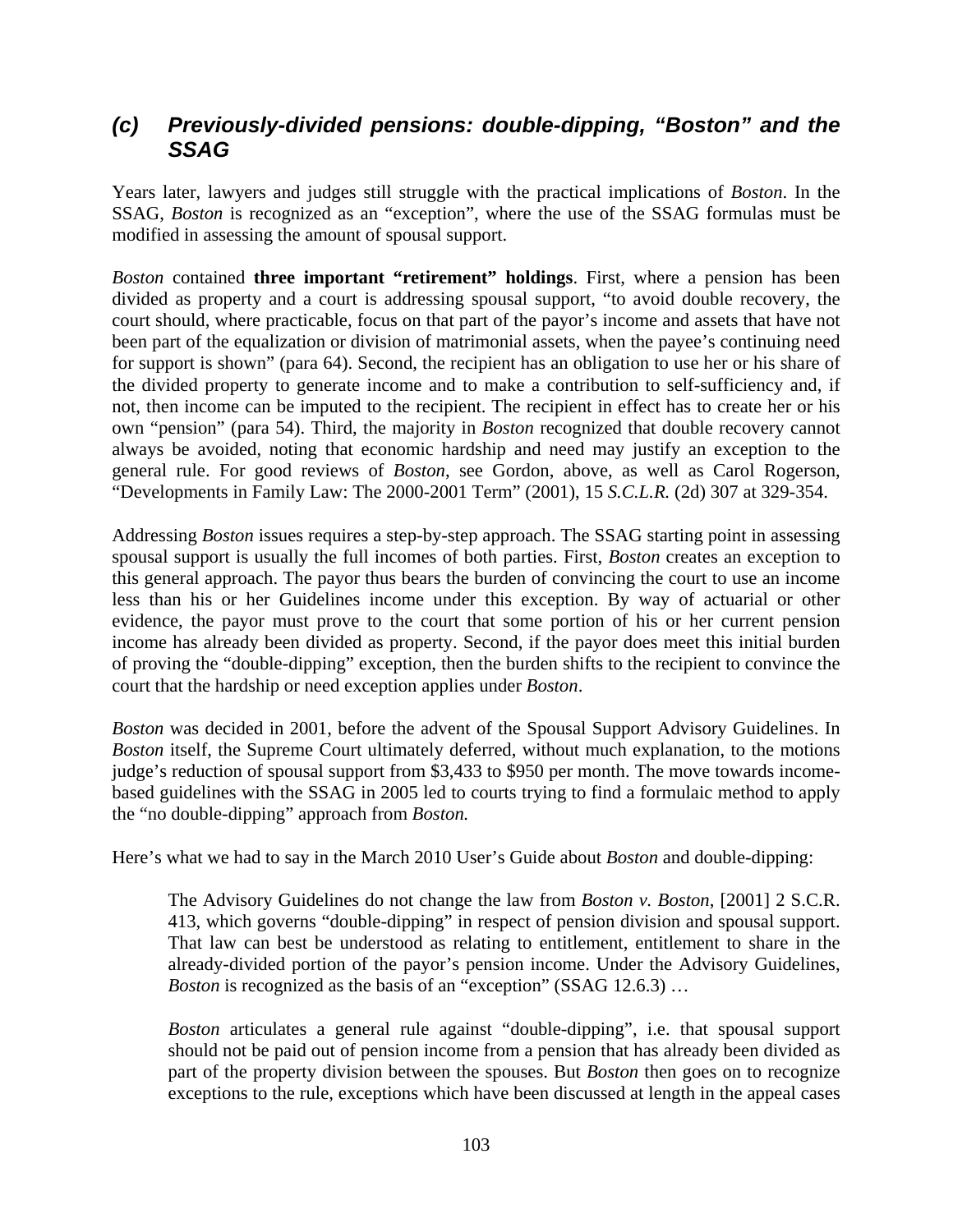of *Meiklejohn v. Meiklejohn*, [2001] O.J. No. 3911 (C.A.); *Chamberlain v. Chamberlain*, 2003 NBCA 34, 36 R.F.L. (5th) 241; and *Cymbalisty v. Cymbalisty*, 2003 MBCA 138, 44 R.F.L.  $(5^{th})$  27. The most common exceptions to the rule against "double-dipping" are based upon hardship and need. *Boston* applies in cases where there has not been an *in specie* or statutory division of the pension, but instead the recipient spouse has received other assets or a lump sum in lieu of the pension. To apply the *Boston* rule against double-dipping, a court needs evidence of the prior valuation and division of the pension, to determine which portion of the payor's current income has been divided. In some cases the divided portion will be quite small relative to the undivided portion of the payor's pension income and *Boston* will not have any impact: *Leepart v Leepart*, 2009 CarswellSask 54, 2009 SKQB 47.

Where a pension is divided at source when it is paid out, as is the case under British Columbia or Nova Scotia legislation, then the problems of *Boston* can usually be avoided, e.g. *Trewern v. Trewern*, [2009] B.C.J. No. 343, 2009 BCSC 236. In these cases, both spouses simply include the pension payments in their income and the previously divided portions of the pension effectively cancel each other out.

The application of *Boston* within the context of the Advisory Guidelines raises complex issues. The *Boston* exception under the Advisory Guidelines recognizes that some adjustment may need to be made to the application of the SSAG to avoid "doubledipping", but determining when and how that adjustment is to be made raises difficult issues, in part because of the "fuzziness" of *Boston* itself.

In two Ontario cases, courts have made a very formulaic adjustment to the Spousal Support Advisory Guidelines to avoid "double-dipping" that may not accurately reflect the *Boston* ruling. In each case, the court reduced the payor's income by the amount of the divided pension and then calculated the *without child support* formula range on the reduced payor income: *Hurst v. Hurst*, [2008] O.J. No. 3800 (S.C.J.) and *Gammon v. Gammon*, [2008] O.J. No. 4252, 2008 CarswellOnt 6349 (S.C.J.). In both of these cases, the previously-divided pension was a small part of the payor's total income, so the problems were not so obvious. As well, in *Hurst* this method of adjustment was dictated by the parties' agreement. In other cases, however, this formulaic adjustment of income may be too mechanical and rigid, and may lead to inappropriate results. It not only risks by-passing the analysis of the exceptions that are built into *Boston*, but may also lead to arbitrary results under the Advisory Guidelines.

To take a simple example, assume the spouses have been married for 20 years and the wife has an income from non-pension sources of \$10,000 per year. The payor husband has retired with an annual income of \$50,000, of which \$30,000 represents the previously-divided pension. If the above *Boston* adjustment is used, then the SSAG range would be \$250-\$333/mo. Treating the payor as a person living on \$20,000 a year, which is the "floor" for spousal support, could lead to an award at the low end of the range, or even to the elimination of spousal support. This would ignore the payor's base income of \$30,000 upon which he can live.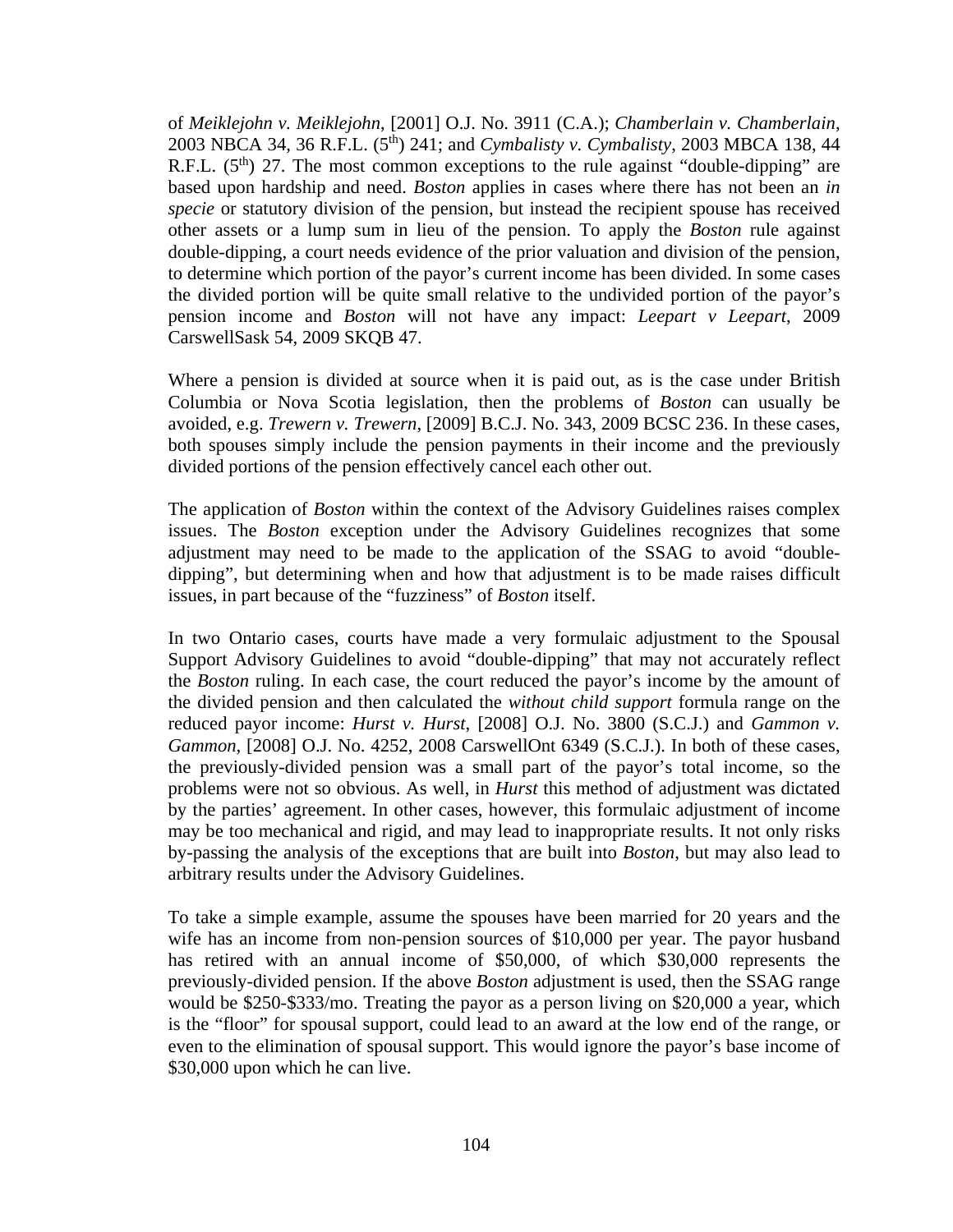In some recent SSAG cases, courts have taken the full income of the payor into account in calculating the range, relying upon the hardship and need exceptions to the "doubledipping" rule: see *Scott v. Scott*, [2009] O.J. No. 5279 (S.C.J.) and *Jenkins v. Jenkins*, [2009] M.J. No. 271, 2009 MBQB 189.

Another aspect of the *Boston* "double-dipping" rule is the requirement that the recipient spouse convert into income the assets received and "traded off" against the payor's pension in the property division.

In two recent cases, the payor spouse took early retirement and then argued that the recipient wife in her early 'fifties should be required to access her share of the pension or have income imputed for SSAG purposes, but the courts rejected this "reverse *Boston*" argument: *Szczerbaniwicz v. Szcerbaniewicz*, [2010] B.C.J. No. 562, 2010 BCSC 421; and *Swales v. Swales*, [2010] A.J. No. 297, 2010 ABQB 187.

Despite these cautions about a simple formulaic attempt to apply *Boston*, the most common method for adjusting the SSAG formulas to reflect the rule against double-dipping continues to be to plug into the formula only the payor's income generated by the undivided portion of the pension, plus any other non-pension income: *Elliston v. Elliston*, 2015 BCCA 274; *Murphy v. Murphy*, 2015 BCSC 408; *Pascall v. Mbolekwa*, 2015 ONSC 7444; *MacQuarrie v. MacQuarrie,*  2012 PECA 3; *Stephenson v. Stephenson*, 2012 ONSC 1867 (Div.Ct.); *Landry v. Mallette*, 2014 ONSC 5111. An amount is then determined within that lower SSAG range.

Here we have to go back to the basics of *Boston*, some of which are less than clear. We will try to disentangle the three main holdings in *Boston*, and relate them to the SSAG.

First, **the "no double dipping" approach**. In determining spousal support after a pension division, the focus should be upon the undivided portion of the pension received by the payor, said the Court. The complications mostly arise for defined benefit pensions. In most cases, the support recipient has received her or his share of the pension by way of a lump sum paid out of the pension plan and into a locked-in retirement investment, or in other offsetting non-pension assets or by an equalization payment. Eventually, the recipient will have to convert these funds into some form of recurring income for retirement, a "pension" of some kind in the words of *Boston*. It is a very difficult task to impute what the recipient's income should be from the divided assets, or when that income should commence (as most recipients are younger than the payors). It is a simpler task, although not a "simple" task, to exclude the already-divided pension income from the payor's income and then to determine spousal support using that reduced payor income and the actual recipient income. And, as the payor spouse has the necessary information available, the law places the burden upon the payor to prove what portion of the pension income has already been divided as property.

Second, **as a practical matter the recipient spouse will have to generate a "pension" from her or his assets eventually.** Remember that in *Boston* the wife had received the large matrimonial home and some other assets, and had increased her assets over time. There is much discussion of this issue in the Supreme Court majority's reasons. But this can inadvertently lead to another kind of "double-counting", revealed in *Boston* itself and discussed in Rogerson,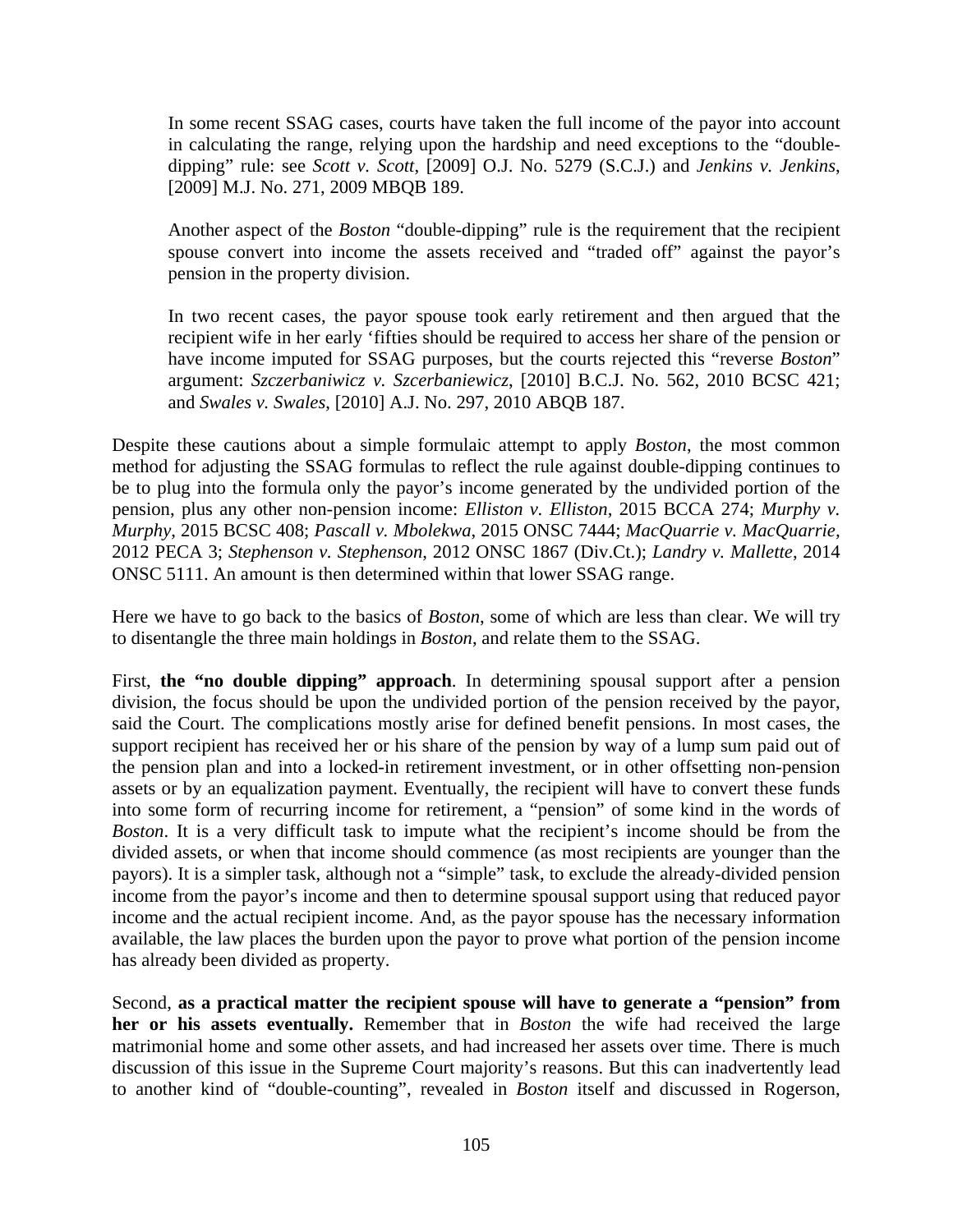above. If the payor's income is reduced, taking out all the previously-divided portion of the pension, and then the recipient's income is *increased* to include investment income on any assets derived from the property division (or, even worse, to include some estimate of the annuity that could be generated from the assets), then there is **double-counting working against the recipient**. To be balanced as between the parties, you must take the divided pension income (or its equivalent in investment terms) *out of both sides or out of neither*. This point is not clearly stated in *Boston*.

Third, **the hardship or need exception within** *Boston*. It is not always clear from *Boston* why this "exception" is limited to need, as has been the subsequent interpretation of the decision. There is much discussion in the case about "hardship" and "need", but little recognition of compensatory claims post-retirement. At first glance, a compensatory claim would seem to have as strong a claim, if not stronger, for an exception after retirement, especially after a long traditional marriage. Given the way that compensatory and non-compensatory factors are intertwined after a long marriage, it may not matter that the exception is treated as one for noncompensatory support. In the end, the Supreme Court did not apply the need exception on the facts of *Boston*. Further, the Court never defined its view of "need" in such cases.

The formulaic approach applied to avoid double-dipping often produces intuitively appealing outcomes on the facts. The ingredient common to all the cases cited above is that the bulk of the pension was NOT divided, leaving most of the pension income available as the payor's "income" for spousal support purposes. In these cases, the undivided pension income of the payor fell in the range of 62 per cent of the full pension income (*MacQuarrie, Stephension*) to 76 per cent (*Pascall*) or 81 per cent (*Murphy*). In *Elliston*, the husband was still working while collecting his military pension, such that his income available for support was 74 to 81 per cent if his full pension income was considered (the husband's pre-cohabitation service portion seems to have been forgotten). The other common element in these cases is that all were lengthy relationships, ranging from 16 to 21 years, such that the *without child support* formula divided a substantial percentage of the remaining income by way of support to the recipient.

If the income from the undivided portion of the pension is below \$20,000, **it is important NOT to treat the payor as having an** *actual* **income below \$20,000 and NOT apply the SSAG provisions about the floor**: *Brisson v. Brisson*, 2012 BCCA 396. This important point was ignored in *Stephenson v. Stephenson*, 2012 ONSC 1867 (Div.Ct.) and *Rothschild v. Sardelis*, 2015 ONSC 5572.

Turning to the hardship/need exception, in the majority of post-*Boston* cases, **this "exception" has swallowed the "rule"**. For some recent cases, see: *Hickey v. Princ*, 2015 ONSC 5596 (Div. Ct.); *Senek v. Senek*, 2014 MBCA 67 (needs-based exception applied on appeal); and *Landry v. Mallette*, 2014 ONSC 5111(needs-based exception does not apply because wife's needs being met by income of new partner). For two cases not quite as clear about the exception, see *Flieger v. Adams*, 2012 NBCA 39, affirming 2011 NBQB 237 and *Dishman v. Dishman*, 2010 ONSC 5239. To complicate matters further, many of the "*Boston* hardship/needs exception" cases involve disability or illness issues, as is true of *Hickey v. Princ* and *Landry v. Mallette.*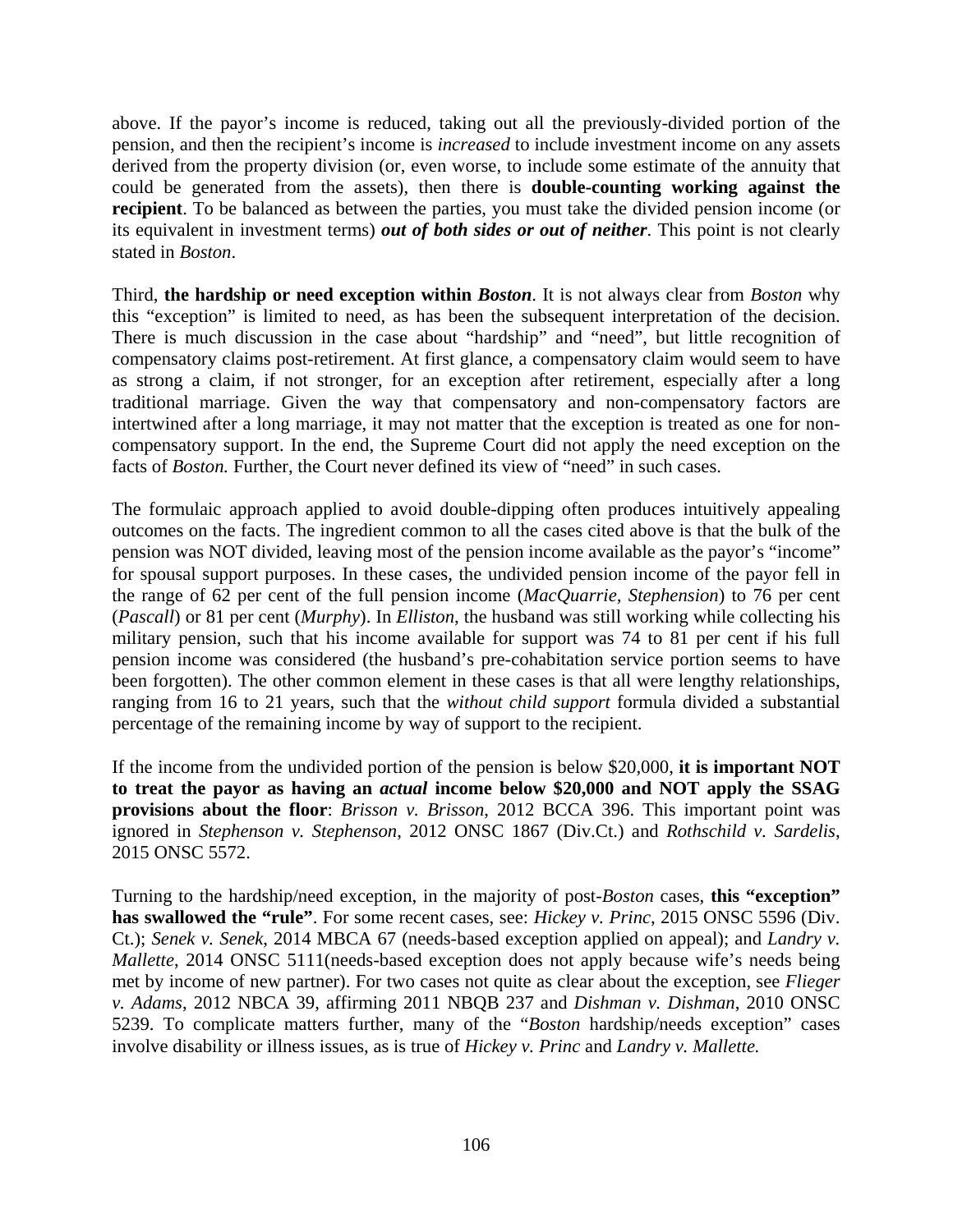Where courts use the SSAG to apply this "exception" formulaically, the full pension income of the payor is usually used to calculate the SSAG range, without much explanation: e.g. *Smith v. Werstine*, 2014 ONSC 5319. The full pension income will generate a higher range, which moves the amount in the direction that is desired. Again, it is not obvious that this formulaic approach offers the appropriate outcome in every case, as was pointed out in *Slongo v. Slongo*, 2015 ONSC 2093. We would suggest that calculations be done for alternative incomes, as discussed under "Determining Income" above. First, do a calculation on the full pension income and, second, do another for only the undivided portion of the payor's pension, before locating an amount under the "exception" within *Boston*. The hardship and need of the recipient will have an impact upon the location of that amount.

Further, it should be remembered that "need" in spousal support law should not be treated as bare or subsistence need, but as a relative concept, tied to the marital standard of living. The longer the marriage, with "merger over time", the stronger the non-compensatory claim to the marital living standard. This view of need should inform the hardship/need exception under *Boston*.

In the end, under the SSAG, *Boston* **requires courts to exercise more flexibility**, both in applying the general "rule against double-dipping" and in applying the rather large need exception to that "rule". The double-dipping "rule" of *Boston* is itself an exception from the ordinary calculation of spousal support. In many cases, the formulaic calculation (seen in cases like *Stephenson*) may produce a tolerable result, but only where the relationship is lengthy and the bulk of the pension is not divided (either because there has been a significant period of pension contribution post-separation or because of other sources of payor income). Similarly, the formulaic use of the payor's full income under the hardship/need exception may generate reasonable outcomes over a range of cases, but not all.

### *(d) Termination of spousal support*

Retirement is one of the reasons that spousal support ends. Retirement cases will usually involve the application of the *without child support* formula. In a long marriage, where one or both parties have pensions that are equalized, retirement may mean both have similar assets and incomes and thus no basis for continuing spousal support in most cases. If neither has an employment pension and both spouses look to their divided CPP/RRQ public pensions and OAS (Old Age Security) and sometimes GIS (Guaranteed Income Supplement), again their incomes will likely be similarly low, e.g. *Arbou v. Robichaud*, 2012 NBQB 16.

In between those two extremes, there will likely be continuing income disparities, although often reduced in size after retirement. In some of these cases, the payor's actual post-retirement income will drop below the "floor" of \$20,000 gross per year: *Whittick v. Whittick*, 2014 BCSC 1597; *Heywood v. Heywood*, 2013 ONSC 58; and *A.M.R. v. B.E.R.*, 2005 PESCTD 62. These cases were discussed above under "Ceilings and Floors". There are exceptions where support is continued after retirement and despite a payor income below the floor, but only in long marriages where the recipient has little or no income at all: *Pratt v. Pratt*, 2008 NBQB 94 (wife on social assistance, husband \$14,116/yr, support only \$300/mo.) and *M.(W.M.) v. M.(H.S.)*, 2007 BCSC 1629 (wife's income zero, husband \$17,800/yr, support of \$600/mo, low SSAG).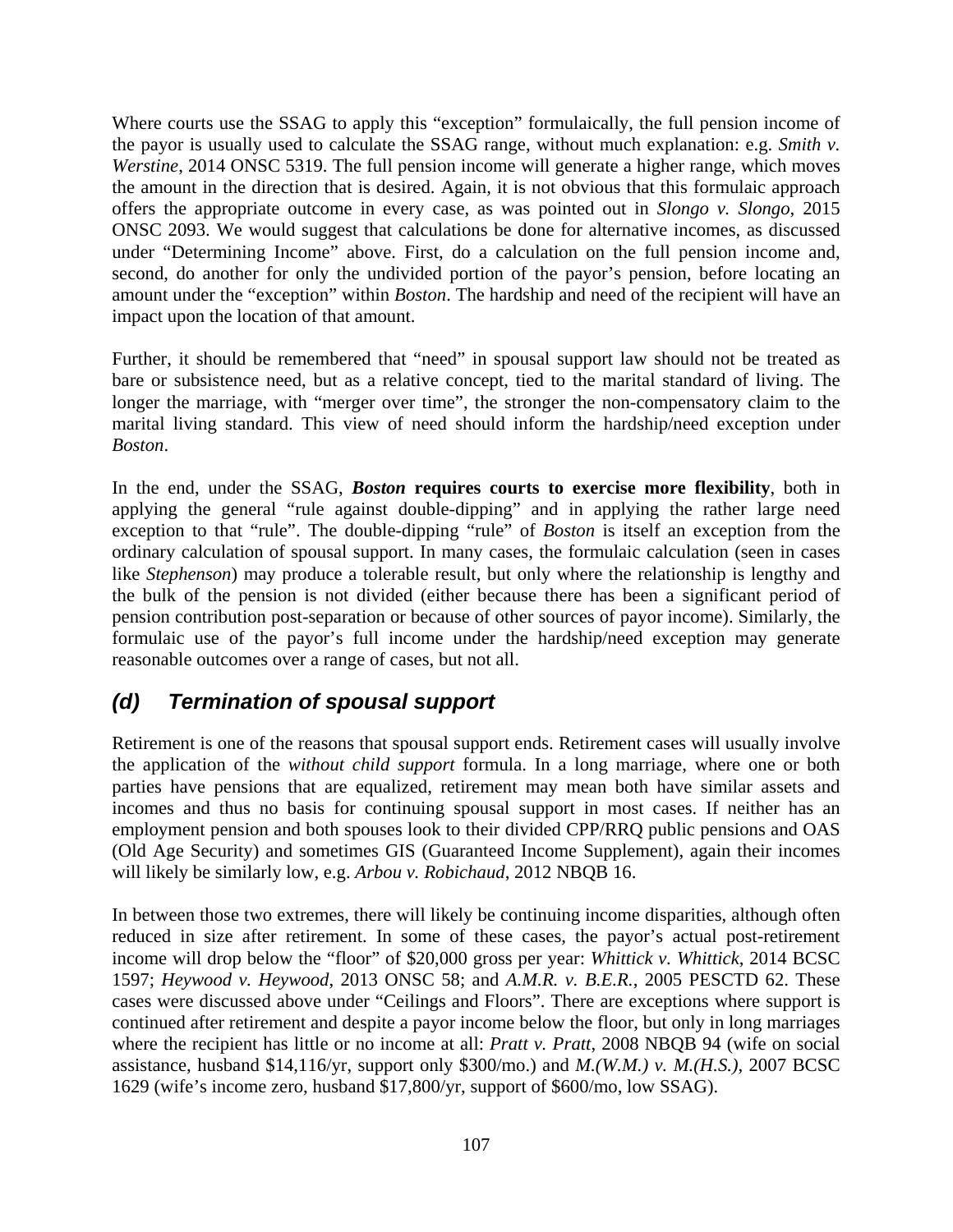In many cases, by the time the payor reaches retirement, the couple is nearing the end of the duration of spousal support anyway and the drop in payor income at retirement provides the ground for termination, e.g. *Powell v. Levesque*, 2014 BCCA 33 (8-year relationship, recipient disabled, payor retires on full pension from Armed Forces at 44 with health problems of her own, support paid 12 years, terminated). However, spousal support can continue past retirement, as *Boston* reminded us. For cases of long or late marriages ("rule of 65"), where support is indefinite, retirement and the payor's drop in income will often create the grounds for termination or the imposition of a time limit.

## *(e) Living off capital and income-based guidelines*

Eventually, as we get old enough, we all have to "live off our capital", to drawn down our capital resources to pay for our current needs, especially those without pensions. RRSPs have to be converted into RRIFs (Registered Retirement Income Funds) or annuities. Businesses and farms have to be sold. Interest from investments becomes insufficient to fund daily needs. As *Leskun v. Leskun*, 2006 SCC 25 reminded us, capital is part of "means" and can be the basis for paying spousal support.

This poses a problem for income-based guidelines like the SSAG. In effect, there are two steps to the SSAG analysis at this advanced stage, assuming entitlement: first, what income should be imputed to the spouses as reasonable withdrawals from capital in addition to whatever current income the spouses may earn; and, second, the formula calculation for amount, under the *without child support* formula. Or, if older spouses have roughly similar assets after the division of property, a court can terminate spousal support and leave each spouse to manage their own capital to meet their needs, as occurred in *Puiu v. Puiu*, 2011 BCCA 480 (34-year traditional marriage, separated 2005, husband 66, wife 61, neither working).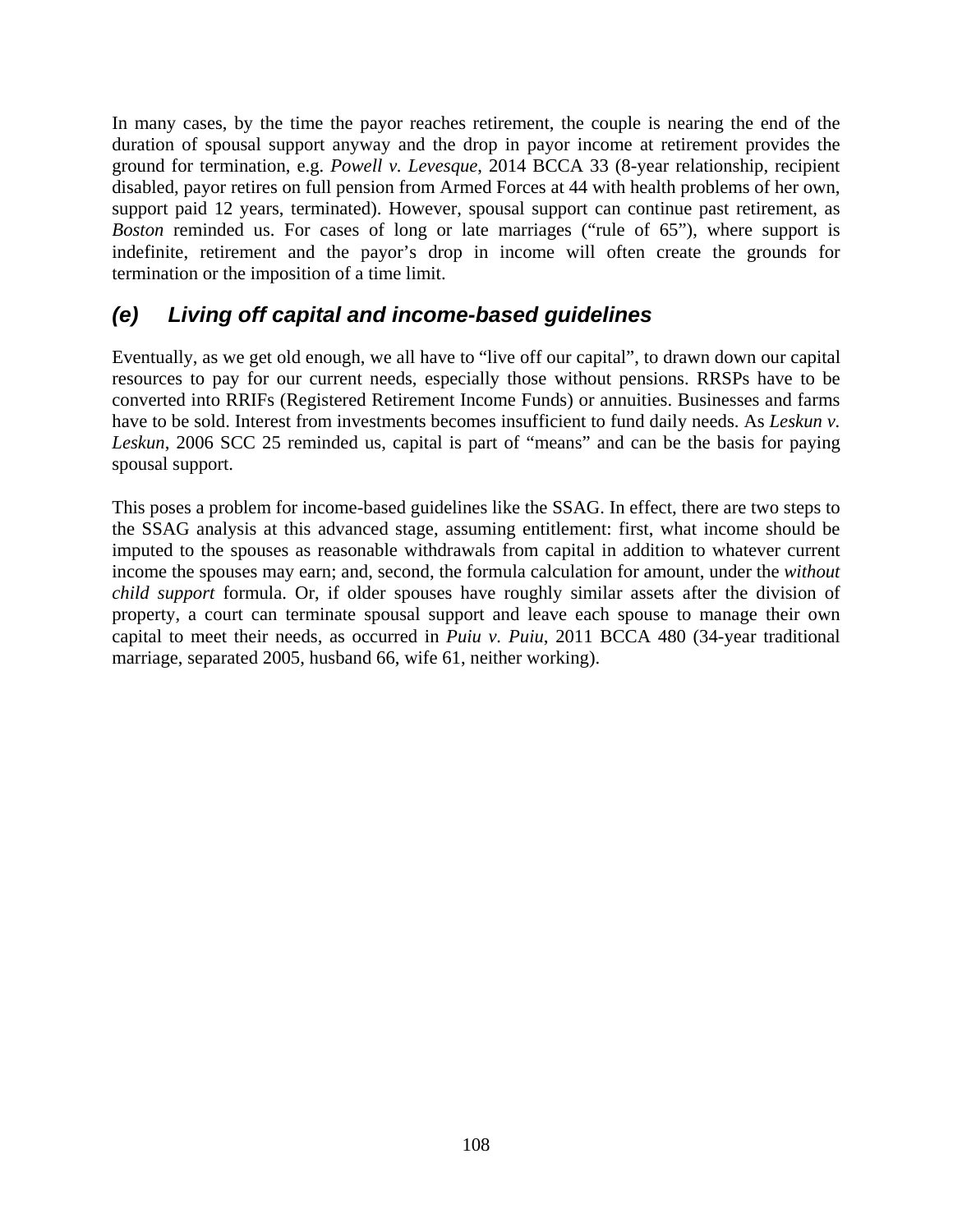# **20 Retroactive Spousal Support**

### *(a) General principles*

The law of retroactive spousal support was revised and restated in *Kerr v. Baranow,* 2011 SCC 10, after the release of the SSAG. The Supreme Court of Canada ruled that the retroactive child support analysis of *D.B.S. v. S.R.G.,* 2006 SCC 37, with some modifications, should be applied to the determination of retroactive spousal support. The *D.B.S.* factors are:

- (i) the reasonable excuse for any delay in seeking support by the recipient;
- (ii) the presence or absence of blameworthy conduct by the payor;
- (iii) the circumstances of the support recipient; and
- (iv) any hardship to the payor occasioned by a retroactive award.

As Cromwell J. said, "similar considerations" should apply to retroactive spousal support. Because spousal support is different, involving claims between adults, "concerns about notice, delay and misconduct generally carry more weight in relation to claims for spousal support" (para 208). The date of effective notice plays an important role. The failure of the recipient to bring an interim application is not necessarily indicative of delay, ruled Justice Cromwell, provided the recipient commences proceedings promptly after separation and pursues those proceedings to trial with diligence (para 216).In *Kerr*, the wife's spousal support was determined using the SSAG and the award was made retroactive by the trial judge to the commencement of the proceedings. That retroactive award had been reversed by the B.C. Court of Appeal, but the Supreme Court of Canada restored the trial judge's decision.

Prior to *Kerr*, there had been an increase in retroactive spousal support claims, but they took a real jump after *Kerr*. The Spousal Support Advisory Guidelines also proved to be a factor in the increases, as the SSAG made it easier to quantify retroactive claims. It is now common for prospective support claims to be accompanied by retroactive claims. There are now more than one hundred retroactive spousal support decisions every year.

There has been some debate about the use of the word "retroactive" for these claims. The term itself is often used loosely, to mean simply any award of support for a period before the hearing or resolution of support issues, rather than its more technical meaning, i.e. an award of support for a period prior to the filing of an application or petition to the court. In this context, we will use the term here in its loose, colloquial sense.

There are two settings where "retroactive" spousal support is raised most frequently: (i) at the time of the initial order or agreement, where it may be necessary to revisit the amount and duration of interim spousal support; and (ii) on an application to vary spousal support, with a claim for retroactive support accompanying the claim for varied prospective support. Quite often, claims for retroactive spousal support are made at the same time as claims for retroactive child support, which further complicates the analysis.